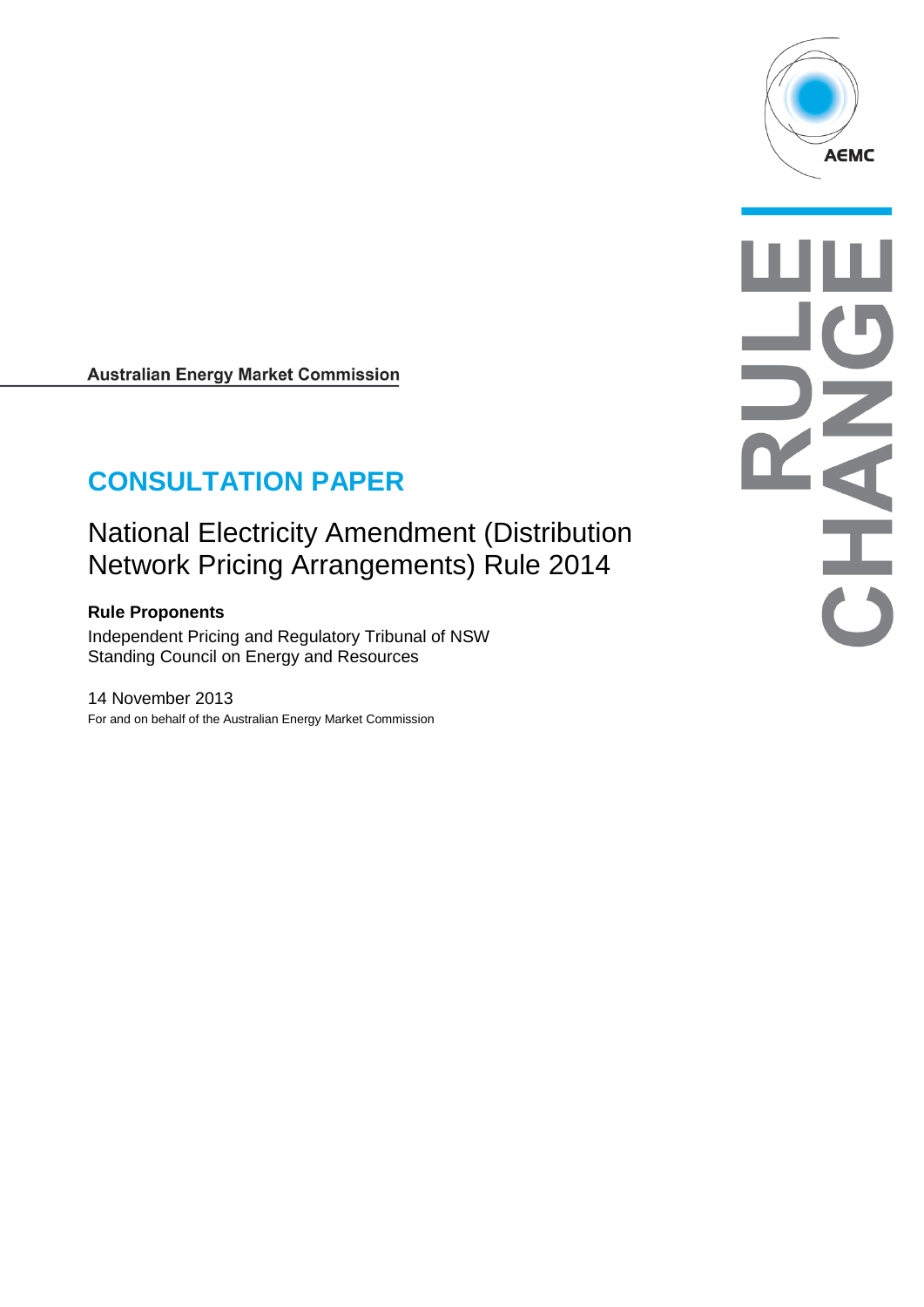#### **Inquiries**

Australian Energy Market Commission PO Box A2449 Sydney South NSW 1235

**E**: aemc@aemc.gov.au **T**: (02) 8296 7800 **F**: (02) 8296 7899

Reference: ERC0161

#### **Citation**

AEMC 2013, Distribution Network Pricing Arrangements, Consultation Paper, 14 November 2013, Sydney

#### **About the AEMC**

The Council of Australian Governments (COAG), through its then Ministerial Council on Energy (MCE), established the Australian Energy Market Commission (AEMC) in July 2005. In June 2011, COAG established the Standing Council on Energy and Resources (SCER) to replace the MCE. The AEMC has two main functions. We make and amend the national electricity, gas and energy retail rules, and we conduct independent reviews of the energy markets for the SCER.

This work is copyright. The Copyright Act 1968 permits fair dealing for study, research, news reporting, criticism and review. Selected passages, tables or diagrams may be reproduced for such purposes provided acknowledgement of the source is included.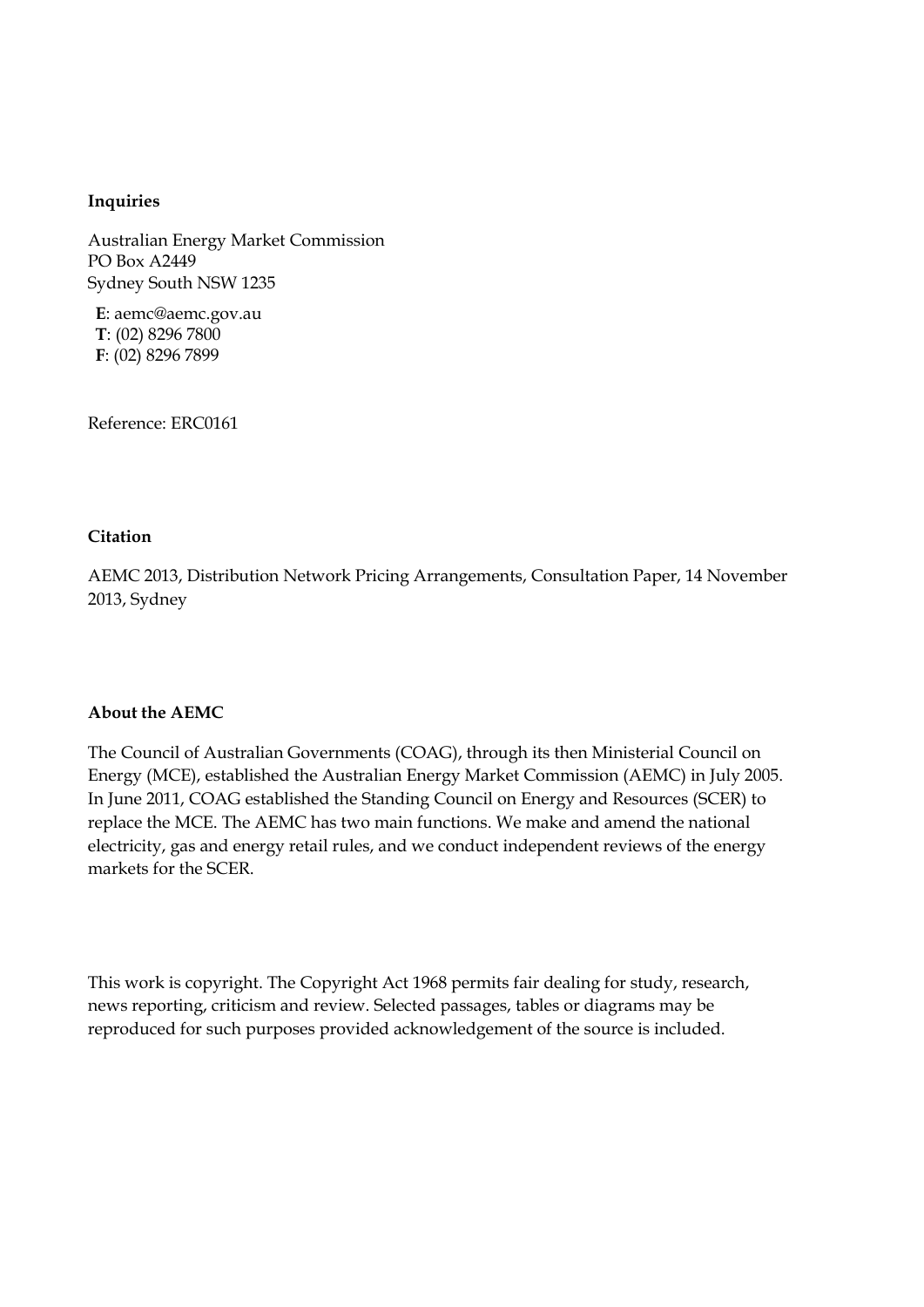## **Executive Summary**

This consultation paper seeks stakeholder comments on a rule change process relating to the way distribution network prices are structured. In this process the Australian Energy Market Commission (AEMC or Commission) will consider the National Energy Rules (NER or rules) framework under which distribution businesses set their network prices, including the guiding principles and the relevant process.

The rule change requests relating to distribution network pricing were received from the Independent Pricing and Regulatory Tribunal (IPART) and the Standing Council on Energy and Resources (SCER). Due to the overlap of subject matter, going forward the AEMC will consider both requests in one process. The AEMC published an initial consultation paper on the IPART rule change request on 6 June 2013. This additional consultation paper, in part, builds on that earlier paper.

The SCER rule change request draws on the conclusions and recommendations on network pricing made by the AEMC in its *Power of Choice Review*. The AEMC will now test the specific proposals raised in the rule change requests against the National Electricity Objective (NEO). This work will reflect the AEMC's strategic priority of strengthening the ability of consumers to engage in the energy supply chain, including through pricing decisions. It also forms part of the ongoing reform by the AEMC in the area of network regulation, which included significant rule changes in November 2012. Those rule changes better equip the regulator to set efficient revenues for network businesses. The SCER and IPART rule change requests now look at how that revenue should be recovered from consumers through the way distribution network prices are structured.

Under the current arrangements, once the revenue for a distribution business is set by the AER, there is a further annual process by which prices are set. The distribution business proposes prices which the AER must assess having regard to certain principles, which include:

- the stand alone and avoidable cost boundaries of providing the distribution service;
- the long run marginal cost of providing the distribution service;
- transaction costs for consumers and distribution businesses; and
- whether consumers are able to respond to price signals.

SCER proposes that these principles should be adjusted to encourage distribution network prices to be set on a more cost reflective basis, which will provide more efficient pricing signals to consumers.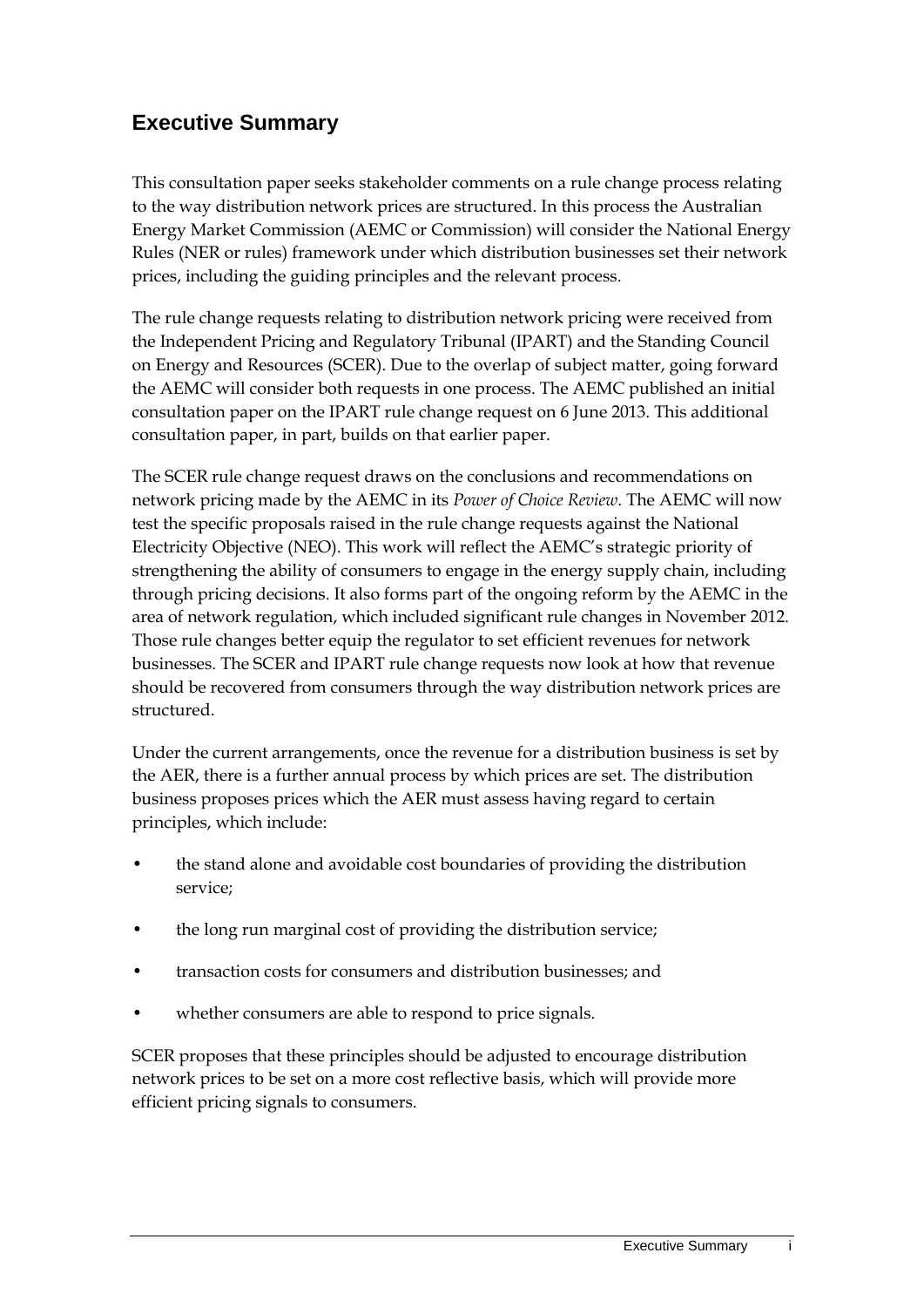Other objectives of the rule change requests received from IPART or SCER include:

- greater certainty for retailers and consumers on how and when distribution network businesses will change their network prices over time; and
- more opportunity for those affected by distribution network prices to be consulted on the development of those prices.

Any rule changes that result from the requests will not actually set the new prices. It is important that the distribution network businesses continue to determine their network prices, with appropriate consumer consultation and oversight by the Australian Energy Regulator (AER). The rules create a framework which guides those businesses to achieve prices which are efficient and therefore benefit all consumers. It is this framework that the rule change requests address.

The AEMC follows a technology neutral approach to its decisions. While it will be important to understand the impact different technologies – which could include air-conditioning, solar photovoltaic (PV) or electric vehicles – have on the costs faced by distribution network businesses, any rules will apply irrespective of the technology being used. The actual impact of rule changes on particular consumers will depend on a range of factors. In addition to distribution network charges, electricity prices faced by consumers also comprise, among other things, transmission charges, wholesale energy costs, retailer operating costs and the cost of governments' policies.

If changes to the rules are made, the AEMC will also consider how the framework should provide for transition to the new rules as smoothly as possible and in a way that manages any price impacts.

Any new rules that are made are likely to apply to the pricing processes in 2015. This would include those for the New South Wales, ACT, Queensland and South Australian distribution businesses. The new rules would not apply to pricing processes that are completed in 2014. Transitional rules would be required if new rules are to be applied to the revenue determinations to be made by the AER in 2015.

This consultation paper has been prepared to facilitate public consultation on the rule change requests. Stakeholders are encouraged to provide any submissions by 19 December 2013. In addition, the AEMC will be holding a public forum on 27 November 2013. Further details can be found on the AEMC's website.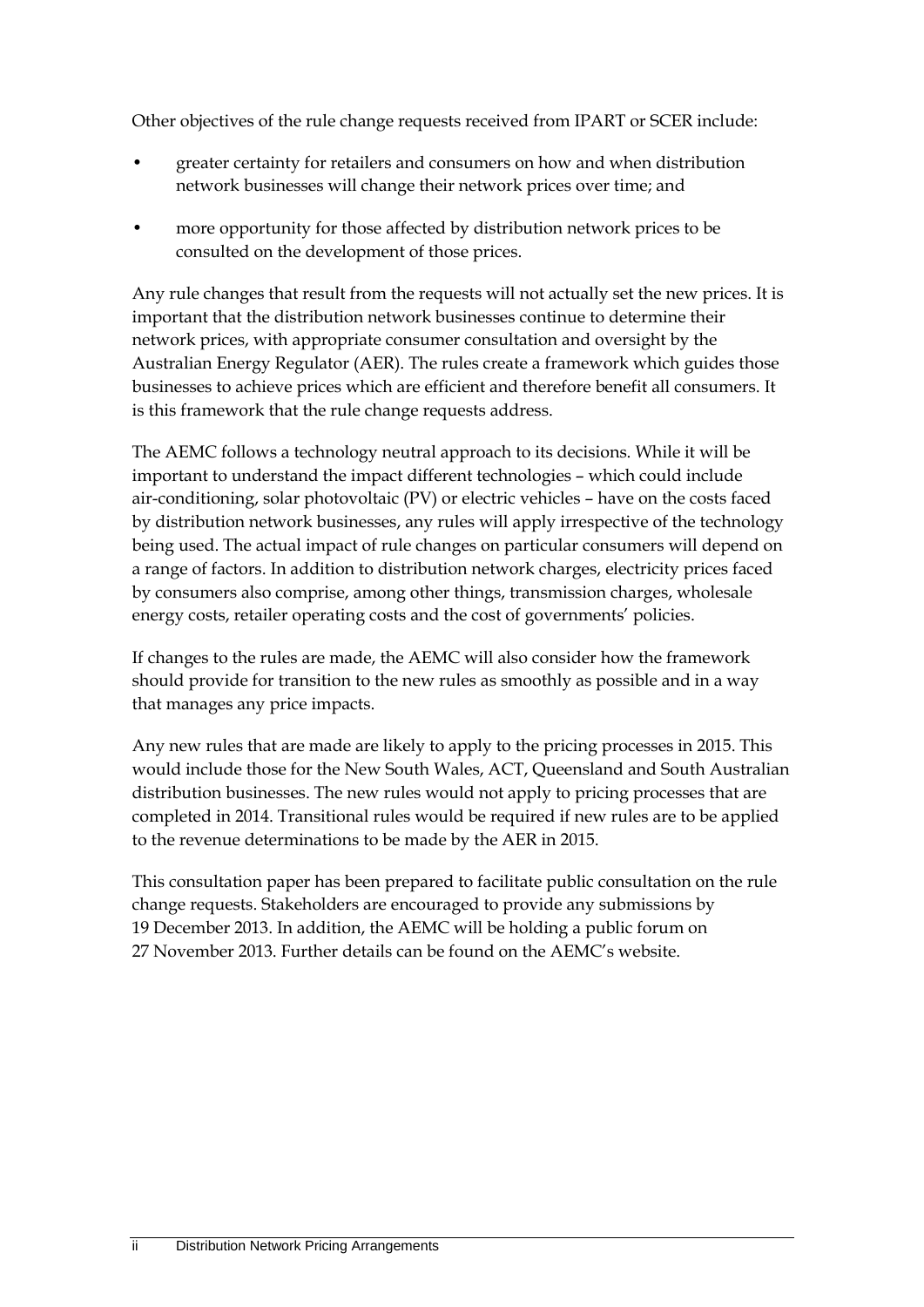## **Contents**

| $\mathbf{1}$   |                                                                        |  |  |  |
|----------------|------------------------------------------------------------------------|--|--|--|
|                | 1.1                                                                    |  |  |  |
|                | 1.2                                                                    |  |  |  |
|                | 1.3                                                                    |  |  |  |
|                | 1.4                                                                    |  |  |  |
|                | 1.5                                                                    |  |  |  |
| $\overline{2}$ |                                                                        |  |  |  |
|                | 2.1                                                                    |  |  |  |
|                | 2.2                                                                    |  |  |  |
|                | 2.3                                                                    |  |  |  |
| 3              |                                                                        |  |  |  |
|                | 3.1                                                                    |  |  |  |
|                | 3.2                                                                    |  |  |  |
|                | 3.3                                                                    |  |  |  |
|                | 3.4                                                                    |  |  |  |
|                | 3.5                                                                    |  |  |  |
|                | 3.6                                                                    |  |  |  |
|                | 3.7                                                                    |  |  |  |
| $\overline{4}$ |                                                                        |  |  |  |
| 5              |                                                                        |  |  |  |
|                | 5.1                                                                    |  |  |  |
|                | 5.2                                                                    |  |  |  |
|                | 5.3                                                                    |  |  |  |
|                | 5.4                                                                    |  |  |  |
|                | 5.5                                                                    |  |  |  |
| 6              | Balancing Consultation and Pricing Certainty Objectives in the Network |  |  |  |
|                | 6.1                                                                    |  |  |  |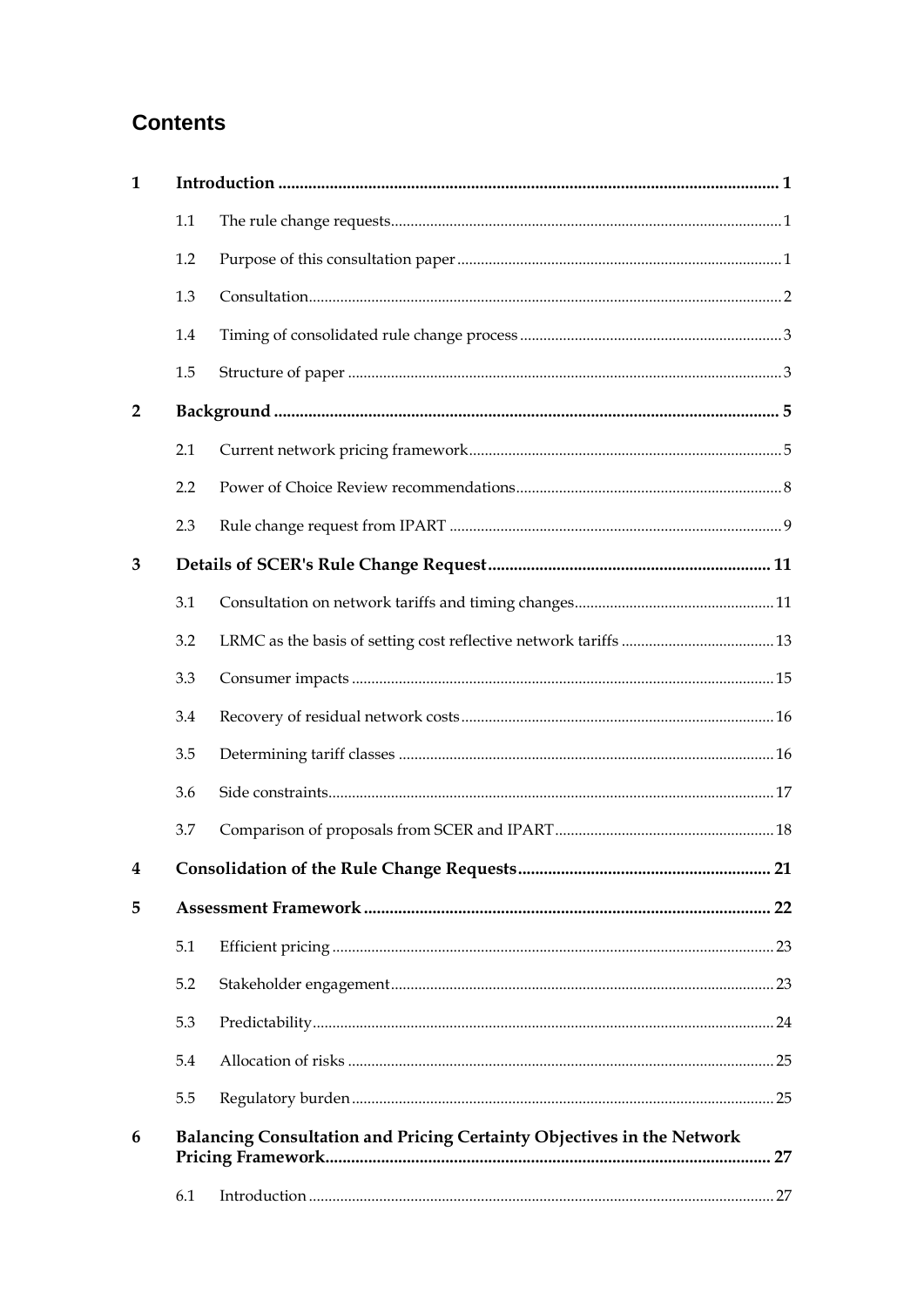|    | 6.2  |                                                                                      |  |  |
|----|------|--------------------------------------------------------------------------------------|--|--|
|    | 6.3  |                                                                                      |  |  |
| 7  |      |                                                                                      |  |  |
|    | 7.1  |                                                                                      |  |  |
|    | 7.2  |                                                                                      |  |  |
|    | 7.3  |                                                                                      |  |  |
|    | 7.4  |                                                                                      |  |  |
|    | 7.5  |                                                                                      |  |  |
| 8  |      |                                                                                      |  |  |
|    | 8.1  |                                                                                      |  |  |
| 9  |      |                                                                                      |  |  |
|    | 9.1  |                                                                                      |  |  |
|    | 9.2  |                                                                                      |  |  |
|    | 9.3  | Additional principles related to cost reflectivity for efficient pricing signals  60 |  |  |
|    | 9.4  |                                                                                      |  |  |
|    | 9.5  |                                                                                      |  |  |
| 10 |      |                                                                                      |  |  |
|    | 10.1 |                                                                                      |  |  |
|    |      |                                                                                      |  |  |
| 11 |      |                                                                                      |  |  |
|    | 11.1 |                                                                                      |  |  |
|    | 11.2 |                                                                                      |  |  |
| 12 |      |                                                                                      |  |  |
|    | 12.1 |                                                                                      |  |  |
|    | 12.2 |                                                                                      |  |  |
|    |      |                                                                                      |  |  |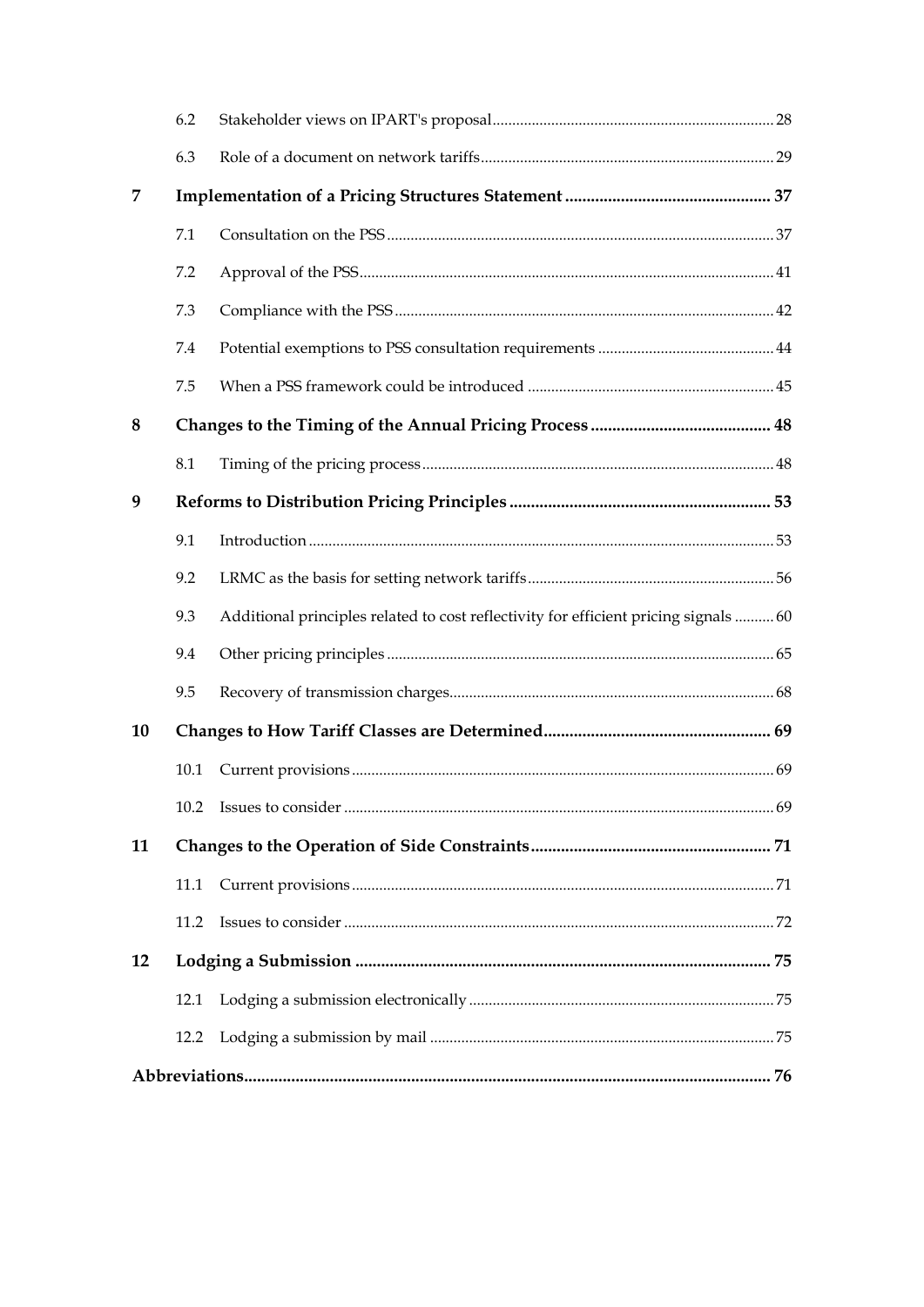### <span id="page-6-0"></span>**1 Introduction**

#### <span id="page-6-1"></span>**1.1 The rule change requests**

On 12 September 2012, the Independent Pricing and Regulatory Tribunal (IPART) submitted a rule change request to the Australian Energy Market Commission (AEMC or Commission). That rule change request seeks to modify the annual network pricing arrangements for distribution network service providers (DNSPs) under the National Electricity Rules (NER or rules).

In response to AEMC's *Power of Choice Review*, on 18 September 2013, the Standing Council on Energy and Resources (SCER) submitted a rule change request to address the current incentives and level of guidance in the NER for DNSPs to set cost-reflective network tariffs<sup>[1](#page-6-3)</sup>, as well as the consultation process with consumers.

Background to these two rule change requests is provided in Chapter[s 2](#page-10-0) and [3,](#page-16-0) respectively. There is significant overlap between the IPART and SCER rule change requests. As further discussed in Chapter [4,](#page-26-0) the Commission has consolidated the two rule change requests due to the overlap of issues.

#### <span id="page-6-2"></span>**1.2 Purpose of this consultation paper**

#### **1.2.1 Process for distribution network pricing**

-

The first purpose of this consultation paper is to explore in greater detail stakeholders' views on issues regarding the process for distribution network pricing such as:

- consultation on the development of network tariffs; and
- providing pricing certainty on future changes to network tariffs.

The AEMC has already undertaken a round of consultation in respect of these issues on the rule change request from IPART, including the release of an initial consultation paper on 6 June 2013.[2](#page-6-4) The rule change request from SCER has raised an alternative proposal on similar issues that will need to be considered together with IPART's proposed changes. Submissions from stakeholders on the initial consultation paper have been reflected in the discussion of these issues in this consultation paper.

The initial consultation paper also focussed on changes to the timing of the annual pricing process in terms of achieving earlier notification of annual network price changes. This is one of the key concerns expressed by retailers in their submissions to

<span id="page-6-3"></span><sup>&</sup>lt;sup>1</sup> In this paper, the term "network tariffs" is used as a generic term to refer to both structure and pricing levels of DNSPs' charges. Where specific reference is made to the structure of tariffs, the term "tariff structures" is used and the term "pricing level" is used to refer to the level of prices.

<span id="page-6-4"></span><sup>2</sup> In this consultation paper, the consultation paper released by the AEMC on 6 June 2013 in respect of the IPART rule change is referred to as the "initial consultation paper".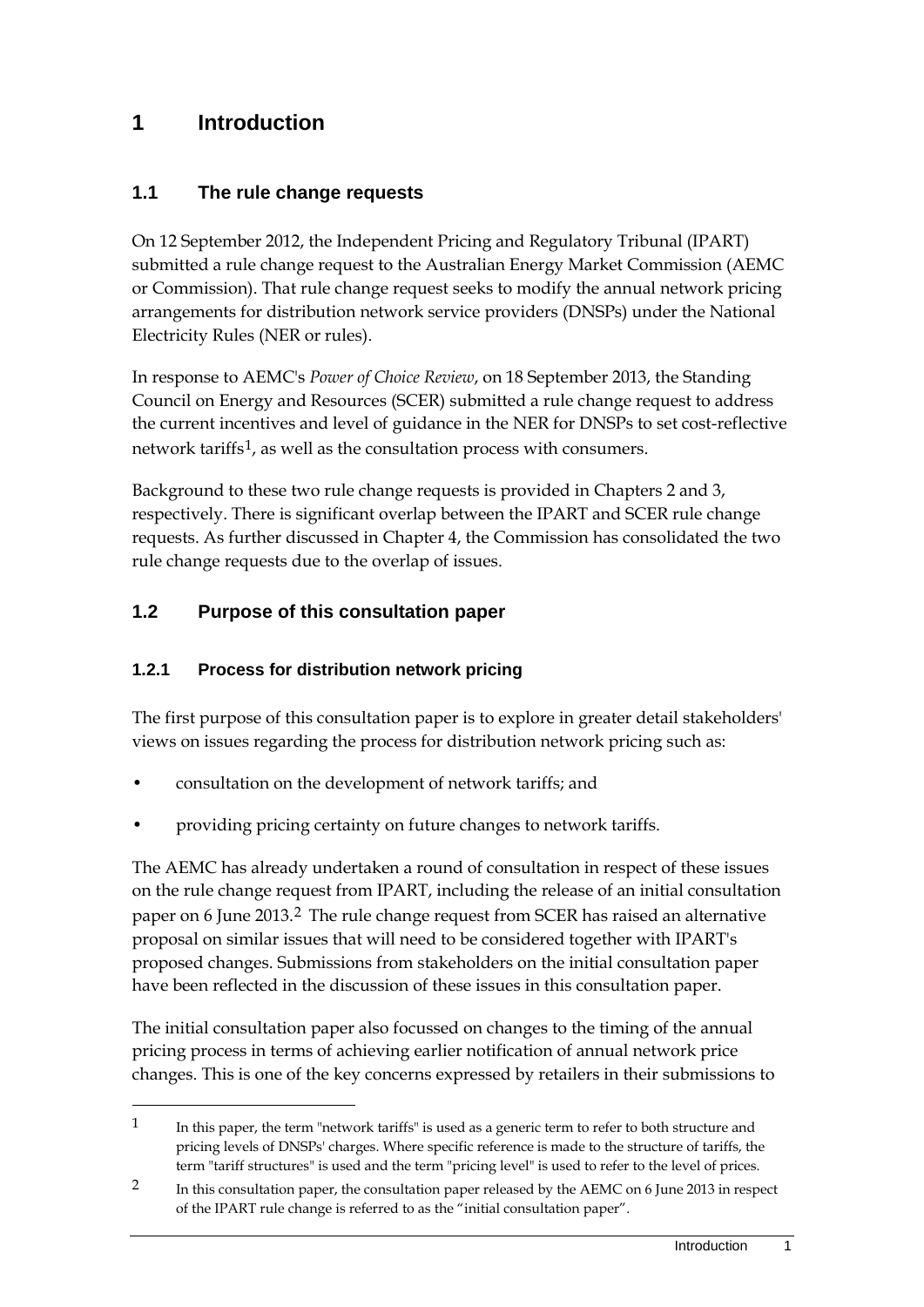the initial consultation paper. Any changes to the timing of the annual pricing process will now need to be considered in light of any changes that may result to the overall network pricing framework as a result of the SCER rule change request.

#### **1.2.2 Basis on which distribution network prices are set**

The rule change request from SCER raises new issues that were not raised in IPART's rule change request. The second purpose of this consultation paper is to seek stakeholders' views on these new issues. They include changes to:

- the distribution pricing principles that DNSPs are required to apply in developing cost reflective network tariffs that provide efficient pricing signals;
- the tariff class provisions that would allow DNSPs to group customers into tariff classes on an economically efficient basis; and
- side constraint provisions that limit the degree to which network prices are able to change annually.

### **1.2.3 AEMC's Power of Choice Review**

SCER's rule change request is largely based on the AEMC's findings and recommendations from its *Power of Choice Review* advice to SCER.[3](#page-7-1) In recognition of the significant level of consultation and consensus that was achieved in the *Power of Choice Review* work, the Commission intends to build on the relevant analysis and conclusions from that review in considering the issues in this rule change process.

To the extent that SCER's rule change request is based on the AEMC's *Power of Choice Review* recommendations, the focus of this rule change process will be on how to implement those recommendations in a way that balances the risks and benefits expected from those changes to better achieve the National Electricity Objective (NEO).

### <span id="page-7-0"></span>**1.3 Consultation**

-

The AEMC has identified a number of issues in this consultation paper that are relevant in considering the rule change requests from IPART and SCER. The issues that have been identified are not exhaustive but are provided to assist stakeholders in preparing their submissions. The AEMC welcomes comments from stakeholders on the issues raised in this consultation paper as well as SCER's views as set out in its rule change request.

2 Distribution Network Pricing Arrangements

<span id="page-7-1"></span><sup>3</sup> AEMC, *Power of choice review - giving consumers options in the way they use electricity*, Final Report, 30 November 2012.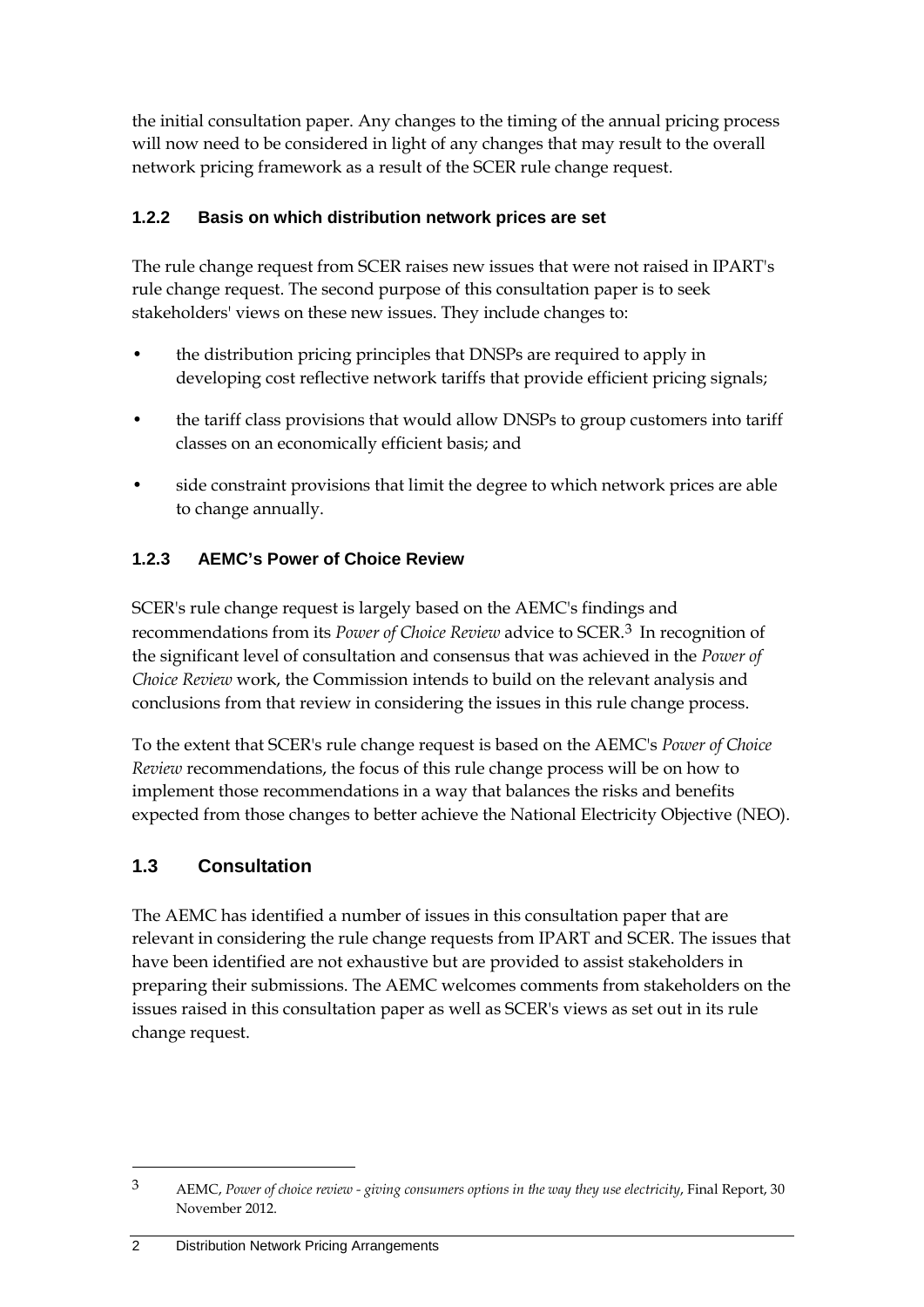### <span id="page-8-0"></span>**1.4 Timing of consolidated rule change process**

As noted in Chapter [4,](#page-26-0) the rule change requests from SCER and IPART have been consolidated. The timeframe for the consolidated rule request process will be as follows:

- Consultation paper on consolidated rule request published on 14 November 2013
- Public forum in Melbourne on the consolidated rule request on 27 November 2013
- Submissions on consolidated rule request consultation paper close on 19 December 2013
- Stakeholder workshops in February/March 2014 (to be confirmed)
- Publication of draft rule determination in August 2014
- Further stakeholder workshops in September 2014 (to be confirmed)
- Publication of final rule determination in November 2014.

#### <span id="page-8-1"></span>**1.5 Structure of paper**

This consultation paper is structured as follows:

- Chapter 2 provides background to the rule change request;
- Chapter 3 sets out a summary of SCER's rule change request;
- Chapter 4 outlines the Commission's reasons for consolidating the rule change requests from IPART and SCER;
- Chapter 5 sets out the assessment framework for the consolidated rule change request;
- Chapter 6 provides a discussion of some of the overarching concepts relevant to the new network pricing framework proposed by SCER. It also highlights some of the key differences between IPART's proposal and SCER's proposal on changes to the pricing framework;
- Chapter 7 discusses issues relevant to implementation of a new network pricing framework;
- Chapter 8 discusses issues relevant to improving the timing of the annual pricing process to allow earlier notification of approved network tariffs;
- Chapter 9 discusses issues relevant to proposed changes to the distribution pricing principles;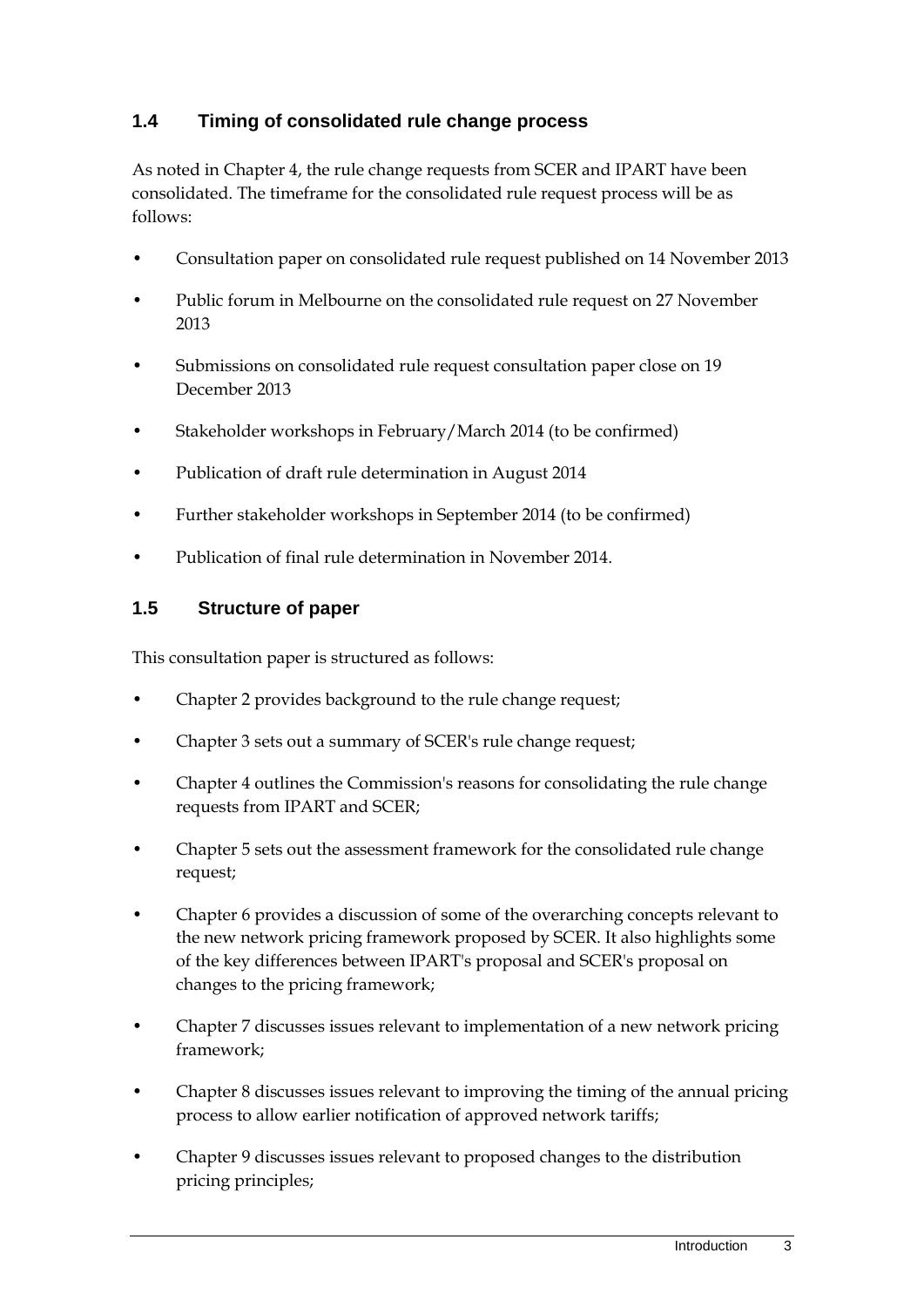- Chapter 10 discusses issues relevant to proposed changes to how DNSPs should determine tariff classes;
- Chapter 11 discusses issues relevant to proposed changes to the operation of side constraint provisions; and
- Chapter 12 outlines the process for making submissions.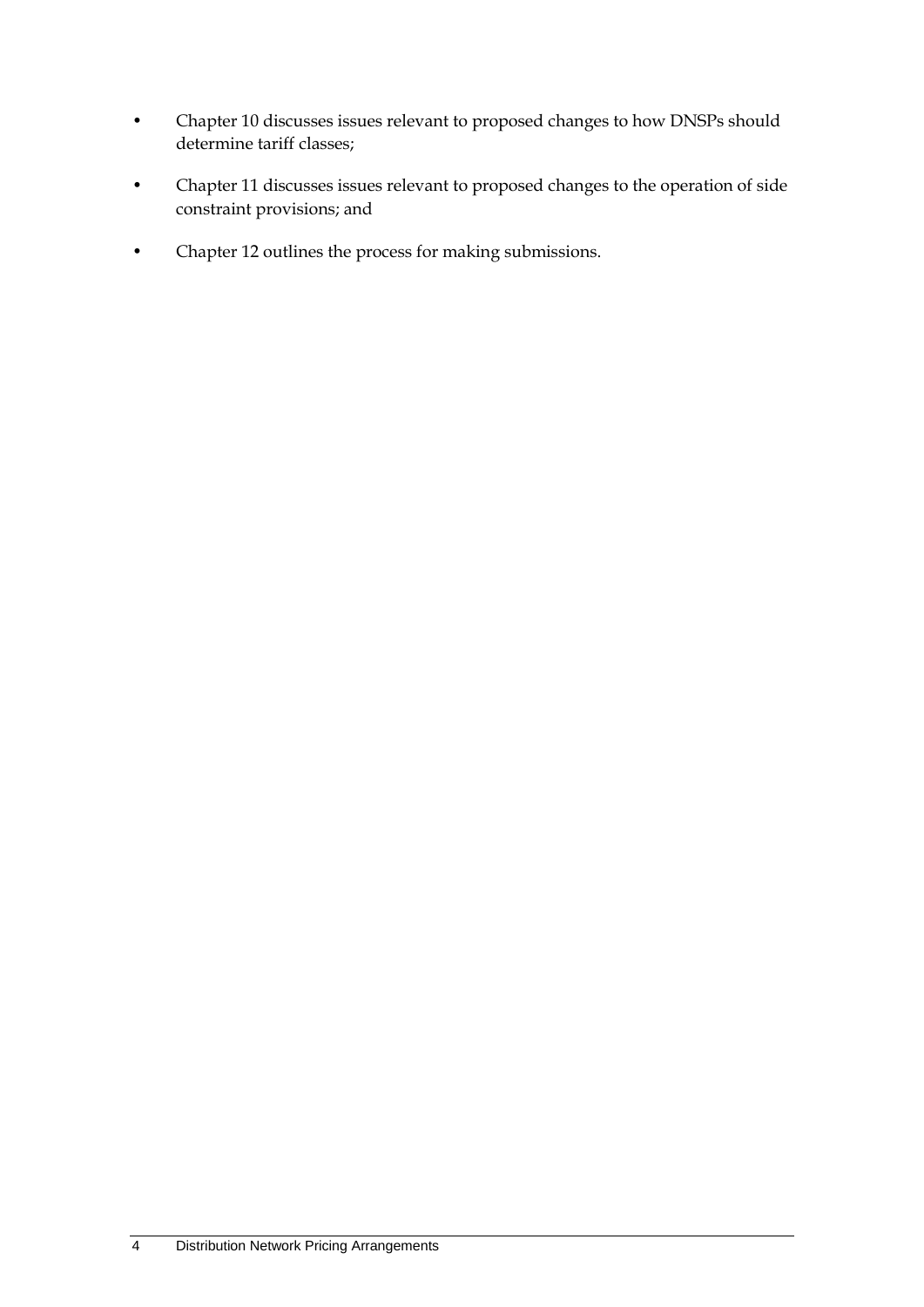### <span id="page-10-0"></span>**2 Background**

This chapter provides background to this consultation paper and is structured as follows:

- section 2.1 describes the current network pricing framework;
- section 2.2 provides a summary of the relevant Power of Choice Review recommendations; and
- section 2.3 provides a summary of IPART's rule change request that was the subject of the initial consultation paper released on 6 June 2013.

SCER's rule change request is described in Chapter 3.

### <span id="page-10-1"></span>**2.1 Current network pricing framework**

Network tariffs are a key cost component of the retail prices offered to electricity consumers. Network tariffs are made up of transmission and distribution use of system charges. These are usually combined by DNSPs into the network tariff applied to retailers' customers. This network charge is then passed through to customers by the retailers as part of the retail electricity price.

Network tariffs applying in any particular year depend on the revenues that the DNSP is allowed to earn in that year in accordance with the regulatory determination of the Australian Energy Regulator (AER). It is also influenced by certain distribution pricing provisions in the NER. Network tariffs must be approved by the AER annually. These arrangements are described below.

### **2.1.1 Regulatory determinations**

The AER is the economic regulator of DNSPs operating in the National Electricity Market (NEM). Chapter 6 of the NER sets out the timelines, regulatory processes and principles governing the determination of revenues that a DNSP can earn for distribution network services.

DNSPs must periodically apply to the AER to determine their revenue allowances for a defined regulatory control period, typically five years. The AER is required to determine the form of control mechanism to be applied to a DNSP's revenues in the upcoming regulatory control period.<sup>[4](#page-10-2)</sup> The NER sets out the control mechanisms that the AER may select from in making this determination.<sup>[5](#page-10-3)</sup>

<span id="page-10-2"></span><sup>4</sup> NER clause 6.8.1(f).

<span id="page-10-3"></span><sup>5</sup> NER clause 6.2.5(b). The AER has the option, subject to considering relevant criteria, to apply control mechanisms from a range that includes a revenue cap, a price cap, a weighted average price cap or an average revenue yield approach.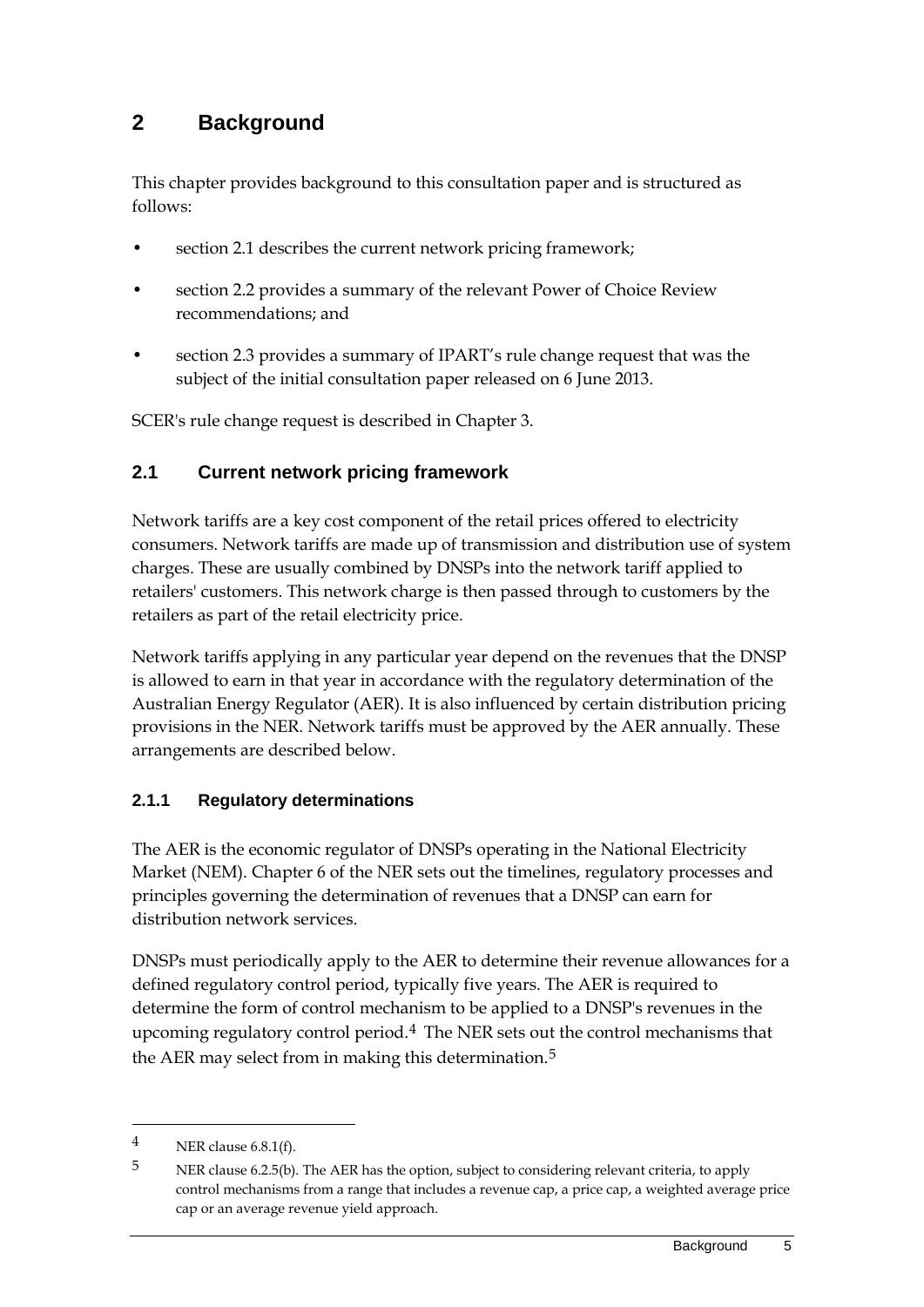### **2.1.2 Pricing Proposals**

Once the allowed revenues are determined by the AER, network tariffs are then set on an annual basis in each year of the regulatory control period. The network tariff prices allow DNSPs to recover their allowed revenues for that year, including the applicable transmission charges and any amounts to recover jurisdictional scheme obligations.

Each DNSP's annual network tariffs must be submitted to the AER as a pricing proposal and approved before they can take effect. DNSPs' pricing proposals set out the proposed tariff classes for the upcoming regulatory year and the proposed tariffs and charging parameters that correspond to each of these tariff classes. They also include information, including demand forecasts, which supports assessment of the compliance of the DNSP's proposed tariffs with the applicable control mechanism under their regulatory determination.<sup>[6](#page-11-0)</sup>

Pricing proposals must be submitted within fifteen days of the publication of the distribution determination for the first regulatory year of a regulatory control period and at least two months before the commencement of subsequent regulatory years during the regulatory control period.<sup>[7](#page-11-1)</sup> The AER is responsible for assessing and approving proposed network tariffs before they go into effect.

Pricing proposals must comply with a set of pricing principles set out in Clause 6.18.5 of the NER. These principles can be summarised as follows:

- the revenue of each price class must be greater than the incremental cost and less than the standalone cost of the service; $8$
- DNSPs must take into account the long run marginal cost (LRMC) for a network service in setting network prices;<sup>[9](#page-11-3)</sup>
- DNSPs must have regard to (i) transaction costs associated with the tariff, and (ii) whether retail customers of the relevant tariff class are likely to respond to price signals in setting network prices; $10$  and
- where the above principles do not result in prices which recover expected revenue, the DNSP must adjust prices in a way that minimises distortion to efficient patterns of consumption.<sup>[11](#page-11-5)</sup>

In addition to the pricing principles, the network tariff price changes must also comply with the 'side constraints' provisions in the NER. These provisions limit the magnitude of tariff changes from year to year.

<span id="page-11-0"></span><sup>6</sup> NER clause 6.18.2.

<span id="page-11-1"></span><sup>7</sup> NER clause  $6.18.2(a)(2)$ .

<span id="page-11-2"></span><sup>8</sup> NER clause 6.18.5(a).

<span id="page-11-3"></span><sup>9</sup> NER clause 6.18.5(b)(1).

<span id="page-11-4"></span><sup>10</sup> NER clause 6.18.5(b)(2).

<span id="page-11-5"></span><sup>11</sup> NER clause 6.18.5(c).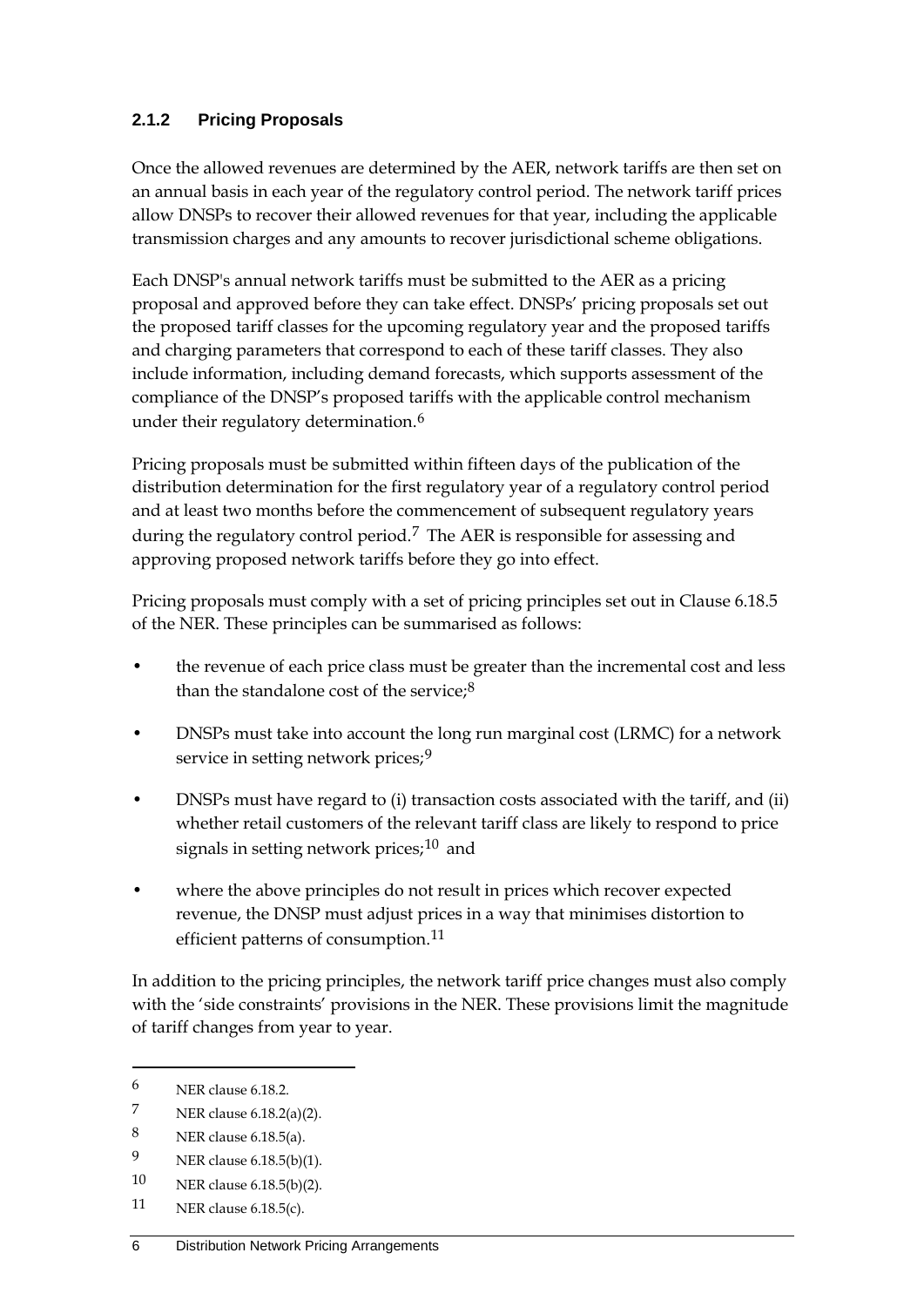The AER must approve a pricing proposal if it is satisfied that:

- (i) it complies with rule 6.18 of the NER (including the pricing principles); and
- (ii) all forecasts associated with the proposal are reasonable.<sup>[12](#page-12-0)</sup>

If the AER is not satisfied with a proposal on this basis, it may require the relevant DNSP to amend and resubmit the proposal within ten business days of the AER's notice, or make the necessary amendments itself.<sup>[13](#page-12-1)</sup> If the DNSP fails to submit an amended proposal, or the amended proposal is unsatisfactory, the AER may also make the necessary amendments.[14](#page-12-2)

#### **2.1.3 Consultation and pricing information**

The current annual network pricing process does not require DNSPs or the AER to consult with stakeholders on the way prices are structured. Nor do DNSPs have any obligation to consult with retailers or consumers on the development of the structure of their network tariffs or the level of prices. The NER also does not require the AER to consult with stakeholders on its decision on whether or not to approve the DNSP's pricing proposals as distinct from their revenue proposals.

The NER does however impose certain pricing publication requirements on a DNSP once its annual pricing proposal is approved by the AER. The DNSP must publish:

- a statement of the DNSP's tariff classes and the tariffs applicable to each class;
- for each tariff the charging parameters and the elements of the service to which each charging parameter relates; and
- a statement of expected price trends (to be updated for each regulatory year) giving an indication of how the DNSP expects prices to change over the regulatory control period and the reasons for the expected changes.<sup>[15](#page-12-3)</sup>

The NER requires this information to be published on the DNSP's website 20 business days before commencement "if practicable", or "as soon as practicable" thereafter.<sup>[16](#page-12-4)</sup> Since the regulatory year for network price changes is 1 July in all NEM jurisdictions except Victoria, the effective date for publication of this information in those jurisdictions is in June. In Victoria the regulatory year commences on 1 January and the date for publication of the network pricing information would occur in December.

The types of network tariffs that apply to similar type of customers vary from DNSP to DNSP. Table 2.1 provides a sample of network tariff structures for residential

-

<span id="page-12-4"></span>16 NER clause 6.18.9(b).

<span id="page-12-0"></span><sup>12</sup> NER clause 6.18.8(a).

<span id="page-12-1"></span><sup>13</sup> NER clause 6.18.8(b).

<span id="page-12-2"></span><sup>14</sup> NER clause 6.18.8(c).

<span id="page-12-3"></span><sup>15</sup> NER clause 6.18.9(a).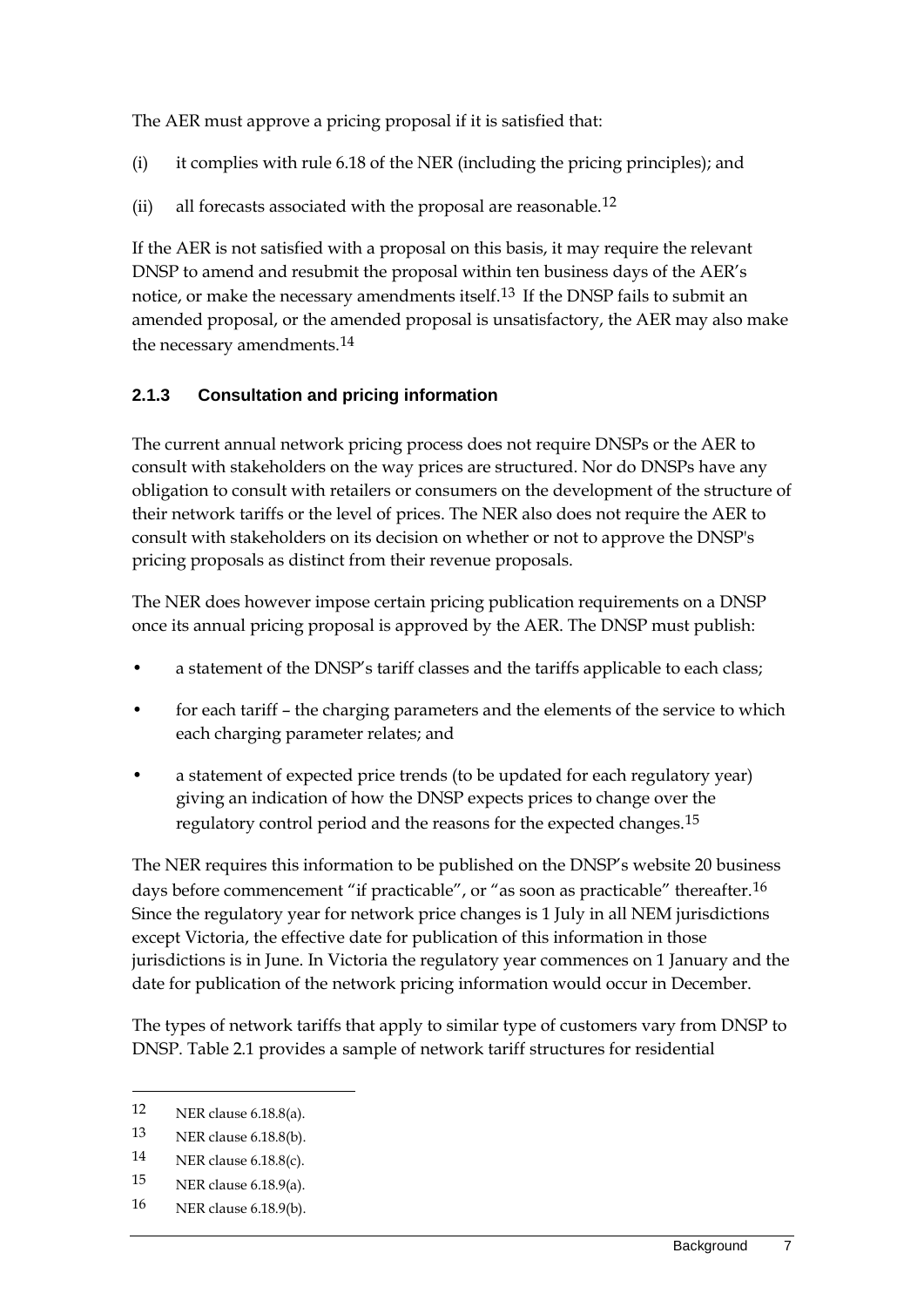customers in 2013-14 within the NEM. The typical residential network tariff is the tariff for each DNSP with the highest number of customers and applies to residential customers on the DNSP's network regardless of location. There are a number of other tariffs that DNSPs have that include time and demand based charges. However, these tariffs only apply to a small proportion of customers and have not been included in the table below.

| <b>DNSP</b>                                     | <b>Tariff name</b>                        | <b>Tariff structure</b>                                                                                                                                                                                                                                                                                                                                                                                       |
|-------------------------------------------------|-------------------------------------------|---------------------------------------------------------------------------------------------------------------------------------------------------------------------------------------------------------------------------------------------------------------------------------------------------------------------------------------------------------------------------------------------------------------|
| ActewAGL                                        | Residential<br>basic<br>network           | Two-part tariff comprised of a fixed charge in cents per day and a<br>flat volume charge in cents per kWh.                                                                                                                                                                                                                                                                                                    |
| Ausgrid                                         | LV Res<br>non-TOU                         | Three block, inclining block tariff comprising of a fixed charge in<br>cents per day and three volume charges in cents per kWh hour.<br>A relatively low volume charge for use below 1000kWh per billing<br>quarter, a medium rate for use between 1000-2000 kWh per<br>quarter and a relatively high rate for usage above 2000kWh per<br>quarter.                                                            |
| Energex                                         | Residential<br>flat                       | Two-part tariff comprised of a fixed charge in cents per day and a<br>flat volume charge in cents per kWh.                                                                                                                                                                                                                                                                                                    |
| South<br>Australian<br>Power<br><b>Networks</b> | Low voltage<br>residential<br>single rate | Four block, inclining block tariff comprising of a fixed charge in<br>cents per day and four volume charges in cents per kWh hour. A<br>relatively low volume charge for use below 333.3kWh per month,<br>a low-to-medium rate for use between 333.3-833.3kWh per<br>month, a high-to-medium rate for use between 833.3-1666.6kWh<br>per month and a relative high rate for use above 1666.6kWh per<br>month. |
| Aurora<br>Energy                                | General<br>network<br>residential         | Two-part tariff comprised of a fixed charge in cents per day and a<br>flat volume charge in cents per kWh.                                                                                                                                                                                                                                                                                                    |
| CitiPower                                       | Low voltage<br>residential<br>single rate | Two block, inclining block tariff comprising of a fixed charge in<br>cents per day and two different volume charges in cents per kWh<br>hour. A relatively low volume charge for use below 340kWh per<br>month and a relatively high rate for use above 340kWh per<br>month.                                                                                                                                  |

| Table 2.1 | Structure of typical residential network tariffs in 2013-14 |
|-----------|-------------------------------------------------------------|
|-----------|-------------------------------------------------------------|

Source: ActewAGL approved 2013-14 pricing proposal, Ausgrid approved 2013-14 pricing proposal, Energex approved 2013-14 pricing proposal, South Australian Power Networks 2013-14 approved pricing proposal, Aurora Energy 2013-14 approved pricing proposal and CitiPower 2013 approved pricing proposal.

### <span id="page-13-0"></span>**2.2 Power of Choice Review recommendations**

In November 2012, the AEMC completed the *Power of Choice Review* and submitted its final report to SCER.[17](#page-13-1) This review recommended a package of reforms designed to

<span id="page-13-1"></span><sup>17</sup> AEMC, *Power of choice review - giving consumers options in the way they use electricity*, Final Report, 30 November 2012.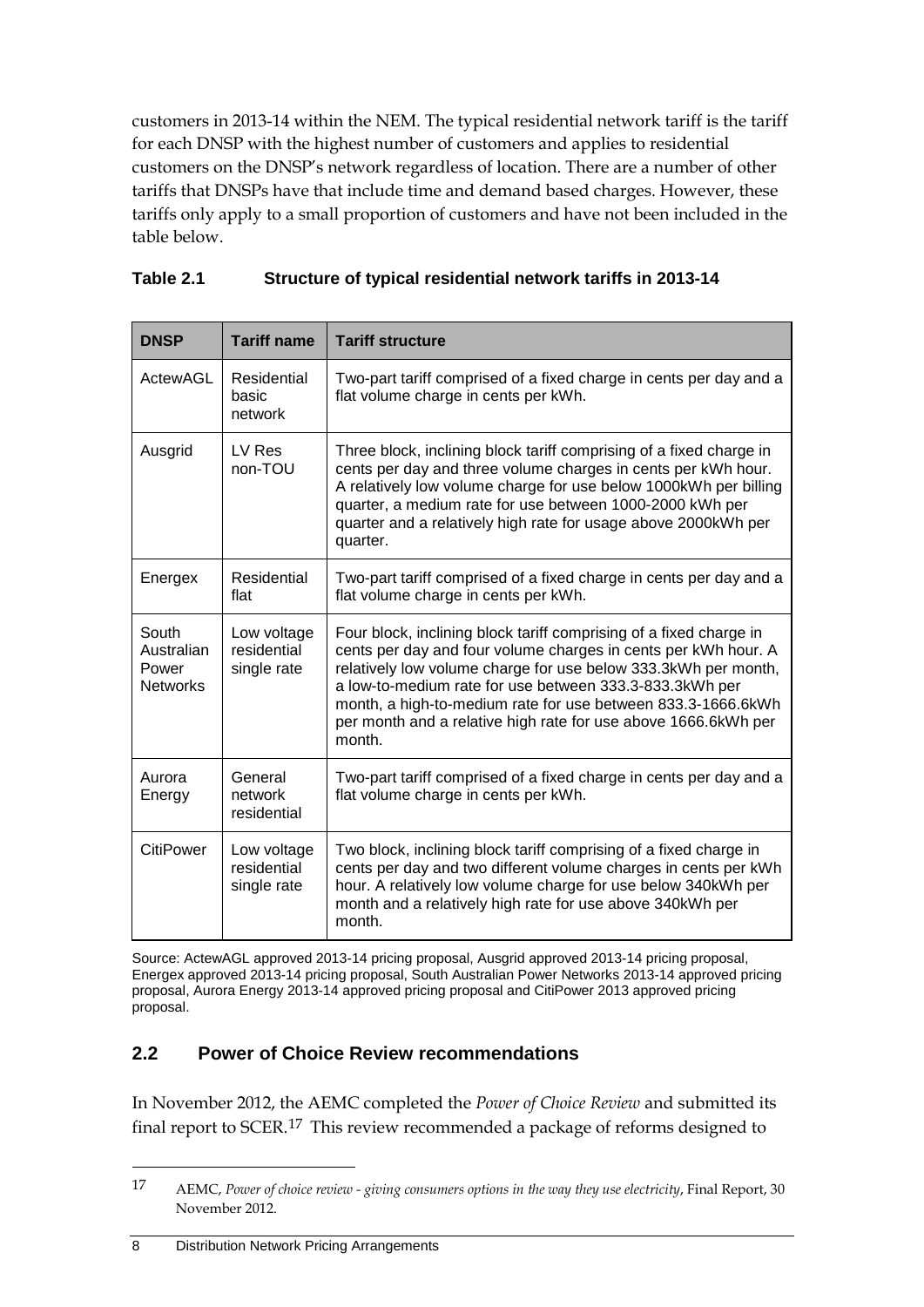increase the responsiveness of the demand side to evolving market and technological developments and changing future consumer interests. The AEMC concluded that efficient and flexible pricing options are important tools to help consumers to adapt their consumption patterns and hence manage expenditure.

The AEMC, amongst other things, recommended to SCER a package of rule changes to address identified deficiencies in the current distribution network pricing arrangements.

The specific recommendations included:

- changes to the distribution pricing principles to facilitate DNSPs to set efficient and flexible network tariffs;[18](#page-14-1)
- a new requirement for DNSPs to develop and consult with retailers and consumer groups on a statement of proposed network pricing structures as part of their regulatory proposals;<sup>[19](#page-14-2)</sup>
- more robust consultation and verification applied to the annual network tariff setting process, including consulting on requested changes to the approved statement of network pricing structures;<sup>[20](#page-14-3)</sup>
- possible changes to the network pricing side constraints that prohibit price changes from one year to the next; and  $21$
- a requirement for the AER to publish a guideline for network tariff arrangements.[22](#page-14-5)

### <span id="page-14-0"></span>**2.3 Rule change request from IPART**

On 12 September 2012, IPART submitted a rule change request relating to the annual distribution network pricing arrangements. IPART's rule change request identified a number of issues, including that the current annual network pricing process:

- does not provide for adequate notification of network prices creating difficulties for retailers in passing on annual network price changes to consumers;
- lacks consultation with retailers and consumers in the development of network prices; and
- does not provide certainty for retailers and consumers with regard to forward network prices.

<span id="page-14-1"></span><sup>18</sup> id., pp. 183-186.

<span id="page-14-2"></span><sup>19</sup> id., p.190.

<span id="page-14-3"></span><sup>20</sup> id., p. 191.

<span id="page-14-4"></span><sup>21</sup> id., p. 189.

<span id="page-14-5"></span><sup>22</sup> id., p. 181.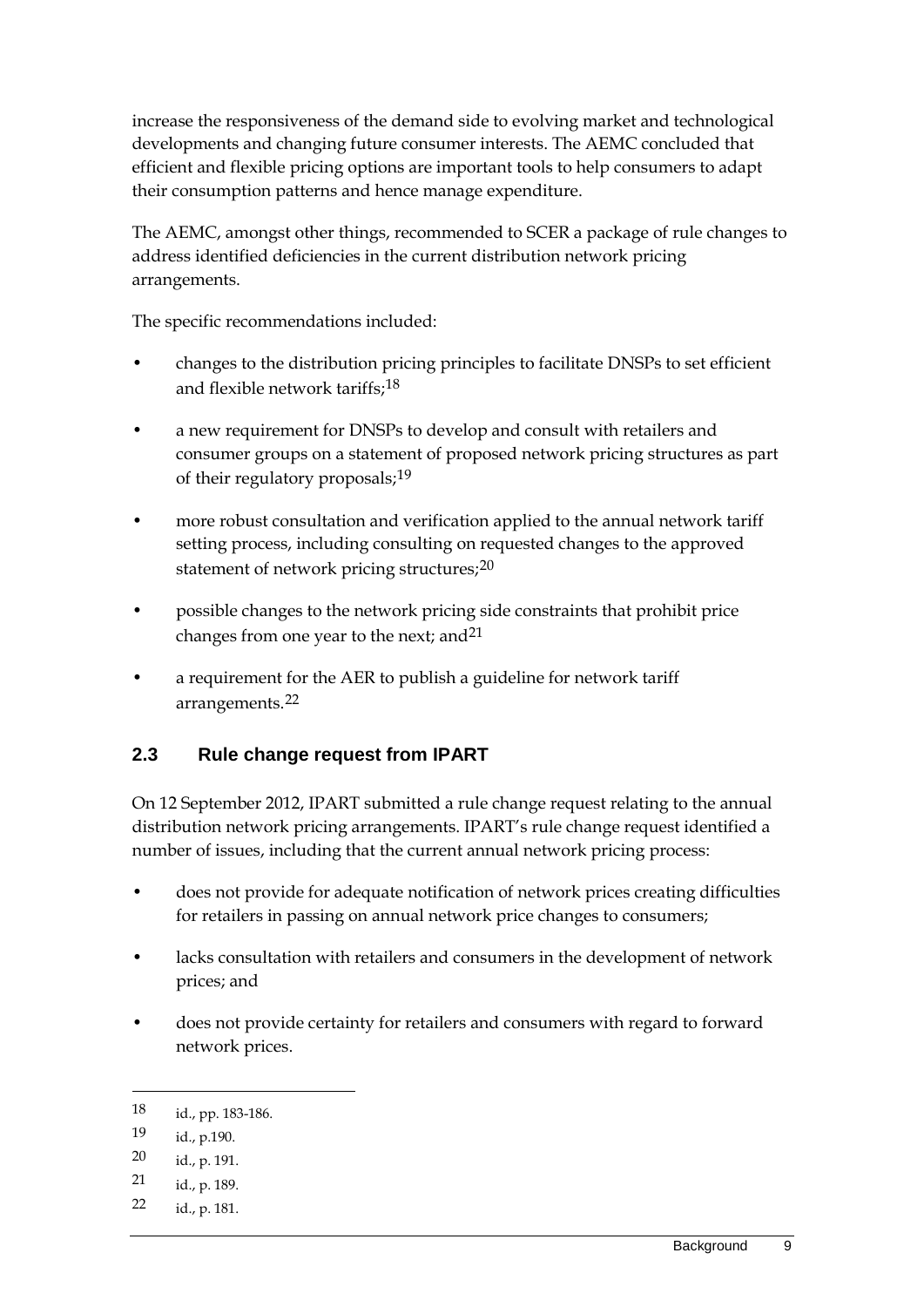To address these issues, IPART has proposed that:

- the annual network pricing process timeframe for transmission and distribution network service providers be moved forward to allow the annual approval and notification of distribution network prices to occur at least two months prior to taking effect (this also entails transmission network prices being notified two months earlier, ie. by 15 March). IPART also raised the issue of changes to initial year network pricing processes, but deferred the solution to the AEMC;
- the AER to be required to develop guidelines that outline how DNSPs should consult with retailers and consumers in developing and changing their statement of expected price trends. As part of developing the guidelines, the AER would establish what information DNSPs should include in their statement of expected price trends and the timing of the statement; and
- to provide certainty about changes to future prices, the AER should be required to consider whether the DNSPs' annual pricing proposals are consistent with their statement of expected price trends before the AER approves their network price changes each year.

On 6 June 2013, the Commission issued a notice under the National Electricity Law (NEL) to commence the *Annual Network Pricing Arrangements* rule change request from IPART. A consultation paper was also published on 6 June 2013 seeking comments from stakeholders.[23](#page-15-0) Further details on the IPART rule change request are set out in that initial consultation paper which is available on the AEMC's website.

On 29 August 2013, the AEMC extended the rule change process timeframe to allow for additional stakeholder consultation. At that time, the AEMC had not received the rule change request from SCER.

<span id="page-15-0"></span><sup>23</sup> AEMC, *Annual Network Pricing Arrangements*, Consultation Paper, 6 June 2013.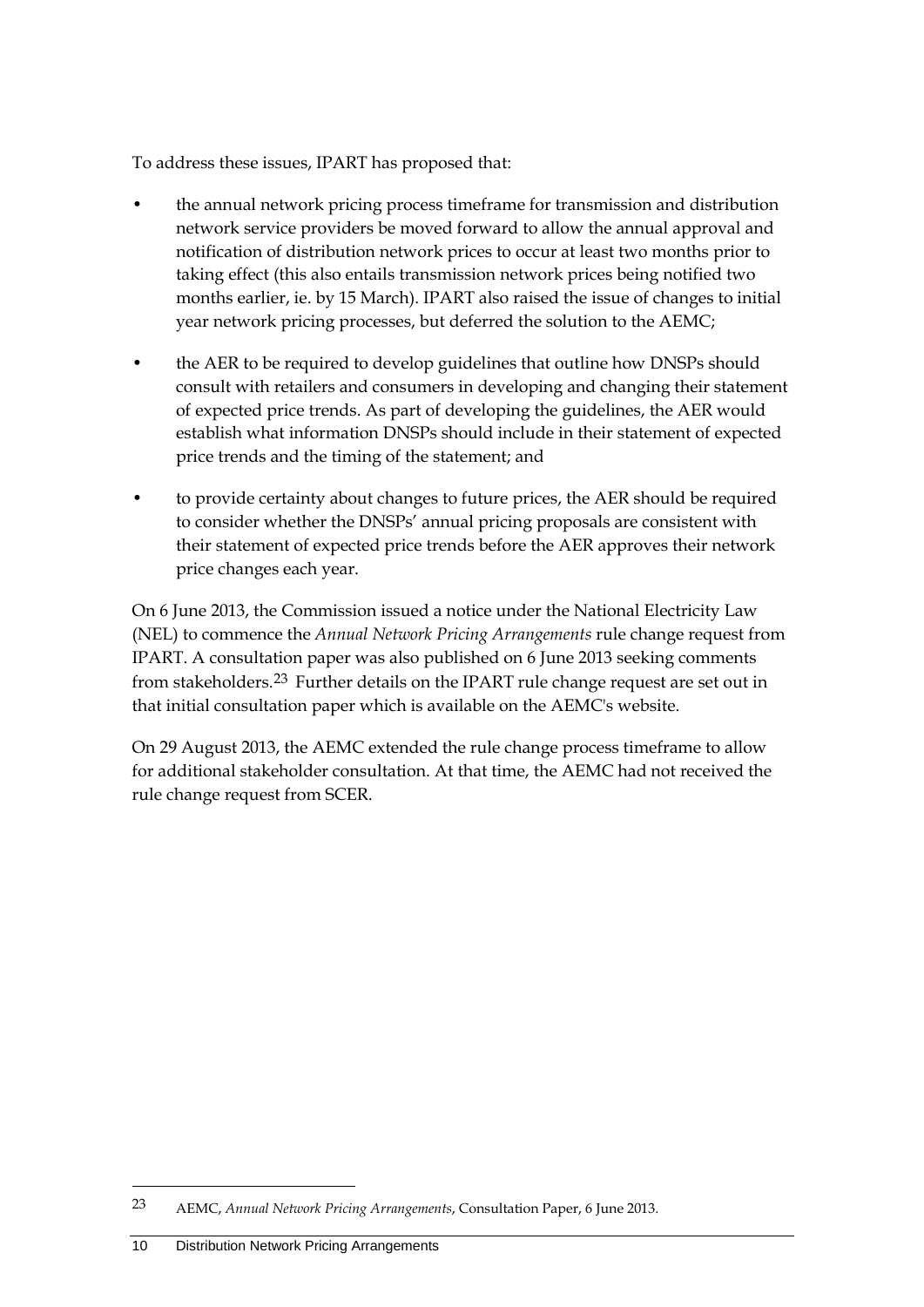## <span id="page-16-0"></span>**3 Details of SCER's Rule Change Request**

This chapter summarises the rule change request received from SCER.

The rule change request identifies a number of issues in the current distribution network pricing framework. These include:

- the need for consultation on a DNSP's proposed network tariff structures and earlier provision of more detailed network pricing information;
- requiring DNSPs to set cost reflective network tariffs in accordance with Long Run Marginal Cost (LRMC) to reflect efficient network costs;
- requiring DNSPs to take into account consumer impacts in designing efficient network tariffs;
- allowing recovery of residual network costs in a manner that is efficient and does not distort or undermine flexible pricing;
- amending the tariff class provisions to promote clarity and certainty in how DNSPs should group customers into different tariff classes; and
- extending the operation of side constraints on annual network price changes.

Each of these issues is briefly described below.

#### <span id="page-16-1"></span>**3.1 Consultation on network tariffs and timing changes**

#### **3.1.1 Issues identified**

SCER notes that DNSPs currently have wide discretion over the structure and application of their network tariffs. It suggests that stakeholders such as end-use consumers and retailers are particularly affected by the choices that DNSPs make in relation to their tariff structures. Furthermore, SCER suggests that retailers and consumers may need to plan some time ahead to adapt to the cost impacts of changes in network tariff structures.

SCER states that the information currently made available to DNSPs' customers on future expected pricing changes is limited. It also states that the annual network pricing process does not require DNSPs to align their price changes with past projections.

SCER further states that while DNSPs are currently required to consult with their customers in relation to their regulatory proposals to the AER, they are not required to consult with their customers or retailers in setting their tariff structures.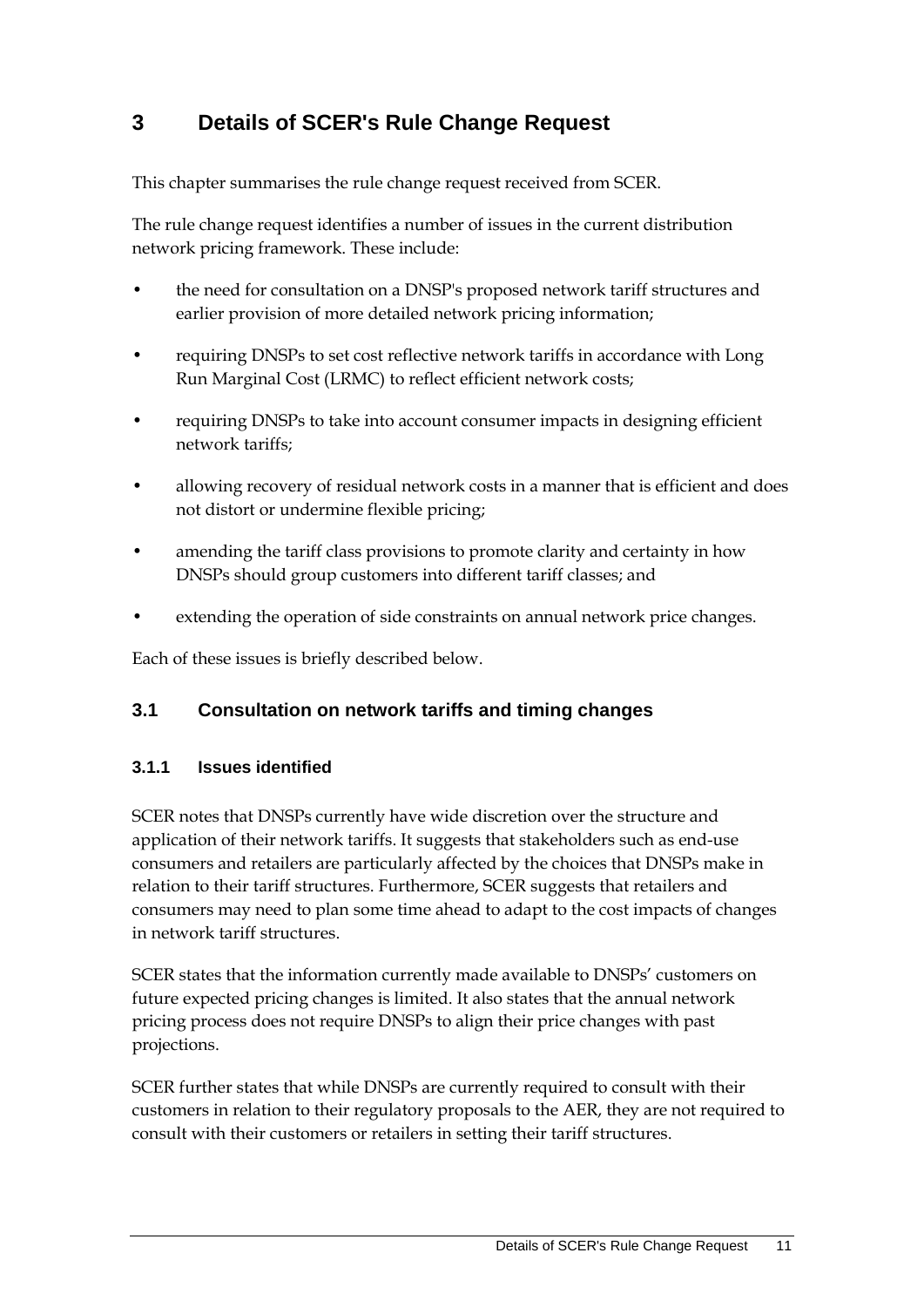### **3.1.2 Proposed solution**

In order to improve consultation on the development on network tariffs by DNSPs, SCER has proposed the introduction of a new framework for how the distribution network pricing process will operate. As part of this framework, SCER has proposed a significant change to the timing of the pricing process. Instead of this occurring entirely after the AER approves revenues, SCER proposes that consultation and approval of network tariff structures would occur during the DNSP's regulatory determination process. There would still be an approval process for pricing levels after revenues are determined.

The key feature of this new framework would be the introduction of a document that would set out a DNSP's proposed network tariff structures. SCER's proposal refers to this document as a Pricing Structures Statement (PSS). SCER notes that the intent of the PSS is to:

- assist consumers and other stakeholders to respond effectively to changing network tariff structures and pricing levels over the coming determination period by providing information on tariff classes, tariff structures and charging parameters;
- support the development of flexible network tariffs that can be passed through to consumers in retail tariffs;
- provide transparency and allow scrutiny (in particular by AER) that pricing principles have been followed; and
- inform the subsequent annual network tariff publication processes.

The PSS would need to be consistent with the distribution pricing principles and approved by the AER as part of the regulatory determination process. Network tariffs proposed by the DNSP in their annual network pricing proposals to the AER would need to comply with the approved network tariff structures in the PSS. DNSPs would be able to amend the PSS during the regulatory period subject to consumer consultation and AER approval.

While the PSS would include a statement on expected pricing levels on proposed network tariff structures, SCER's proposal indicates that the network pricing levels would not be binding on the DNSP in their annual pricing proposals.

In addition, SCER has proposed that the AER should be required to develop consultation guidelines on how DNSPs are to consult in developing and changing the PSS.

SCER has also proposed consideration of changes to the timing of the annual network pricing process under the new framework to allow earlier notification of approved annual network tariffs. However, it has deferred the solution on the timing to the AEMC.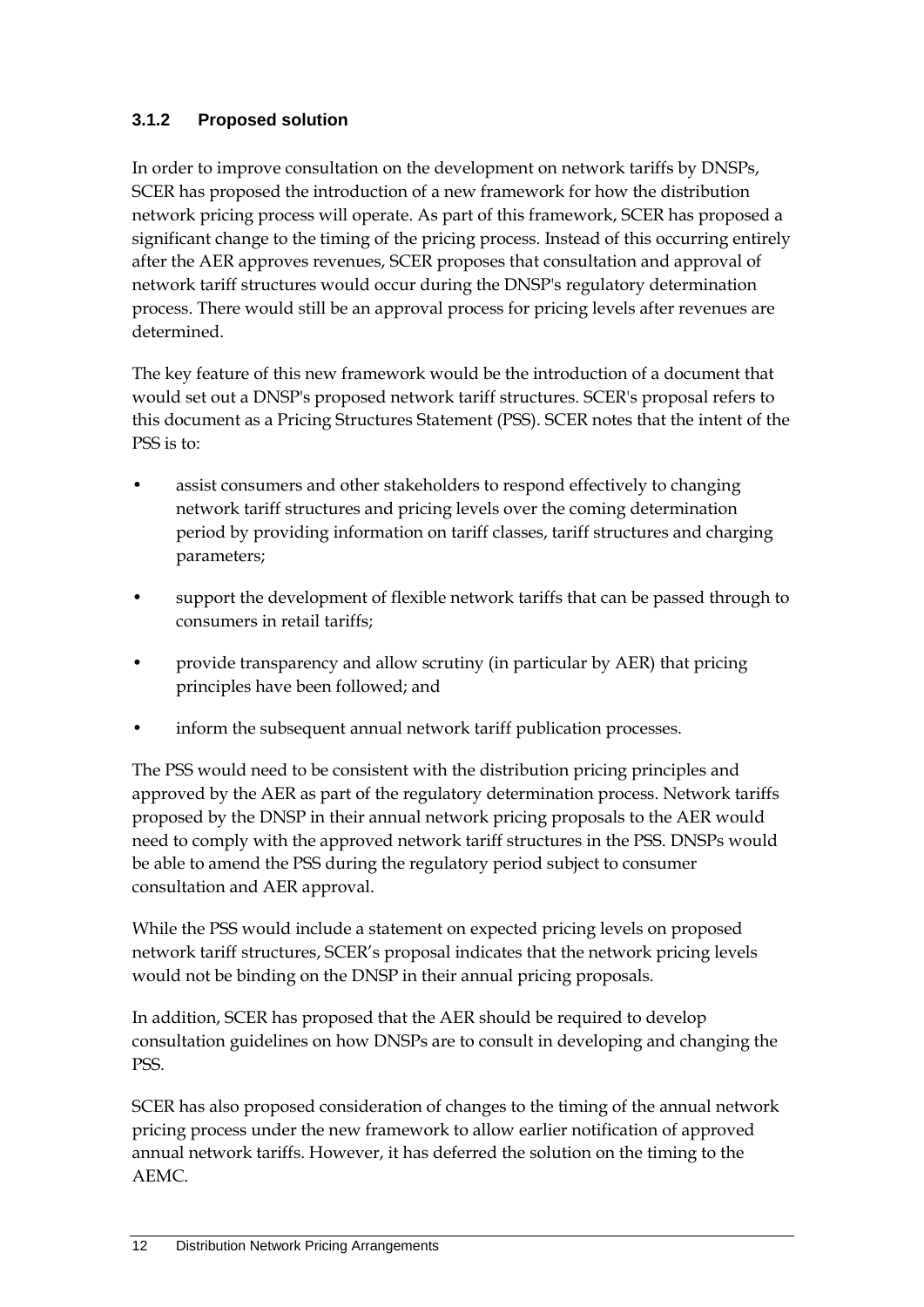### <span id="page-18-0"></span>**3.2 LRMC as the basis of setting cost reflective network tariffs**

#### **3.2.1 Issues identified**

-

SCER has proposed a number of changes to the existing distribution pricing principles in the NER that guide DNSPs in how they should set network tariffs to better reflect the efficient costs of providing network services to customers on their networks.

SCER notes that energy and network costs are currently averaged by a combination of fixed and variable charges across the vast majority of residential and small business consumers. SCER states that this approach results in each customer paying a proportion of total costs that depends on their absolute consumption level rather than taking into account the timing and locational aspects of their consumption, which are important drivers of network costs.

SCER states that having network tariffs that reflect the structure of network costs is important because it provides efficient signals for consumers to capture the value of their demand side participation, such as reducing consumption at peak times. This in turn will reduce network and other system costs over time.

SCER considers that DNSPs should be required to set network tariffs on the basis of the long run marginal cost (LRMC) of providing network services.<sup>[24](#page-18-1)</sup>

LRMC is important for cost reflective network tariffs because it signals the future costs of investing in the network. As consumption increases, the capacity of the network requires augmentation to accommodate the additional demand. Therefore, in order for consumption decisions to take into account these increased costs, current network tariffs need to reflect the expected additional costs arising from additional consumption. SCER notes that if network tariffs provide a price signal that reflects the consequences of increasing consumption on future network costs, then it provides consumers with the opportunity to contribute to lowering future network costs and thereby potentially facilitate a reduction in their own network charges.

SCER considers that the significant discretion that DNSPs currently have in setting network tariffs, and the insufficient guidance that the NER provide about the interpretation and application of LRMC as a pricing principle, have resulted in DNSPs not setting network tariffs in a way that reflects LRMC.

SCER agrees with the P*ower of Choice Review* conclusions that the existing lack of prescription in the distribution pricing principles of using the LRMC are based on a misconceived assumption that price capped DNSPs are incentivised to price at efficient

<span id="page-18-1"></span><sup>24</sup> Marginal costs represent the change in costs that arise from a change in demand in the 'short run' or 'long run'. In the short run, investments in capacity and overhead is fixed and so marginal cost captures operational inputs such as additional labour, materials and energy. However over the long run all inputs can feasibly be altered such that marginal cost captures the cost of building additional capacity.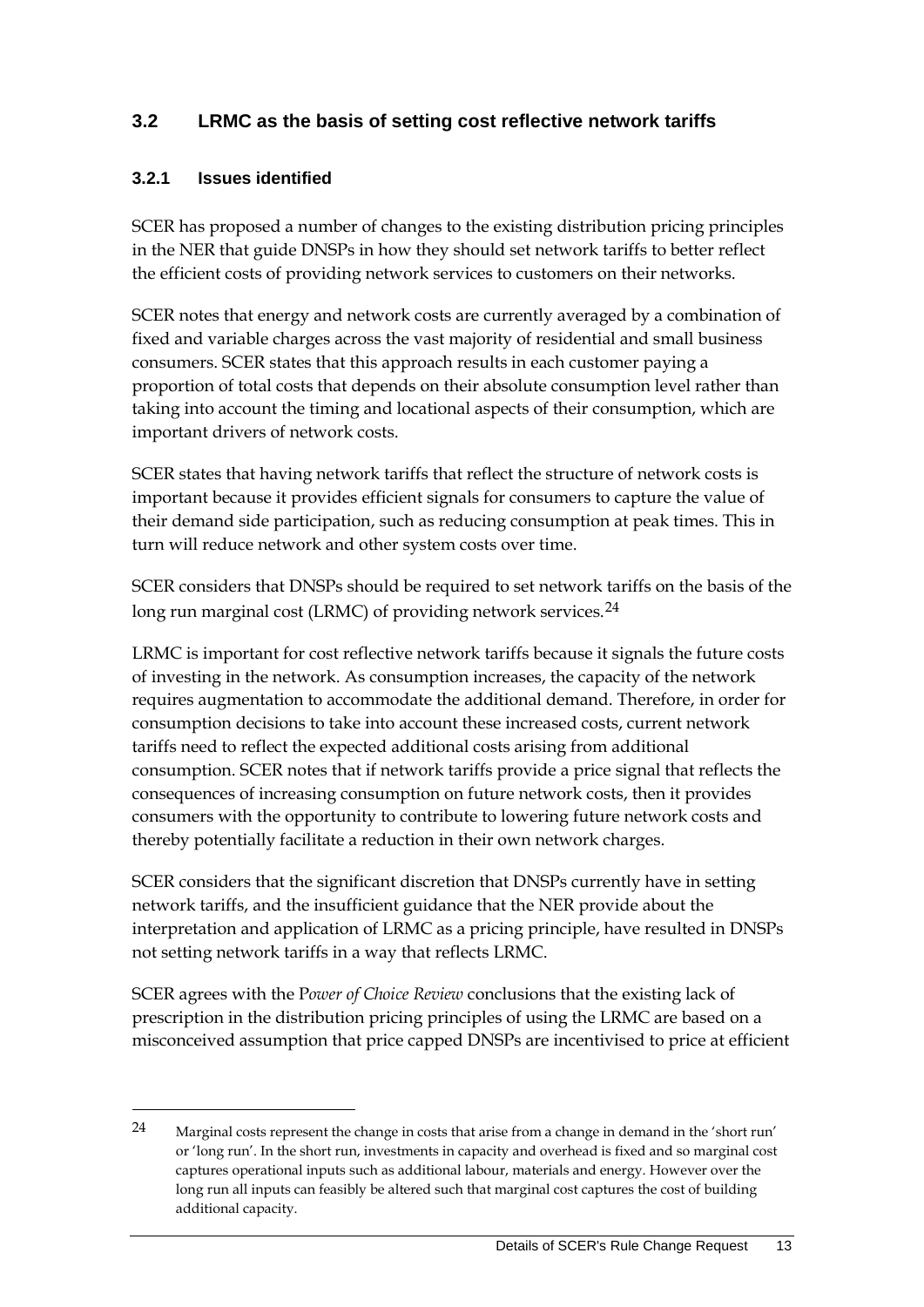costs. SCER acknowledges that this may not be the case given that the profits of price capped DNSPs are linked to volumes and not efficiency.[25](#page-19-0)

SCER also considers that the use of LRMC to set network tariffs can be enhanced if there is a link between LRMC and peak utilisation of the network. This would be achieved where LRMC based network tariffs take into account the additional costs of meeting demand at times of greatest utilisation of the network (coincident peak demand).

In addition, SCER recognises that LRMC is likely to vary depending on the level of spare capacity in different parts of the network and that the distribution pricing principles should encourage DNSPs to set network tariffs that reflect this variability.

As a result of these issues, SCER suggests that DNSPs have tended to use more stable pricing approaches such as flat or inclining block tariffs. It further notes such pricing approaches also reflect a compromise of a range of factors, including:

- jurisdictional limitations on geographic price variation for specific customer classes;
- transaction costs of developing or designing flexible tariffs;
- perceptions on whether consumers are capable of responding to any tariffs developed.

### **3.2.2 Proposed solutions**

-

Having regard to the AEMC's findings and recommendations from the *Power of Choice Review*, SCER has proposed amending the distribution pricing principles to include:

- a requirement for network tariffs developed by DNSPs to be based on the LRMC of providing network services, rather than just being required to take LRMC "into account";
- a requirement for network prices to be determined having regard to their impact on consumers and the additional costs associated with peak demand;

<span id="page-19-0"></span><sup>25</sup> Under a revenue cap, DNSPs do not have an incentive to set efficient network tariffs that reflect the underlying costs of supply, given that they receive the same, fixed amount of revenue over the regulatory control period irrespective of the network prices they set. Under a price cap, the actual revenue earned by the DNSP will depend on actual quantities sold under each tariff component. This means that the revenue earned by the DNSP within the regulatory control period is affected by changes in demand such that where demand is greater than (or less than) initially forecast, DNSPs will earn greater than (or less than) the revenues determined under the building block cost build-up. A price cap therefore exposes DNSPs to a greater degree of volume and profitability risk where demand differs from forecast. In theory, a price cap form of control provides incentives for DNSPs to adopt more efficient pricing structures, as a means of addressing the profitability risk they face.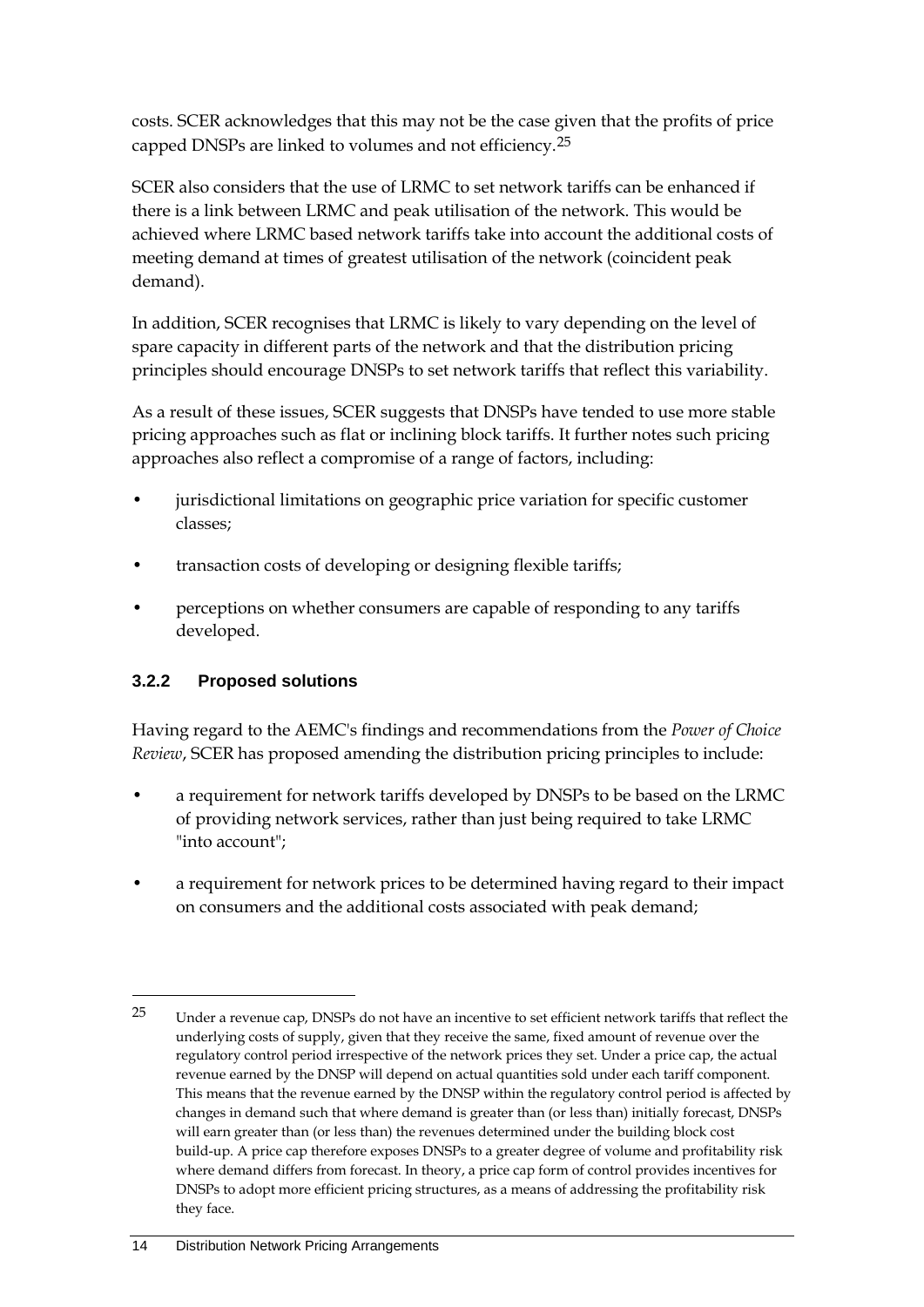- a requirement for network prices to be determined having regard to the extent to which the LRMC of providing network services may vary by customer location (this could, for example, be the result of current and forecast constraints within the distribution network);
- a requirement to for network prices to be determined having regard to any transaction costs associated with implementing the tariff; and
- a requirement to for network prices to comply with relevant jurisdictional instruments (this is in recognition of the fact that DNSPs may be limited in the extent to which they can base prices on LRMC, locational, or temporal factors by jurisdictional constraints).

SCER's proposed changes also recognise that there would be value in AER providing guidance and clarity to DNSPs on how the LRMC could be interpreted and applied in deriving network prices.

### <span id="page-20-0"></span>**3.3 Consumer impacts**

### **3.3.1 Issues identified**

SCER states that the introduction of flexible pricing options resulting from a move to cost reflective pricing could expose some consumers to a range of new and different network tariff structures. It notes that the existing distribution pricing principles set out that DNSPs are to have regard to whether a consumer is able or likely to respond to network price signals.

SCER suggests that this principle could be interpreted to mean that network tariffs should be set in a way that matched the price responsiveness of consumers, rather than how such tariff structures and price levels may impact particular types of consumers, such as those with limited capacity to respond to proposed pricing options.

As a result, SCER suggests that there is a risk that costs may be shifted onto consumers with flat network tariffs as these consumers are less likely to respond and adjust their behaviour.

#### **3.3.2 Proposed solution**

SCER has proposed replacing the existing distribution pricing principle on having regard to whether a consumer is able or likely to respond to network price signals with a requirement for DNSPs to have regard to how their proposed tariff structures and prices may impact on different classes of consumers.

SCER suggests that an important way for DNSPs to meet this principle will be to engage in appropriate consultation on the PSS as discussed in section [3.1](#page-16-1) above.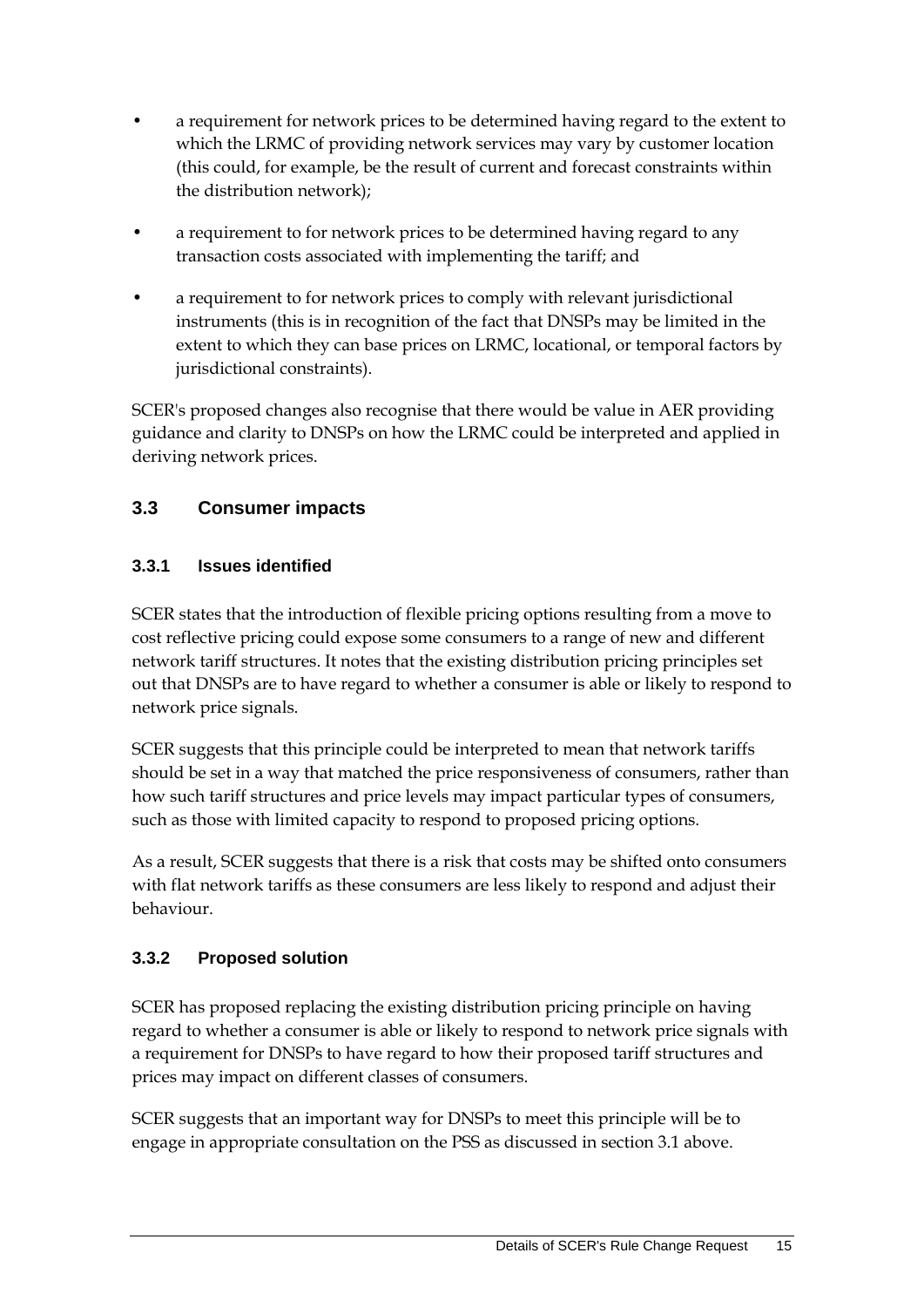### <span id="page-21-0"></span>**3.4 Recovery of residual network costs**

#### **3.4.1 Issues identified**

SCER notes that when network tariffs are set to recover LRMC, it could lead to under recovery of total network costs. This is because LRMC only provides pricing signals for efficient forward-looking costs.

SCER considers that while forward-looking efficient prices provide the appropriate price signal, the costs of historical investment decisions by DNSPs also need to be recovered from consumers. SCER suggests that these costs should be recovered in network tariffs in an economically efficient and non-distortionary manner.

#### **3.4.2 Proposed solution**

SCER has identified two approaches that could be considered to recover residual network costs in a non-distortionary manner where LRMC is applied. It has identified:

- a "Ramsey pricing" pricing approach which suggests that recovery of such costs is most efficiently allocated to consumers with the lowest price responsiveness, or at times when demand responsiveness is lowest; and
- a "postage stamp" pricing approach where the unit charge does not vary with consumption or location but is applied as widely as possible so as not to affect existing utilisation of the network.

SCER has not sought to propose a particular pricing approach in its rule change request. Rather, it has requested the AEMC to consider what mechanism for recovering residual costs would be most appropriate (postage stamp, Ramsey pricing or an alternative approach). SCER has also noted that should the AEMC consider that a single approach is not appropriate for all jurisdictions or distribution network areas, it could also consider whether the AER should be given the discretion to determine the best approach at the time of making a regulatory determination.

### <span id="page-21-1"></span>**3.5 Determining tariff classes**

#### **3.5.1 Issues identified**

The NER requires DNSPs to define customers into different tariff classes. DNSPs must then set network tariffs for each tariff class in accordance with the distribution pricing principles and other applicable provisions in the NER. Tariff classes recognise there are differences between consumers and allow tariffs to be better tailored to the circumstances of a particular group.

SCER notes that the tariff class provisions in the NER currently allow DNSPs to group their customers into tariff classes on an economically efficient basis and avoid unnecessary transaction costs. However, SCER suggests that these provisions are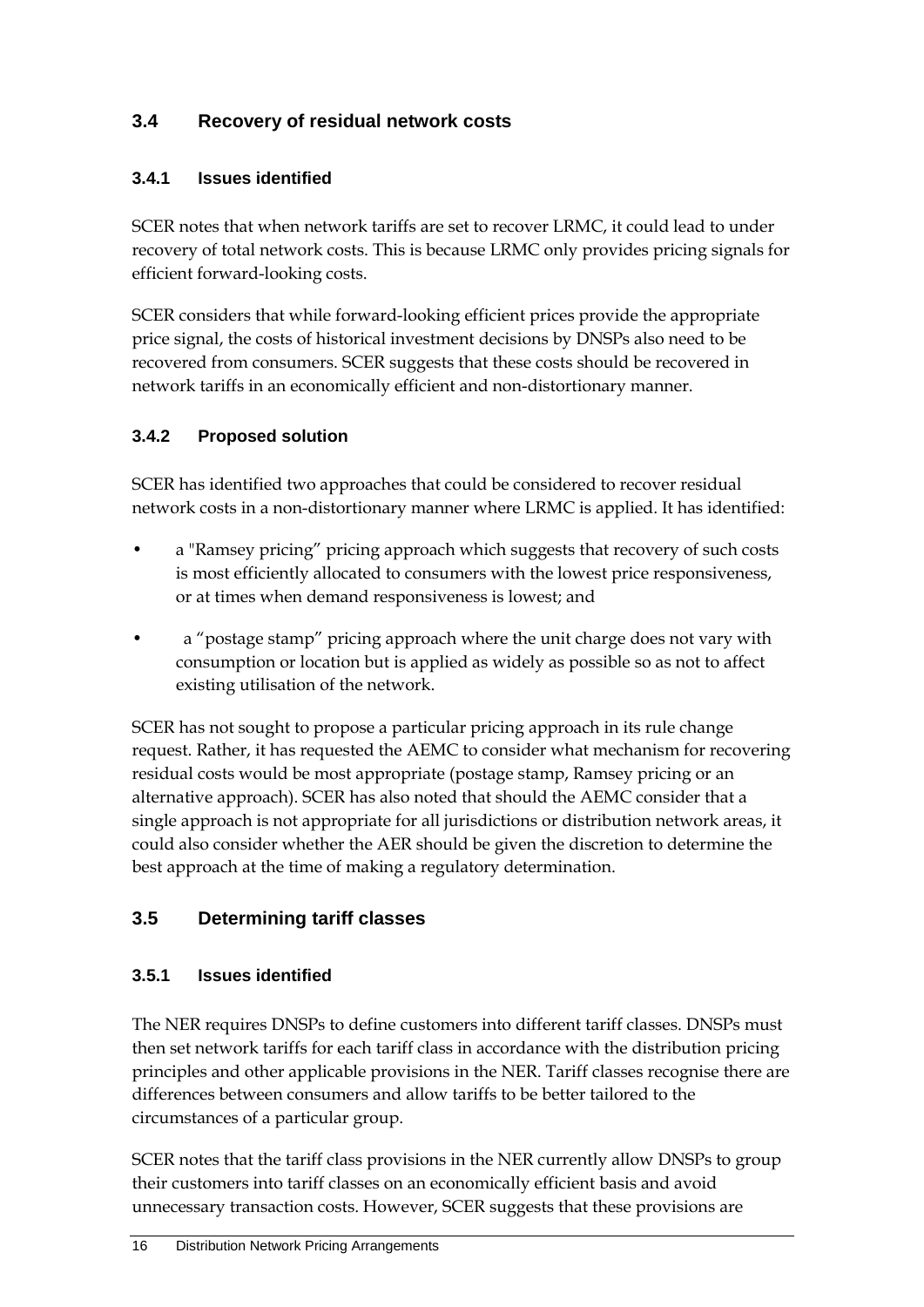currently not a mandatory requirement for DNSPs (tariff classes must only be constituted "with regard to" these matters), and so DNSPs have the discretion to group customers on some other basis if they wish.

SCER considers that these provisions do not provide clarity and certainty as to how customers should be grouped together.

### **3.5.2 Proposed solution**

SCER has proposed to make the existing tariff class provisions mandatory for DNSPs.

Under SCER's proposal, DNSPs "must" constitute a tariff class of customers on an economically efficient basis and avoid unnecessary transaction costs rather than only "have regard to" the need to do so. This will have the effect of reducing the discretion DNSPs currently have in developing tariff classes.

### <span id="page-22-0"></span>**3.6 Side constraints**

### **3.6.1 Issues identified**

Side constraint provisions in the NER limit the magnitude of changes to network tariff pricing levels for particular tariff classes from year to year in order to reduce price shocks for consumers. The side constraints apply at the tariff class level and apply to the increase in weighted average tariff revenue beyond any revenue changes approved by the AER.

SCER has raised two specific issues with current side constraint provisions.

First, it considers that the NER may lack clarity on whether consumers with interval meters are exempt from side constraint provisions. It is of the view that tariff price changes for these consumers should be subject to side constraints.

Secondly, SCER considers that under its proposed new network pricing framework, the PSS will be an important guiding document for changes in network tariff structures through the regulatory control period. As a result, SCER suggests that consumers will expect that the network tariff structures prevailing at the end of a regulatory control period will form the basis of those at the beginning of the next, and that further substantial change will be proposed and evaluated through a subsequent PSS. SCER is of the view that this expectation is not reflected in the current side constraint rules which only apply within and not between regulatory control periods.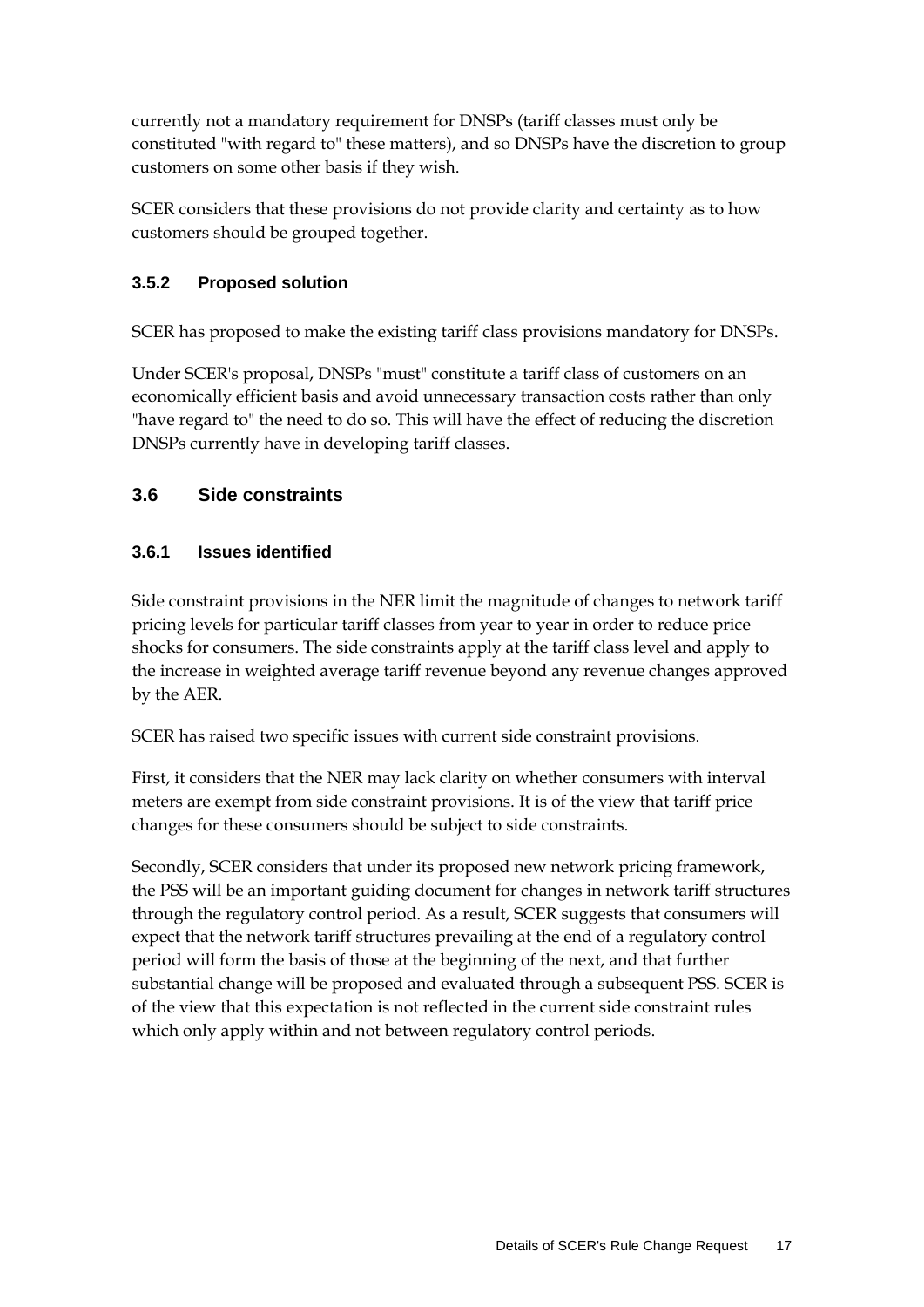#### **3.6.2 Proposed solution**

SCER proposes amending the current side constraint provisions to:

- remove clause 6.18.6 (e) of the NER to clarify that regardless of whether consumers have interval meters or traditional accumulation meters, the side constraint provisions apply to their tariff; and
- apply the side constraint provisions between, as well as within, regulatory control periods.

#### <span id="page-23-0"></span>**3.7 Comparison of proposals from SCER and IPART**

While there are significant similarities between the proposals of SCER and IPART, there are also some important differences. The table below compares key elements of the two proposals.

As Table 3.1 illustrates, the key area of overlap between the two proposals is in relation to consultation on network tariff structure and prices. IPART's proposal does not address the other aspects of SCER's rule change request.

In relation to consultation on network tariffs, both proposals would require DNSPs to consult with consumers and retailers in the development of a document that outlines the DNSPs' proposed network tariffs. Under both proposals, these documents would shape the DNSPs' annual network pricing proposals and would be somewhat binding on the DNSP. However, the content of SCER's proposed PSS would be set out in the NER, while the content of the statement of expected price trends document under IPART's proposal would be determined by AER guidelines. Further, while the PSS would be approved by the AER, the statement of expected prices would not be subject to any regulatory oversight.

Consultation on the development of network tariffs is considered in more detail in Chapter [6.](#page-32-0)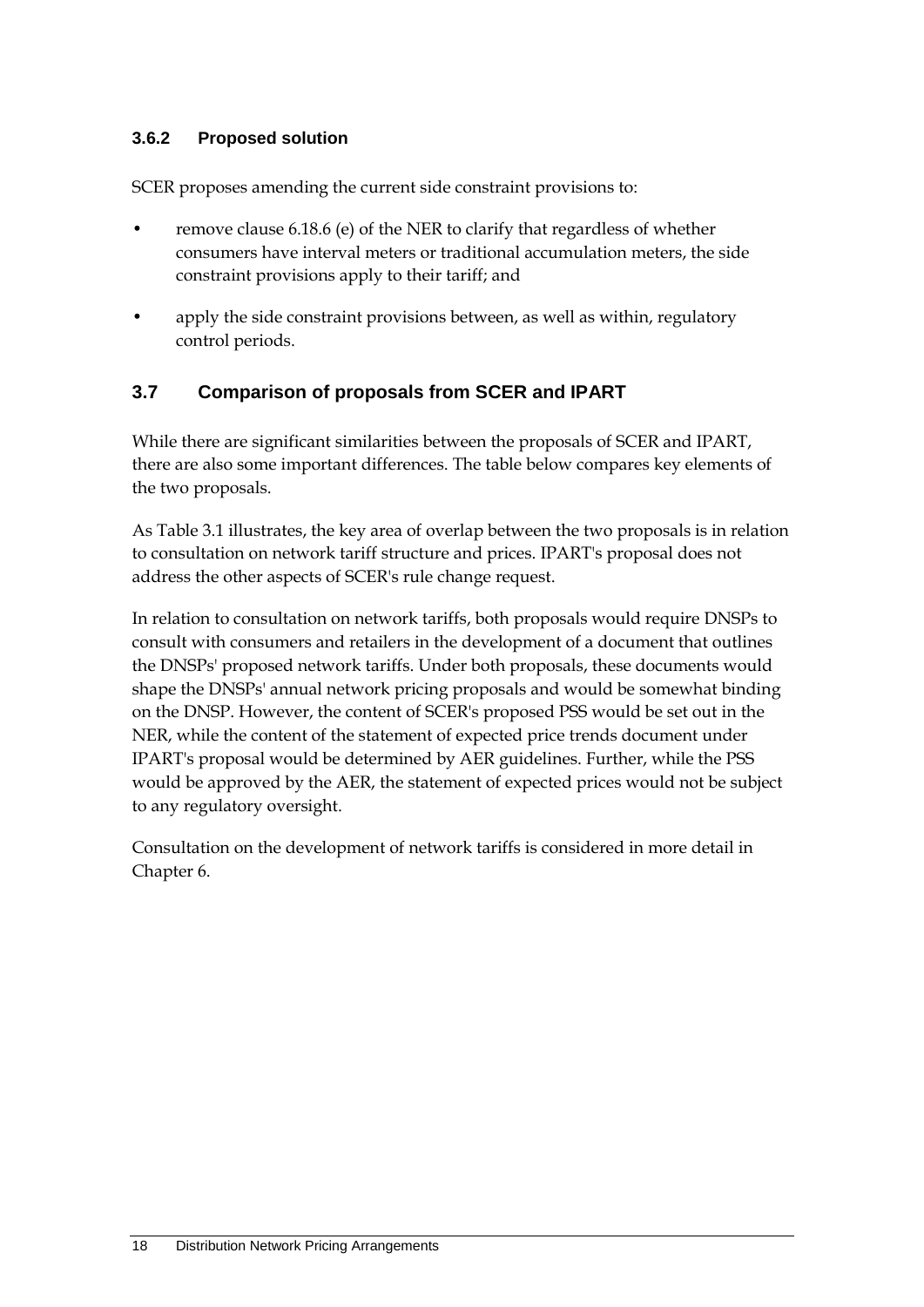### **Table 3.1 Comparison of SCER and IPART rule proposals**

| Aspect of rule proposal         | <b>SCER</b>                                                                                                                                                                                                                                                                                                                                                                                                                                                                                                                                                                                                                                                                                                                                                                        | <b>IPART</b>                                                                                                                                                                                                                                                                                                                                                                                                                                                                                                                                                                                                                                                                                                                                                                                                                                                                                                                                                                                                                                                                                            |
|---------------------------------|------------------------------------------------------------------------------------------------------------------------------------------------------------------------------------------------------------------------------------------------------------------------------------------------------------------------------------------------------------------------------------------------------------------------------------------------------------------------------------------------------------------------------------------------------------------------------------------------------------------------------------------------------------------------------------------------------------------------------------------------------------------------------------|---------------------------------------------------------------------------------------------------------------------------------------------------------------------------------------------------------------------------------------------------------------------------------------------------------------------------------------------------------------------------------------------------------------------------------------------------------------------------------------------------------------------------------------------------------------------------------------------------------------------------------------------------------------------------------------------------------------------------------------------------------------------------------------------------------------------------------------------------------------------------------------------------------------------------------------------------------------------------------------------------------------------------------------------------------------------------------------------------------|
| Consultation on network tariffs | Require DNSPs to develop a PSS that sets out<br>their proposed network tariff structures for the<br>regulatory control period. The PSS would need to<br>be consistent with the distribution pricing principles<br>and approved by the AER as part of the regulatory<br>determination process.<br>Tariff structures in the approved PSS to be applied<br>by DNSPs in their annual pricing proposals.<br>DNSPs can seek variations to the PSS within a<br>regulatory control period from the AER if<br>appropriate consultation is undertaken. AER<br>guideline would outline how DNSPs should consult<br>in developing and amending the PSS.<br>Annual pricing process timing to be brought<br>forward as appropriate to allow earlier notification<br>of approved network tariffs. | Require DNSPs to consult with retailers and<br>consumers in the development of the current<br>statement of expected price trends document. This<br>document would apply until amended by the<br>DNSP. Content requirements of this statement<br>would be set out in an AER guideline. This<br>guideline would also establish the consultation that<br>would need to be undertaken in developing and<br>changing the statement.<br>The AER would be required to assess the DNSP's<br>annual pricing proposal against the pricing<br>principles and consistency of proposed network<br>tariffs against the DNSP's statement of expected<br>price trends.<br>Annual pricing process timing to move forward so<br>that network tariffs are finalised two months prior to<br>taking effect. Transmission Network Service<br>Providers (TNSPs) to finalise transmission prices<br>two months earlier than currently and DNSPs to<br>commence their pricing process one month than<br>currently. AER to have one month to approve<br>network tariffs when DNSP submits its annual<br>network pricing proposal. |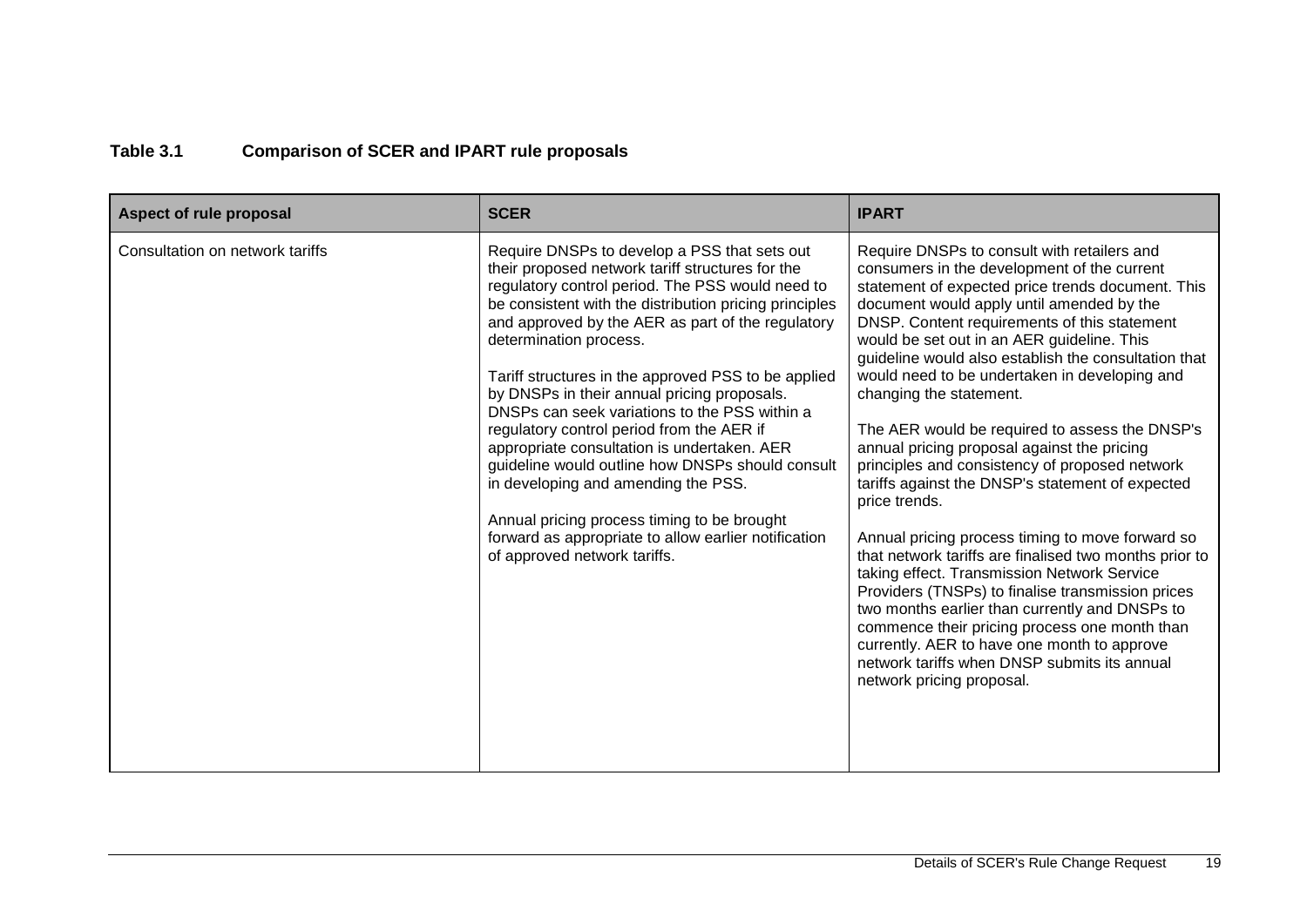| Aspect of rule proposal                                         | <b>SCER</b>                                                                                                                                                                                                                                                                                                                                                      | <b>IPART</b>                                                                                                                                                                                    |
|-----------------------------------------------------------------|------------------------------------------------------------------------------------------------------------------------------------------------------------------------------------------------------------------------------------------------------------------------------------------------------------------------------------------------------------------|-------------------------------------------------------------------------------------------------------------------------------------------------------------------------------------------------|
| LRMC as the basis of setting cost reflective<br>network tariffs | Amend the distribution pricing principles to require<br>that network prices are based on LRMC and<br>determined having regard to their impact on<br>consumers and the additional costs associated<br>with peak demand; the extent to which LRMC may<br>vary depending on customer location; and<br>transaction costs associated with implementing the<br>tariff. | Not addressed.                                                                                                                                                                                  |
| Taking into account consumer impacts                            | Require DNSPs to have regard to how their<br>proposed tariff structures and pricing levels may<br>impact on different classes of consumers.                                                                                                                                                                                                                      | DNSPs to consider consumers views when<br>consulting on their statement of expected price<br>trends in accordance with consultation<br>requirements to be set out by the AER in a<br>guideline. |
| Recovery of residual network costs                              | Allow for a mechanism for recovering residual<br>costs in an economically efficient and<br>non-distortionary manner.                                                                                                                                                                                                                                             | Not addressed.                                                                                                                                                                                  |
| Determining tariff classes                                      | Require DNSPs to constitute a tariff class of<br>customers on an economically efficient basis and<br>avoid unnecessary transaction costs.                                                                                                                                                                                                                        | Not addressed.                                                                                                                                                                                  |
| Side constraints                                                | Clarify that the side constraint provisions apply to<br>consumers regardless of whether they have<br>interval meters or traditional accumulation meters<br>and apply the side constraint provisions between,<br>as well as within, regulatory control periods.                                                                                                   | Not addressed.                                                                                                                                                                                  |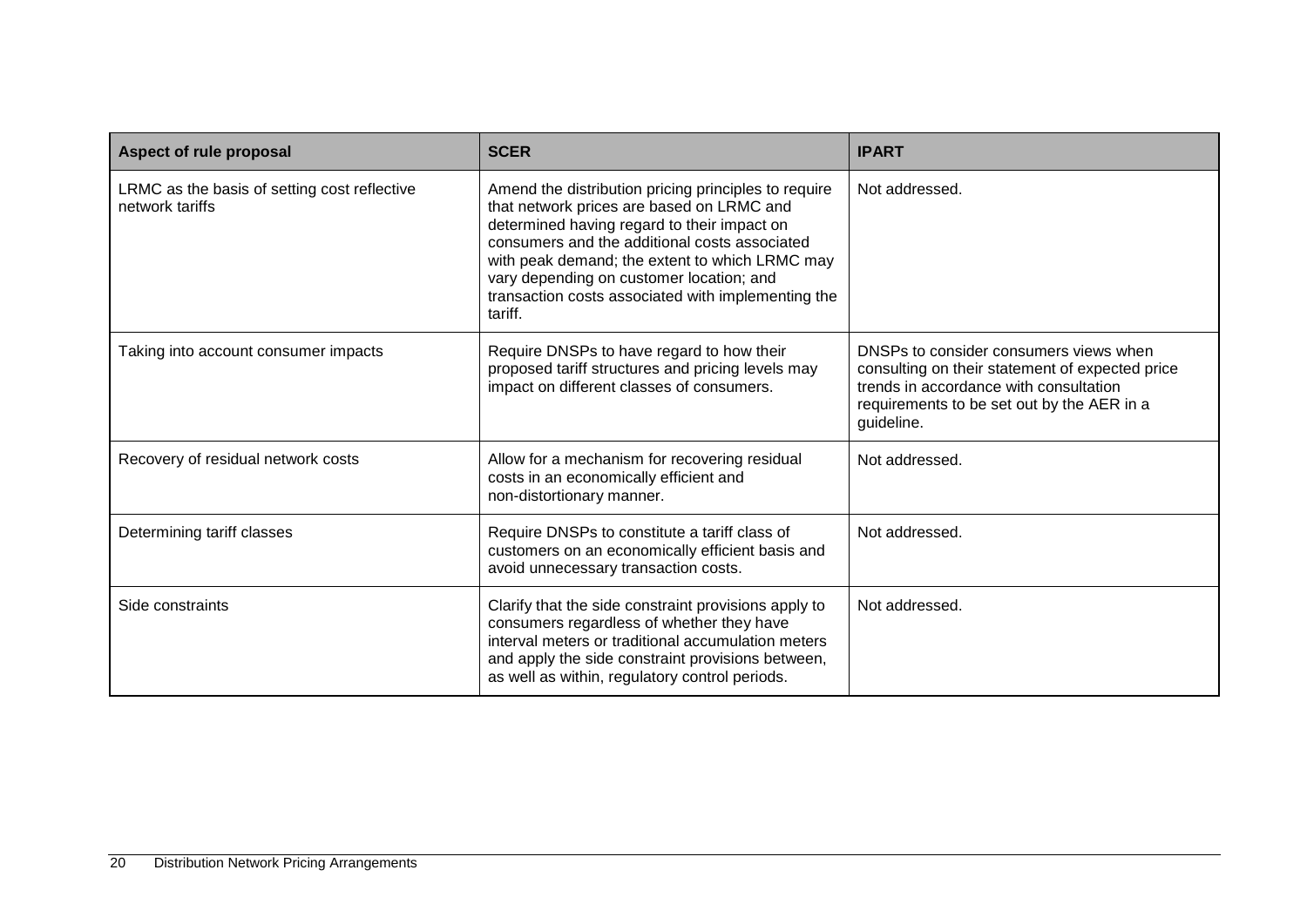# <span id="page-26-0"></span>**4 Consolidation of the Rule Change Requests**

IPART's rule change request on the *Annual Network Pricing Arrangements* deals with a similar subject matter to SCER's rule change request in respect of consultation on the development of network tariffs and improving the existing annual network pricing process.

Having regard to the fact that the two rule change requests have raised issues that overlap, the AEMC has decided that these two rule change requests should be consolidated into one rule change process.

Through consolidation, the AEMC will be able to consider the issues raised by both rule change requests together and make an informed decision about the problems identified in the distribution network pricing arrangements framework in both the rule change requests. Additionally, consolidation will make it easier for stakeholders to engage in the rule change processes. By consolidating, stakeholders will not be required to engage separately on two rule processes which consider very similar issues.

The consolidated rule request will follow the extended timetable that was established for IPART's *Annual Network Pricing Arrangements* rule change request on 29 August 2013. The indicative timetable, including various stages of stakeholder consultation, is provided in section [1.4.](#page-8-0)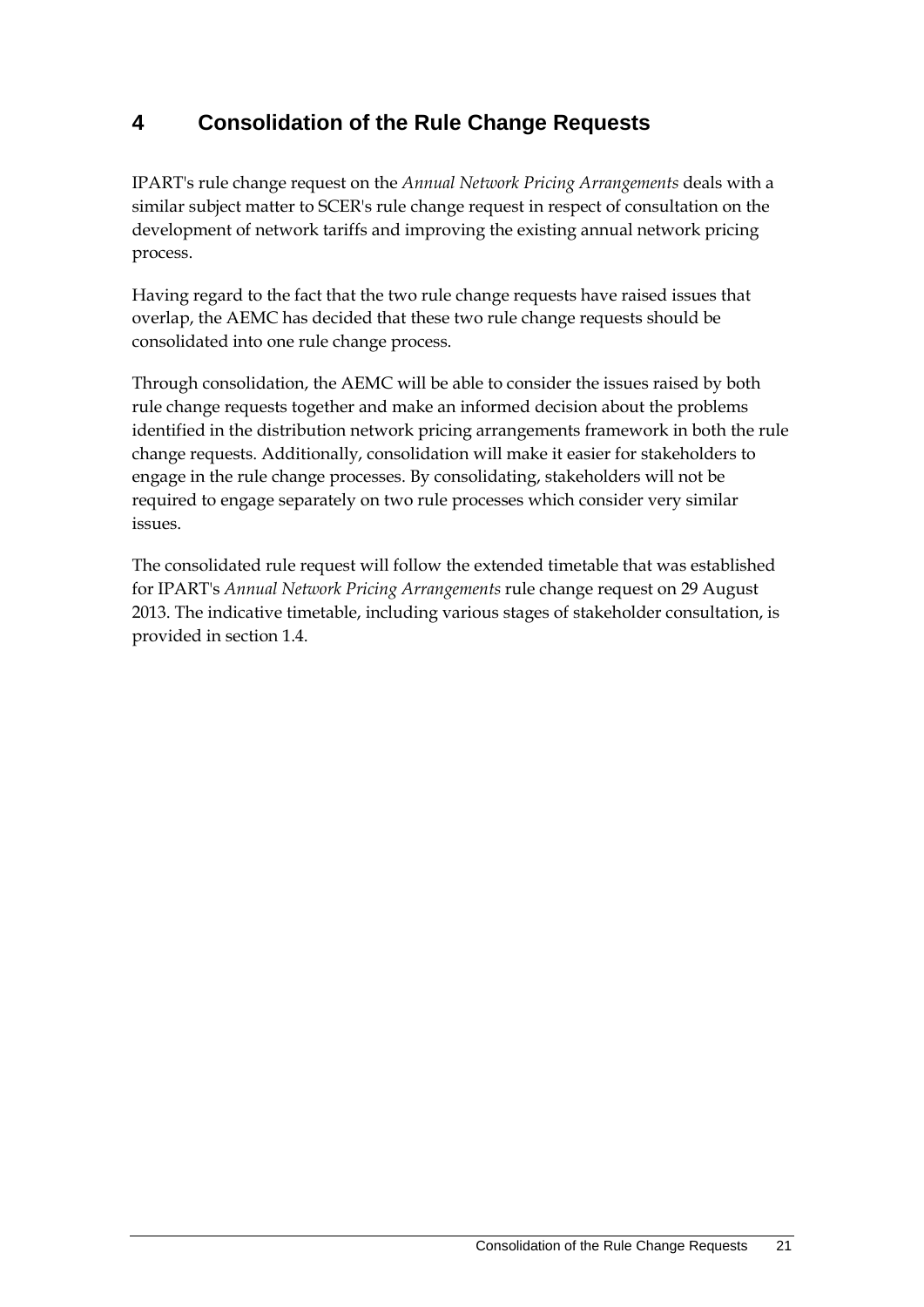### <span id="page-27-0"></span>**5 Assessment Framework**

The Commission's assessment of the consolidated rule request must consider whether the proposed rules promote the NEO as set out under section 7 of the NEL.

The NEO states that:

"The objective of this Law is to promote efficient investment in, and efficient operation and use of, electricity services for the long term interests of consumers of electricity with respect to -

(a) price, quality, safety, reliability, and security of supply of electricity; and

(b) the reliability, safety and security of the national electricity system."

The NEO refers to the three fundamental limbs of efficiency: allocative (efficient use of), productive (efficient operation) and dynamic efficiency (efficient investment). The AEMC will be required to form a balanced view of the rule change requests with respect to all three aspects of efficiency.[26](#page-27-1)

Having regard to these concepts of efficiency, the AEMC intends to assess whether the rule changes proposed by IPART and SCER promote efficiency using the following criteria:

- efficient pricing;
- stakeholder engagement;
- predictability;

-

- allocation of risks; and
- regulatory burden.

The AEMC has added efficient pricing as an additional criterion to its assessment framework originally proposed for the IPART rule change request. It reflects the requirement for the AEMC to consider the additional rule change proposed by SCER as part of a consolidated rule request that relates to reforming the distribution pricing principles in Chapter 6 of the NER.

<span id="page-27-1"></span><sup>26</sup> Allocative efficiency is achieved when resources used to produce a given set of goods and services are allocated to their highest value uses. This requires that goods and services are provided, and that consumption decisions are made, on the basis of prices that reflect as closely as possible the opportunity (or marginal ) cost of supplying those goods and services. Productive efficiency is achieved when only the minimum resource inputs are used to produce a given set of goods and services. Achieving productive efficiency is important because it avoids wasting resources which could have been used for producing something else. Dynamic efficiency is concerned with ensuring allocative and productive efficiencies are sustained over time. This requires markets and supporting regulatory arrangements to provide incentives for firms to innovate and invest at efficient levels over time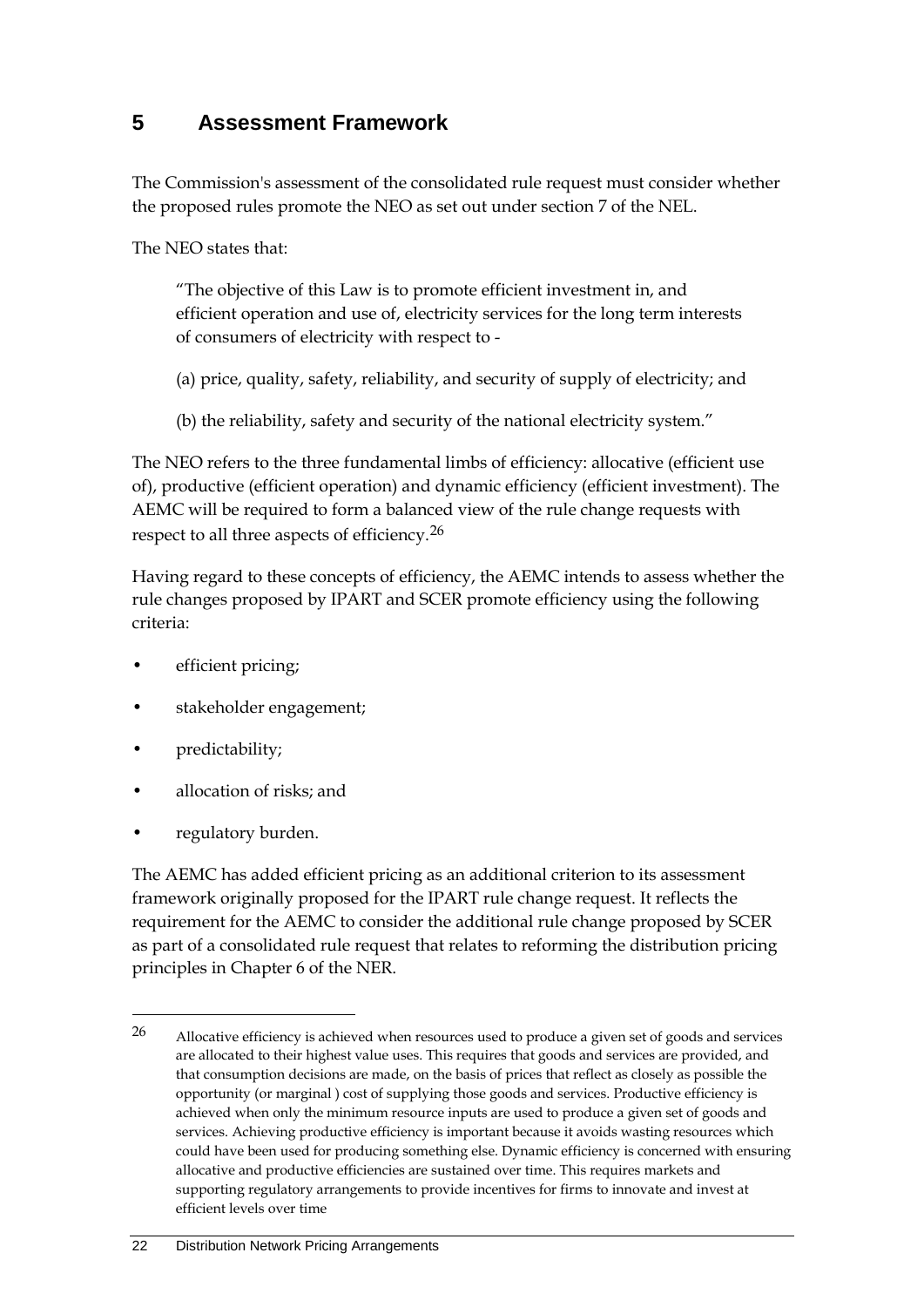The AEMC has also sought, in the scope of this criterion, to address concerns raised in submissions to the IPART consultation paper that the previous assessment framework did not adequately address a requirement for DNSPs to have sufficient flexibility to structure their charges in ways that recover efficient costs.<sup>[27](#page-28-2)</sup>

Each of these criteria in relation to the rule changes proposed are briefly discussed below.

### <span id="page-28-0"></span>**5.1 Efficient pricing**

The SCER rule change request seeks to promote efficient price setting in the NEM. The AEMC intends to assess whether the rule changes proposed will promote efficiency by having regard to two important objectives of a pricing framework in relation to network services.

First, prices should signal to consumers the future (or avoidable) costs of providing network services, as it is these costs that consumers can influence by making informed choices about their consumption. A price signal based on future costs provides opportunities for consumers to respond by adjusting their consumption in ways that can reduce their own cost of using the network as well as contribute to reducing future network costs more broadly.

Second, efficient prices should also allow DNSPs to recover the sunk costs of providing network services. If DNSPs are not assured of recovering efficient costs that they have already incurred, then this may diminish their incentives to undertake future investment in the network in a timely and efficient manner. Such an outcome would be inconsistent with achieving dynamic efficiency under the NEO.

An important challenge for the distribution pricing principles framework is to provide sufficient flexibility and guidance to encourage DNSPs to set network prices that achieve the two objectives of signalling future costs and recovering sunk costs of network investment. The AEMC intends to consider whether the proposals put forward by SCER in relation to reforming the distribution pricing principles achieve these objectives in a way that contributes to the NEO.

### <span id="page-28-1"></span>**5.2 Stakeholder engagement**

-

In order for prices to be effective in their role in allocating resources and reducing costs, consumers must be able to respond to them. Without the ability of consumers to understand and respond to price signals there is no increase in efficiency because outcomes will not change.

Stakeholder engagement, by providing scope for consumers' views to influence outcomes, is an important means by which network tariffs and prices can be developed that are meaningfully understood by consumers. It will also provide an opportunity

<span id="page-28-2"></span><sup>27</sup> Networks NSW, Submission to the Consultation Paper, 4 July 2013, p. 3.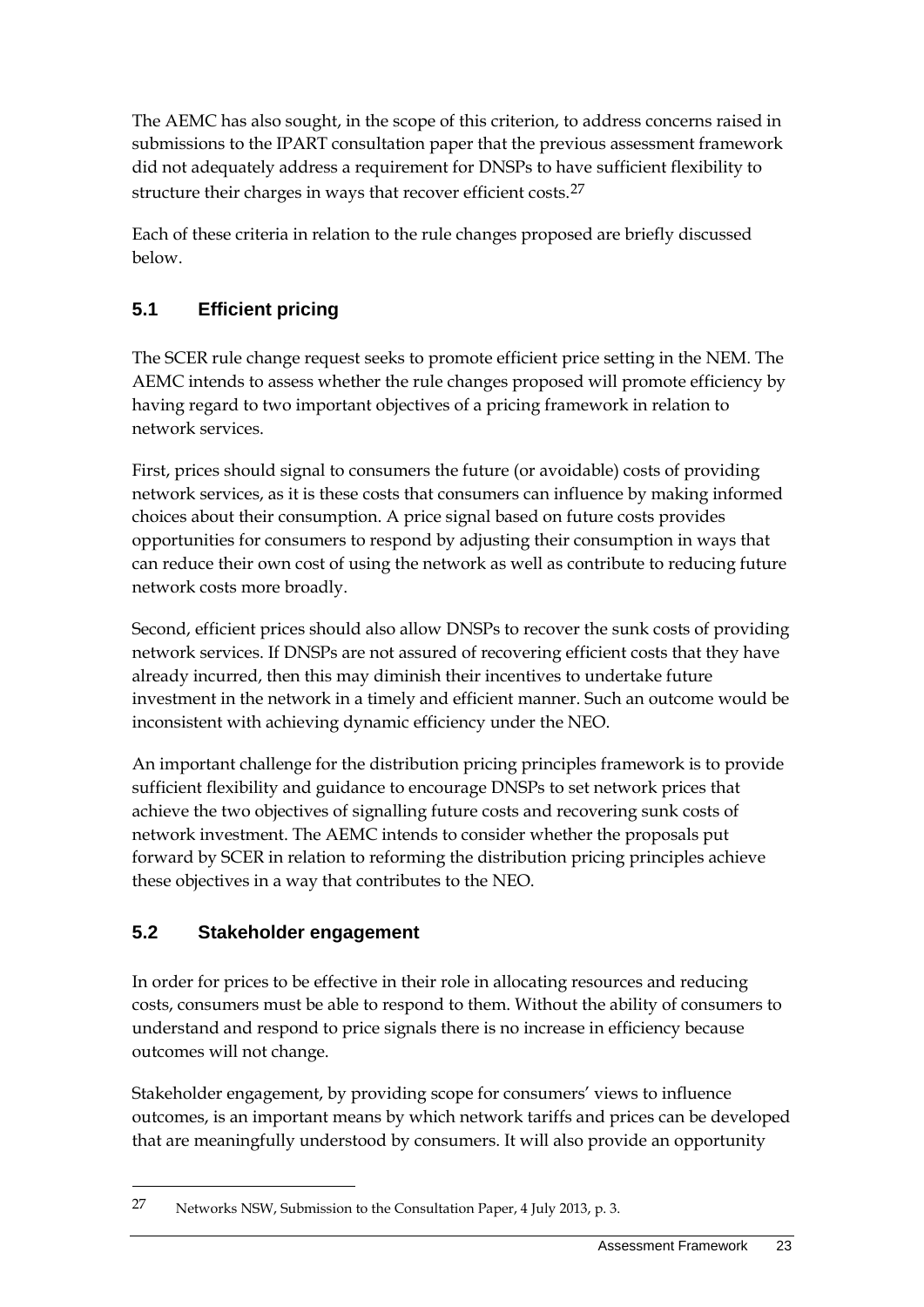for consumers to better understand how to respond to the pricing signals that are being provided.

While competitive firms operate by generating efficient price signals and eliciting effective stakeholder engagement, this is not the case for the provision of network services. DNSPs are not subject to the disciplines of a competitive market to determine the needs and preferences of consumers. Effective stakeholder engagement needs to be elicited more directly through regulatory measures. At the core of the IPART and SCER rule change requests are new consultation requirements which seek to provide for such stakeholder engagement.

The AEMC considers effective stakeholder engagement in the network price setting process will promote efficiency. It intends to consider whether the proposals put forward by SCER and IPART regarding consultation are an effective means of providing for stakeholder engagement in the pricing process.

### <span id="page-29-0"></span>**5.3 Predictability**

A regulatory framework that promotes predictability (minimise uncertainty) supports both allocative and dynamic efficiency in a number of ways.

First, from the perspective of businesses operating in a regulatory environment, predictability supports confidence in and credibility of markets and supporting regulatory arrangements. If businesses have confidence in the regulatory arrangements, this in turn encourages them to continue to participate and invest in the market, which promotes dynamic efficiency. In this context, changes to the rules should be transparent and easily understood, with obligations and the manner in which to meet those obligations, are clearly specified. This leads to more predictable outcomes for businesses. Where changes lead to unanticipated outcomes, are misunderstood or are overly complex, this can undermine dynamic efficiency, as it may diminish incentives for businesses to make long term investments which reduce costs, or improve service quality, over time.

Second, from the perspective of consumers, the same principles apply. Prices can only elicit efficient outcomes if consumers understand them and have a reasonable opportunity to respond to and manage their costs in light of those prices. Prices should as a consequence be simple, transparent and predictable. This will require effective consumer engagement. Further, large step changes in prices, particularly where they are unanticipated, are likely to undermine consumer confidence in markets and supporting regulatory arrangements.

The AEMC will therefore assess the degree to which the proposed rule changes by IPART and SCER are likely to support predictable outcomes for retailers, DNSPs, TNSPs and consumers.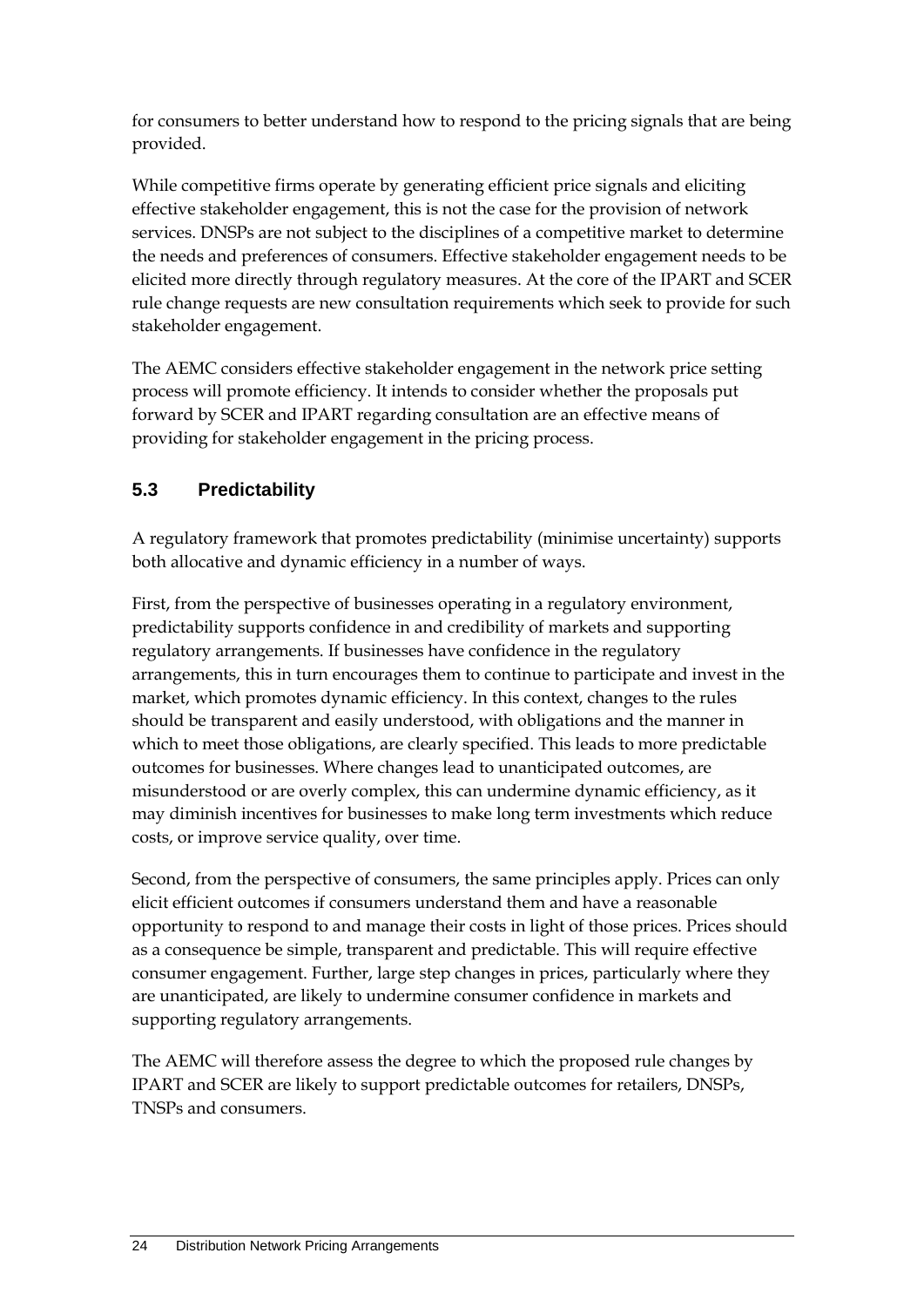### <span id="page-30-0"></span>**5.4 Allocation of risks**

The rule changes proposed by IPART and SCER will change the nature and allocation of risks faced by DNSPs, TNSPs, retailers and consumers. For example, as discussed in the initial consultation paper on IPART's rule change request, bringing forward the timing for when network prices should be published could increase risks for TNSPs and DNSPs because network prices will be based on less certain information and therefore may increase the prospect of them not recovering their allowed revenues.

On the other hand, the existing arrangements create risks for retailers and their customers, because if they do not have sufficient time to incorporate published network prices into their retail prices, they will need to use estimated prices, which could lead to inefficient pricing outcomes. The effect of the IPART proposal to bring forward the timing is therefore to shift this risk from retailers/consumers to TNSPs and DNSPs.

The fact that risks may be created or shifted by certain changes to the NER does not preclude changes from being made. Risks need to be managed, which means they result in costs for those parties who are subject to them. An important question is, therefore, who is best placed to bear any new risks introduced by the proposed rules?

As a general principle, to achieve efficiency, risks should be allocated to those who are best able to manage them. This ensures the costs of managing the risk are minimised, which supports productive efficiency. Dynamic efficiency is also supported because if the environment in which businesses operate becomes riskier, this is likely to reduce incentives for them to invest and innovate.

The AEMC intends to assess the nature and allocation of risks that may be created for all relevant stakeholders by the proposed rule changes by IPART and SCER.

### <span id="page-30-1"></span>**5.5 Regulatory burden**

The AEMC is of the view that productive efficiency applies equally to regulatory and administrative arrangements as much as it does to market processes. Changes to the NER should always be the minimum required to achieve their intended objectives and such change should not create an unnecessary compliance burden for stakeholders.

The IPART and SCER rule requests create new obligations for DNSPs with regard to price setting and a supporting compliance framework, which strengthens the role of the AER in approving network charges and charging structures.

The AEMC intends to consider whether the administrative and compliance burden created by the rule changes proposed is likely to be proportionate to the benefits they are seeking to achieve. If the proposed rules are complex to administer, difficult to understand by stakeholders, or impose unnecessary risks, then they are less likely to achieve their intended end, or will do so at higher cost.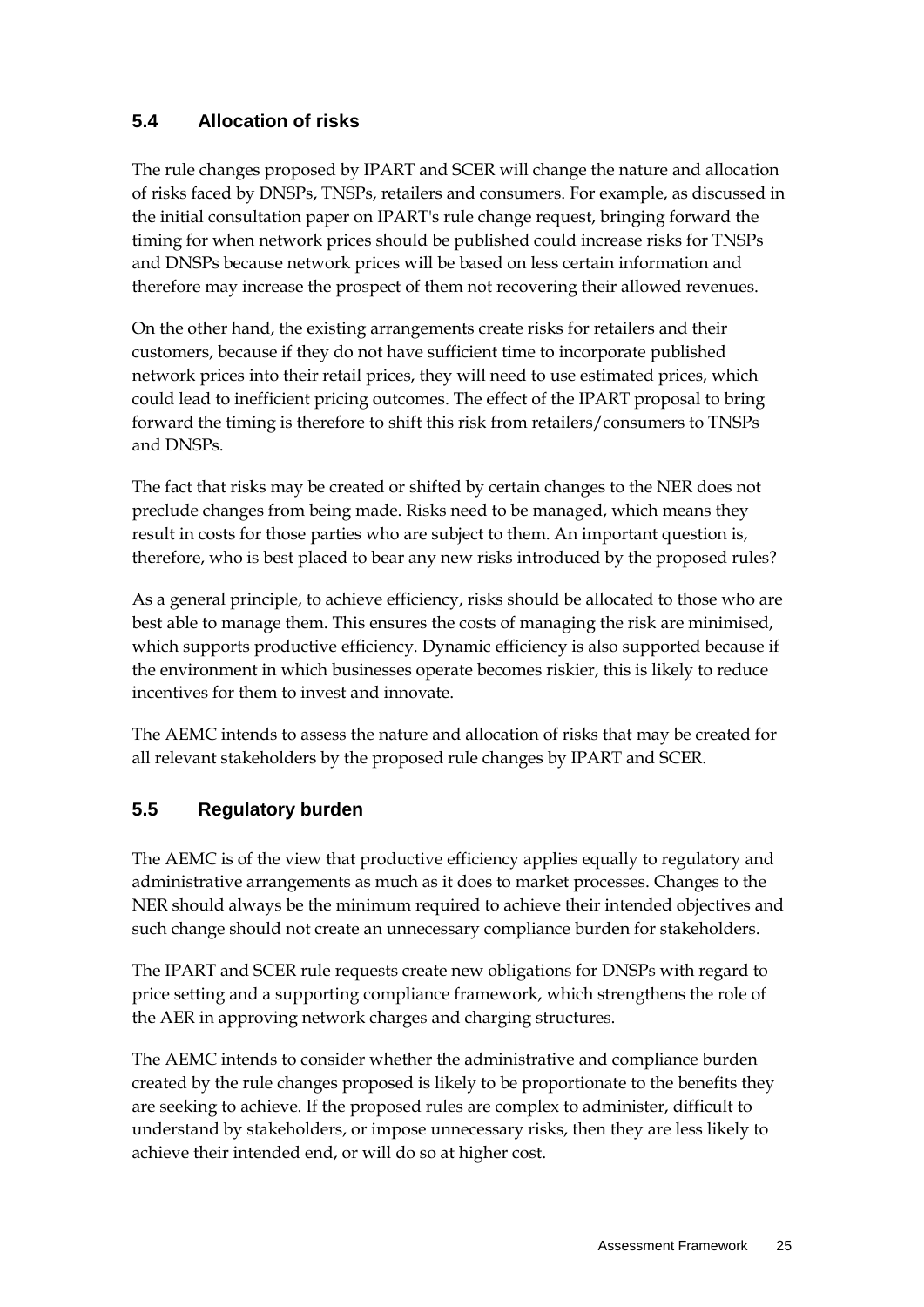**Question 1 What other considerations should be included in the assessment framework?**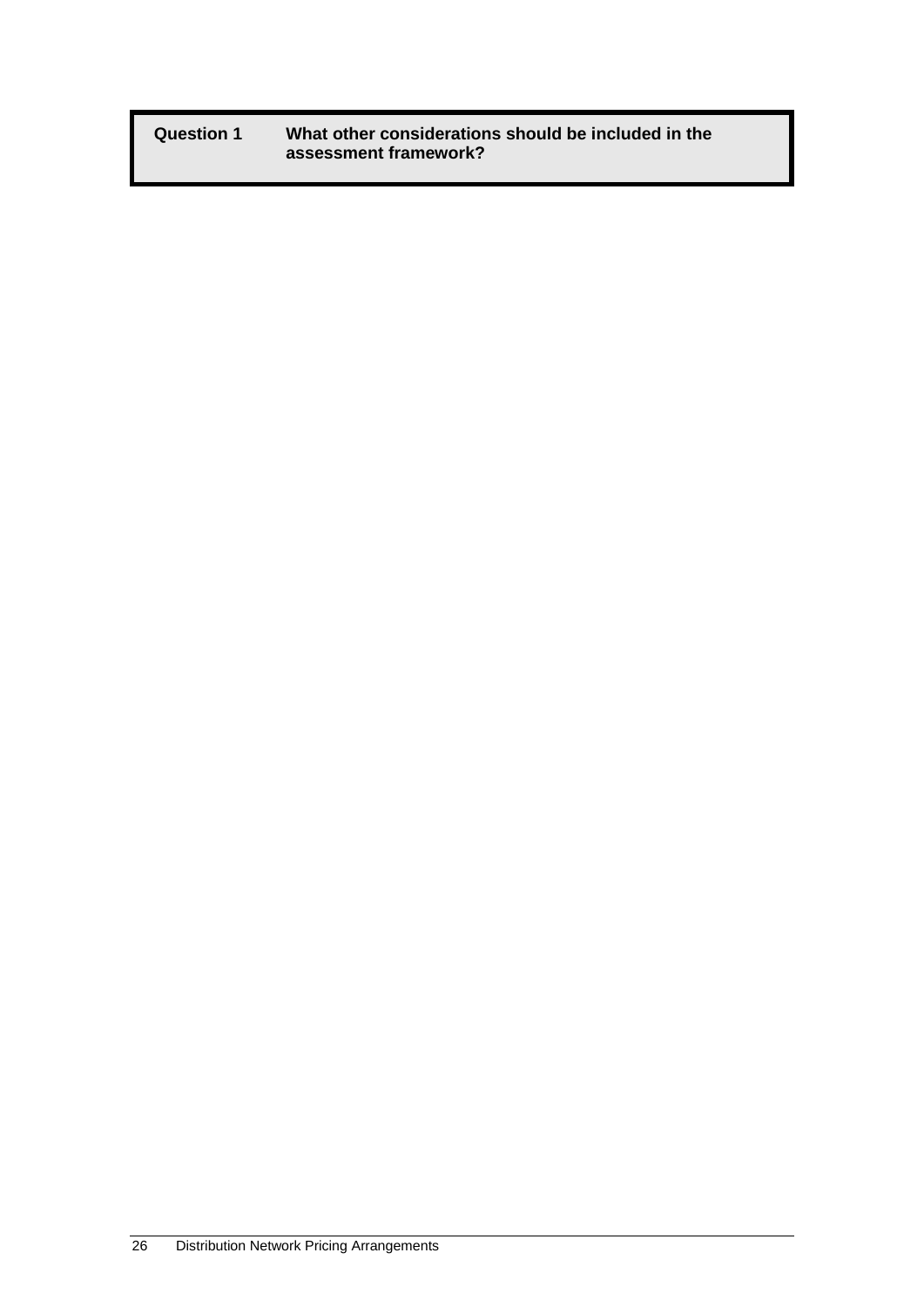### <span id="page-32-0"></span>**6 Balancing Consultation and Pricing Certainty Objectives in the Network Pricing Framework**

### <span id="page-32-1"></span>**6.1 Introduction**

-

The initial consultation, paper published on 6 June 2013, discussed issues arising from IPART's proposal to require DNSPs to consult with retailers and consumers on the development of their network tariff structures and network tariff pricing levels through consultation on the statement of expected price trends document.

The initial consultation paper also discussed issues that were pertinent in considering IPART's objective of achieving a degree of certainty with respect to future network tariff pricing levels.

SCER's proposal also attempts to achieve the consultation and pricing certainty objectives that IPART's proposal is seeking to achieve. At a basic level, both proposals seek the same thing, being:

- greater consultation on the development of network tariffs; and
- a greater level of pricing certainty with respect to changes to network tariff structures and network tariff pricing levels.

Both rule change requests aim to achieve this consultation and pricing certainty through the concept of a document, developed in advance of the annual network pricing process. This document would provide a framework for how network tariffs will be structured for a particular DNSP.

This chapter discusses some of the overarching concepts that need to be considered in understanding the role a document on network tariffs would play in the network pricing framework where it is approved in advance of the annual pricing process. It then discusses the factors that will influence the effectiveness of a network tariff document in terms of its content and whether or not the document becomes binding on the DNSP once approved. This chapter highlights some necessary trade-offs between these two factors.

For the purpose of this document, a network tariff structure refers to the price structures through which a DNSP recovers its allowed revenues, applicable transmission charges and any amounts to recover jurisdictional scheme obligations.<sup>[28](#page-32-2)</sup> Network tariff structures contain the least amount of detail about how network prices will impact a consumer and purely describe how the DNSP will charge for use of the network. Network tariff pricing level refers to both the network tariff structure and the prices attached to each network tariff. Ultimately, network tariff pricing levels will determine how a consumer is impacted by network charges. The distinction between

<span id="page-32-2"></span><sup>28</sup> For a discussion on how DNSPs recover transmission charges see section 9.5 below.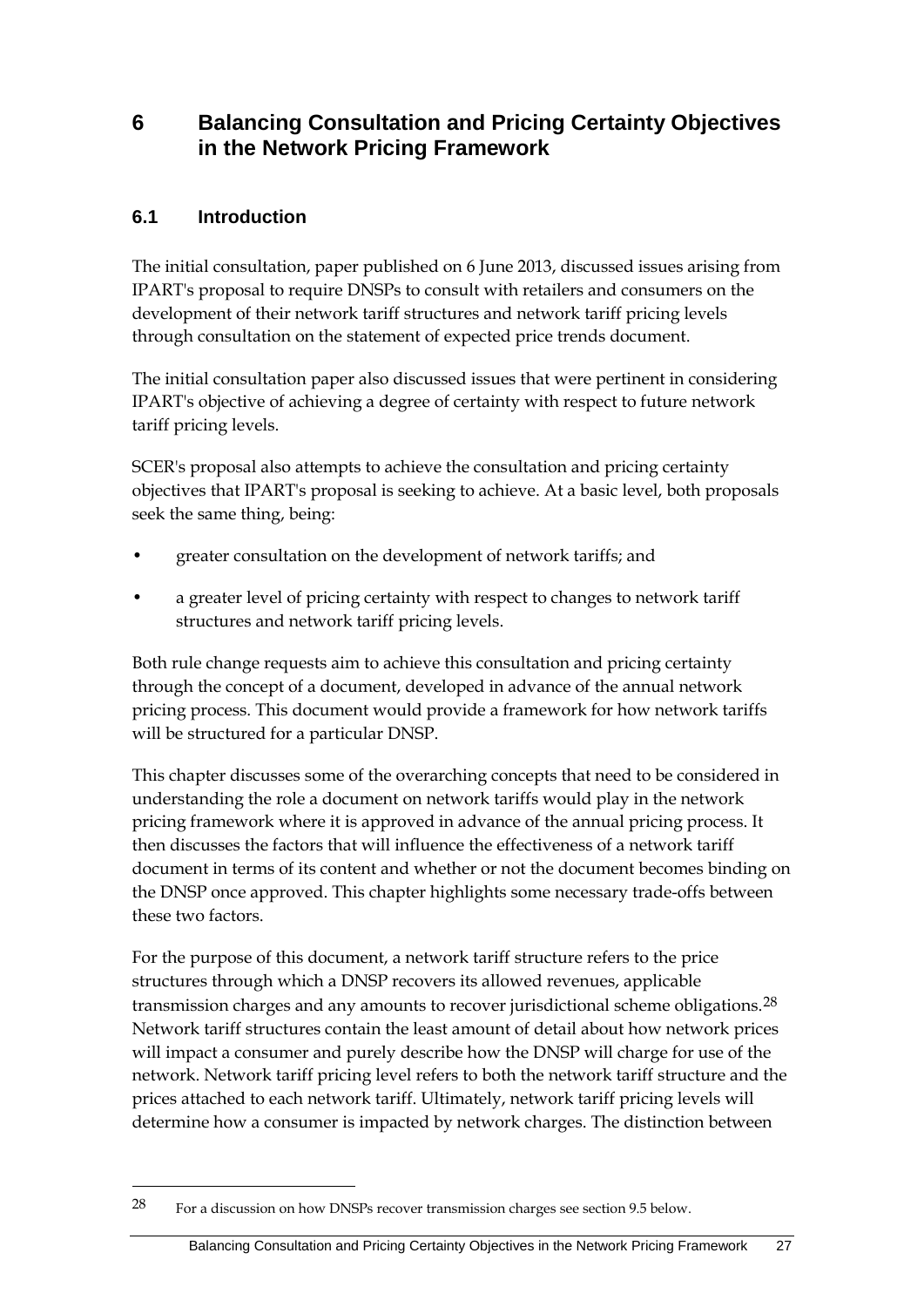network tariff structures and network tariff pricing levels is explored in greater detail in section 6.3.1.

Implementation issues associated with the new pricing framework proposed by SCER are discussed in Chapter 7.

### <span id="page-33-0"></span>**6.2 Stakeholder views on IPART's proposal**

The AEMC has already received a number of submissions in response to its initial consultation paper on IPART's rule change request. Generally, stakeholders agree that there is some scope for consultation in the development of network tariffs. However, views are more divergent in regards to where in the pricing process this consultation would be best placed. These are relevant to the consideration of the SCER rule change request.

DNSPs were generally supportive of consultation on the development of network tariff structures, but are not supportive of consultation on network tariff pricing levels. DNSPs acknowledge that consultation on network tariff structures can be beneficial and assist in facilitating better understanding and responsiveness by retailers and consumers to changes in network tariff structures and network tariff pricing levels.[29](#page-33-1) However, they highlight that there are a number of inputs in network tariff pricing levels that are uncertain and which can constrain their ability to effectively take into account stakeholder feedback.[30](#page-33-2) Therefore, DNSPs consider that any requirements for consultation should be limited to network tariff structures.

Retailers were very supportive of consultation on both network tariff structures and network tariff pricing levels.[31](#page-33-3) Retailers submit that the introduction of consultation requirements will lead to more cost reflective and innovative retail tariffs and will allow retailers to pass on network pricing signals.[32](#page-33-4) It was submitted that, combined with earlier notification of final network tariffs for retailers, this would improve the ability of retailers to offer competitive retail tariffs, leading to better outcomes in the retail market consistent with the long term interests of consumers.

Similarly, IPART and the AER also supported the introduction of consultation requirements in the network tariff setting process. The AER supports IPART's proposal that DNSPs be required to consult with consumers in the development of the statement of expected price trends, but considers that more detailed information about network

<span id="page-33-1"></span><sup>29</sup> ENA, Submission on the rule change request, 5 July 2013, pp. 4-5; Networks NSW, Submission on the rule change request, 4 July 2013, p. 4; SAPN, Submission on the rule change request, 4 July 2013, p. 4; United Energy, Submission on the rule change request, 4 July 2013, p. 5.

<span id="page-33-2"></span><sup>30</sup> ENA, Submission on the rule change request, 5 July 2013, pp. 4-5; CitiPower and Powercor, Submission on the rule change request, 4 July 2013, p. 5.

<span id="page-33-3"></span><sup>31</sup> EnergyAustralia, Submission on the rule change request, 4 July 2013, p. 20; Origin Energy, Submission on the rule change request, 4 July 2013, p. 4; Lumo, Submission on the rule change request, 8 July 2013, p. 4.

<span id="page-33-4"></span><sup>32</sup> EnergyAustralia, Submission on the rule change request, 4 July 2013, p. 20; Origin Energy, Submission on the rule change request, 4 July 2013, p. 4.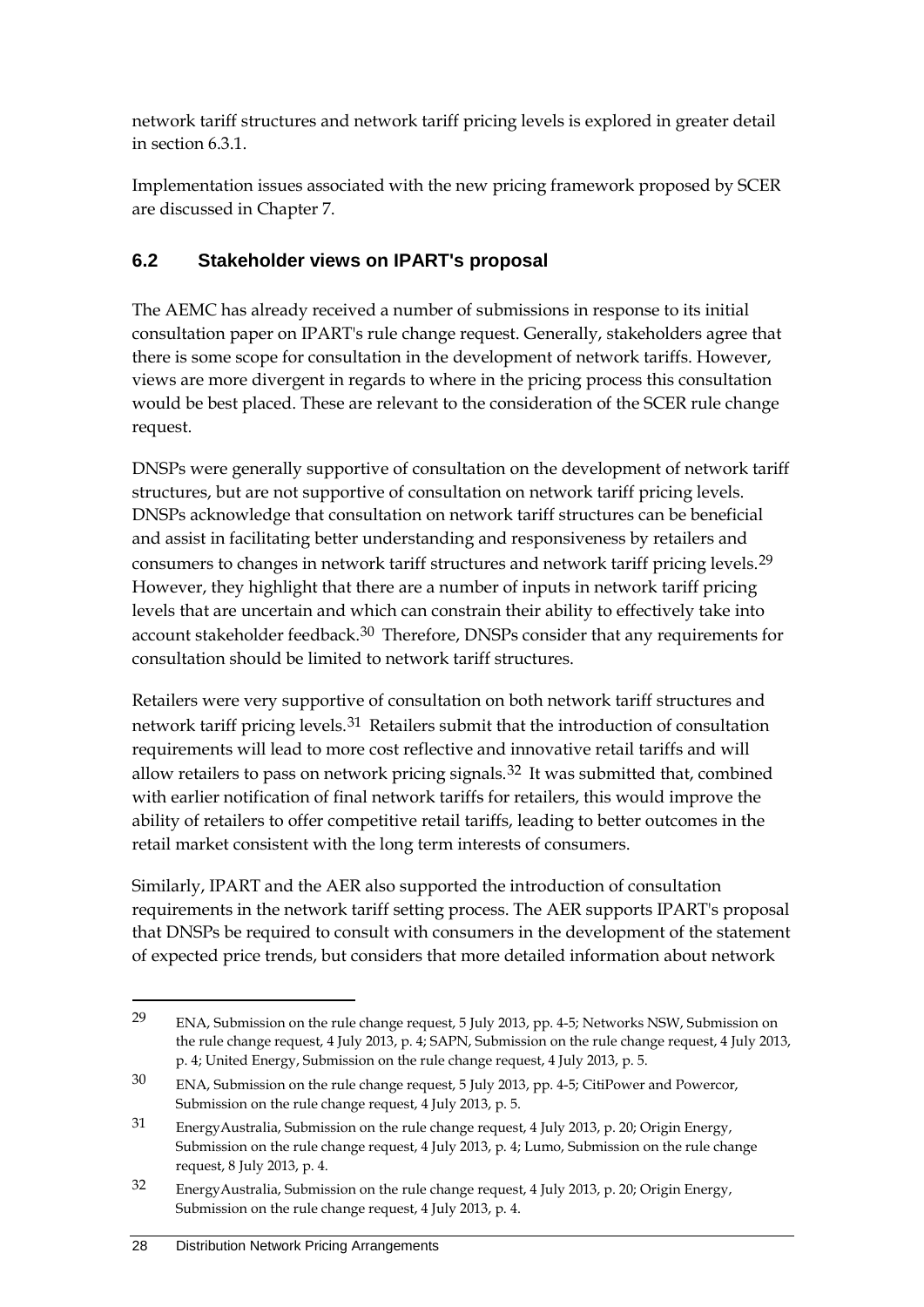tariff structures needs to form part of this consultation.<sup>[33](#page-34-1)</sup> IPART expressed a preference for consultation to be both on network tariff structures and network tariff pricing levels.[34](#page-34-2)

In relation to the prescriptiveness of consultation requirements, DNSPs generally favour a more discretionary approach to consultation. DNSPs submit that consultation requirements should give DNSPs the flexibility to determine what degree of consultation is required and how often it should occur.[35](#page-34-3) DNSPs further submit that consultation should be guided by the degree to which stakeholders want to, and are able to, be engaged in the network tariff setting process.[36](#page-34-4)

In contrast, retailers note that some DNSPs currently consult with retailers on the development of network tariffs, but that the extent of that consultation varies greatly.<sup>[37](#page-34-5)</sup> As such, retailers consider that there is merit in having a standard approach to consultation to establish a minimum standard of information exchange and support the development of an AER guideline to outline how DNSPs should consult with retailers and consumers.[38](#page-34-6)

Energy users and consumers also support increased consultation and consumer involvement on the development of network tariffs.[39](#page-34-7) To encourage meaningful consultation by DNSPs, the Public Interest Advocacy Centre (PIAC) suggests that DNSPs be required to show the AER how they considered feedback from residential consumers in their annual network pricing proposals.[40](#page-34-8)

### <span id="page-34-0"></span>**6.3 Role of a document on network tariffs**

The objective of SCER's proposal for the introduction of a PSS is to have a document that sets out network tariffs in advance of the annual pricing process. Such a document could address the consultation and pricing certainty issues raised by both SCER and IPART.

First, if implemented in a process separate from the annual pricing process, greater time would be available for consultation on network tariffs with stakeholders than is currently the case. Second, if this document could continue in effect for multiple years, then it could provide greater certainty over how a DNSP's network tariffs are likely to change during its regulatory period. Third, it would also serve as an early guide to any

<span id="page-34-1"></span><sup>33</sup> AER, Submission on the rule change request, 5 July 2013, p. 5.

<span id="page-34-2"></span><sup>34</sup> IPART, Submission on the rule change request, 4 July 2013, p. 6.

<span id="page-34-3"></span><sup>35</sup> ActewAGL, Submission on the rule change request, 4 July 2013, p. 2; Ergon Energy, Submission on the rule change request, 4 July 2013, p. 10.

<span id="page-34-4"></span><sup>36</sup> Jemena, Submission on the rule change request, 4 July 2013, p. 2.

<span id="page-34-5"></span><sup>37</sup> AGL, Submission on the rule change request, 12 July 2013, p. 2.

<span id="page-34-6"></span><sup>38</sup> AGL, Submission on the rule change request, 12 July 2013, p. 2; Momentum Energy, Submission on the rule change request, 4 July 2013, p. 3.

<span id="page-34-8"></span><span id="page-34-7"></span><sup>39</sup> Energy Users Association of Australia, Submission on the rule change request, 5 July 2013, p. 1; Public Interest Advocacy Centre, Submission on rule change request, 3 July 2013, p. 3.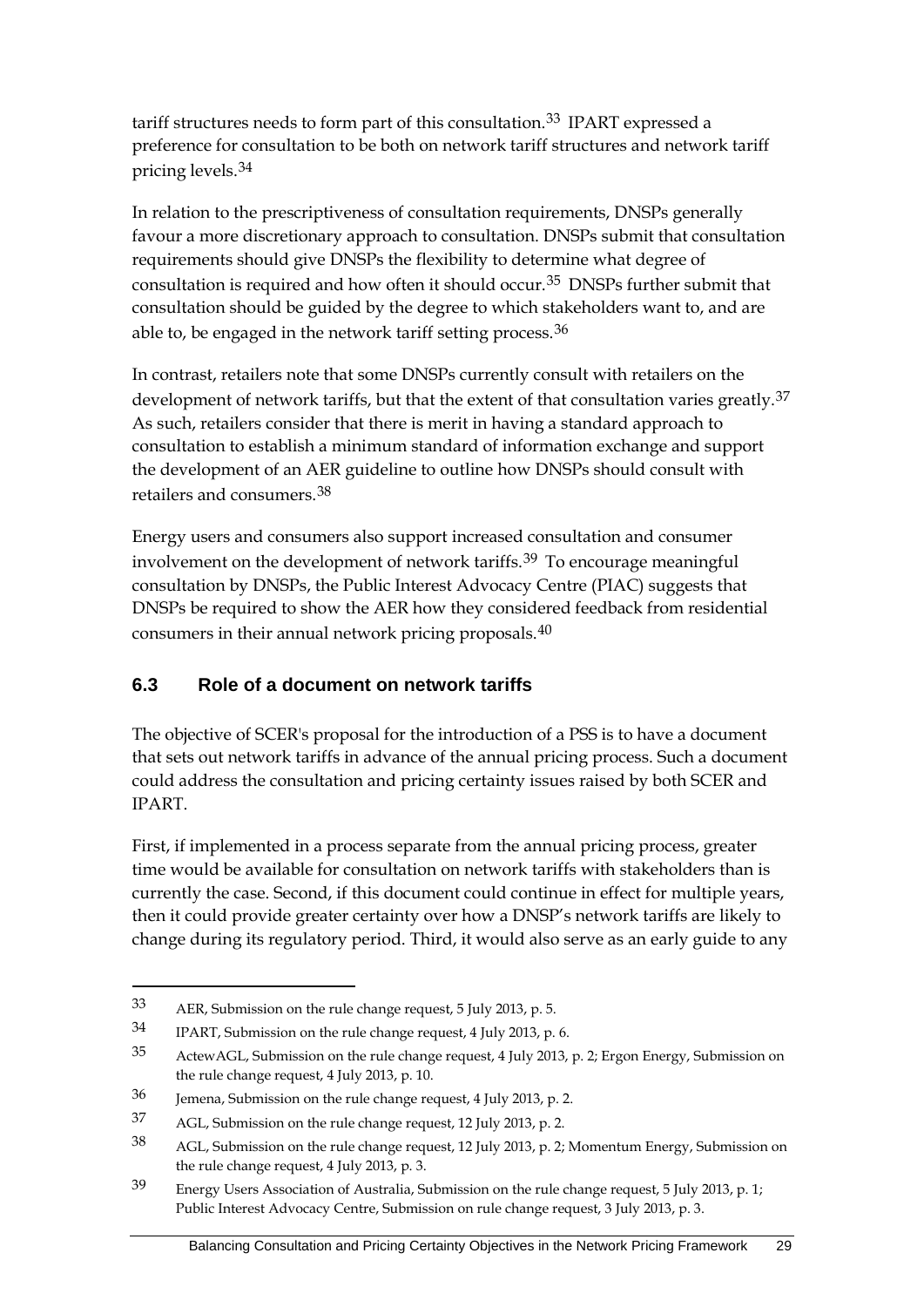changes that could occur in the DNSP's network tariffs, giving retailers more time to develop retail tariffs to accommodate such changes. It could also provide consumers with more time to plan ahead to adapt to the cost impacts of shifting network tariffs.

The effectiveness of a document on network tariffs will principally depend on two key factors and the trade-offs between them:

- *Content* the amount of detail the document contains on network tariff structures and network tariff pricing levels; and
- *How binding it is* how often the document is able to be varied and the extent to which the DNSP can move away from the network tariff structures contained in the document in its annual pricing proposal.

Ultimately, the interaction between these two factors will determine the role of the PSS. The current statement of expected price trends could also be expanded to play a similar role, as proposed by IPART. These factors are discussed in turn below

#### **6.3.1 Content of PSS: Network tariff structures versus network tariff pricing levels**

A network tariff is the basis through which DNSPs charge their customers for the cost of providing network services. The charges that are attached to the network tariffs can be viewed as being comprised of four different elements of a process that begins with decisions about how to charge and ends with decisions about what to charge. A schematic representation of this process is shown in Figure 6.1 below.

<sup>40</sup> Public Interest Advocacy Centre, Submission on rule change request, 3 July 2013, p. 3.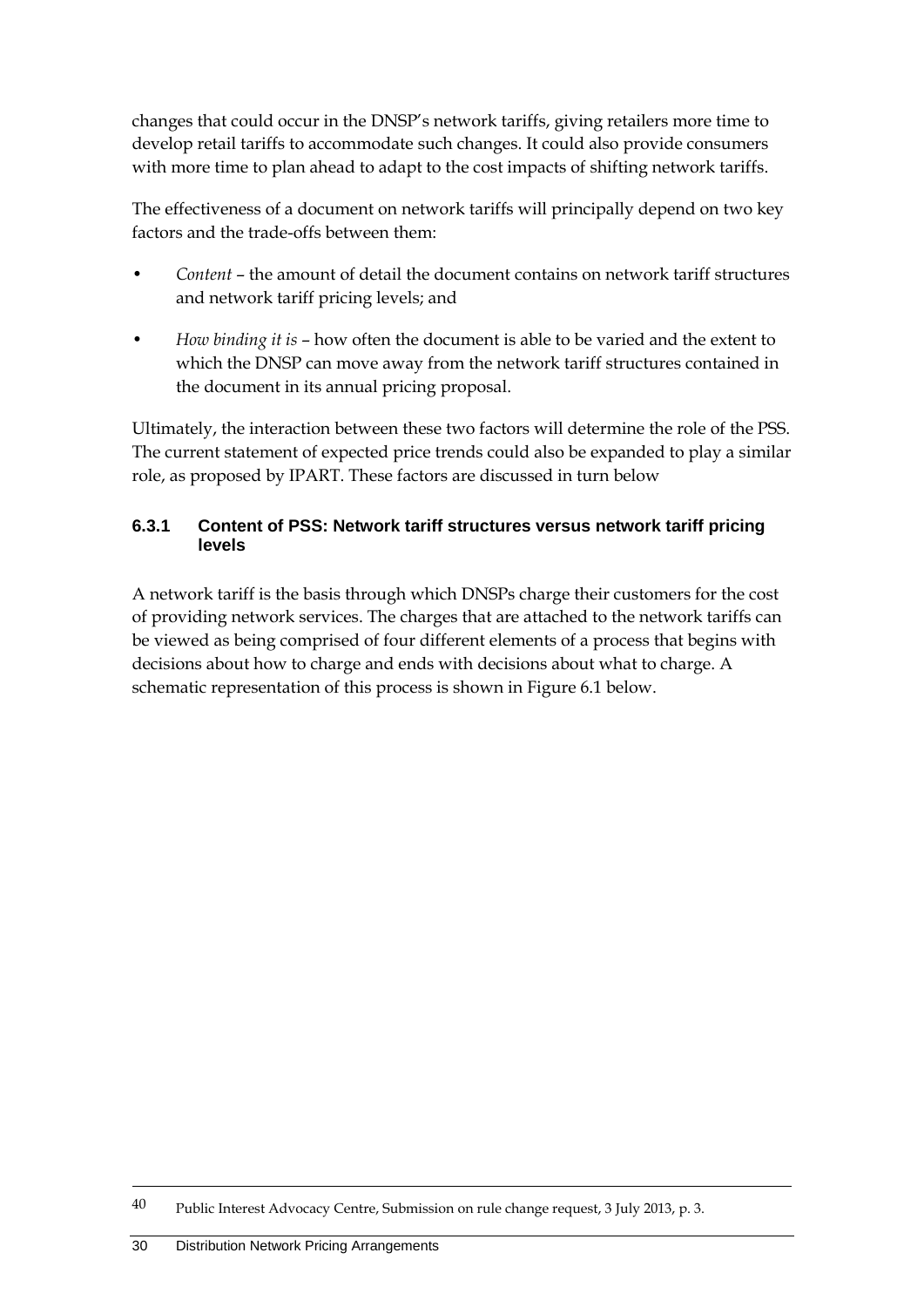#### **Figure 6.1 Concept of network tariff structures and network tariff pricing levels**



First, at the highest level, are the network tariff structures. Network tariff structures refer to the price structures through which the DNSP is able to recover its allowed revenues as determined by the AER in its regulatory determinations as well as applicable transmission charges.<sup>[41](#page-36-0)</sup> Network tariff structures include flat tariffs, consumption block structure such as inclining block tariffs, time of use or variations of time of use such as peak/off-peak tariffs, seasonal time of use, critical peak pricing, or demand based pricing options (\$ per kilowatt hour (KWh) or kilovolt-ampere (kVA) per day). Combinations of these elements may also be adopted. Adopting different network tariff structures allows a DNSP to recover its costs in ways that target different consumers, times of use or levels of demand, among other things.

Network tariff structures are the elements of network pricing that are likely to change the most slowly over time. They also provide the least detail about how network charges will affect a particular consumer. For example, a decision that critical peak pricing is to be used would indicate that high levels of charges will be recovered over a few periods when demand is at its highest. It would not indicate how these periods will be determined or how much would be charged in terms of prices during these periods unless further pricing decisions are made as discussed below.

<span id="page-36-0"></span><sup>41</sup> For a discussion on how DNSPs recover transmission charges see section 9.5 below.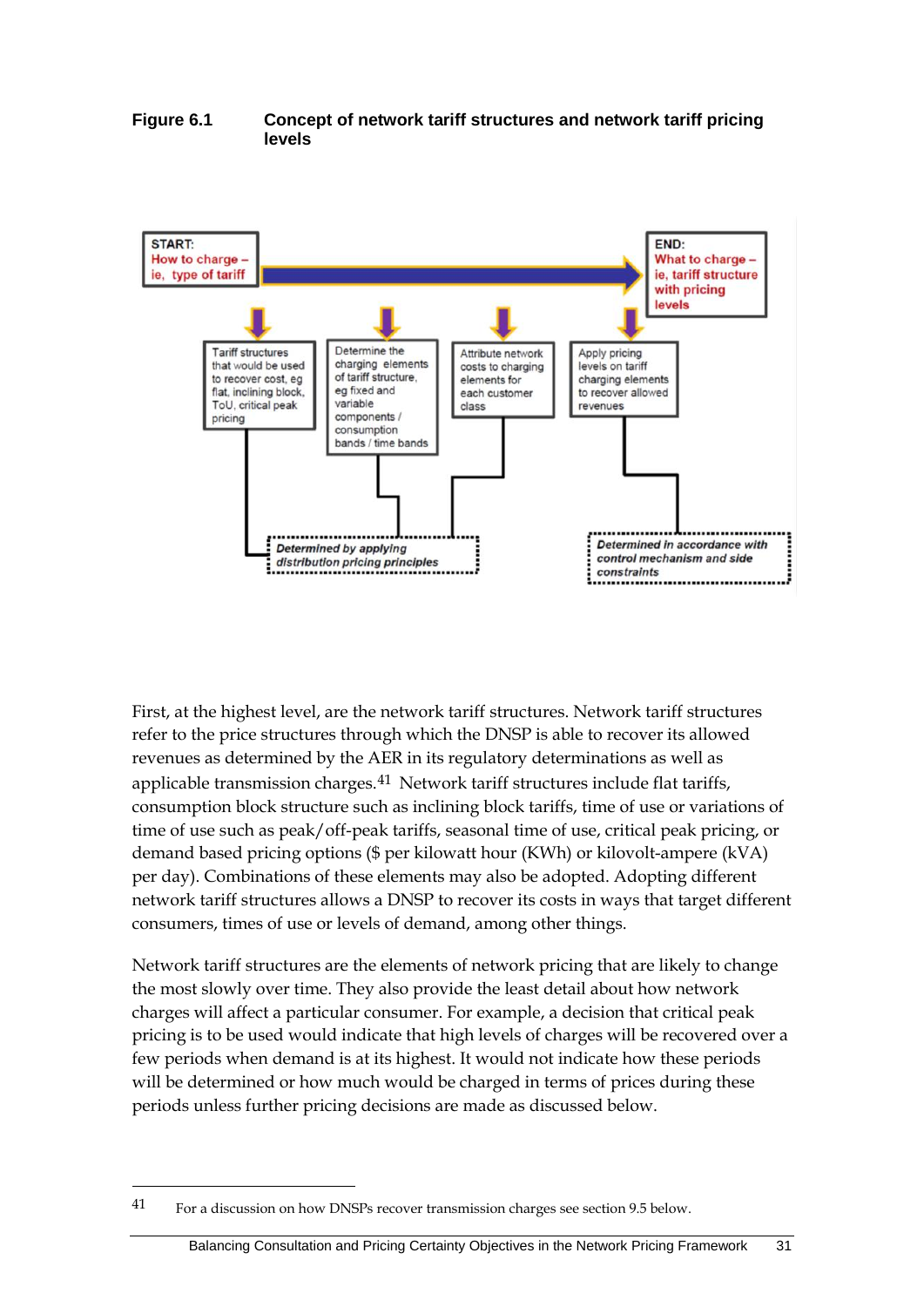Second, at the next level of detail, are the charging elements of the network tariff structures. These relate to decisions about how the DNSP will structure the various components of the network tariff so that it accurately reflects the underlying breakdown of costs of supplying a particular customer or class of customers. For example, if a DNSP had both a fixed and variable cost component, it may decide to structure these components in a certain way so that the breakdown between the fixed and variable costs reflect the respective cost of supplying a particular customer or class of customer.

In determining the appropriate charging elements, a DNSP will have regard to the form of control mechanism it is subject to. For example, a DNSP on a weighted average price cap would take into account the risks from changes in volumes expected to be sold in relation to each proposed network tariff element such as forecasts of customer numbers, volume of energy and maximum demand (where tariffs include a demand charge). A DNSP on a revenue cap on the other hand would not face the same level of volume risk as a DNSP on a weighted average price cap, but simply structure its charging elements in a way that allows it recover its allowed revenues.

Third, there is the way that network costs are allocated to the charging elements. These relate to economic concepts of cost recovery and are developed with regard to concepts such as stand-alone costs, avoidable costs and LRMC.<sup>[42](#page-37-0)</sup>

Finally, at the most detailed level, there is the network tariff pricing levels themselves. This is the actual network tariff that is to be applied, and would be derived from combining the three elements described above. The extent to which the network tariff pricing levels can be set and changed from year to year is dependent on the revenue/price changes allowed by the AER under the control mechanism applicable to each DNSP and the side constraint provisions that limit price changes. It is the network tariff pricing levels attached to the network tariff structures that generate revenues for DNSPs.

The nature and effect of a document that sets out network tariffs is dependent on which level of detail, in relation to the four elements, is included. For it to have any effect at all, it must contain some information on the type of network tariff structures the DNSP would apply. At the most detailed level, it could also include charging elements, network cost allocation methodology and finally, network tariff pricing levels. It therefore follows that the more detailed the information required to be included in a document on network tariff structures, the greater its effect in terms of providing certainty and early notification to retailers and consumers.

If, for example, network tariff pricing levels were included in the PSS this would, depending on how binding the document is, significantly reduce the pricing risk for retailers. However, requiring DNSPs to commit in advance to a particular network tariff pricing level would reduce the pricing flexibility that DNSPs have and therefore increase risk for them. On the flipside, if only network tariff structures were included in the PSS, it would provide less guidance to retailers and consumers on the future

<span id="page-37-0"></span><sup>42</sup> See section 9.1 below for further discussion.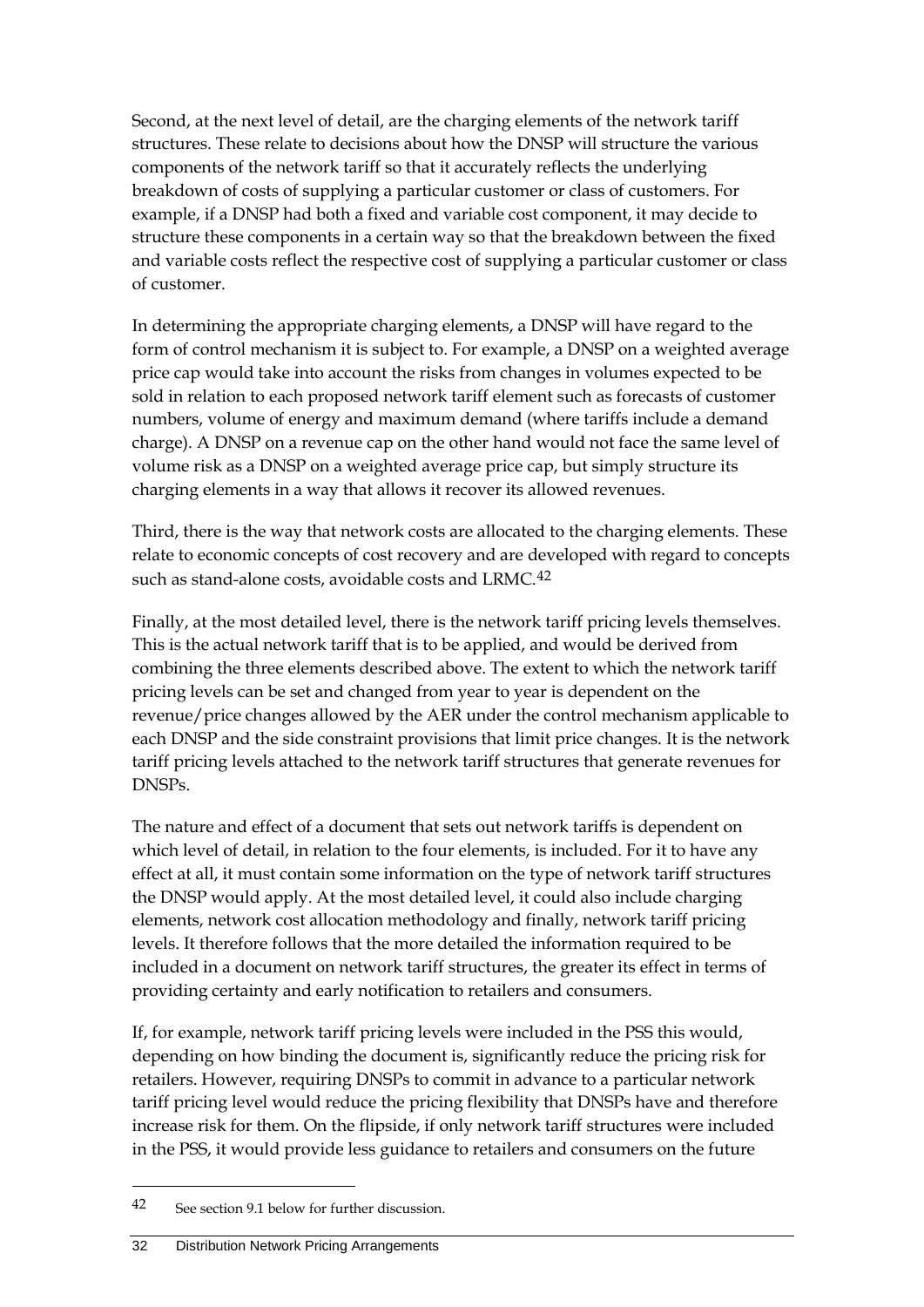direction of network prices, but greater flexibility for DNSPs. Between these extremes, a balance could be to including parts of charging elements and network cost allocation methodology.

In its rule change request, SCER has indicated that the intent of its proposed PSS would be to provide detailed information to assist consumers and other stakeholders to respond effectively to changing prices and structures over the regulatory period by providing information on network tariff classes, network tariff structures and charging parameters. In addition, SCER's rule change request outlines other types of detailed information the PSS could contain, such as:

- how DNSPs have met the pricing principles;
- a breakdown of the network tariff structures that the DNSP proposes to apply;
- expected take up of network tariff structures and allocation of revenue across network tariff structures (which may be based on historical usage);
- changes in network tariff structures over the course of the regulatory control period including;
	- the introduction of new network tariffs, retirement of old network tariffs;
	- an indication as to whether each individual network tariff component would increase by more, less, or about the same as the average change over the regulatory control period;
- expected changes in network charges over the course of the regulatory period;
- expected customer impacts by class;
- how customer consultation, jurisdictional policies and practical constraints (or other relevant provisions in the NER) have shaped proposed network structures;
- how residual costs will be recovered; and
- expected risks and volatility.<sup>[43](#page-38-0)</sup>

-

Under SCER's proposals, the statement of expected price trends would also be required to be included in the PSS.

## **Question 2 Does figure 6.1 reflect the key components of how network tariff structures and pricing levels determined by DNSPs?**

<span id="page-38-0"></span><sup>43</sup> SCER rule change request, Reform of the distribution network pricing arrangements under the National Electricity Rules to provide better guidance for setting, and consulting on, cost-reflective distribution network pricing structures and charges, pp. 8-9.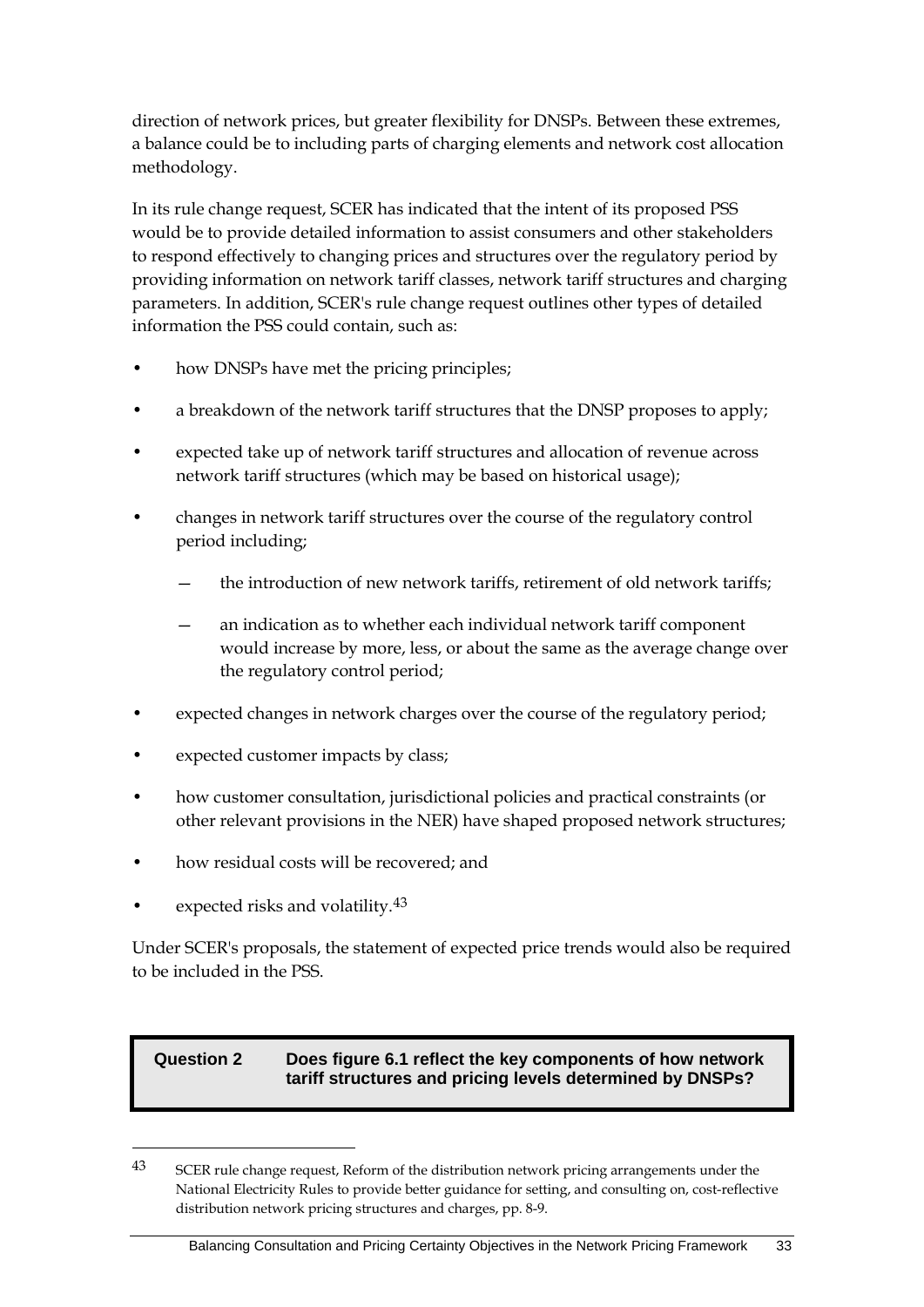## **Question 3 How often are network tariff structures likely to change during a regulatory period and what are some of the reasons for that change?**

| <b>Question 4</b> | What level of information on network tariff structures and<br>network tariff pricing levels should be included in a<br>network tariff structures document to assist retailers and |
|-------------------|-----------------------------------------------------------------------------------------------------------------------------------------------------------------------------------|
|                   | consumers to understand and respond effectively to<br>changing prices and structures over the regulatory period?                                                                  |

## **6.3.2 How binding should the PSS be?**

The effectiveness of a document on network tariff structures is also determined by how binding it is. This potentially encompasses two elements.

First, the frequency with which a document on network tariff structures could be varied is critical. If a PSS document is determined as part of the AER's regulatory determination for a DNSP, and fixed for the length of the regulatory period, then decisions made on the PSS will have a significant effect on the DNSP.

Removing the ability of the DNSP to adjust its network tariff structures in the PSS as conditions change can potentially expose it to increased financial risks. However, we note that in the context of TNSPs, for example, the pricing methodology is set at the start of the regulatory period and is not able to be varied until the next revenue determination.[44](#page-39-0)

Alternatively, it would be possible to allow the DNSP to vary the PSS in order to vary its network tariff structures from time to time, perhaps as often as annually. In this case the DNSP would be tied to a PSS for a shorter period of time, thus reducing its financial risks.

Second, the effect of a document on network tariff structures will be determined by the extent to which it drives the final network prices in the annual pricing process. At one extreme, a PSS could be an indicative document only. In this case the DNSP would not be bound to follow the network tariff structures included in its PSS when it submits its annual pricing proposal. This is the effect of the statement of expected price trends which exists under the NER at present. At the other extreme, the DNSP could be bound to follow the network tariff structures included in the PSS when it sets its annual network prices in the annual pricing proposal, and the AER would approve network prices only where they comply with the PSS document.

<span id="page-39-0"></span><sup>&</sup>lt;sup>44</sup> The pricing methodology is a methodology that a TNSP applies each year when it allocates its average annual revenue requirement and determines the structure of prices that it will charge for prescribed transmission services (NER clause 6A.24.1).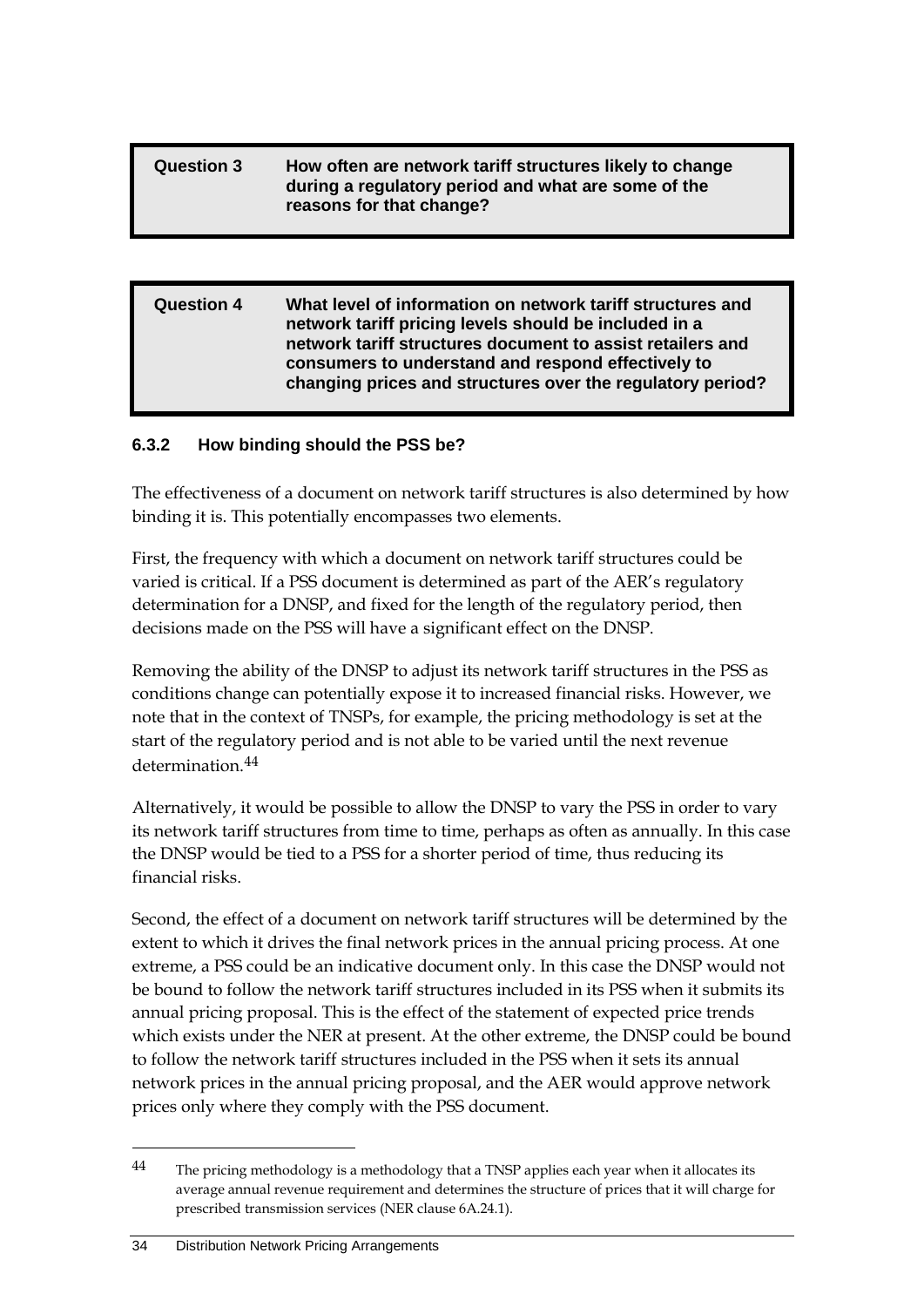The binding nature of the PSS may be reinforced by consequences which follow where the AER rejects a DNSP's annual pricing proposal for not complying with the PSS. While this could create greater certainty for retailers and consumers, it also increases risks for DNSPs.

## **6.3.3 Interaction between the content of a network tariff structures document and how binding it is**

There are complex interrelationships between the content of a potential document on network tariff structures and how binding it would be. The following diagram summarises these inter-relationships.

#### **Figure 6.2 Trade-offs between a network tariff structures document and its binding status**



The trade-offs shown in Figure 6.2 highlight that if a tariff structures document only contains information on network tariff structures, the value of consultation with stakeholders is limited. This is the case irrespective of whether or not the document is binding on the DNSPs.

Furthermore, where the document contains less information on network tariff pricing levels, DNSPs do not have any revenue risks from having a binding or non-binding document. This is because less information on network tariff pricing levels means that DNSPs would be able to change network tariff pricing levels on an annual basis. Where the document is binding but does not contain network tariff pricing levels, the fact that network tariff pricing levels can vary annually means that the risk to revenue recovery for DNSPs is also minimised.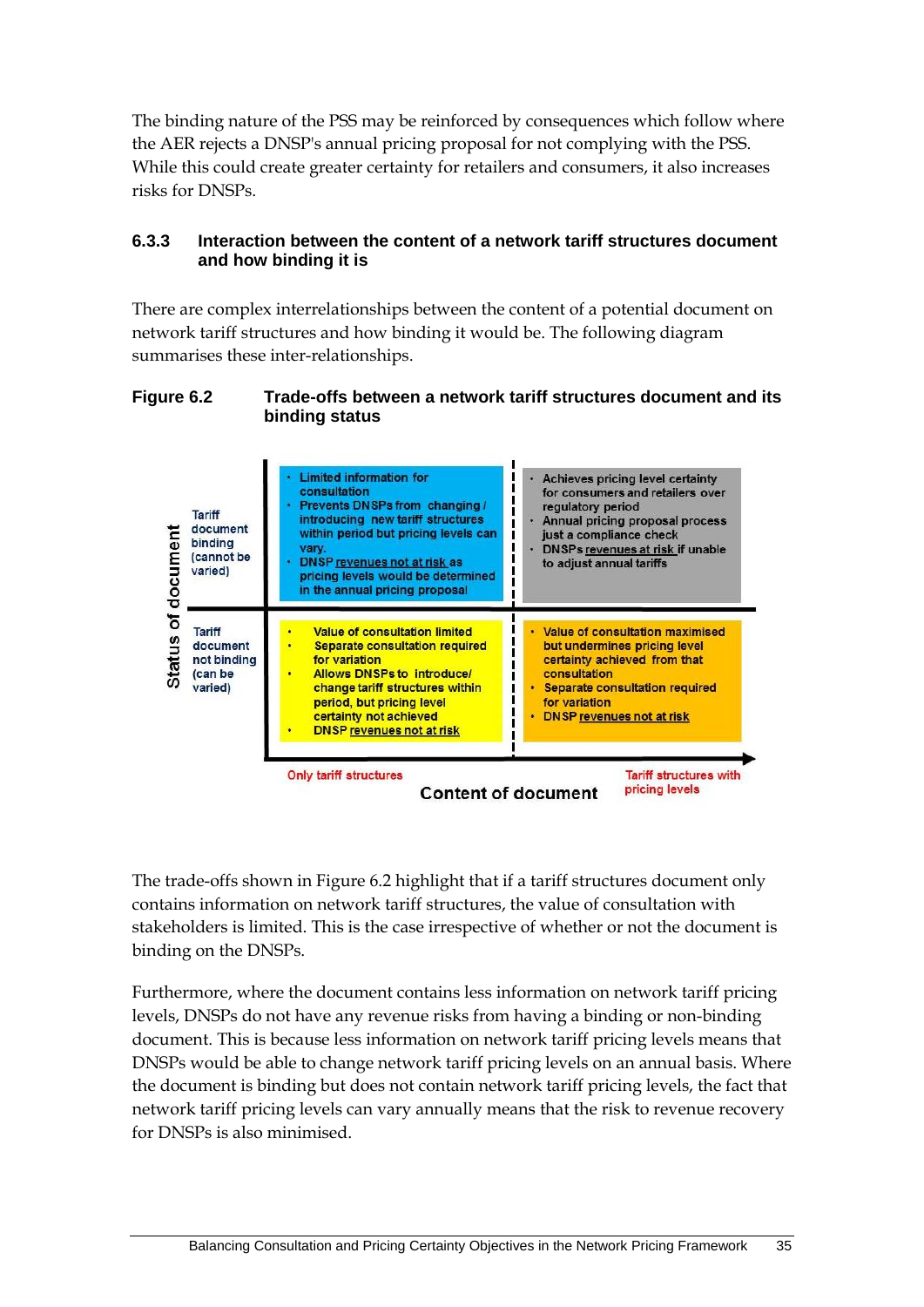At the other extreme, where a network tariff structures document contains a greater level of information on the network tariff pricing levels, the revenue risks are different depending on whether or not the document is binding on the DNSPs. A document that contains network tariff pricing levels and is binding on DNSPs is likely to result in significant risks to the revenue of the DNSP. In this instance, DNSPs would not be able to factor into network tariff pricing levels changes in demand conditions, customer numbers and other exogenous factors.

It will be important to keep in mind these trade-offs in this rule change as the benefits of consultation and pricing certainty are considered.

# **Question 5 Should DNSPs be able to vary their network tariff structures during the regulatory period? Why or why not?**

#### **Question 6 If a document on network tariff structures is put in place, should this be an indicative document or should the DNSPs be required to apply it in their annual pricing proposals?**

## **Question 7 If a document on network tariff structures is binding on the DNSP, should it be able to be varied and under what circumstances? If so, should it be varied outside or within the annual network pricing process?**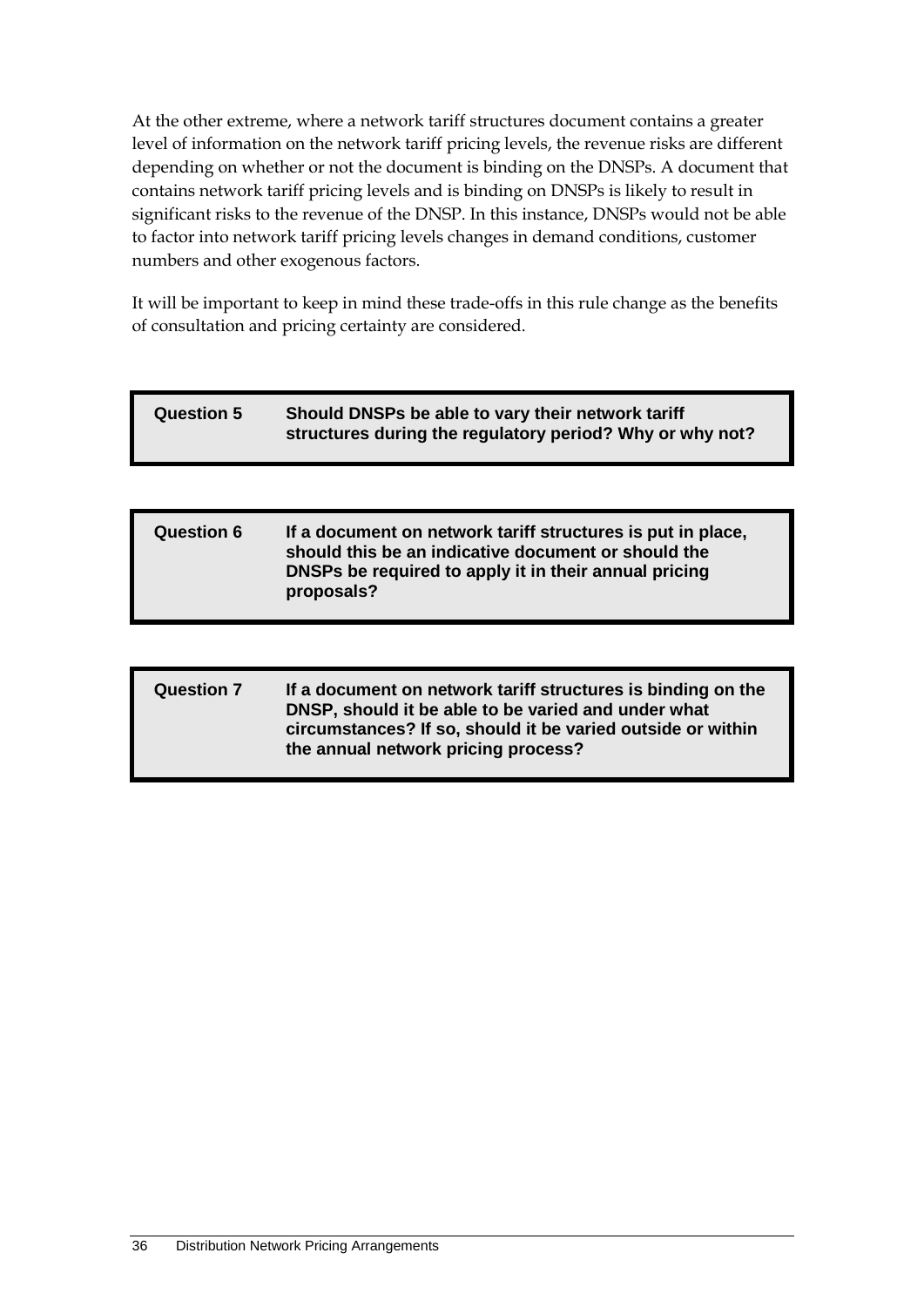# **7 Implementation of a Pricing Structures Statement**

The previous chapter discussed two key conceptual issues with respect to the content of a document that specifies network tariff structures. In addition to these issues, there are also more detailed issues about which decisions must be made if such a document is introduced in the network pricing framework. These detailed issues are discussed in this chapter.

The chapter is structured as follows:

- section [7.1](#page-42-0) discusses how consultation on the PSS could occur at various stages;
- section [7.2](#page-46-0) explores the criteria that should be used to approve the PSS;
- section [7.3](#page-47-0) discusses incentives for DNSPs to comply with the PSS in their annual pricing proposals;
- section [7.4](#page-49-0) discusses potential exemptions to the PSS consultation requirements; and
- section [7.5](#page-50-0) discusses when a PSS framework could be adopted in each jurisdiction.

This chapter focuses on the introduction of a PSS, as proposed by SCER in its rule change request. Issues relating to IPART's rule change request were considered in the initial consultation paper. While some of the issues inherent in the proposals are the same, the focus of this chapter is the introduction of the PSS.

# <span id="page-42-0"></span>**7.1 Consultation on the PSS**

Currently, there is no requirement to consult on network tariff structures or on network tariff pricing levels. DNSPs have the ability to change their network prices annually. This not only includes changing the network tariff pricing levels, but also the existing network tariff structures or introducing new network tariff structures. Both SCER and IPART submit that the lack of consultation means that interested stakeholders such as retailers and consumers are unable to provide valuable information on the likely impact and effectiveness of the proposed network prices.

Consultation on the development of network prices can assist DNSPs to gain a better understanding of how their network prices will likely affect consumers and how they may respond to the intended pricing signals. It may also give DNSPs an opportunity to learn about the potential impact of their network tariffs on retailers.

Consultation is an important feature of the new network pricing framework proposed by SCER.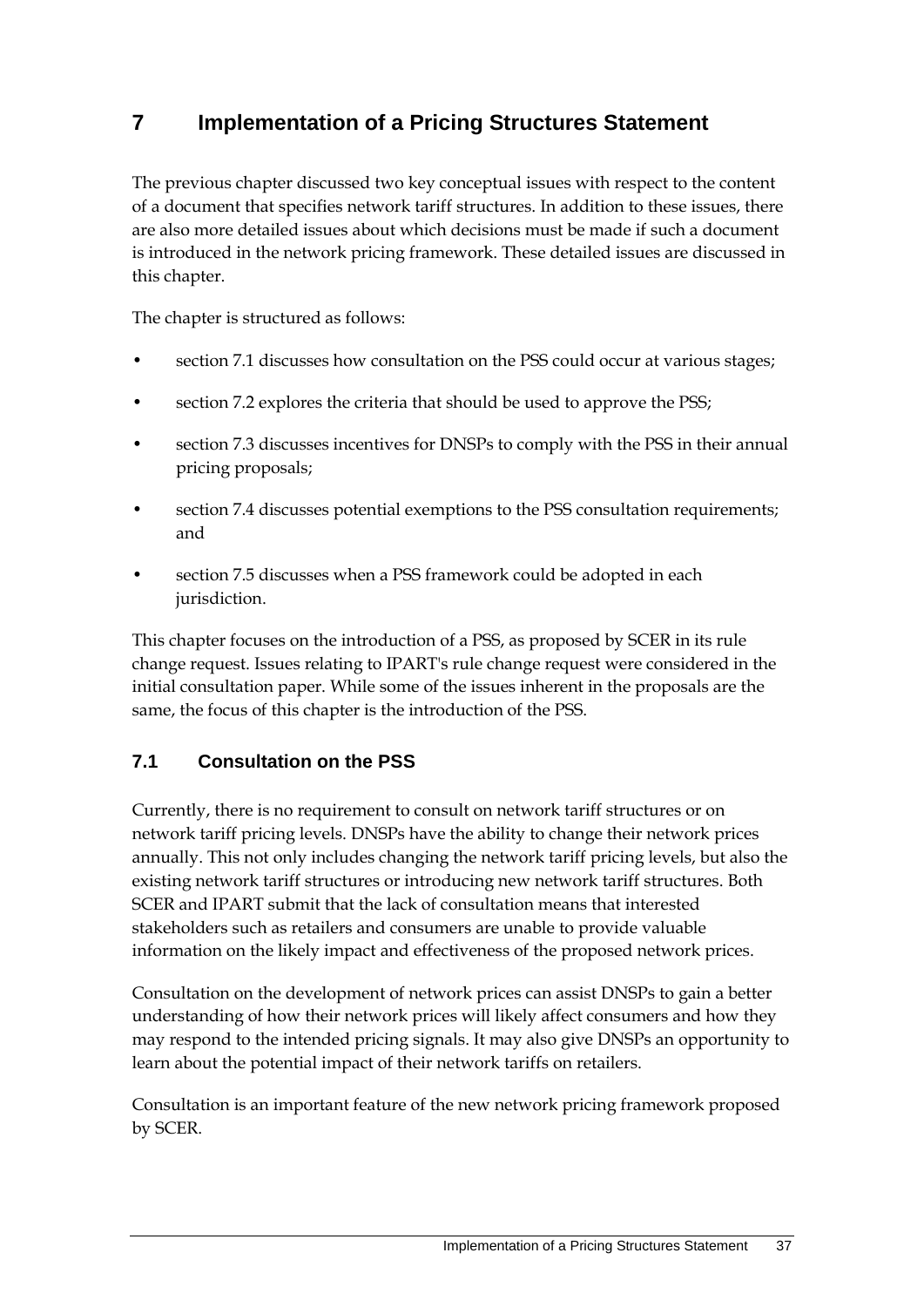# **7.1.1 Form of consultation**

Consultation could take a number of different forms. Consultation could be undertaken by the DNSP or it could be undertaken by the AER.<sup>[45](#page-43-0)</sup>

Consultation on the PSS could occur at some or all of three different stages:

- *Stage 1* DNSPs could consult with stakeholders when developing their proposed PSS prior to submitting it to the AER along with their regulatory proposals at the beginning of their regulatory determination process;
- *Stage 2* the AER could undertake stakeholder consultation on the DNSP's proposed PSS as part of the assessment of the DNSP's regulatory proposal; and
- *Stage 3* DNSPs could consult with stakeholders regarding any amendments they make to their approved PSS over the course of the regulatory period.

As part of these consultation stages, SCER has proposed that the AER develop a consultation guideline that sets out how DNSPs should consult with stakeholders with respect to any proposed or amended PSS ( ie in stages 1 and stage 3 above).

In considering whether or not to include all three potential stages of consultation on the PSS, it will be necessary to understand the potential benefits from each stage of consultation compared to the burden and costs of requiring consultation.

In stage 1 consultation, DNSPs will need to engage with retailers and consumers to seek their input in developing the network tariff structures and charging elements that would apply for the upcoming regulatory period. The network tariff structures that the DNSP develops as part of this process will need to be consistent with the distribution pricing principles. As discussed in Chapter 9, significant changes to the distribution pricing principles have been proposed that, amongst other things, includes consideration by the DNSP of consumer impacts from its proposed network tariff structures.

If DNSPs are to continue to be responsible for designing their network pricing arrangements in accordance with their circumstances, then stage 1 consultation would provide the best opportunity for stakeholders to contribute to network tariff development. However, this process will necessarily require the onus to be on the DNSP to consider, and to determine how stakeholders' views should be reflected in the PSS. This gives the DNSP discretion to determine how best to address issues raised by retailers and consumers on its proposed network tariffs. If this stage of consultation works effectively, stage 2 could potentially be used to mediate any issues that were unable to be resolved through the stage 1 consultation. This would likely be the best use of the consultation processes.

<span id="page-43-0"></span><sup>45</sup> Unlike DNSPs, the AER has certain common law and statutory obligations to take into account submissions made in its consultation process. See for example, NER clause 6.11.1.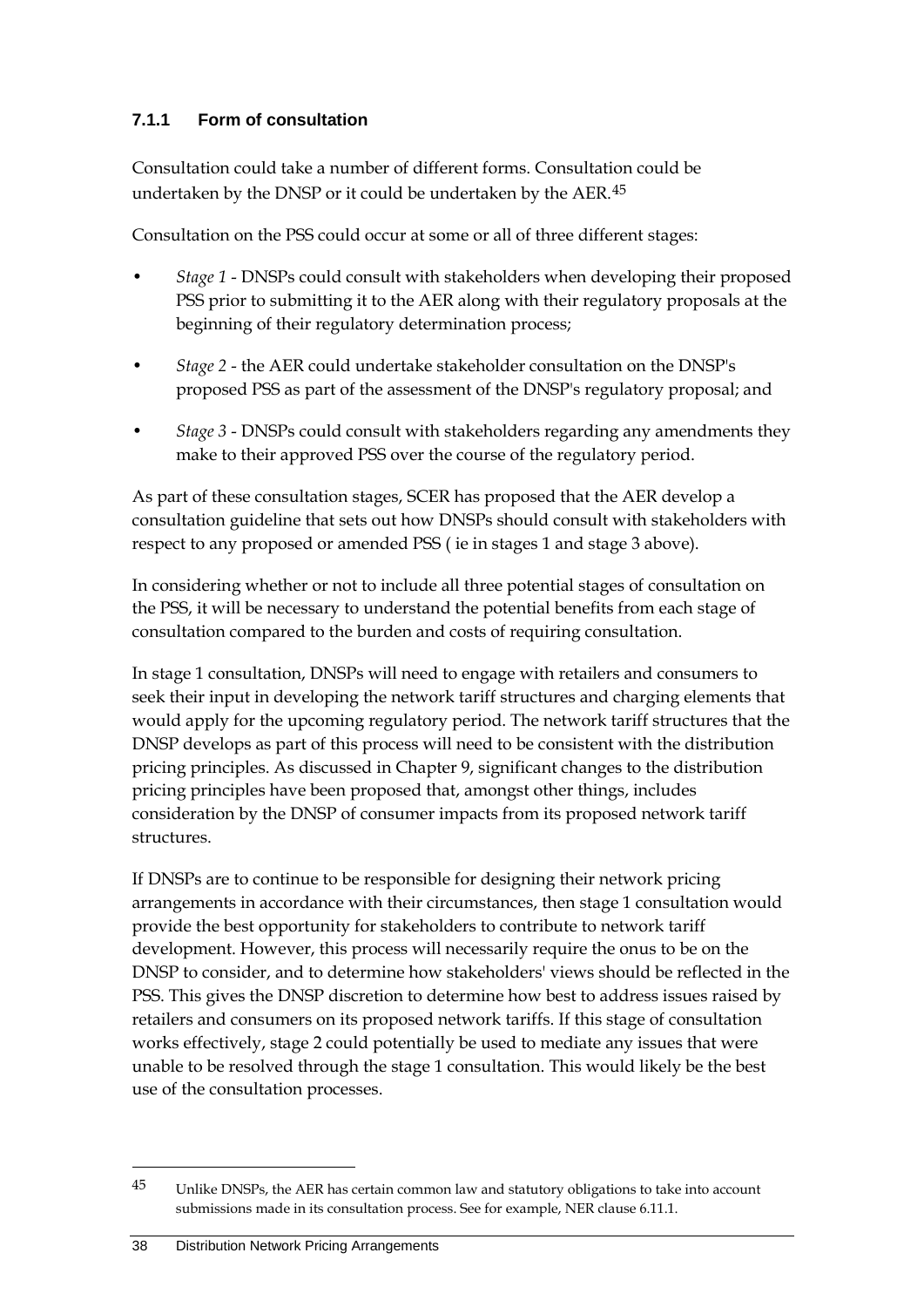SCER's proposal to amend the distribution pricing principles to explicitly include consideration of consumer impacts could encourage DNSPs to undertake better consultation with consumers and retailers without introducing a specific requirement on DNSPs to do so. Since the purpose of the consultation is to determine consumer impacts from the proposed network tariff structures, and if the AER provides guidance on how it will assess the consumer impacts pricing principle (discussed further in Chapter 9), then it follows that it may not be necessary to make stage 1 consultation a mandatory requirement. DNSPs would be likely themselves to undertake appropriate consultation to address the consumer impacts pricing principle.

Stage 2 consultation could provide the AER with an opportunity to determine the extent to which the DNSP's proposed PSS addresses issues raised by stakeholders in stage 1 consultation. If the DNSP has already engaged with consumers in stage 1 then this stage 2 consultation could be more light-handed. Care should be taken to avoid stakeholders electing to engage with the AER instead of directly with the DNSP on the proposed network tariff structures.

The stage 3 consultation process is dependent on whether the DNSP is able to seek variation to its approved PSS. The need for consultation would not materialise during the regulatory period if the DNSP is either not able to propose changes or does not propose to change its network tariff structures through the annual pricing process. SCER has noted that there is a potential risk of an excessive consultation burden and suggests that consideration should be given to allow for circumstances when DNSPs would not need to consult on expected changes in network tariff structures or network tariff pricing levels, for example due to smoothing, overs and unders, or changes in consumption.

Stage 3 consultation serves a similar overall purpose to stage 1 consultation. However, the key difference between the two stages is that stage 3 consultation does not follow the AER's regulatory determination process. Under SCER's proposal, the AER would have only two months from receiving the amended PSS to make a decision on whether or not to approve it. This timeframe has been provided to allow sufficient time for the DNSP to prepare its annual pricing proposal based on the approved PSS. This timeframe may not allow the AER (as opposed to the DNSP) sufficient time to undertake public consultation on the proposed amendments to a PSS during the regulatory control period.

**Question 8 Should DNSPs be required to consult with stakeholders before submitting their proposed pricing structures statement to the AER for approval through the regulatory determination process?**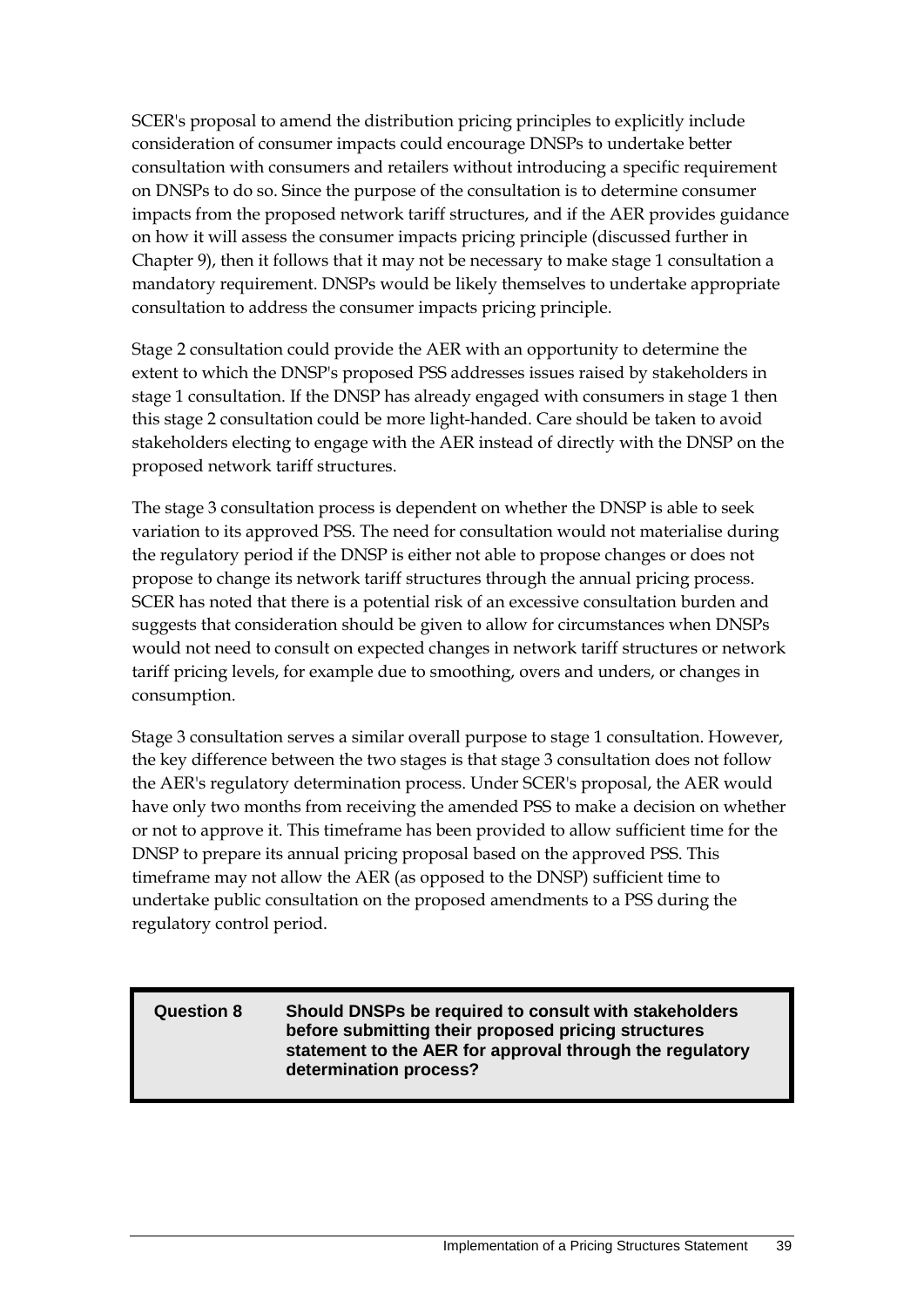| <b>Question 9</b> | Is consultation necessary if DNSPs seek to amend their<br>approved pricing structures statement during the<br>regulatory period, as opposed to at the time of the<br>regulatory determination? Are there any circumstances<br>where amendments to the network tariff structures in the<br>annual pricing process should be exempt from<br>consultation on amendments to the previously approved<br>pricing structures statement? |
|-------------------|----------------------------------------------------------------------------------------------------------------------------------------------------------------------------------------------------------------------------------------------------------------------------------------------------------------------------------------------------------------------------------------------------------------------------------|
|                   |                                                                                                                                                                                                                                                                                                                                                                                                                                  |

#### **Question 10 Is it necessary for the AER (as opposed to the DNSP) to consult with stakeholders before approving any proposed amendments to the pricing structure statement sought by the DNSP?**

## **7.1.2 Guidance on DNSP consultation**

To enable DNSPs to undertake an appropriate level of consultation, SCER has proposed that the AER develop a consultation guideline that sets out how DNSPs should consult with stakeholders with respect to any proposed or amended PSS (ie in stage 1 and stage 3 above).

Consultation guidelines from the AER can be beneficial in ensuring all DNSPs take a consistent approach to stakeholder consultation. It can also provide transparency for stakeholders on what level of consultation to expect from DNSPs. Where the guidelines provide an obligation on DNSPs to consult in a particular way, it would provide more certainty.

It is also worth noting that the AER has recently published consumer engagement guidelines as part of its Better Regulation Program. These guidelines are designed to assist DNSPs to show how they have engaged with consumers in developing their regulatory proposals.<sup>[46](#page-45-0)</sup> The AER's consumer engagement guidelines could be extended to include guidance for DNSPs on how to engage with stakeholders in developing the proposed PSS.

#### **Question 11 Should the AER be required to provide guidance on the consultation process for DNSPs? Should the guidelines be binding on the DNSPs?**

<span id="page-45-0"></span><sup>&</sup>lt;sup>46</sup> The AEMC recently implemented a new rule as part of the rule determination on network regulation rule change to require DNSPs to demonstrate how it has engaged with consumers in developing its regulatory proposal.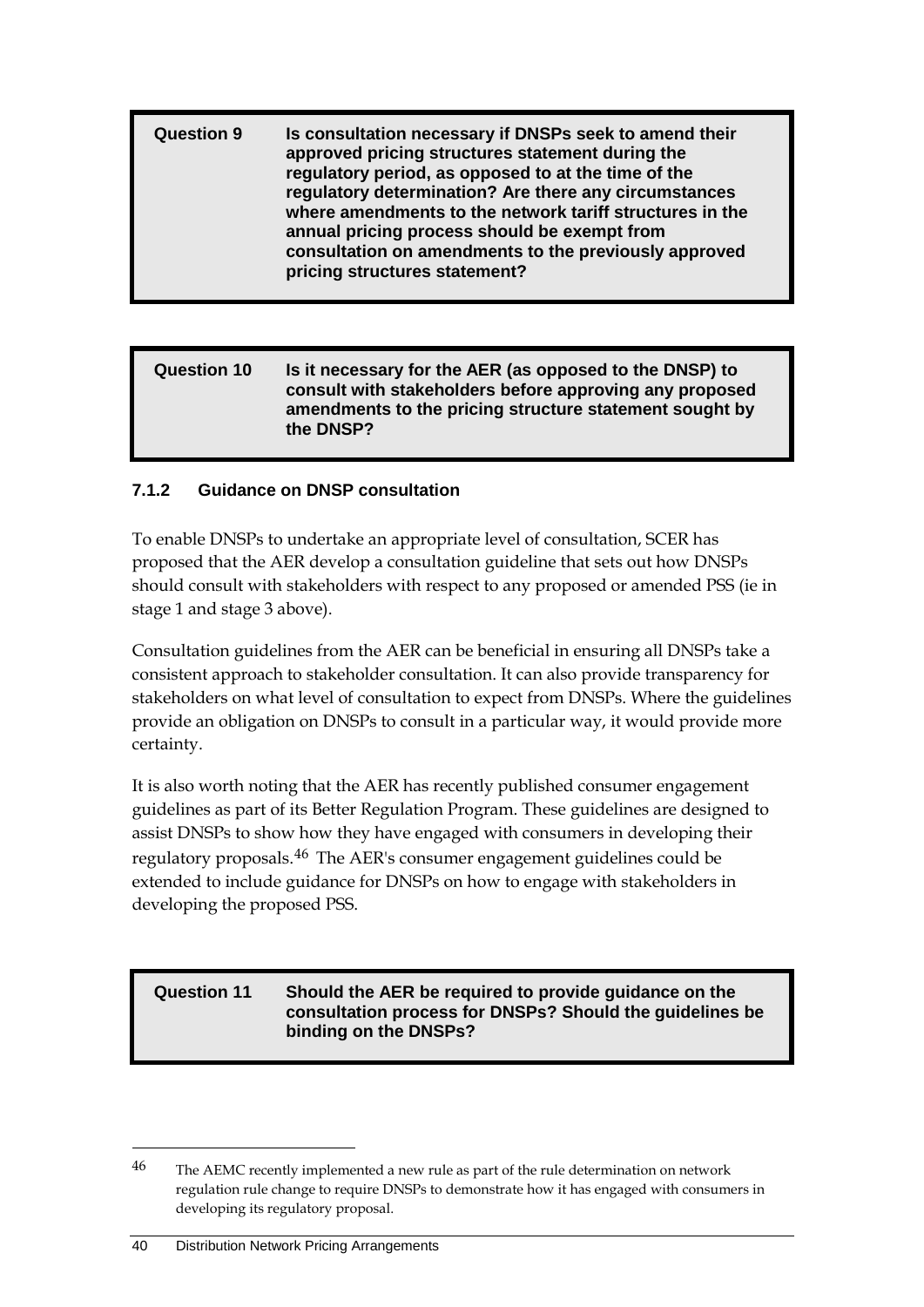# <span id="page-46-0"></span>**7.2 Approval of the PSS**

SCER's proposal is based on the premise that a DNSP's PSS must inform its annual pricing proposals during a regulatory period. It also proposes that the AER should approve the PSS.

## **7.2.1 Does the PSS need to be approved?**

In contrast to SCER's proposal, under the IPART proposal the AER would have no approval role except in respect of the pricing proposal itself.<sup>[47](#page-46-1)</sup> Whether the PSS needs to be approved would change the character of the document. Without approval, there would be no independent check on whether the PSS meets the relevant criteria. Instead, the DNSP would need to be relied on to produce a document that does this. This may produce a document which is less likely to meet its objectives.

On the other hand, while requiring the AER to approve the PSS is more likely to result in a document which meets its objectives, this creates a more time consuming pricing process.

## **Question 12 Does the PSS need to be approved?**

# **7.2.2 Approval criteria**

-

Under the proposal, the onus would be on the DNSP to develop a PSS that contains network tariffs suitable for its consumers. The AER's role would be to check compliance of the DNSP's PSS with certain criteria outlined in the rules. The most obvious choice for criteria against which to assess compliance of the PSS are the pricing principles. Under this approach, the AER would be required to form a view on whether or not the network tariffs proposed by the DNSP in the PSS are consistent with the pricing principles.

This would also link the PSS and the annual pricing proposal. While the approval of the PSS and the approval of the annual pricing proposals would effectively be two separate processes, both processes will need to apply the pricing principles. This would result in more efficient network tariffs and simplify the annual network pricing process.

<span id="page-46-1"></span><sup>47</sup> DNSPs submit to the AER a pricing proposal each year. The pricing proposal outlines the network tariff structures and network tariff pricing levels that the DNSP proposes to charge for the forthcoming regulatory year. Under both rule change proposals, the pricing proposal would apply the binding details outlined in the network tariff structures document.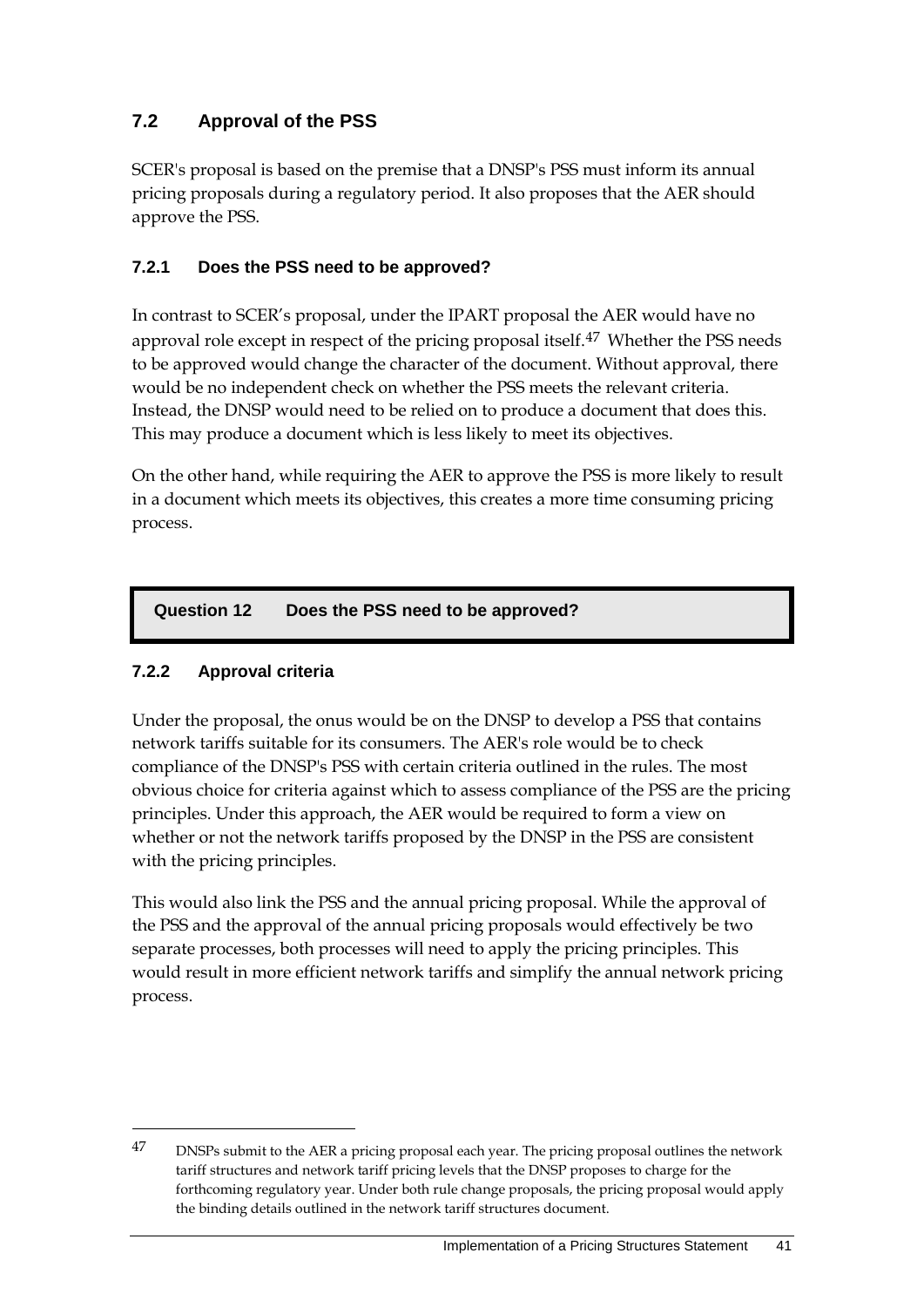# **7.2.3 Consequence where PSS is rejected by the AER**

SCER has proposed that if the AER refuses to approve any aspect of a proposed PSS, then the AER's draft decision must include details of the changes required or matters to be addressed before the AER will approve it. The DNSP would have the option of submitting a revised proposed PSS. In its final decision, the AER would be required to either approve or refuse to approve the proposed PSS and set out reasons for its decision. This process is similar to the current process for the regulatory proposal in the revenue determination process.

It is important to consider what the mechanism should be where the AER does not approve a PSS at the final decision stage. The key consideration is whether the AER should be able to amend the PSS to comply with the approval criteria.

Allowing the AER to amend the PSS would mean the AER would need to form a view on what an appropriate network tariff strategy should be for the DNSP.

The outcome of this approach may not strike a good balance between the role of the AER in approving a PSS that complies with the pricing principles and flexibility to allow DNSPs to be responsible for designing their pricing arrangements. It is noted, however, that this currently the approach taken in Chapter 6 of the NER to pricing proposals and in Chapter 6A of the NER to the pricing methodology framework for transmission.

If the AER does not have the ability to amend the PSS, one option could be to default to the network tariff structures contained in the most recent year's annual pricing proposal where the AER rejects a PSS. The key advantage of using the most recent year's annual pricing proposal is that it would minimise the impact on consumers from any significant changes to network tariffs until the DNSP can convince the AER of major changes. However, a substantial disadvantage would be that using network tariff structures and network tariff pricing levels from the previous year may cause the DNSP to under or over recover its allowed revenues. This approach may be more challenging to apply for the first PSS developed by the DNSP.

#### **Question 13 Should the AER be able to amend a DNSP's PSS? If the AER does not approve a DNSP's proposed pricing structures statement, what arrangements would be suitable for default network tariff structures?**

# <span id="page-47-0"></span>**7.3 Compliance with the PSS**

As discussed in section [7.2](#page-46-0) above, an important feature of SCER's proposed new network pricing framework is for the annual pricing proposals to be informed by, and be consistent with, the PSS.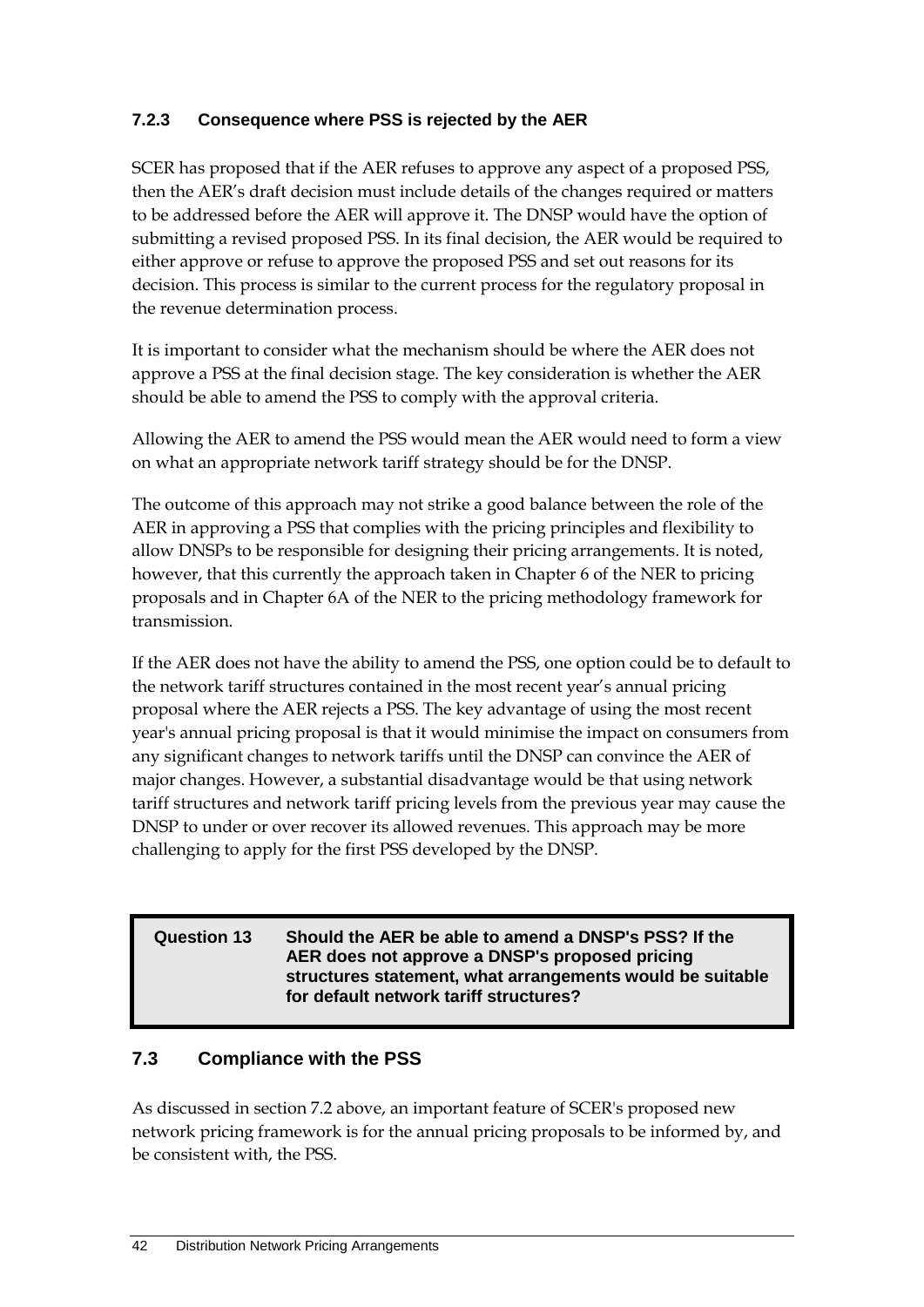Submissions to the initial consultation paper on IPART's rule change request indicate that delays in the AER's approval of annual network prices are frequently due to inadequate pricing proposals initially submitted by some DNSPs.[48](#page-48-0) In such situations, the AER requires time to go back to the DNSP for more information. This process can require several iterations with the relevant DNSP.

Some submissions on the initial consultation paper raised the possibility of incentives on DNSPs to submit complete and compliant pricing proposals to the AER early enough for the AER to undertake a full assessment in the shortest possible time. It was noted that such an incentive does not exist currently.

Without an incentive to comply with the PSS and provide a complete pricing proposal in a timely manner, the value of the PSS as well as the timing of a streamlined annual pricing process could be compromised. At the same time, it is noted that there can be genuine circumstances in which a DNSP could have to resubmit its pricing proposal to the AER.

One approach to incentivise DNSPs to comply with their approved PSS would be to impose some form of financial risk on their ability to recover their revenue. This approach would involve limiting the DNSP on what prices it can recover for the relevant pricing year where it fails to submit a compliant annual pricing proposal. For example, where a DNSP's pricing proposal does not comply with its PSS, the AER could be given the power to:

- not approve network tariff pricing level increases where the price path requires real price increases based on the revenue allowance (negative X-factor). Previous year's network tariff pricing levels would apply and DNSPs would have to forgo their additional revenue for that pricing year; and
- approve lower network tariff pricing levels where the price path requires real price decreases based on the revenue allowance (positive X-factor). This could be allowed in full across all network tariff classes.

This approach creates obvious significant financial risks for the DNSP from non-compliance. It may mean that the DNSP cannot recover its allowed revenues from its proposed network tariffs. As a result, it may not enable DNSPs to implement cost reflective network tariff structures.

A similar approach was taken by the Essential Services Commission of Victoria (ESCVIC) when it regulated the Victorian DNSPs. As part of ESCVIC's Electricity Distribution Price Review 2006-10, it outlined the pricing consequences where a DNSP failed to submit its pricing proposal or submitted a non-compliant pricing proposal. This approach included a specified formula that would be applied to change prices in such circumstances. For example, in the first year of the regulatory determination (2006), ESCVIC specified that where a DNSP submits a late or non-compliant proposal:

<span id="page-48-0"></span><sup>48</sup> EnergyAustralia, Submission on the rule change request, 4 July 2013, p. 18; AER, Submission on the rule change request, 5 July 2013, p. 4.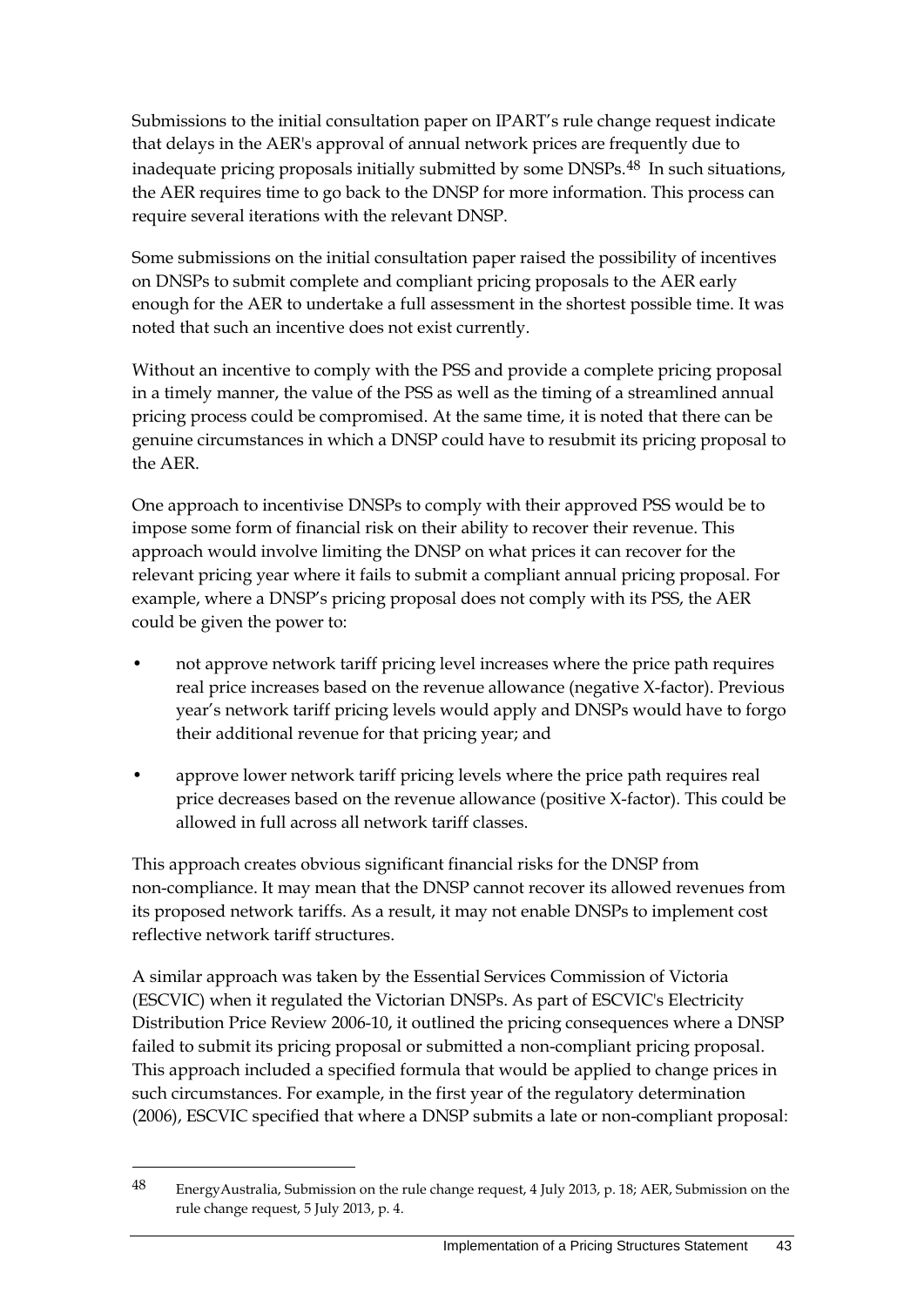"[ESCVIC] will apply the network tariffs approved by [ESCVIC] in December 2004 for 2005, scaled by CPI-X and adjusted for the 2006 S factor (where the X-factor is taken from the 2006-10 Determination and S is calculated as specified in the 2006-10 Determination).[49](#page-49-1)"

The AEMC is interested in stakeholders' views on alternative approaches that can be implemented to incentivise DNSPs to comply with an approved PSS in their annual pricing proposals, and submit full and timely information.

#### **Question 14 What are the risks to the annual pricing process if DNSPs do not comply with their approved pricing structures statement or are late submitting a full pricing proposal?**

#### **Question 15 How should DNSPs be incentivised to comply with their approved pricing structures statement in their annual pricing proposals? How should compliance incentives be balanced against the financial risks for DNSPs and certainty for stakeholders?**

# <span id="page-49-0"></span>**7.4 Potential exemptions to PSS consultation requirements**

SCER's rule change request asks the AEMC to consider:

- if the timing of consultation is compatible with the time at which DNSPs can reasonably be expected to have the relevant information on expected changes in their network tariff pricing levels and their strategy for changing individual charging elements relative to the average change in network tariffs; and
- in order to avoid an excessive consultation burden, if there may be circumstances when DNSPs would not need to consult on expected changes in network tariff pricing levels and changes to individual charging elements (for example due to smoothing, overs and unders, or changes in consumption).

As highlighted in section 6.3, requiring DNSPs to commit in advance to a particular network tariff pricing level would reduce the pricing flexibility that DNSPs have and therefore increase risks for them.

As noted in the initial consultation paper, network tariff pricing levels are influenced by a number of factors that are beyond the control of the DNSP. Some of the factors include:

<span id="page-49-1"></span><sup>49</sup> Essential Service Commission, *Electricity Distribution Price Review 2006-10*, Final Decision Volume 1 (as amended in accordance with the decision of the Appeal Panel), Statement and Purpose for Reasons, October 2005, pp. 490-491.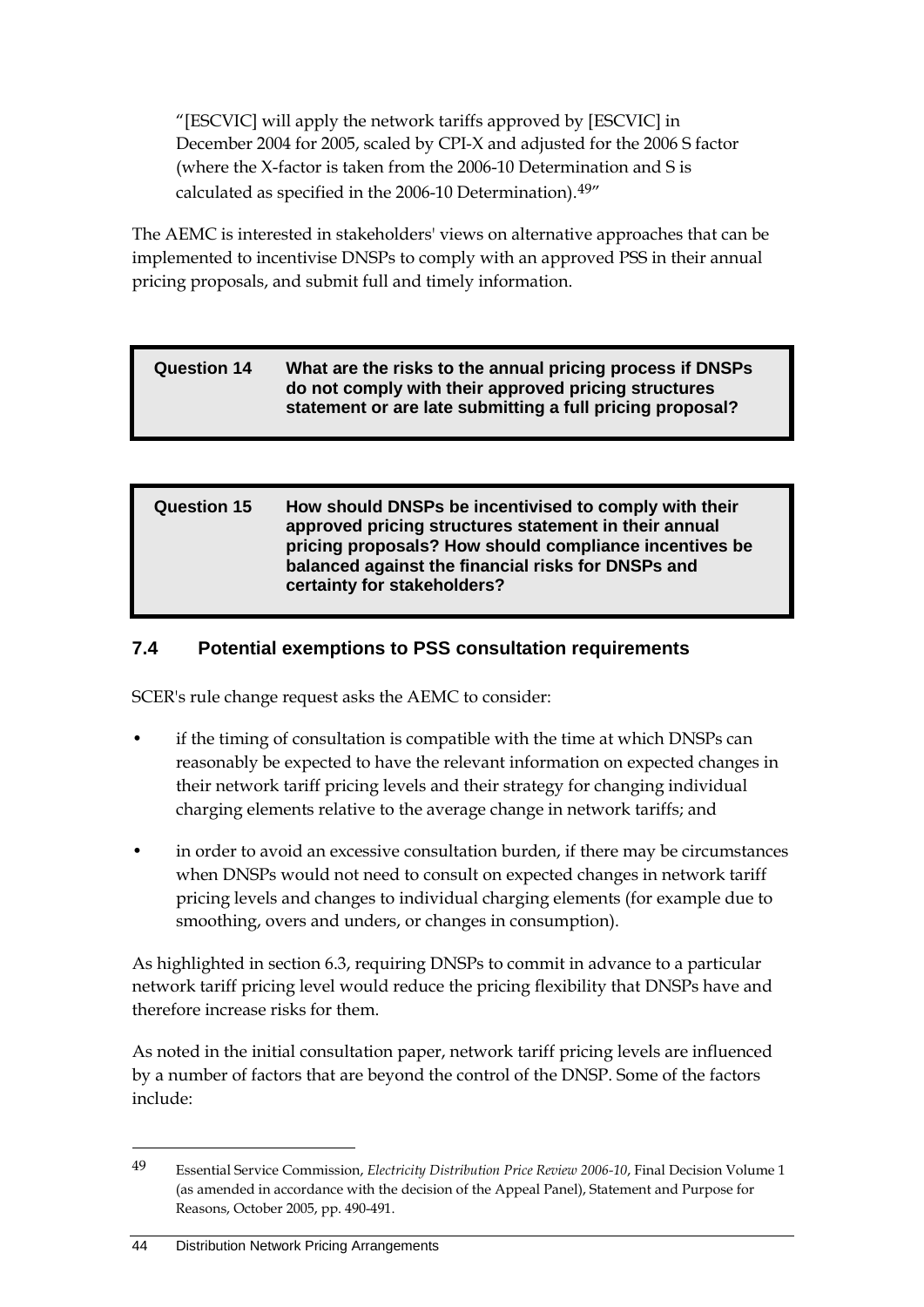- changes in transmission pricing;
- any unders and overs adjustment to the annual revenue requirement of DNSPs under revenue caps;
- cost pass-throughs and contingency projects mechanism adjustments to the annual revenue requirement approved by the AER;
- the accuracy of forecast demand; and
- the accuracy of forecast customer numbers.

Given these factors, it could be difficult for a DNSP to forecast with sufficient certainty the price path of average network prices, and even more difficult to forecast the expected tariff pricing levels and their strategy for changing individual charging elements relative to the average change in network tariffs.

If the PSS includes very detailed information on network tariff pricing levels, it may not be beneficial to require consultation on changes to the pricing levels if the changes are a result of the factors noted above. However, any material changes in network tariff pricing levels resulting from factors outside the control of the DNSP could reduce the certainty that the PSS is meant to provide.

The AEMC is interested in stakeholders' views on whether DNSPs should include a forecast of their expected changes in network tariff pricing levels in the PSS as proposed and whether any changes to these pricing levels should be subject to consultation.

#### **Question 16 Should DNSPs include forecasts of their expected changes in network tariff pricing levels in the pricing structures statement?**

#### **Question 17 Should any changes to the network tariff pricing levels included in the pricing structures statement be subject to consultation? If so, what level of materiality should apply to the change?**

## <span id="page-50-0"></span>**7.5 When a PSS framework could be introduced**

The framework proposed by SCER implies that the PSS process would ideally begin from the next regulatory determination process of DNSPs. This is because under SCER's proposal, the PSS would apply to a DNSP once it is approved by the AER in the regulatory determination process. The approved PSS would then continue to apply throughout the DNSP's regulatory control period unless the DNSP applies to the AER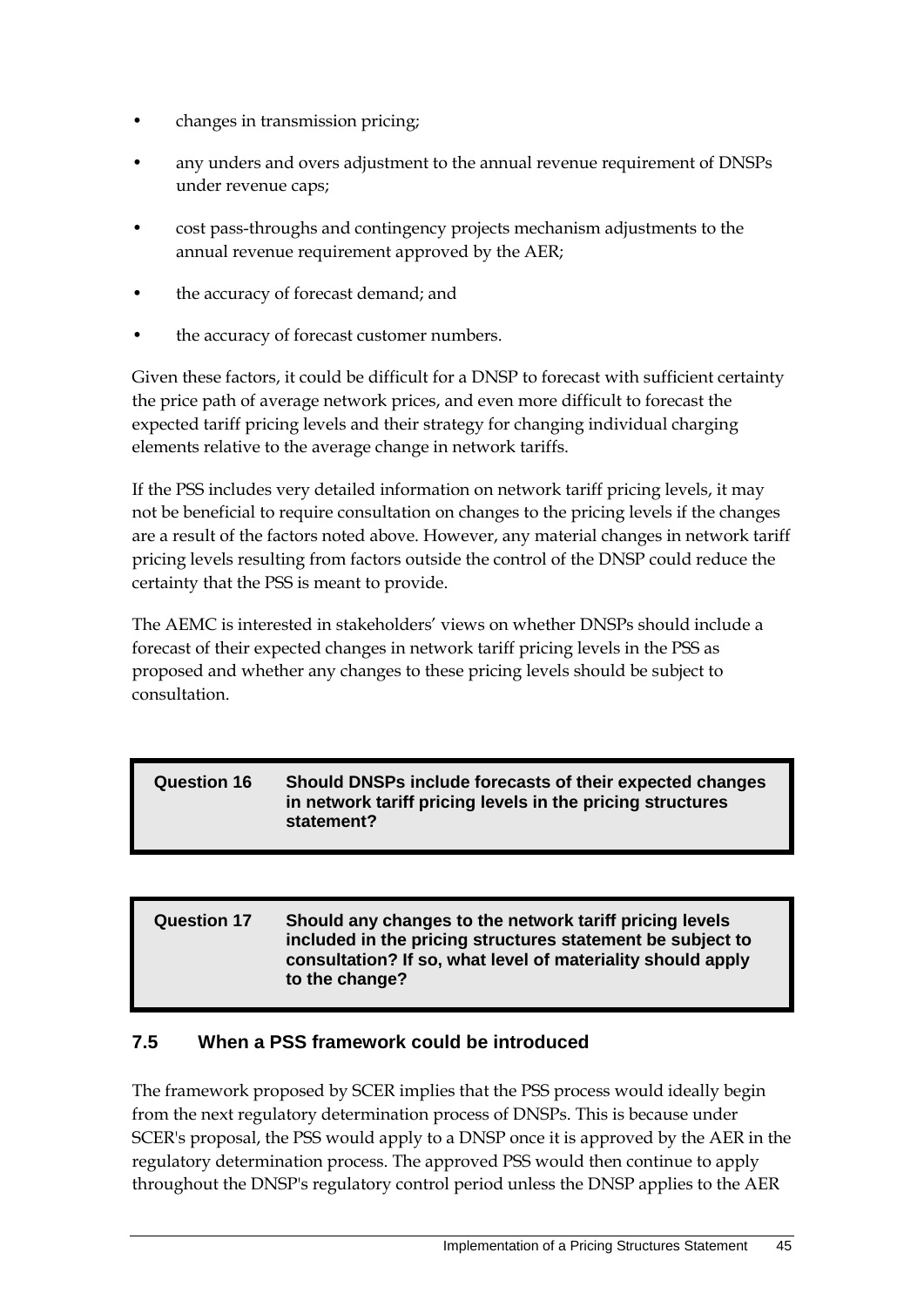to amend its approved PSS through a separate process prior to the annual pricing process to which the amended PSS is to apply.

As discussed in section [7.1,](#page-42-0) consultation on the PSS will be an integral part of the network pricing process. If the PSS process were to begin to apply to DNSPs from their next regulatory determination, it would allow them to undertake consultation in developing their proposed PSS before submitting it to the AER along with their regulatory proposal. It would also allow the AER's consultation process in the regulatory determination process to be undertaken.

However, given the staggered nature of the timing of the regulatory determinations, the PSS process may not begin for some DNSPs for some time. In addition, the AEMC has put in place transitional arrangements for a number of DNSPs for the commencement of their next regulatory determination process. The table below shows the timing of the next regulatory periods for relevant DNSPs and when the earliest possible start date could be for the PSS if it is introduced from the next regulatory determination cycle.

| <b>DNSPs</b>                                                            | <b>Next regulatory</b><br>period                                                                                                                                                                          | <b>Regulatory</b><br>proposals due                                                  | <b>Regulatory year</b><br>from when the PSS<br>could apply* |
|-------------------------------------------------------------------------|-----------------------------------------------------------------------------------------------------------------------------------------------------------------------------------------------------------|-------------------------------------------------------------------------------------|-------------------------------------------------------------|
| Networks NSW and<br>ActewAGL (NSW<br>and ACT)                           | 1 July 2014 - 30<br>June 2015<br>(transitional year with<br>placeholder<br>determination) and 1<br>July 2015 - 30 June<br>2019 (full<br>determination with<br>trueup for<br>placeholder<br>determination) | 31 Jan 2014<br>(placeholder<br>determination<br>31 May 2014 (full<br>determination) | 2015-16                                                     |
| Energex, Ergon<br>Energy and SA<br>Power Networks (Qld<br>and SA)       | 1 July 2015 - 30<br><b>June 2020</b>                                                                                                                                                                      | 31 October 2014                                                                     | 2015-16                                                     |
| Jemena, United<br>Energy, CitiPower,<br>Powercor and SP<br>AusNet (Vic) | 1 January 2016 - 31<br>December 2020                                                                                                                                                                      | 30 April 2015                                                                       | 2016 (calendar year)                                        |
| Aurora Energy (Tas)                                                     | 1 July 2017 - 30<br><b>June 2022</b>                                                                                                                                                                      | 31 January 2016                                                                     | 2017-18                                                     |

# **Table 7.1 Upcoming regulatory periods for DNSPs**

Note: The next regulatory process timing for most DNSPs is subject to transitional arrangements following the AEMC's final rule determination on the network regulation rule change in November 2012. For the full transitional timetable see AEMC, *Economic Regulation of Network Service Providers,* Final rule Determination, November 2012, p. 265.

\* Regulatory year from which the PSS could apply is subject to the need for transitional arrangements following this rule change.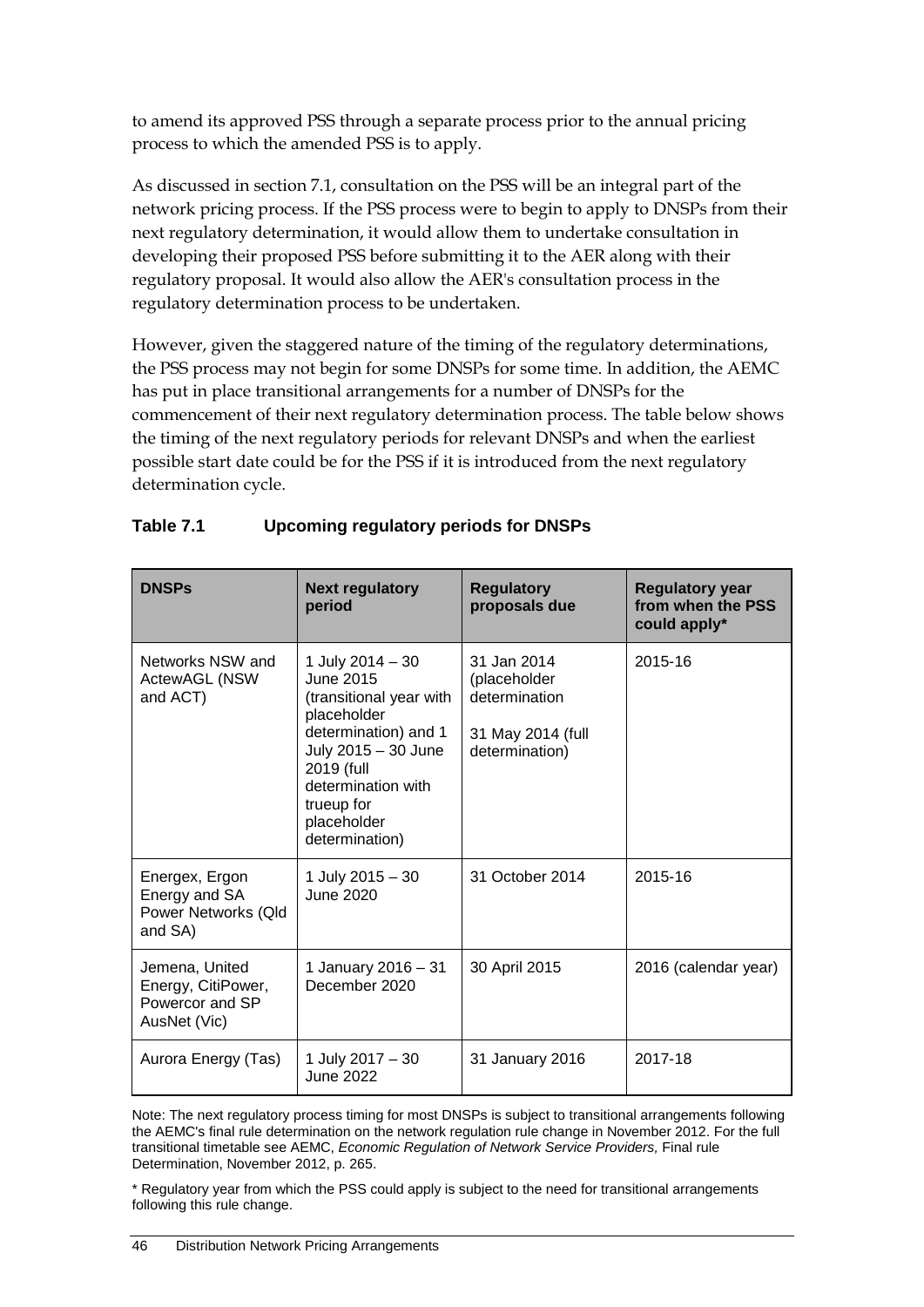An alternative option is to introduce the PSS process as soon as possible, without waiting for the next regulatory determination process. In this case, the first round of PSSs would not to be subject to an AER consultation process. The DNSPs could be required to consult with stakeholders in preparing their proposed PSS, and once submitted to the AER, the PSS approval could follow the "annual process" as proposed by SCER for when DNSPs seek variations to the approved PSS (this is the stage 3 consultation described in section 7.1.1). While this option would not have the same level of consultation as when the PSS is approved as part of the regulatory determination process, it does have the advantage of providing some of the benefits of the proposed framework sooner. More substantial consultation could then occur as part of the next regulatory determination process.

The option to introduce the PSS process sooner may also not be necessary for all DNSPs. For example, the New South Wales and the Australian Capital Territory DNSPs would already have commenced their full regulatory determination process before the AEMC's final rule determination on this rule change is expected in November 2014. Furthermore, Queensland and South Australian DNSPs would also have submitted their regulatory proposals in October 2014. These timings present some scope to potentially apply the PSS consultation process during the regulatory determination process, although some form of transitional arrangements would clearly be needed if the regulatory determination process has already commenced.

There are a number of other issues that would need to be considered in introducing a PSS process. These include:

- the time the AER would need to develop a consultation guideline for DNSPs to engage with stakeholders in developing their proposed PSS and whether this guideline would need to be in place before a PSS could be implemented; and
- the time DNSPs are likely to need to undertake consultation to develop their proposed PSS.

| Should a pricing structures statement process be<br><b>Question 18</b><br>introduced as soon as possible? If so, what risks are there<br>from having it in place before the next regulatory<br>determination period? |
|----------------------------------------------------------------------------------------------------------------------------------------------------------------------------------------------------------------------|
|----------------------------------------------------------------------------------------------------------------------------------------------------------------------------------------------------------------------|

| <b>Question 19</b> | Does the AER consultation guideline need to be in place<br>before a PSS can be implemented? |
|--------------------|---------------------------------------------------------------------------------------------|
|                    |                                                                                             |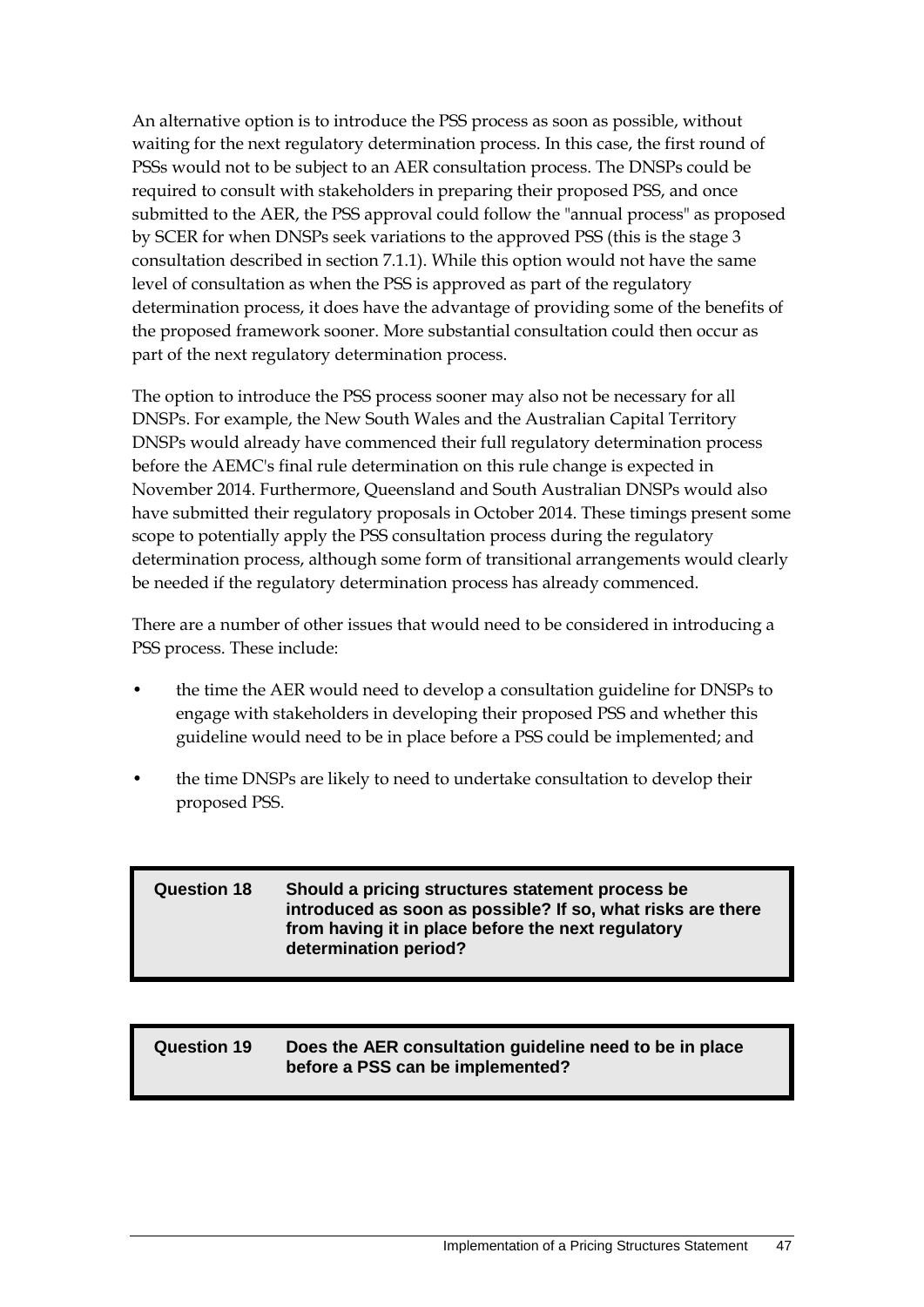# **8 Changes to the Timing of the Annual Pricing Process**

This chapter discusses potential timing issues of the annual network pricing process that would need to be considered if a PSS is introduced. It highlights some options for how the annual pricing process could operate with a PSS to improve notification of annual network price changes. Timing issues explored in this chapter can affect both TNSPs and DNSPs.

# **8.1 Timing of the pricing process**

One of the key issues identified by IPART in its rule change request is that the current annual pricing process does not always result in retailers and consumers receiving adequate notification of approved network tariffs.

The current annual pricing process can result in inadequate notification of approved network tariffs to retailers and consumers both in the first year of the regulatory control period as well as in subsequent years.<sup>[50](#page-53-0)</sup> The problem is more acute in the approval of the initial year pricing proposal as the regulatory determination process is not finalised until approximately two months before the commencement of the first year of the new regulatory control period. On the other hand for the subsequent annual pricing proposals the revenue is already set and the timing for the annual pricing proposal is less dependent on other processes.

While IPART's rule change request proposes a solution to improving the timing in subsequent years of the regulatory control period, it has deferred a solution to the AEMC on the timing constraints resulting from the initial pricing proposal in the first year pricing process. The timing issue was discussed in more detail in the initial consultation paper on IPART's rule change request.

Submissions from retailers to the initial consultation paper support IPART's view.[51](#page-53-1) Retailers highlighted some of the difficulties they encounter when final network tariffs are provided in insufficient time to allow retailers to adjust their retail tariffs, change their billing systems and notify their customers before new price changes take effect.

<span id="page-53-0"></span> $50$  The current NER makes a distinction between the timing of a network pricing proposal made in the first year following a distribution network regulatory determination (initial pricing proposal), and a pricing proposal made in a subsequent year in a regulatory control period (annual pricing proposal). On the other hand for the subsequent annual network pricing proposals the revenue is already set and the timing for the annual network pricing proposal is less dependent on other processes.

<span id="page-53-1"></span><sup>51</sup> See EnergyAustralia, Submission on the rule change request, 4 July 2013, p. 2; Origin Energy, Submission on the rule change request, 4 July 2013, p. 2; Lumo, Submission on the rule change request, 8 July 2013, p. 2; AGL, Submission on the rule change request, 12 July 2013, p. 2.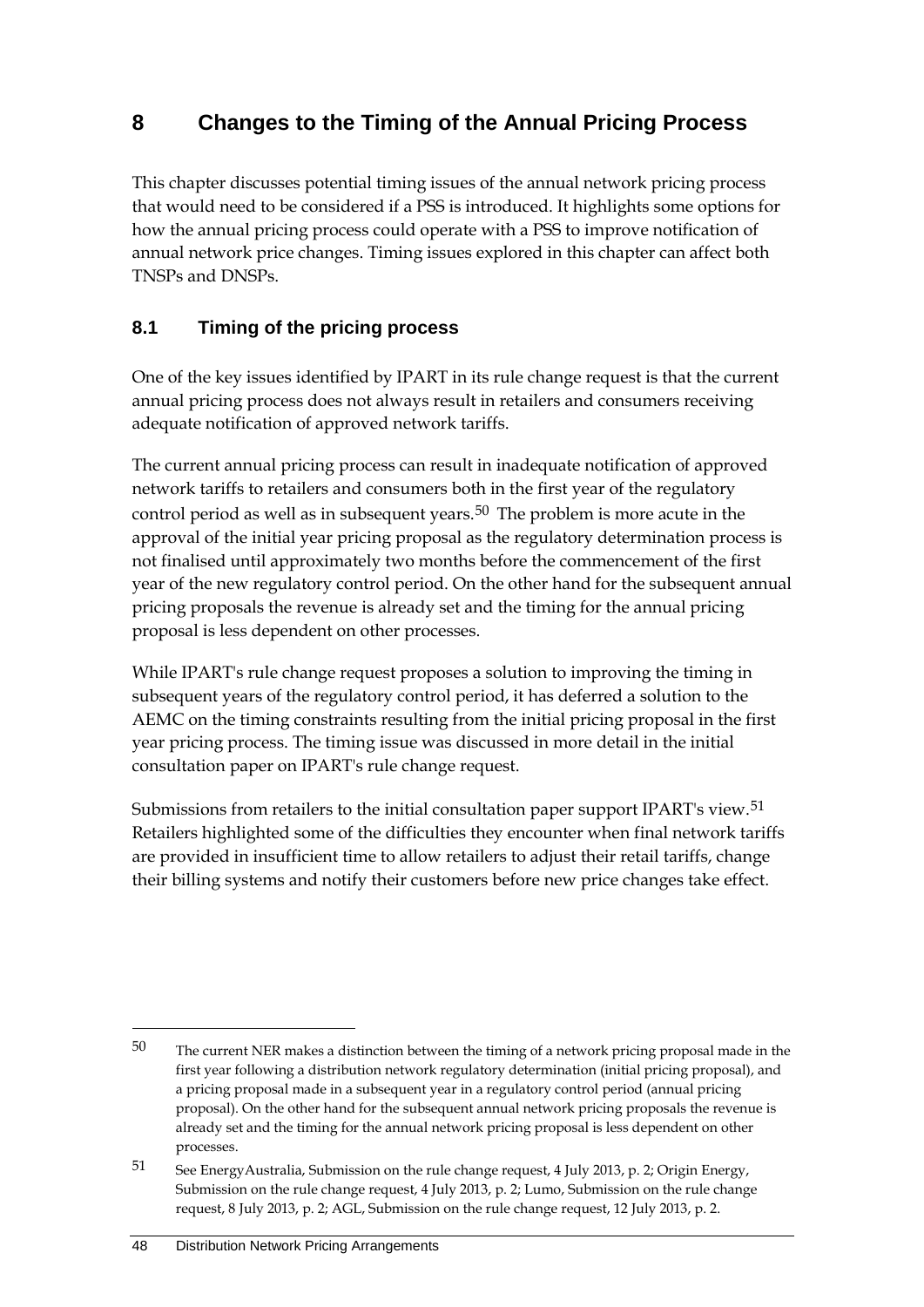## **8.1.1 Improvements to the first year and subsequent year pricing process with a PSS**

Since the initial consultation paper, further thought has been given to how a PSS might impact the timing of the pricing process. Introducing a PSS in the network pricing framework can provide an opportunity to simplify the pricing process to address issues with inadequate notification of approved network tariffs. If the PSS were to become the basis on which DNSPs prepare their pricing proposals, both in respect of the initial year pricing proposal as well as subsequent year annual pricing proposals, then the approval of annual network tariffs may be a simpler process.

However, as discussed in Chapter 6, much will depend on the content of the PSS, and whether it is binding.

If the PSS contains substantial details on the DNSP's proposed tariff structures, then the annual pricing process would become a matter of assigning different price levels to network tariff structures already established in the PSS. In this case, the DNSP's pricing proposal would only need to identify changes to the pricing levels for each tariff component identified in the PSS. Therefore, DNSPs would not need as much time as they currently do to prepare their pricing proposals. The pricing proposal, would in effect, be a document that provides updates of information on the pricing levels for the relevant regulatory year.

A PSS would also simplify the AER's role in approving annual network tariffs. With a PSS in place, the AER would only need to undertake a "compliance check" of the initial and subsequent annual pricing proposals. That is, the AER would only need to consider whether or not the proposed pricing levels in the pricing proposals comply with the price control mechanism specified in the regulatory determination and the side constraint provisions. The AER would not need to reassess whether the DNSP's proposed network tariff structures are consistent with the distribution pricing principles as long as the proposed tariff structures are based on the approved PSS. Consequently, it may be possible for the AER to undertake its assessment of the DNSP's initial year and subsequent year annual pricing proposals within a shorter timeframe, resulting in earlier notification of approved network tariffs.

Having a PSS in the network pricing framework could therefore provide for a more straight forward and simple approval process of network tariffs each year. A simpler pricing process will create scope for earlier notification of network tariffs if less time is required for DNSPs to prepare their pricing proposals and for the AER to assess them.

In addition, having an approved PSS in place prior to the annual pricing process may also benefit retailers. Retailers would not need as much time to design retail tariffs or change billing systems if they were provided with greater certainty in relation to future network tariff structures through a PSS. However, recently introduced obligations under the National Energy Customer Framework (NECF) would still require retailers to advise their customers of changes to standing offer prices at least 10 business days before commencement of such changes. Therefore, some minimum notification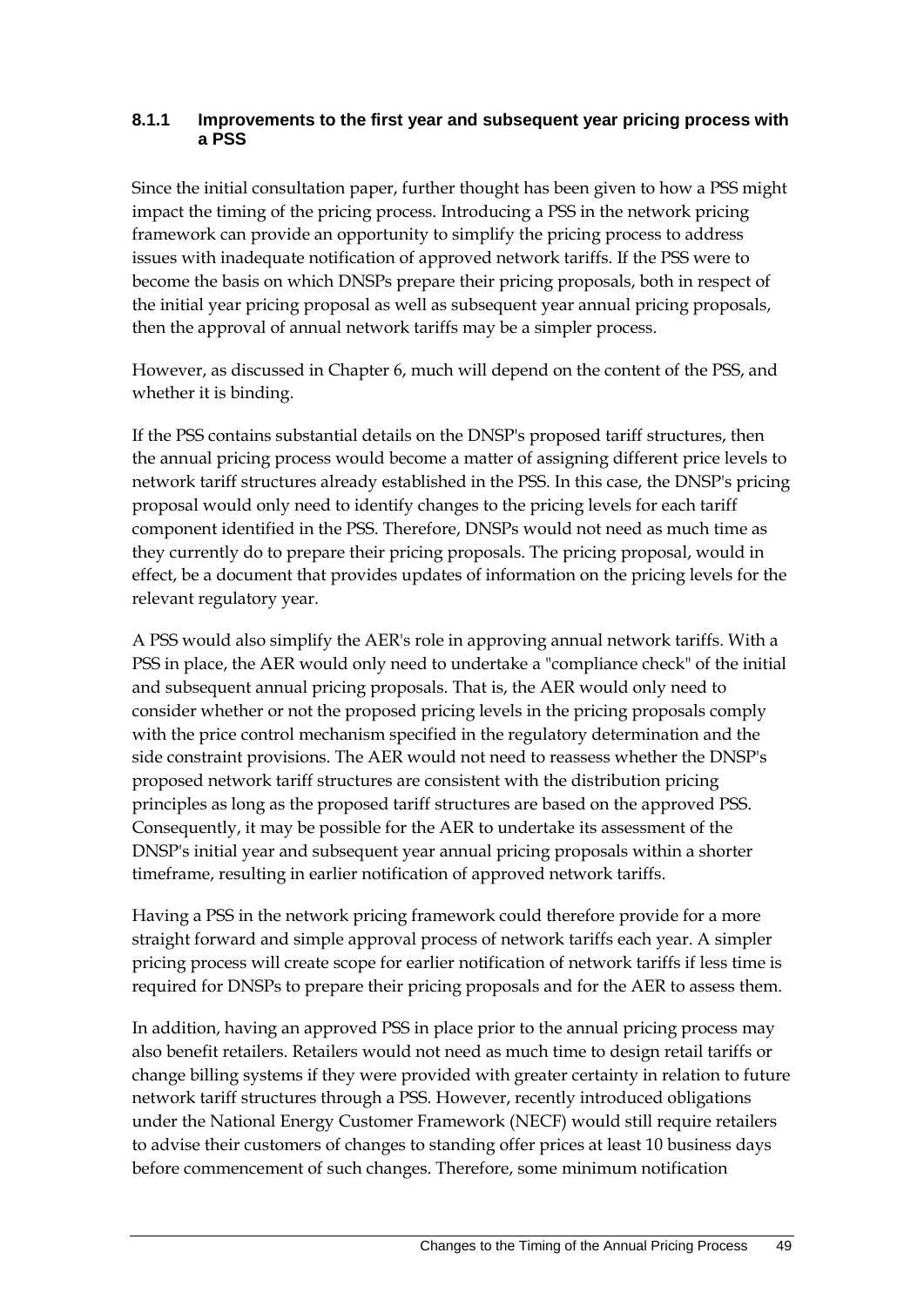timeframe for annual network tariff changes would still be necessary to allow retailers to meet their statutory obligations.

The benefits from the PSS to the timing of the annual pricing process assumes a certain level of detail is specified within the PSS. There is a trade-off in terms of timing of the annual pricing process and level of detail specified in the PSS. If the PSS is more detailed, the annual process can be streamlined leading to the benefits discussed above being realised. However, if the PSS is less detailed, there will be less benefits in terms of the timing of the annual pricing process.

The AEMC is interested in stakeholders' views on how the annual pricing process can be adjusted to achieve earlier notification of network price changes within the PSS framework as proposed by SCER.

## **Question 20 If a PSS framework were implemented, would this reduce the timing pressures for the DNSPs, the AER and retailers that have arisen from the first year and subsequent year annual pricing process?**

# **8.1.2 Potential constraints on bringing forward the annual pricing process**

With a PSS in the network pricing framework, it may be possible to improve the timeliness of that annual pricing process as proposed by IPART. However, IPART's solution has a number of issues that would need to be resolved for it to be effective. These issues have already been canvassed in the initial consultation paper on IPART's rule change request and submissions from stakeholders have already identified a number of constraints.

There are a number of inputs that go into transmission and distribution pricing that constrain the ability to improve the timeliness of annual pricing process. The two most significant of these are the specification of Consumer Price Index (CPI) in the regulatory determinations and the availability of other key pricing inputs for transmission pricing. Solutions will need to be found for both these issues in order to improve the timeliness of the annual pricing process.

Under the NER, the AER has the ability to specify the timing of the CPI to be used in the control mechanism for both TNSPs and DNSPs. The approach taken by the AER to CPI includes specifying the most recently available CPI figures for transmission and distribution pricing.

The way the CPI is applied currently is a key barrier because the regulatory determinations specify the March Quarter CPI for the majority of TNSPs and DNSPs. These figures are generally not available until the last week of April each year. The exception is Victorian networks businesses where the CPI timing is different due to the different definition of a regulatory year, although the principle of the most recent CPI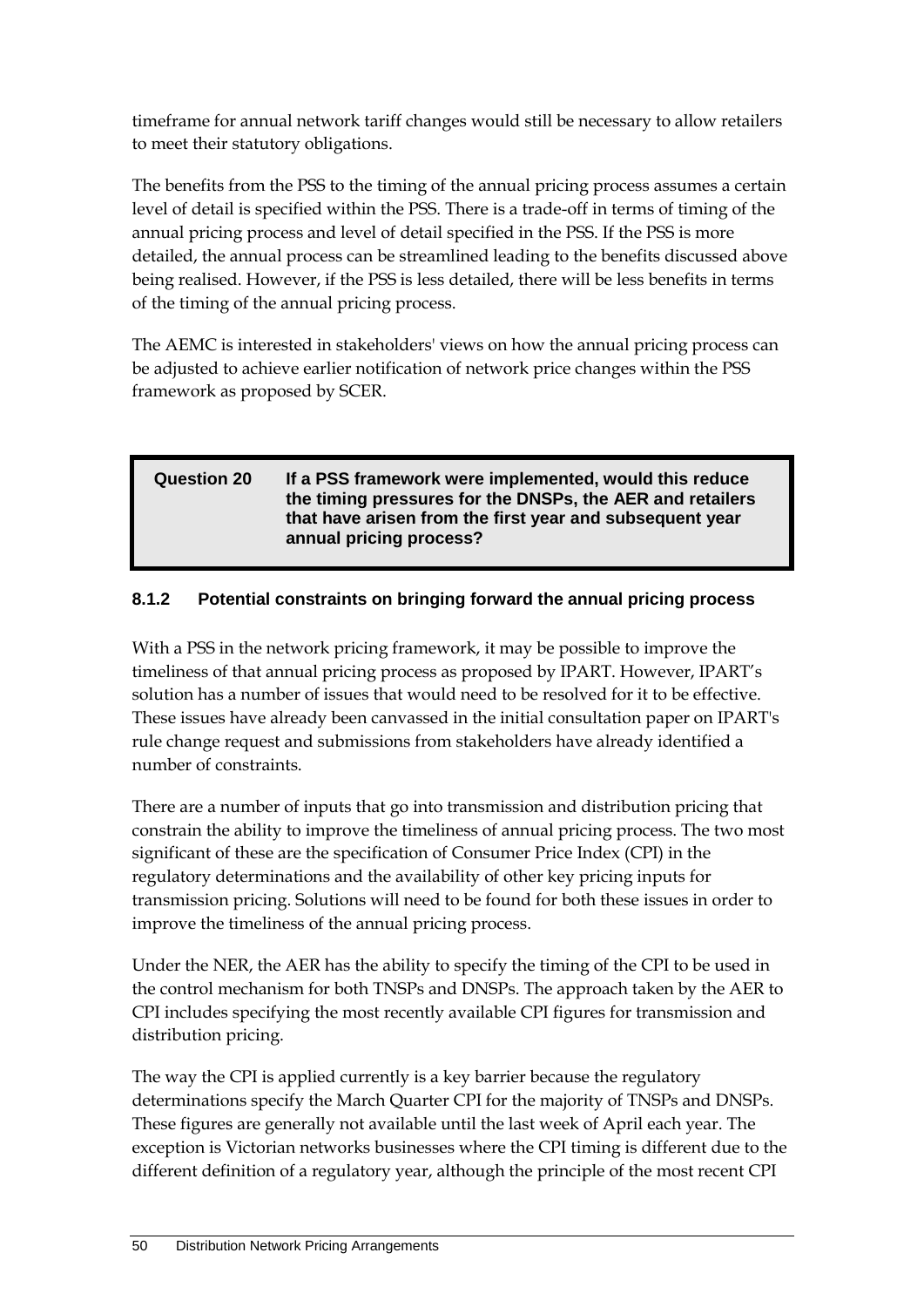is applied. To use an earlier CPI figure in the pricing process would therefore require a number of TNSP and DNSP regulatory determinations to be amended

In their submissions to the initial consultation paper, many TNSPs and DNSPs agree that the current CPI specification has implications for the timing of the annual pricing process. Some TNSPs and DNSPs propose that it may be possible to move the annual pricing process forward by allowing network businesses to use an estimate of the current CPI specified in their regulatory determinations, with a mechanism to enable the businesses recover for any variation between the estimated and actual CPI figure.<sup>[52](#page-56-0)</sup>

This view is not shared by all network businesses. Many consider that the current CPI specification restricts their ability to move the timing of the annual pricing process forward, and therefore changes to the timing of the process can only be introduced at the commencement of the next regulatory control period.<sup>[53](#page-56-1)</sup>

Currently TNSPs are required to publish final prices by 15 May each year.<sup>[54](#page-56-2)</sup> In order to be able to improve the timeliness of the annual pricing process for DNSPs, transmission prices will be required to be finalised earlier by TNSPs as they are a key input into distribution pricing. In submissions on the initial consultation paper, DNSPs acknowledged that the availability of transmission pricing is a constraint to finalising their own prices.[55](#page-56-3)SAPN argues that if transmission pricing could be bought forward by even a week, this could help in simplifying DNSP pricing.<sup>[56](#page-56-4)</sup>

However, there appears to be a number of pricing inputs that constrain timing changes for TNSPs including: service target performance incentive scheme amounts, inter-regional transmission use of system charges and up to date information on inter and intra-regional settlement residues. The availability of these key inputs into transmission pricing restrict the ability to finalise transmission prices earlier. Submissions to the initial consultation paper also identified these inputs as constraints.[57](#page-56-5) They argue that moving forward the date by which transmission prices must be finalised will increase the reliance on forecasts for these key inputs, leading to increased price volatility from year to year.[58](#page-56-6)

<span id="page-56-0"></span><sup>52</sup> For example, see: Aurora Energy, Submission on the Consultation Paper, 4 July 2013, p. 1; United Energy, Submission on the Consultation Paper, 4 July 2013, p. 2; and SAPN, Submission on the Consultation Paper, 4 July 2013, p. 3.

<span id="page-56-1"></span><sup>53</sup> For example, see: Energex Limited, Submission on the Consultation Paper, 4 July 2013, p. 1; ENA, Submission on the Consultation Paper, 5 July 2013, p. 4; Grid Australia, Submission on the Consultation Paper, 5 July 2013, p. 2; and SAPN, Submission on the Consultation Paper, 4 July 2013, p. 3.

<span id="page-56-2"></span><sup>54</sup> NER clause 6A.24.2(b).

<span id="page-56-3"></span><sup>55</sup> See, for example: ENA, Submission on the Consultation Paper, 5 July 2013, p.3; Networks NSW, Submission on the Consultation Paper, 4 July 2013, p. 4; and SAPN, Submission on the Consultation Paper, 4 July 2013, p. 2.

<span id="page-56-4"></span><sup>56</sup> SAPN, Submission on the Consultation Paper, 4 July 2013, p. 4.

<span id="page-56-5"></span><sup>57</sup> AEMO, Submission on the Consultation Paper, 10 July 2013, p. 1; Grid Australia, Submission on the Consultation Paper, 5 July 2013, pp. 2-3; and Networks NSW, Submission to the Consultation Paper, 4 July 2013, p. 3.

<span id="page-56-6"></span><sup>58</sup> Ibid.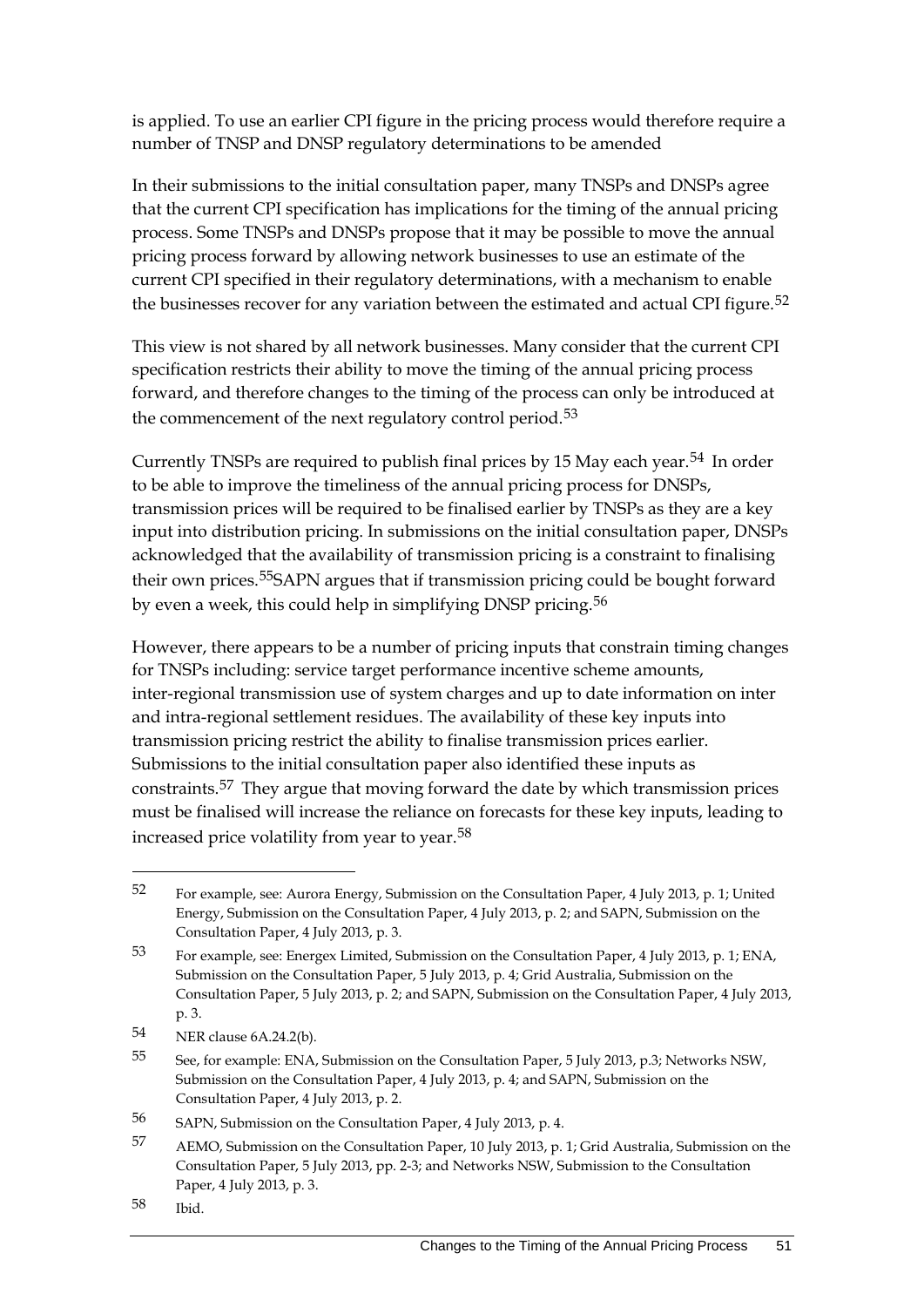While the pricing inputs are important for transmission pricing (and by extension distribution pricing), they may not represent as significant a barrier to moving the annual pricing process forward as the CPI.

The AEMC will consider further how the pricing input constraints for TNSPs and DNSPs can be overcome, including where a PSS is in place, to improve the annual pricing process.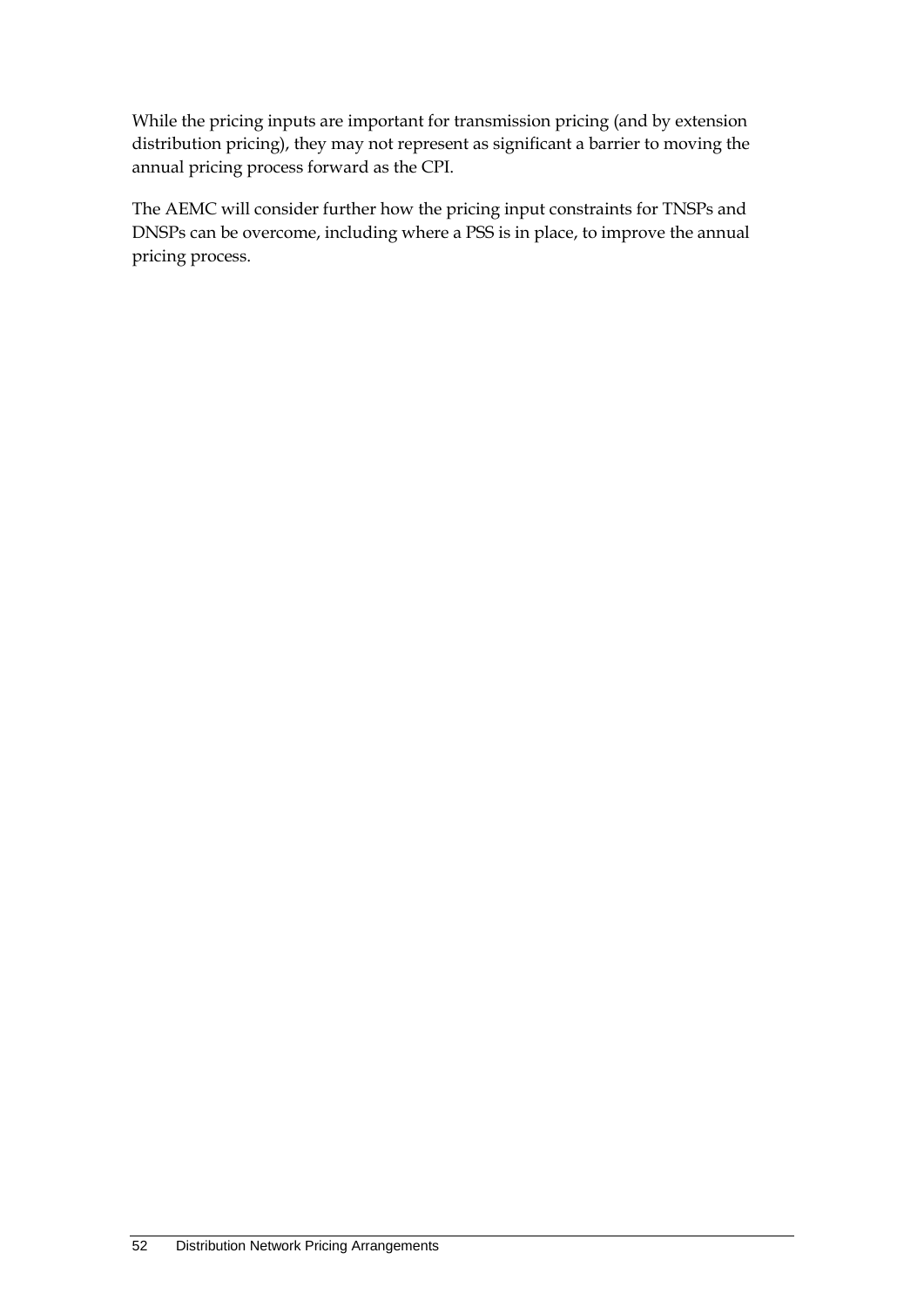# **9 Reforms to Distribution Pricing Principles**

Previous chapters discussed issues around SCER and IPART's proposal of achieving consultation and certainty in the development of network tariffs. This chapter focuses on issues that are relevant in considering SCER's proposed solutions to problems identified with the distribution pricing principles.

The chapter is structured as follows:

- section 9.1 provides background to the changes SCER has proposed;
- section 9.2 discusses the proposal for using LRMC as the basis for setting network prices;
- section 9.3 discusses additional pricing principles proposed by SCER to support LRMC pricing such as pricing signals for demand at times of greatest network utilisation, locational network pricing signals and recovery of residual network costs;
- section 9.4 discusses other pricing principles proposed by SCER that do not relate to LRMC such as complying with jurisdictional instruments, taking into account consumer impacts, and transaction costs; and
- section 9.5 discusses the recovery of transmission charges by DNSPs.

## **9.1 Introduction**

Cost reflective network tariffs are a fundamental requirement for electricity consumers to receive efficient pricing signals. Efficient pricing signals allow consumers to take into account future network costs of meeting demand when making consumption and investment decisions.

It is important to bear in mind that the extent to which efficient price signals will result in lower future network costs will depend on a number of factors, for example, the extent to which these signals are passed through by retailers in retail tariffs and customers' ability and willingness to respond to price signals.

The role of distribution pricing principles in the NER is to provide DNSPs with sufficient obligation and guidance to set cost reflective network tariffs that promote efficient pricing signals for consumers. SCER considered that the current distribution pricing principles do not provide such obligations and guidance. SCER noted several reasons for this, including:

- not having an explicit obligation in the NER for DNSPs to apply LRMC to set network tariffs;
- lack of guidance in the NER on how DNSPs should interpret the LRMC principle or how it should be reflected in network tariffs; and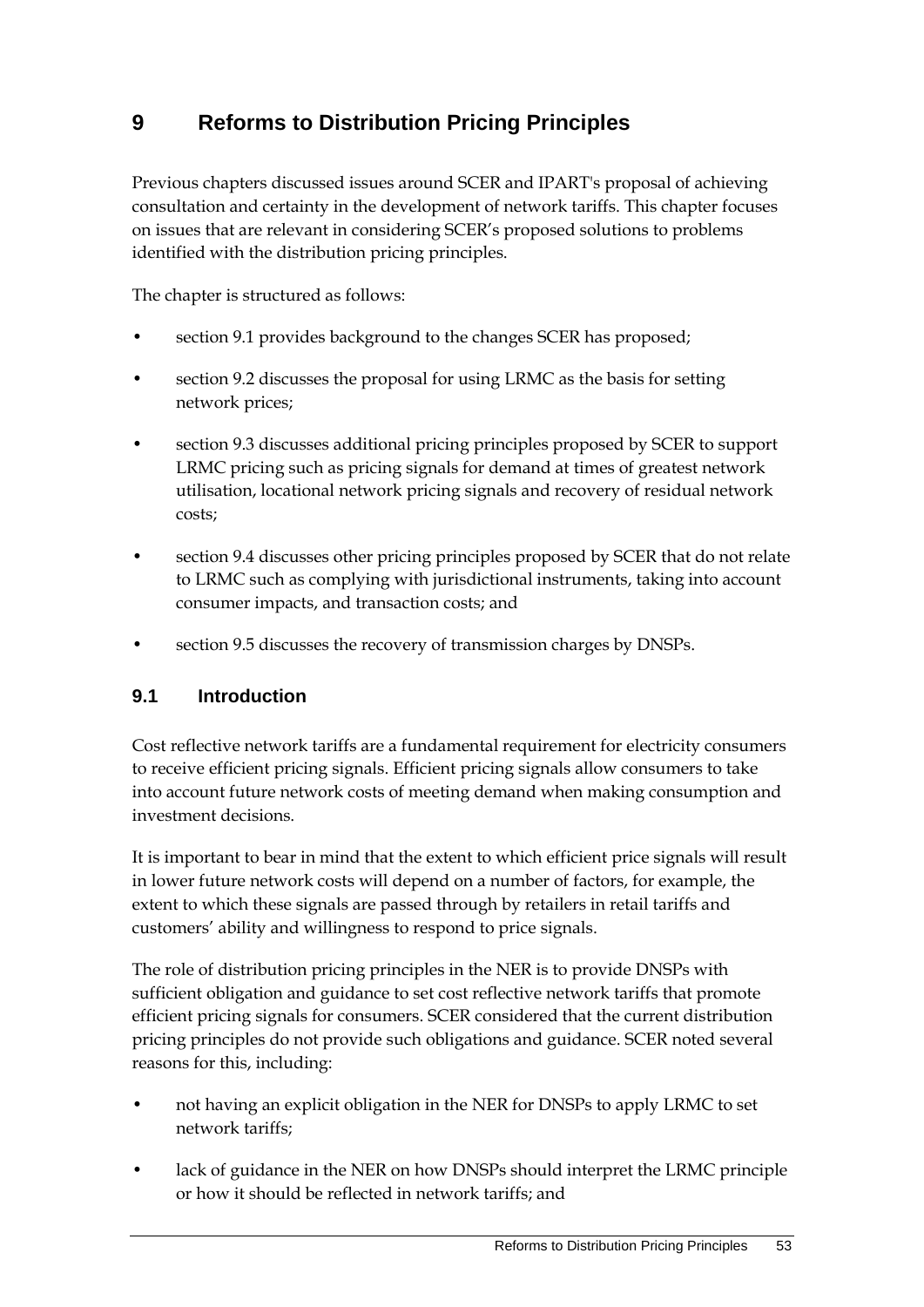• weak incentives for DNSPs on price cap control mechanisms to set network tariff structures that reflect the underlying costs of providing network services.

SCER is proposing changes to the distribution pricing principles to strengthen the obligation and guidance on DNSPs to set cost reflective network tariffs.

The requirement to use LRMC as the primary means of setting cost reflective network tariffs is the most important aspect of the proposed changes to the distribution pricing principles. The purpose of requiring network tariffs to be based on LRMC is to signal to consumers the future (or avoidable) costs of providing network services. Signals about future costs are important because it is these costs that consumers can influence by making choices about their consumption.

Consumption decisions are affected by the choices consumers make about:

- *when they consume* the degree to which a consumer's consumption is coincident with the demand of all other consumers within the network;
- where they consume the existing level of excess capacity in that part of the network where the consumer is located; and
- *how they consume* the impact on underlying costs of different types of consumers based on their specific load profiles or specific technologies.

While LRMC provides efficient pricing signals about future costs, it does not capture the total cost of supplying network services. Network tariffs should also allow DNSPs to recover the fixed (or sunk) costs of providing network services, otherwise the financial viability of the DNSP may be compromised. The pricing principles should therefore provide guidance to DNSPs in recovering fixed (or sunk) costs.

In addition, in an environment where innovative new network tariff structures are likely to be introduced due to LRMC pricing, consumers need to be able to understand and respond to the price signals that network tariffs are designed to send. It is therefore important that DNSPs implement network tariffs that are not overly complex and are likely to elicit efficient behavioural responses from consumers in reducing future network costs.

It is against this background that the changes SCER is proposing to the distribution pricing principles need to be considered.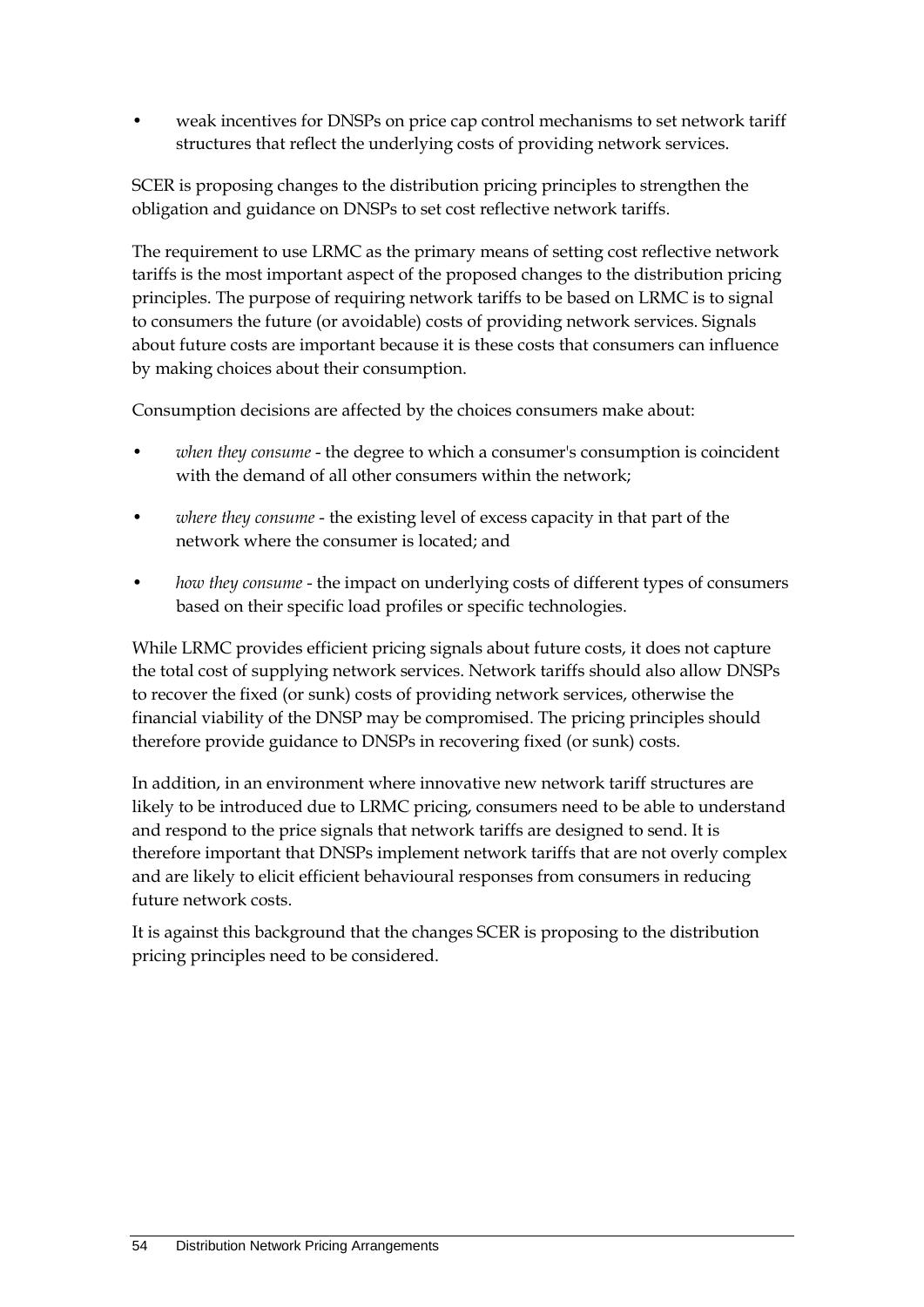## **Box 9.1: The application of LRMC-based pricing to consumers with different load profiles and technologies**

SCER's proposed rule change concerns overall distribution network pricing, not pricing for consumers with specific load profiles or specific technologies. Furthermore, the AEMC generally adopts a technology-neutral approach that aims to develop market frameworks that promote efficient consumption and investment decisions for all technologies. The AEMC therefore considers that the pricing principles should promote efficient prices that reflect the costs a consumer imposes on the network, regardless of the consumer's load profile or technology.

At the same time, it is important to understand the costs imposed on the network by specific types of consumers, and how the overall framework for distribution network prices is likely to impact them. Efficient prices can result in different network charges for different customers. The following examples illustrate how current network tariffs are often not cost reflective or efficient for customers with different types of technologies.

Network consumers with solar PV installations typically have much lower total usage than other network consumers because they consume energy from the installation during daylight hours. While their total usage is much lower, their peak usage is not typically reduced by as high a proportion because peak periods largely fall outside of times when the sun is brightest and solar PV generation is high. In general, network costs are driven by peak usage. If, for example, consumers with solar PV generation are charged flat or inclining block tariffs, they will pay less than similar consumers without solar PV generation even though they impose similar costs on the network.

In contrast, consumers with air conditioners generally use a higher proportion of their total energy usage during peak times than other consumers. This is because air conditioners represent a large residential load and many consumers switch their air conditioning on at the same time when it is hot. These consumers therefore typically impose a higher cost on the network relative to their total usage. However, under current flat and inclining block tariff structures, these consumers may not be charged in a way that reflects their usage at peak times and therefore the increased cost they impose on the network.

Other technologies that might impose costs on distribution networks in different ways include high energy consuming appliances such as electric heaters, plasma televisions and pool pumps. An increased penetration of electric vehicles also has the potential to significantly increase electricity consumption and impose additional costs on the distribution network.

The framework under which distribution prices are set should reflect the costs imposed on the network by all such technologies, as well as by all consumers with different load profiles. Distribution prices should provide all consumers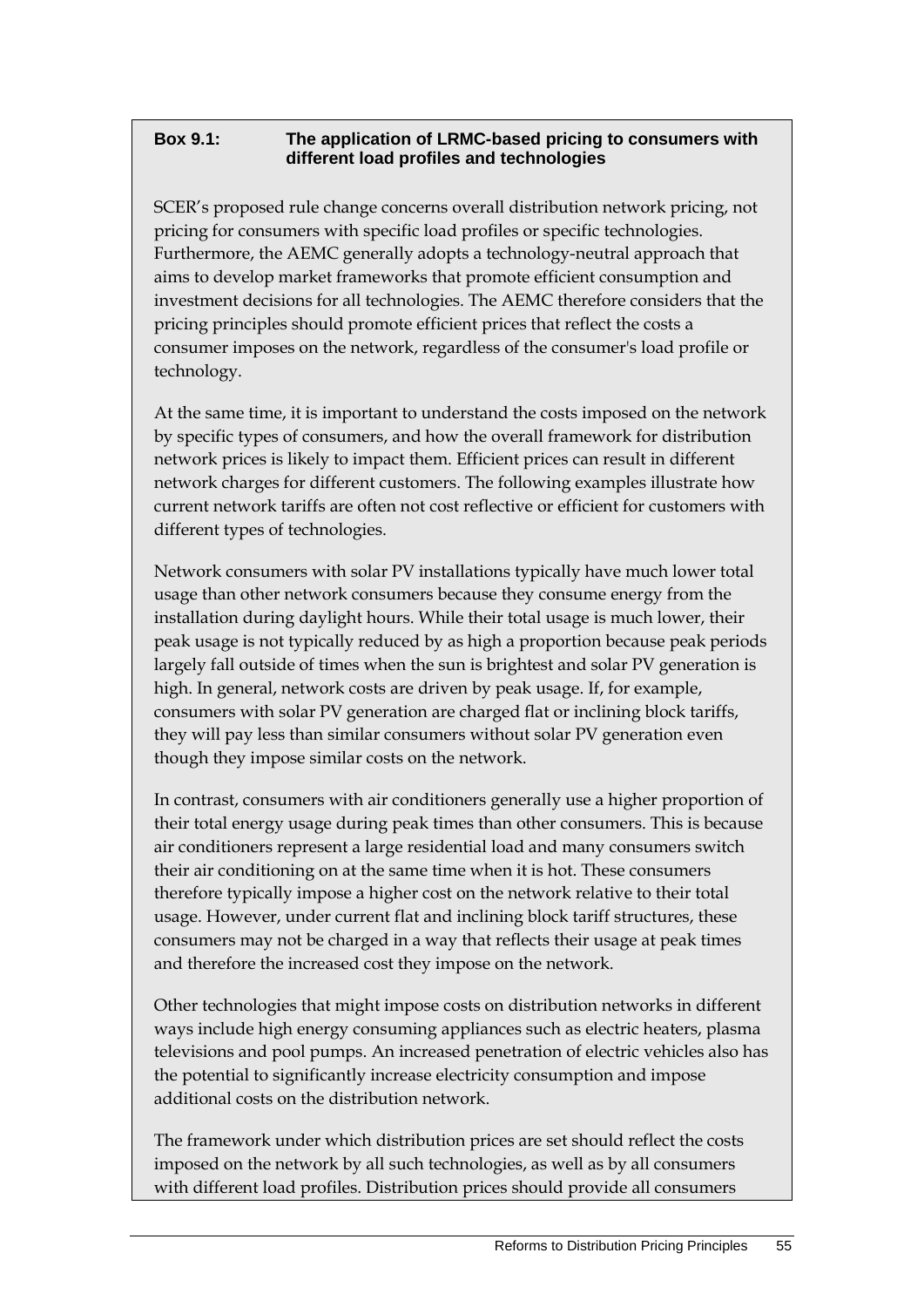with cost reflective network tariffs so that the pricing signals can elicit efficient consumption decisions.

It is also important to note that distribution network prices make up less than a half of a consumer's bill. The overall bill will also depend on other components, such as generation charges and subsidies like feed-in tariffs.

# **9.2 LRMC as the basis for setting network tariffs**

# **9.2.1 Mandatory requirement to use LRMC**

LRMC is the cost of supplying a good or service over a period time when all costs become variable. For distribution services, this includes the cost of the additional infrastructure required to meet a marginal increase in demand.

SCER considers that LRMC has an important role in determining efficient network prices because it can signal to consumers the future costs of investing in the network and it is these costs which consumers can influence by changing their behaviour because they are yet to be incurred.[59](#page-61-0) If price signals reflect the consequences of consumption on future network costs, then consumers will have an opportunity to contribute to lowering future network costs and thereby potentially facilitate a reduction in their own network charges.

The distribution pricing principles currently prescribe that DNSPs must "take into account" the LRMC for the service when setting their network tariffs. SCER's rule change request highlights the reasons why this discretionary principle has not led to DNSPs setting efficient network tariffs, based on the AEMC's findings from the *Power of Choice Review*.

The current LRMC requirement was designed on the presumption that price capped DNSPs face a natural incentive to price at efficient costs, however this may not to apply in practice due to the close link between volumes and profits under price caps. A number of other factors were also identified that are likely to have reduced the ability and incentive of DNSPs to set network tariffs in accordance with LRMC, including limits on available metering technology and a lack of clear guidance on how LRMC should be calculated and applied.

Consequently, SCER considers that the LRMC principle should be tightened to a requirement to base network tariffs on LRMC. This will mean that DNSPs will no longer have discretion on whether or not LRMC is the principal basis for their network tariffs. Under the current framework, DNSPs have the flexibility to apply LRMC in a way that they consider appropriate to their circumstances. For example, they can use their own judgement in weighing efficiency against a range of other factors including complexity, transactions costs and the degree to which DNSPs consider consumers will

<span id="page-61-0"></span><sup>59</sup> In contrast to sunk costs of the network, which have already been incurred and thus have to be recovered regardless of where consumers locate or the timing of their consumption.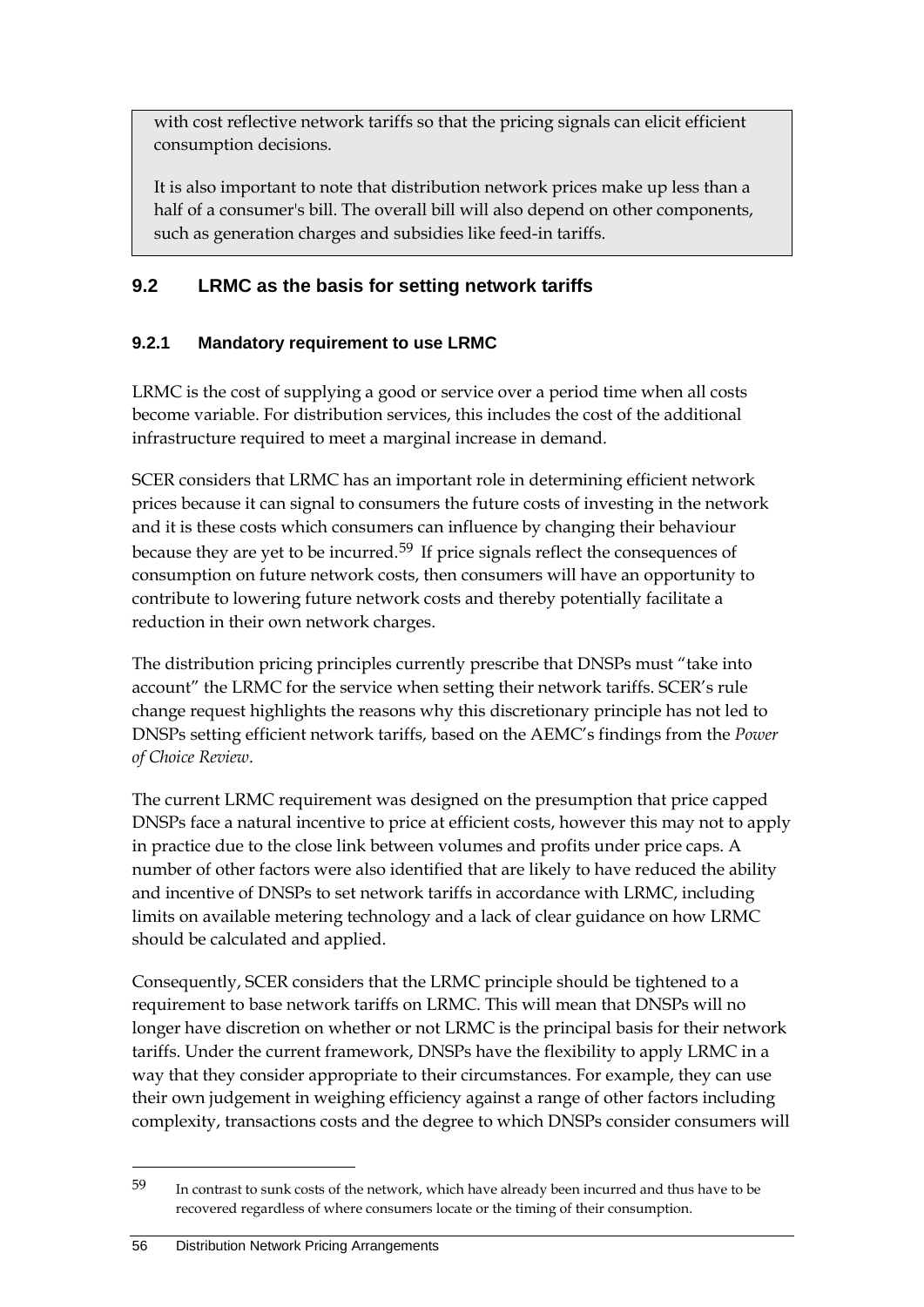respond to the prices they set. In practice, this flexibility has resulted in DNSPs recovering their costs in multiple ways, with a high proportion of their costs being recovered from non-peak energy usage charges.<sup>[60](#page-62-0)</sup>

Under SCER's proposal, DNSPs will have to demonstrate that their proposed network tariffs are based on LRMC. This is likely to help in facilitating the use of time-based pricing and create greater uniformity amongst DNSPs' approach to network pricing across the NEM. It is also likely to provide more certainty for retailers and consumers around the basis for network pricing. On the flipside, it could reduce flexibility and scope for innovation in DNSP pricing, as well as the ability of DNSPs to tailor their pricing to their specific circumstances.

If DNSPs are required to move to the mandatory use of LRMC for determining their network tariffs, then there may be an impact on existing network tariffs if DNSPs are not currently basing network tariffs on LRMC. This may impose costs on DNSPs which are not already using an LRMC based approach. There could also be increased risk for all DNSPs that a pricing proposal would be rejected by the AER. Since LRMC would be a requirement rather than a guiding principle, the AER would need to take a stricter approach to assessing whether pricing proposals are compliant. This may also increase costs for DNSPs.

Under SCER's proposed Rule change request DNSPs will have to take into account the impact on customers of changes to network tariffs through the PSS, consumer consultation and the pricing principles. DNSPs will have to balance network tariff changes to comply with the LRMC requirement and these obligations. These obligations are discussed in section 9.4.2.

Finally, a requirement to base prices on LRMC could create a conflict with jurisdictional instruments where these require prices to be set on other bases than LRMC. This would be the case even if SCER's proposal of a requirement to comply with jurisdictional instruments is not accepted. DNSPs could be placed in the position of having to comply with one requirement but thereby being unable to comply with the other. This potential inconsistency is discussed further in section 9.4.1.

## **Question 21 What would be the likely impacts on customers of making an LRMC approach mandatory?**

#### **Question 22 What would be the impacts on DNSPs of making an LRMC approach mandatory? Does it result in increased compliance risk?**

<span id="page-62-0"></span><sup>60</sup> See Productivity Commission, *Electricity Network Regulatory Frameworks*, inquiry report, Volume 2, 9 April 2013, pp. 430-432.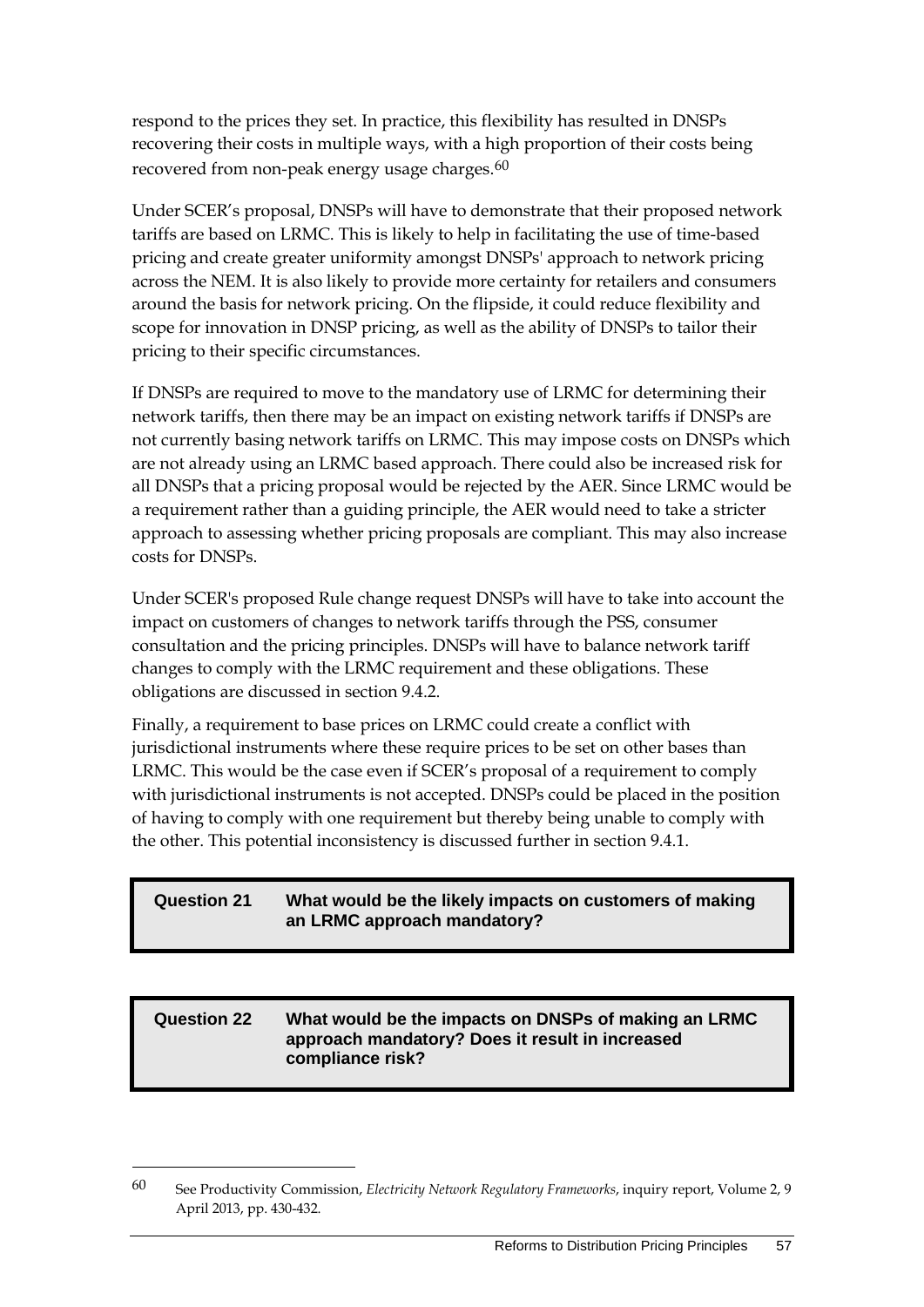## **9.2.2 Implementation and guidance**

## **Components of LRMC**

The approach to LRMC could be considered at a number of different levels.

First, at the highest level, is the overall definition of LRMC. Since LRMC is a broad concept, a definition would set out its application to network tariffs. The *Power of Choice Review* suggested one such definition:

"the present value cost of bringing forward network capital and operating costs to meet a particular user's sustained incremental derived demand for the relevant network service"

At the second level is the methodology. There are a number of potential methodologies that could be used for calculating LRMC. Some of these were set out in a supporting paper by Price Waterhouse Coopers in the *Power of Choice Review* and in the directions paper and technical report for the potential generator market power in the NEM rule change.<sup>[61](#page-64-0)</sup> For example, some of the well accepted LRMC methodologies include:

- the perturbation approach (also known as the "Turvey" approach) that focuses on how future costs change as a consequence of a permanent change in demand;
- the average incremental cost (AIC) approach which essentially calculates the amount needed to recover the total incremental costs of new capital expenditure and both new and existing operating costs required to satisfy future demand; and
- the long run incremental cost (LRIC) approach that calculates the annualised cost of the next proposed investment measured relative to incremental demand. The LRIC approach encompasses a number of conceptual variations such as the long run average incremental cost method, total service long run incremental cost method and total element long run incremental cost method.<sup>[62](#page-64-1)</sup>

No one methodology has been accepted by all commentators. As noted in the *Power of Choice Review*, most DNSPs use an AIC approach to determine the LRMC even though it has the property of dampening price changes over time relative to other approaches that more precisely attempt to capture LRMC.

<sup>61</sup> See: [http://www.aemc.gov.au/electricity/rule-changes/completed/potential-generator-market-power](http://www.aemc.gov.au/electricity/rule-changes/completed/potential-generator-market-power-in-the-nem.html) [-in-the-nem.html](http://www.aemc.gov.au/electricity/rule-changes/completed/potential-generator-market-power-in-the-nem.html)

<sup>62</sup> See for example: Marsden, Jacob and Associates, *Estimation of Long Run Marginal Cost (LRMC), A report for the Queensland Competition Authority*, November 2004.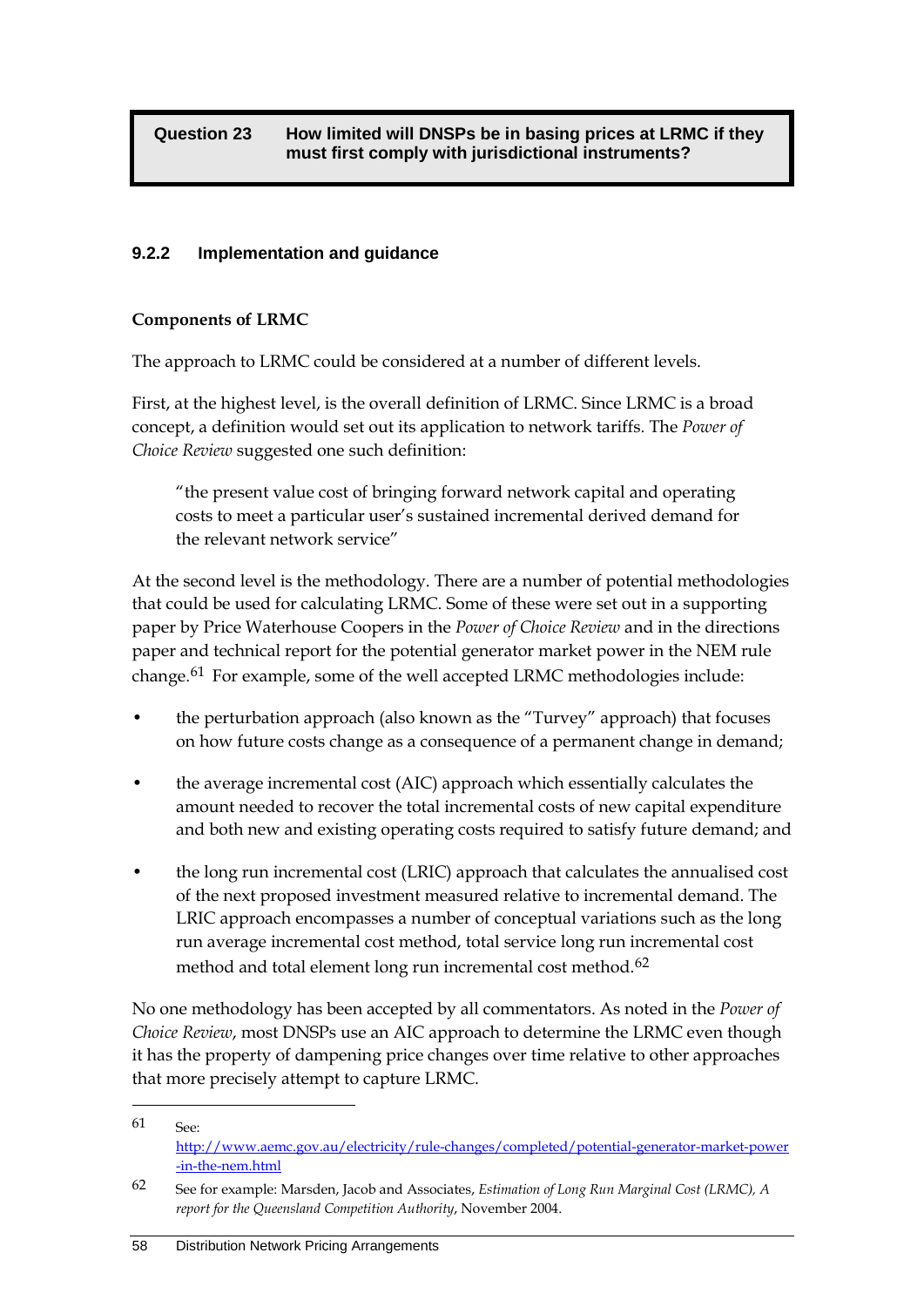Given the divergent views and approach, an important consideration is whether a single methodology should be fixed or whether it would be appropriate to provide for multiple methodologies that could be available to be used.

At the third level, there is the detailed implementation and application of LRMC. This refers to the inputs used to calculate LRMC, the levels at which LRMC is calculated, the method of applying LRMC to prices and the consistency of its calculation and application.

## **Guidance on the components of LRMC**

If no guidance is provided on the above issues, DNSPs will be able to develop their own methodology, application and implementation approaches. This will allow DNSPs the flexibility to tailor the introduction of LRMC pricing to their own business's costs, customers preferences, technology levels and capabilities. On the downside, it will likely result in divergent approaches and reduced certainty for DNSPs, the AER and consumers in the implementation stage. For example, DNSPs submitting their first PSS under the proposed rules would face a risk that the AER may not accept the proposed methodology or application of LRMC.

If guidance is to be provided, there are different ways this could be achieved. First, guidance could be provided in the rules. Guidance within the rules would provide the highest level of certainty to DNSPs, the AER and consumers. It could also guarantee a uniform approach which would allow the AER to assess all DNSPs' proposals on a consistent basis and provide customers with certainty regarding implementation. However, prescription in the rules would limit DNSPs' flexibility and its associated benefits. Further it could also cause procedural difficulties as the rules may not provide an appropriate format for the detailed methodological instructions that may be required for the calculation and implementation of LRMC.

Alternatively, guidance could be provided through an AER guideline. This could apply whether single or multiple methodologies were permitted and whether a definition was set out in the rules or not. An AER guideline would provide benefits through certainty to DNSPs, the AER and consumers. Furthermore, an AER guideline would be more flexible than prescription within the rules. An AER guideline could be updated on a regular basis, incorporating new methodologies and strategies for calculating and implementing LRMC. It could also provide guidance on areas related to LRMC, such as the extent to which consumer impacts, jurisdictional instruments and the requirement to avoid transaction costs affect LRMC pricing.

<span id="page-64-1"></span><span id="page-64-0"></span>The optimal level of guidance may comprise some combination of prescription within the rules and an AER guideline. For example, the AEMC in the *Power of Choice Review* recommended that the rules contain a definition of LRMC and instruct the AER to produce a guideline relating to its other components. This might provide the benefits of increased certainty through defining the mandatory requirement of LRMC while allowing flexibility through a guideline.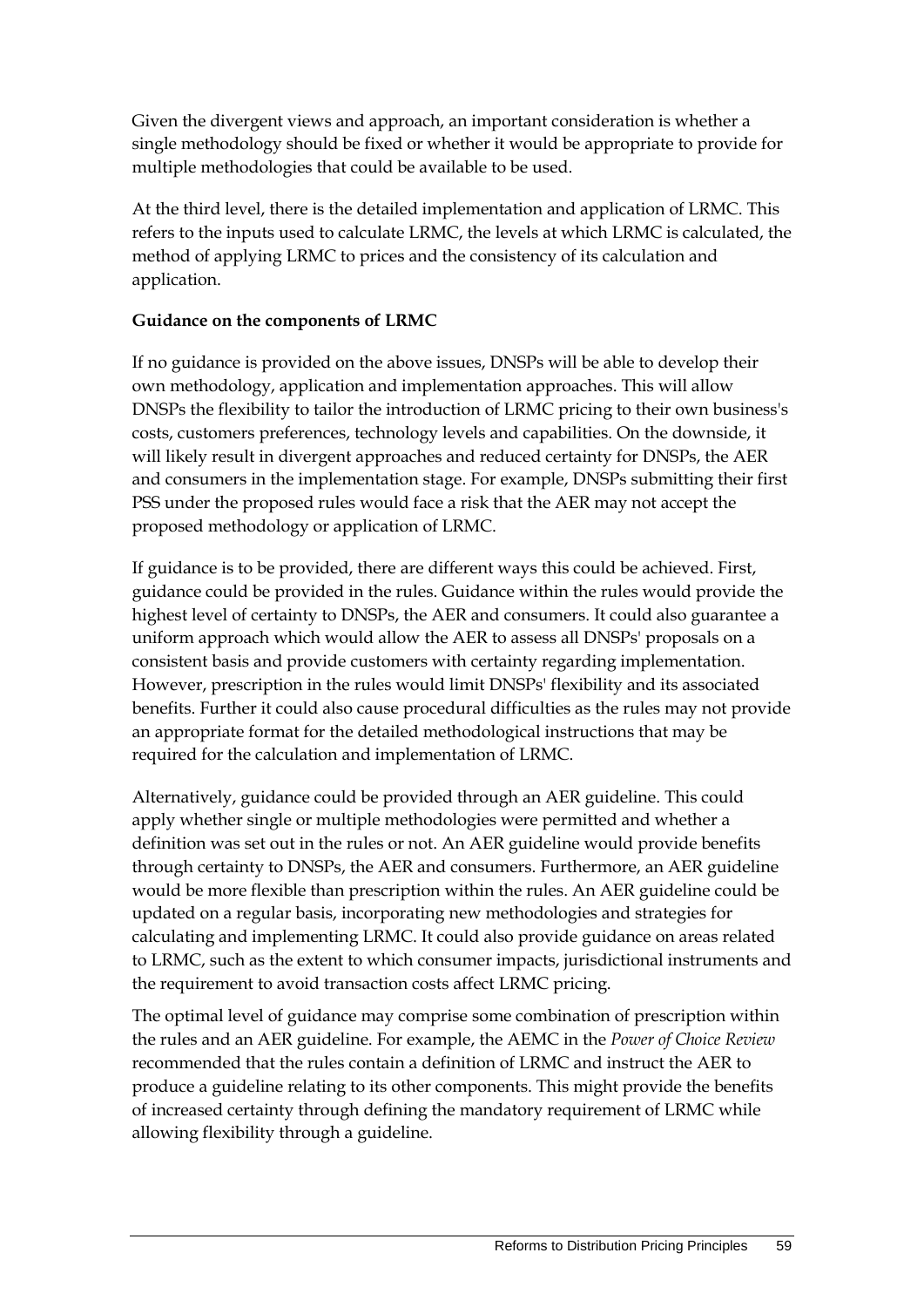## **Question 24 Should LRMC be defined? If so, what level of detail would be appropriate?**

| <b>Question 25</b> | Should one methodology apply to calculating LRMC or<br>should multiple methodologies be allowed? Which is/are |
|--------------------|---------------------------------------------------------------------------------------------------------------|
|                    | the most appropriate methodology(ies)?                                                                        |

| <b>Question 26</b> | Should the AER be required through a guideline to specify<br>the methodology or methodologies of calculating and |
|--------------------|------------------------------------------------------------------------------------------------------------------|
|                    | applying LRMC?                                                                                                   |

## **9.3 Additional principles related to cost reflectivity for efficient pricing signals**

To encourage efficient pricing, SCER has proposed additional distribution pricing principles to support the requirement to base network tariffs on LRMC. These include:

- having regard to additional costs associated with demand at times of greatest network utilisation;
- having regard to the extent to which the LRMC of providing network services can vary by location; and
- network price should be based on drivers of network costs to the maximum extent possible.

Unlike the LRMC requirement, these principles would not be mandatory. DNSPs would only have to consider them. These proposals are discussed in more detail below.

SCER also notes that LRMC pricing is unlikely to result in DNSPs recovering the total cost of providing network services. SCER therefore considers that a principle regarding the recovery of residual costs is required. This is also discussed in more detail below.

## **9.3.1 Pricing signals for demand at times of greatest network utilisation**

SCER considers that LRMC pricing should take into account the additional costs of meeting demand at times of greatest utilisation of the network and for which investment is most likely to be contemplated.

The quantum of LRMC for providing a network service (primarily transporting energy) to a particular consumer is in part dependent on the degree to which a consumer's consumption is coincident with the demand of all other consumers within the network, and thus requires the shared network to be augmented.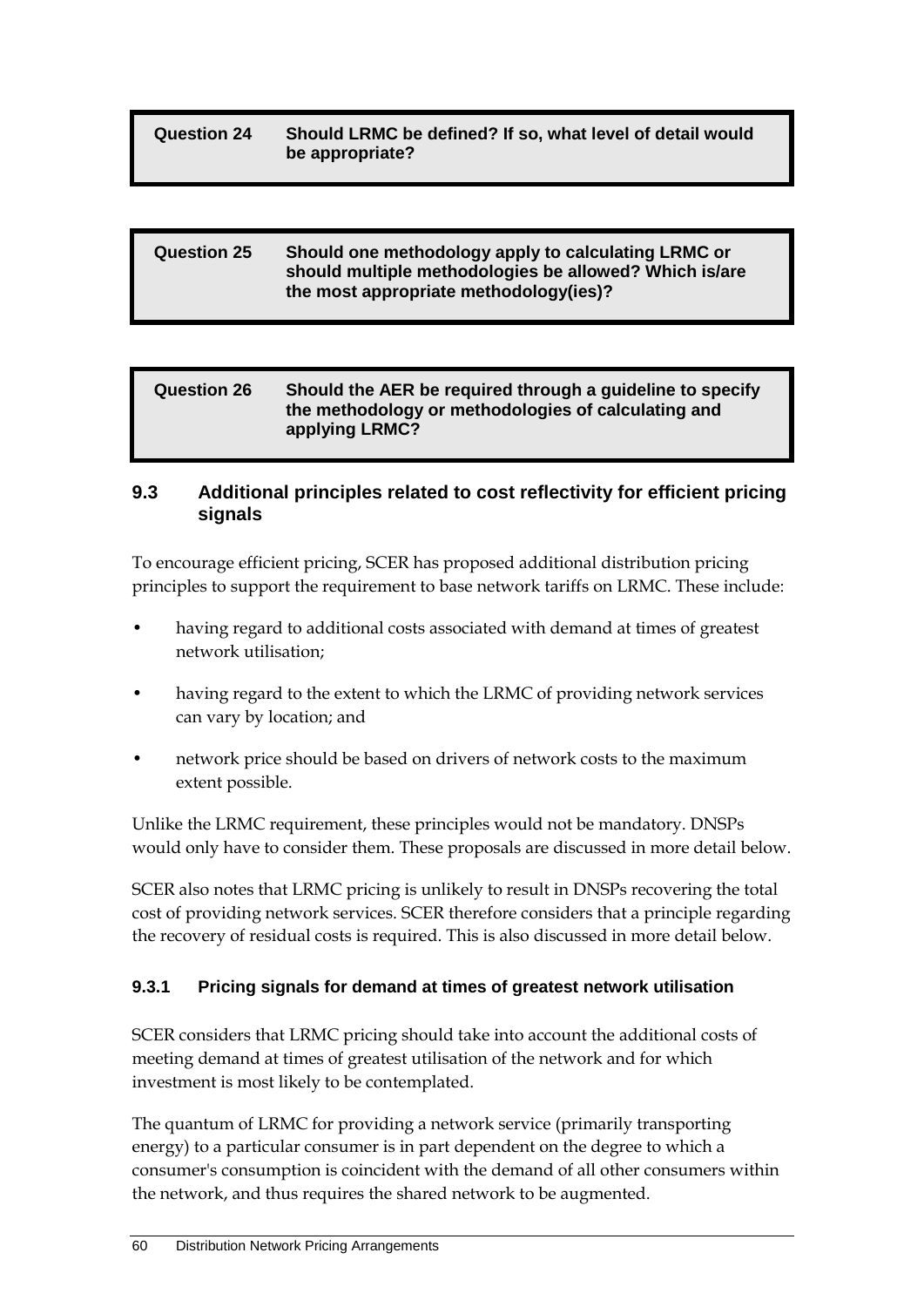Network augmentation to provide for peak demand represents a significant component of network costs. For example, around 20-30 per cent of the \$60 billion of electricity network capacity in the NEM is used for less than 90 hours a year, and capital expenditure to accommodate peak load growth accounts for around 45 per cent of approved total expenditures in the distribution network.<sup>[63](#page-67-0)</sup>

Under SCER's proposed rule, in addition to the requirement to base prices on LRMC, DNSPs are further guided to reflect the costs of meeting demand at peak times in determining network prices. This principle acts to support the mandatory requirement to base prices on LRMC in that DNSPs only need to 'have regard' to this principle in developing their network tariffs.

This principle should allow DNSPs some flexibility with regard to its introduction based on the individual DNSP's costs and technological impediments. For example, both energy and capacity based approaches could be consistent with signalling LRMC and have advantages and disadvantages. The proposed pricing principles do not prescribe one form over the other, and encourage DNSPs to innovate and tailor tariffs to their own costs and characteristics.

A DNSP could therefore choose to implement time based network pricing through energy charges. An energy based LRMC charge could involve a time of use price, for example. This would involve different charges depending on the time at which energy is consumed.

Demand or capacity based charges can also be used to reflect peak demand. While typically this has not been done for residential consumers, wider penetration of sophisticated metering technology will make this possible. Such charges may be even more reflective of the key cost drivers in the network, given that the core service a distributor provides to its consumers is capacity not energy. A capacity or demand based charge can be structured in a number of different ways, for example:

- in a way that reflects a consumer's (or a group of consumers) assessed contribution to coincident system peak demand when it occurs; or
- in a way that reflects the maximum capacity used by, or expected to be used by, a particular consumer over some defined period (daily, monthly or annual peak).<sup>[64](#page-67-1)</sup>

Importantly, the extent to which DNSPs can implement time based pricing is limited by consumers' metering capability. DNSPs will be able to introduce time based pricing as applicable metering is rolled out. An important question will be how LRMC based pricing applies to consumers that have limited metering capability. For example, for consumers with simple, type 6 accumulation meters, will LRMC based pricing result in a change in the balance between fixed and variable charges, and can it be applied to block structure tariffs or only two-part tariffs?

<sup>63</sup> Australian Energy Regulator, *State of the Energy Market 2012*, December 2012, p. 15; AEMC, *Fact sheet: Demand side participation and prices*, March 2012.

<sup>64</sup> AEMC, *Power of choice review - giving consumers options in the way they use electricity*, Final Report, 30 November 2012, Appendix E, pp. 50-51.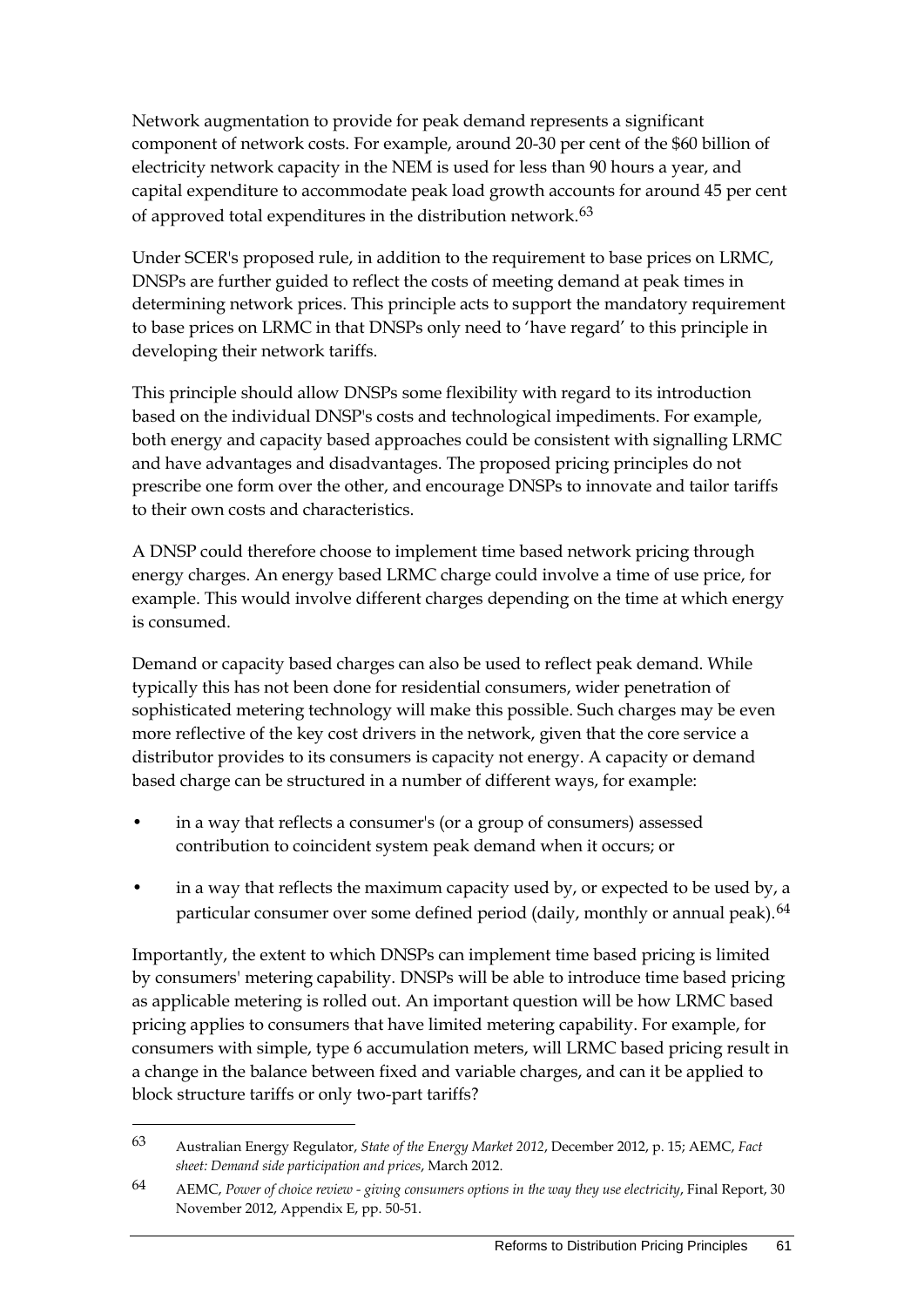The impact on consumers of the implementation of time based prices is also important. As consumers face flexible prices that are closer to the drivers of network costs, those consumers that impose higher costs on the network are likely to pay higher bills while those consumers that impose lower costs will face lower electricity bills.

SCER's proposal deals with the potential for consumer impacts through both the consultation requirements in the PSS and the pricing principle requirement to take consumer impacts into account which is discussed in section 9.4.2. It is also worth noting that all consumers are likely to benefit from lower overall prices in the long run from lower network expenditure to meet coincident peak demand.

#### **Question 27 What is the impact of coincident peak demand on network costs and how are these additional costs currently recovered in network tariffs?**

## **Question 28 How should LRMC pricing reflect additional costs associated with coincident peak demand and what are the practical impediments to DNSPs adopting tariffs that reflect coincident peak demand?**

# **9.3.2 Locational network pricing signals**

Similar to the issue of LRMC reflecting additional costs of coincident peak demand, SCER considers that LRMC pricing should take into account the extent to which LRMC varies by customer location.

The marginal costs of networks will vary by location as well as by time. Marginal costs can vary by changes in location within a distribution network. This is because peak demand and the network augmentation it drives are not necessarily related to whole of system peak demand. Instead, they are often related to localised peak demand. To provide efficient, cost reflective prices these localised augmentation costs need to be reflected in LRMC based prices. This will send efficient signals to consumers by reflecting future augmentation costs to existing consumers and allowing potential consumers (particularly large business consumers) considering where to locate within the network to take into account the costs of locating in different areas.

It is important to note that similar to time based LRMC pricing, metering technology will play an important role in the extent to which locational pricing signals can be incorporated into network tariffs. DNSPs would also need to implement changes and develop expertise within their own systems to measure localised area peaks and then develop appropriate network tariffs for consumers based on calculated LRMC for those areas.

<span id="page-67-1"></span><span id="page-67-0"></span>Another potential barrier to locational pricing is jurisdictional policies. Currently, some jurisdictions do not permit locational network tariffs to be used for residential consumers. As a result price signals could remain a limited proxy for LRMC.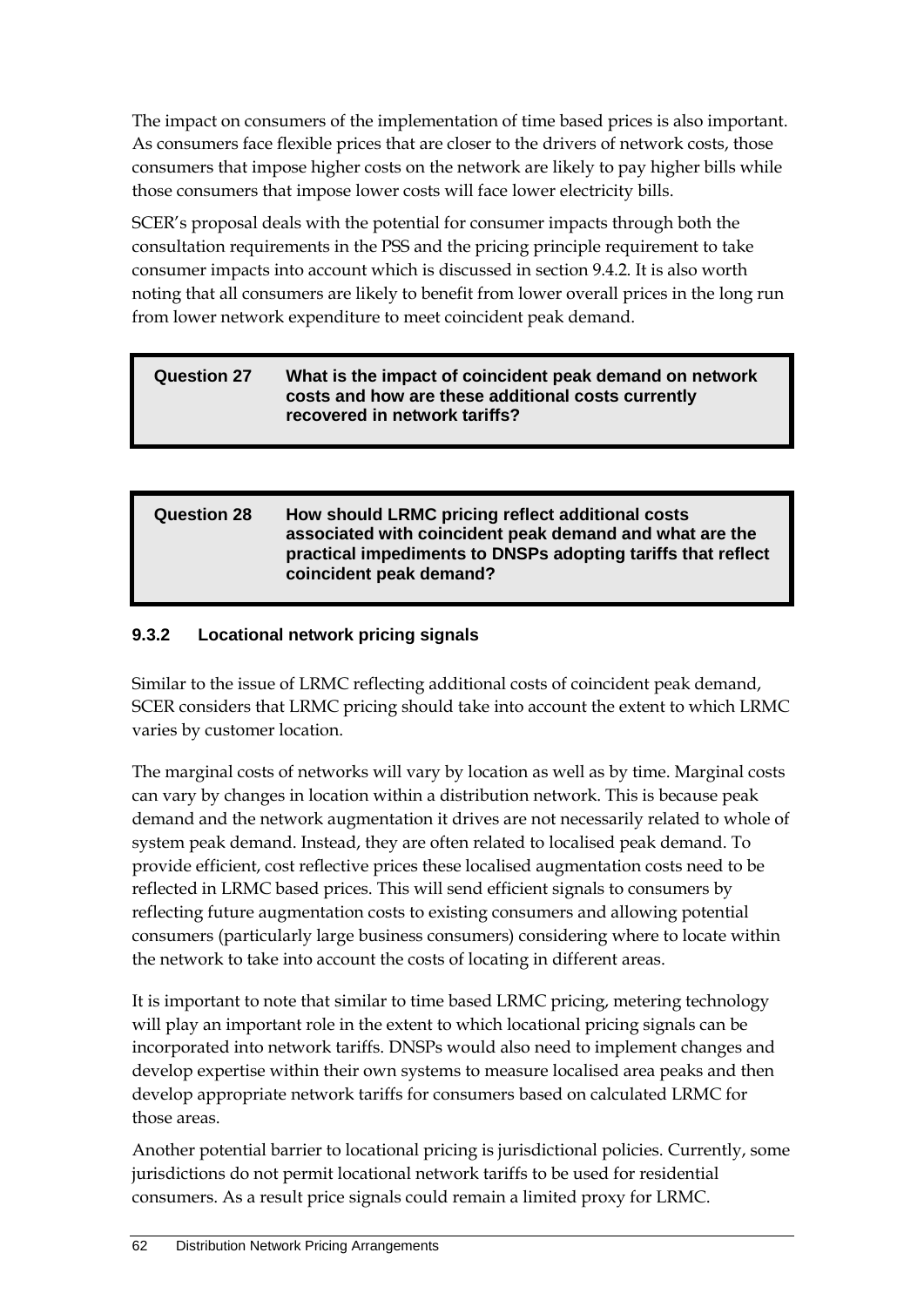#### **Question 29 How important are locational pricing signals for distribution networks? Are locational pricing signals for some types of customers more important than others?**

## **Question 30 What are the practical impediments to DNSPs adopting tariffs that reflect locational pricing signals?**

## **9.3.3 Drivers of network costs**

SCER has also proposed a new pricing principle that network charges should be based on the drivers of network costs to the maximum extent possible. This could be seen as a reinforcement of the LRMC basis for network pricing. On the other hand, LRMC should already incorporate the drivers of network costs and LRMC-based pricing should result in network prices which reflect such costs.

#### **Question 31 Is an additional principle required to further encourage network prices which are based on the drivers of network costs to the maximum extent possible?**

## **9.3.4 Recovery of residual network costs**

SCER has proposed to retain the existing principle relating to the recovery of total costs. This principle recognises that tariffs based on LRMC are unlikely to recover the total costs of the network. The residual sunk costs of the network must also be recovered, otherwise the financial sustainability of the DNSP may be compromised. This principle provides that the residual network costs must be recovered in a way that least distorts demand.

SCER proposes that, in considering its rule change proposal, the AEMC should consider at least two general approaches to recovering residual costs.

The first approach is the Ramsey pricing approach, which is similar to the current approach. Under Ramsey pricing, sunk costs are most efficiently allocated to consumer charges with the lowest price responsiveness, therefore causing the least distortion to demand. In the case of DNSPs, this results in recovery through fixed charges as most consumers require connection to the grid and are therefore very price insensitive to changes in fixed charges.

The second approach is "postage stamp" pricing. Under this pricing approach, unit charges that do not vary with consumption or location are applied as widely as possible so as not to affect existing utilisation of the network.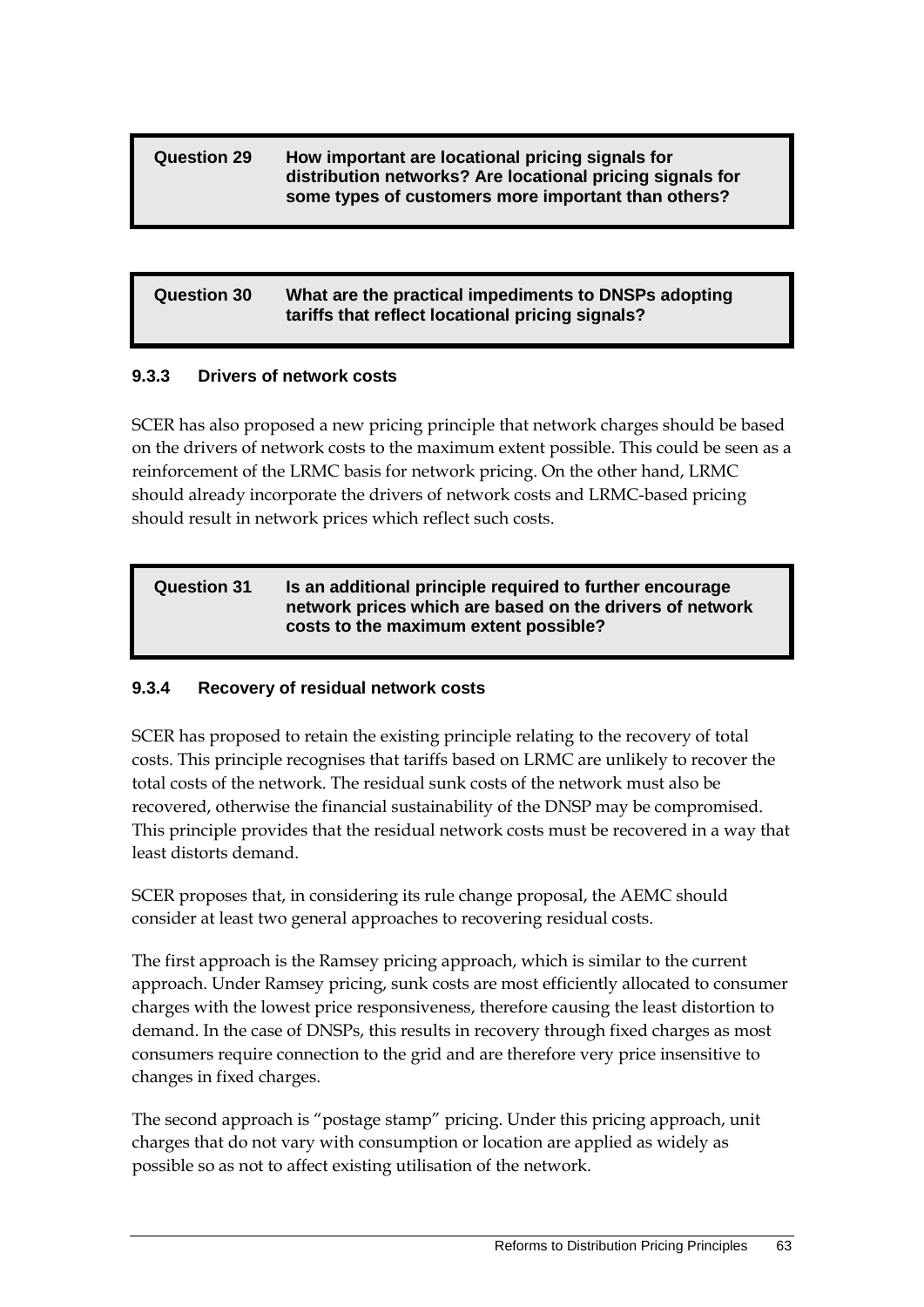To guide the decision on which pricing approach should be included in the NER, SCER suggests that three factors should be taken into account:

- allowing for recovery of residual costs in a way that does not distort or undermine flexible pricing, where flexible pricing is available;
- potential impacts on particular classes of consumers; and
- the appropriate balance between potential impacts on particular classes of consumers and efficient pricing.

In the *Power of Choice Review*, the AEMC favoured changing the NER to a postage stamp approach. This was based on the concern that Ramsey pricing could encourage DNSPs to shift costs onto less price-responsive consumers or consumer classes. However, under the current Ramsey pricing approach this has not occurred because DNSPs have largely recovered residual costs through the fixed charges of all consumers.

Ramsey pricing would appear to achieve the three factors outlined by SCER. That is, flexible pricing would be facilitated by allowing the introduction of LRMC pricing (by time and location) and then recovering residual costs through fixed charges. Potential impacts on particular classes of consumers could be minimised by decreasing fixed charges for consumers who have received a relatively high usage or demand charge due to likely network expenditure in their location on the network.

SCER also proposed consideration of multiple approaches being permitted in the NER. The benefits of such an approach would be to provide DNSPs with flexibility to tailor their approach to their own costs and consumer preferences. The detriments would be reduced certainty to consumers and retailers and a lack of uniformity across DNSPs. Further, this approach could result in price shocks to consumers if a DNSP chose to change the method of recovering residual costs, although this would likely be limited through the proposed PSS, consultation requirements and consumer impact pricing principle.

Once an approach or approaches is determined it is important to consider how it is applied. For instance, the approach could be specified in the NER or the NER could require compliance with a more detailed AER guideline. Currently, the single approach, which is similar to Ramsey pricing, is specified within the NER. However, if DNSPs are allowed flexibility to choose between multiple approaches there may be benefits in additional guidance through an AER guideline.

## **Question 32 What are the pros and cons of using a Ramsey pricing approach or a postage stamp pricing approach?**

## **Question 33 Are there any other pricing approaches that should be considered to recover residual network costs?**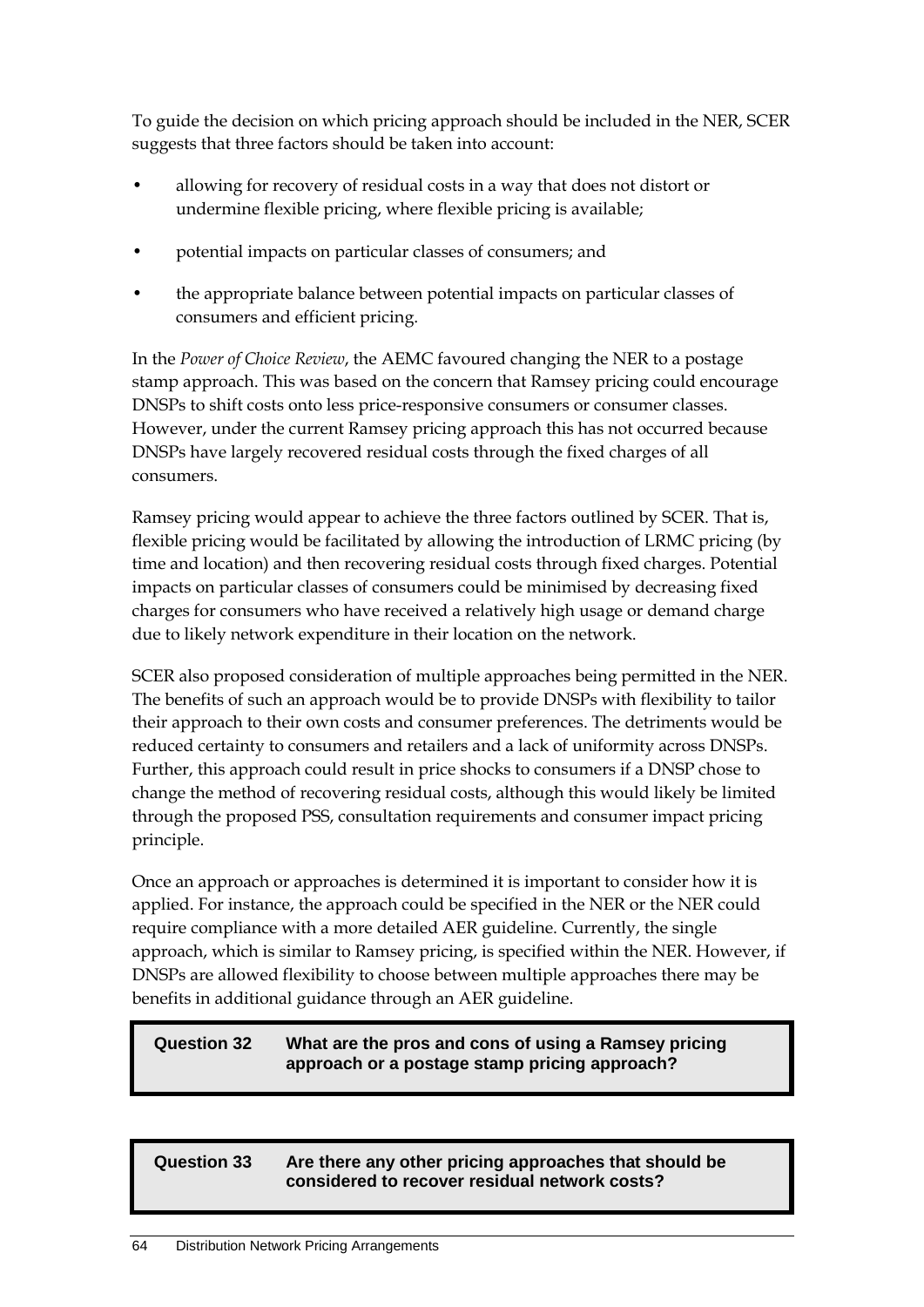## **Question 34 Should an approach or approaches be specified in the NER or an AER guideline?**

# **9.4 Other pricing principles**

SCER has proposed three additional pricing principles which do not directly relate to LRMC. These are:

- a requirement to comply with jurisdictional instruments;
- taking into account the impact of (cost reflective) network tariffs on consumers; and
- a minor change to the existing clause regarding the need to take into account transaction costs.

The third change is a minor amendment. SCER proposes to change the current requirement for DNSPs to have regard to transaction costs associated with a tariff to a requirement for DNSPs to have regard to transaction costs associated with implementing the tariff. This is likely to have little effect. The other changes are discussed in detail below.

## **9.4.1 Compliance with jurisdictional instruments**

-

SCER has proposed that, operating in tandem with the pricing principles, there should be a requirement that distribution prices comply with relevant jurisdictional instruments. By way of explanation, SCER notes that DNSPs may be limited in the extent to which they can base prices on principles such as LRMC by jurisdictional requirements or practical constraints.

There are a number of examples of jurisdictional instruments that may impair a DNSP's ability to price according to, among other things, LRMC:

- The Victorian Government orders for Victorian DNSPs on the implementation of the tariffs for Advanced Metering Infrastructure (AMI) – the most recent order made on 19 June 2013 provides instructions to DNSPs on how and when AMI network tariffs are to be assigned and the permitted time consumption bands.<sup>[65](#page-71-0)</sup>
- The Queensland Government's Uniform Tariff Policy where regional consumers in Ergon Energy's distribution network face the same network charge through regulated retail prices as consumers in Energex's distribution network.<sup>[66](#page-71-1)</sup>

<sup>65</sup> Victorian Government Gazette, *Advanced Metering Infrastructure (AMI Tariffs) Order, No. S 216*, 19 June 2013[: http://www.gazette.vic.gov.au/gazette/Gazettes2013/GG2013S216.pdf](http://www.gazette.vic.gov.au/gazette/Gazettes2013/GG2013S216.pdf)

<sup>66</sup> Queensland Competition Authority, *Regulated Retail Electricity Prices 2012-13*, Final Determination, May 2012.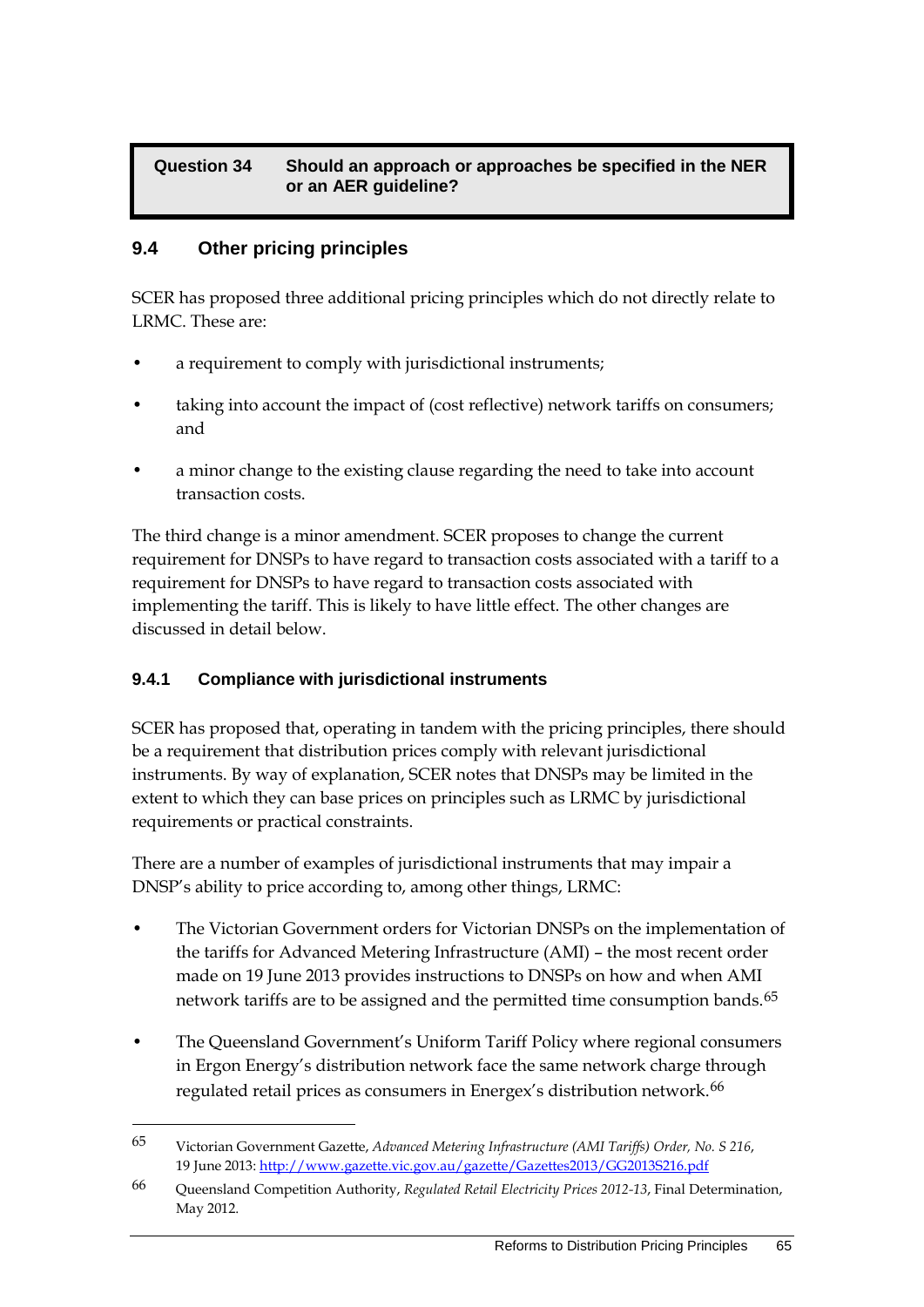As the NER are currently drafted, there is no direct inconsistency between the operation of such instruments and the pricing principles. This is because the pricing principles are not mandatory. If, however, any of the pricing principles were to become requirements, such as SCER's proposal in respect of LRMC, it would be unclear how such a requirement would operate with respect to a potentially inconsistent jurisdictional instrument.

For example, it may be the case that pricing in accordance with LRMC would mean for a particular DNSP that consumers on the outskirts of a city should have higher tariffs than those in the centre of the city, given the higher cost to serve. On the other hand, a jurisdictional uniform tariff policy may require that all consumers with similar load profiles have equal tariffs, regardless of distance from the city centre. An inconsistency would then exist. This could create uncertainty and ambiguity.

A potential solution to this inconsistency could be to confirm in the rules that the jurisdictional instruments have primacy. The rules could state that DNSPs must comply with the LRMC pricing requirement but that this is subject to compliance with jurisdictional instruments. This would require DNSPs to price based on LRMC to the maximum extent possible given policies implemented by jurisdictional governments.

While the inconsistency would be resolved, it may be that an obligation to comply with a particular jurisdictional requirement is inconsistent with the NEO. As discussed above, pricing on the basis of LRMC is the approach most likely to result in cost reflective pricing. Any approach that detracts from LRMC-based pricing could result in tariffs which are less cost reflective and therefore less efficient.

On the other hand, jurisdictional governments can be expected to be attuned to what consumers are seeking, and willing to pay for, in respect of distribution networks and pricing. Pricing on an LRMC basis may be incompatible with particular social objectives or may impose costs that are too great. For example, where a certain approach to pricing requires a roll-out of smart meters, a jurisdictional requirement might reflect a balance between the benefits of that type of pricing and the impact on consumers.

SCER has proposed that where jurisdictional instruments and other practical constraints affect a DNSP's ability to price in accordance with the pricing principles, the DNSP should bring this to the AER's notice when the AER is approving prices.

#### **Question 35 What jurisdictional instruments or requirements could limit the ability of a DNSP to comply with any requirement to base tariffs on LRMC (including where that LRMC may vary with customer location or with different local peak demands)?**

## <span id="page-71-1"></span><span id="page-71-0"></span>**Question 36 What are the potentials impacts of a NER requirement for DNSPs to comply with jurisdictional instruments?**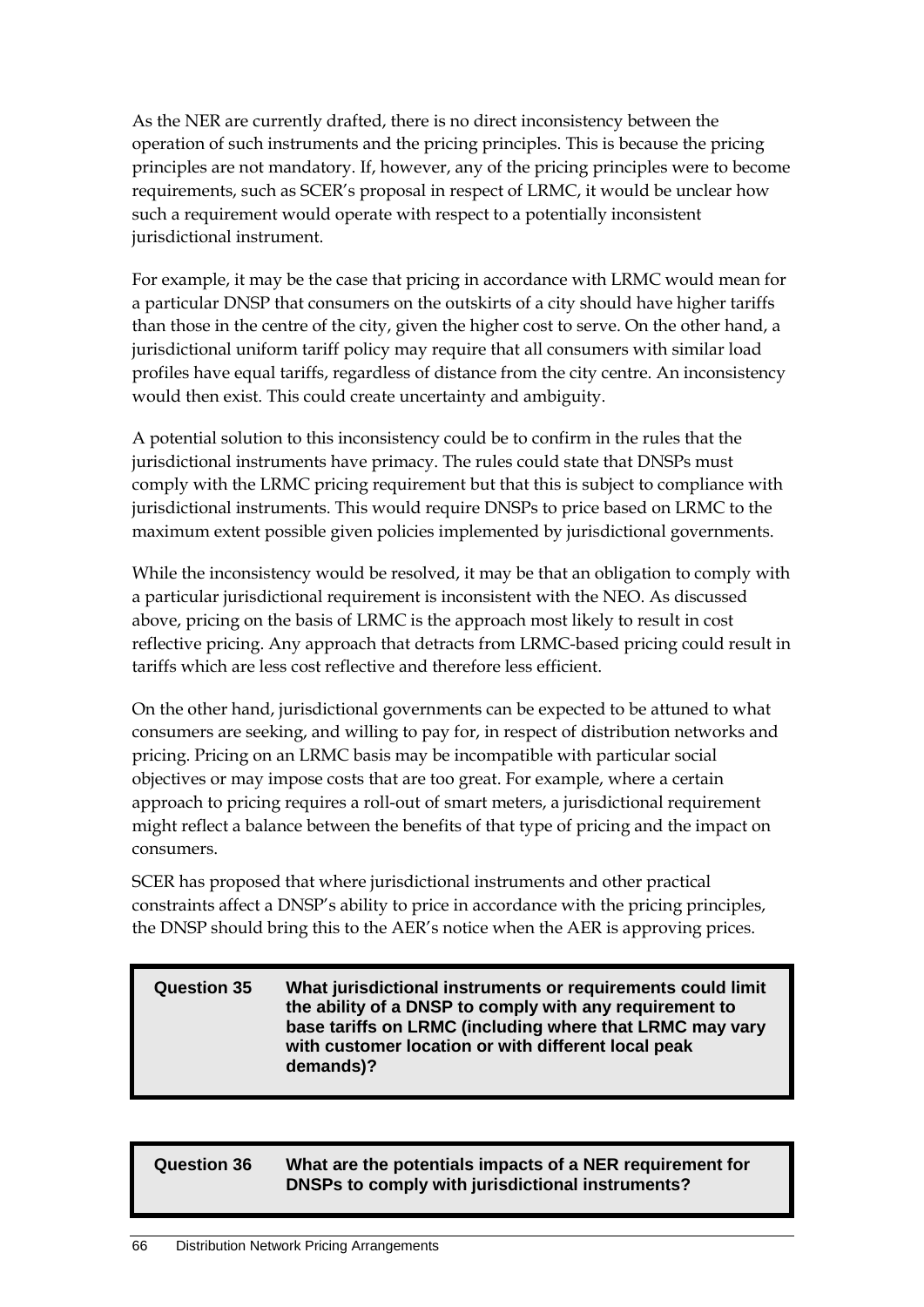### **9.4.2 Taking into account consumer impacts**

The current principle in clause 6.18.5 (b) (2) (ii) requires DNSPs, in determining tariffs, to have regard to whether a consumer is able or likely to respond to the price signals represented by the tariff. SCER proposes to replace this principle with a new, broader, principle that requires DNSPs to have regard to the potential impacts of the tariff on consumers.

This change reflects three concerns under the current provisions.

Firstly, as currently worded, this clause could encourage DNSPs to shift their costs onto consumer classes they consider least likely to change their behaviour in response to an increase in their charges. This issue is discussed in section 9.3.4.

Secondly, for cost reflective, efficient pricing to be effective consumers must be capable of understanding the charges that they receive and then be able to respond to those charges. This requires the DNSP to take into account more than just the efficiency properties of tariffs. For example, residential consumers have little to no familiarity with demand based tariffs and therefore may not be able to respond to the incentives provided until they better understand how the incentives work. SCER proposes that this new principle will mean that DNSPs are likely to address such considerations when developing tariffs.

Thirdly, in the change to cost reflective pricing, bill shocks may occur for some consumers. This principle will encourage DNSPs to take into account the impact of these shocks on consumers. This may lead to DNSPs undertaking a transition to efficient prices to reduce such shocks.

The changes proposed by SCER substantially broaden the existing principle, leaving it potentially open to interpretation in how it should be applied. This may create uncertainty. SCER suggests that the way DNSPs are to comply with this principle is principally through SCER's proposed new consultation framework on the PSS.<sup>[67](#page-73-0)</sup> In this regard there could be a role for the AER to alleviate uncertainty through a consultation guideline that indicates when the AER will accept the consultation and responses to consumer views as complying with the proposed rule.

There is also the possibility that the practical effect of an expanded consumer impacts principle could be limited where there is mandatory LRMC based pricing That is, the principle could have little effect where it would result in anything other than LRMC-based pricing.

The AEMC is interested in stakeholders' views on whether an expanded consumer impacts principle is appropriate and, if it is, whether additional requirements/guidance should be set out in a supporting AER guideline.

-

<sup>67</sup> Under this consultation framework, as discussed in Chapter 7, DNSPs would be required to develop a PSS that would detail the impacts on consumers, and this must be informed by the views of stakeholders.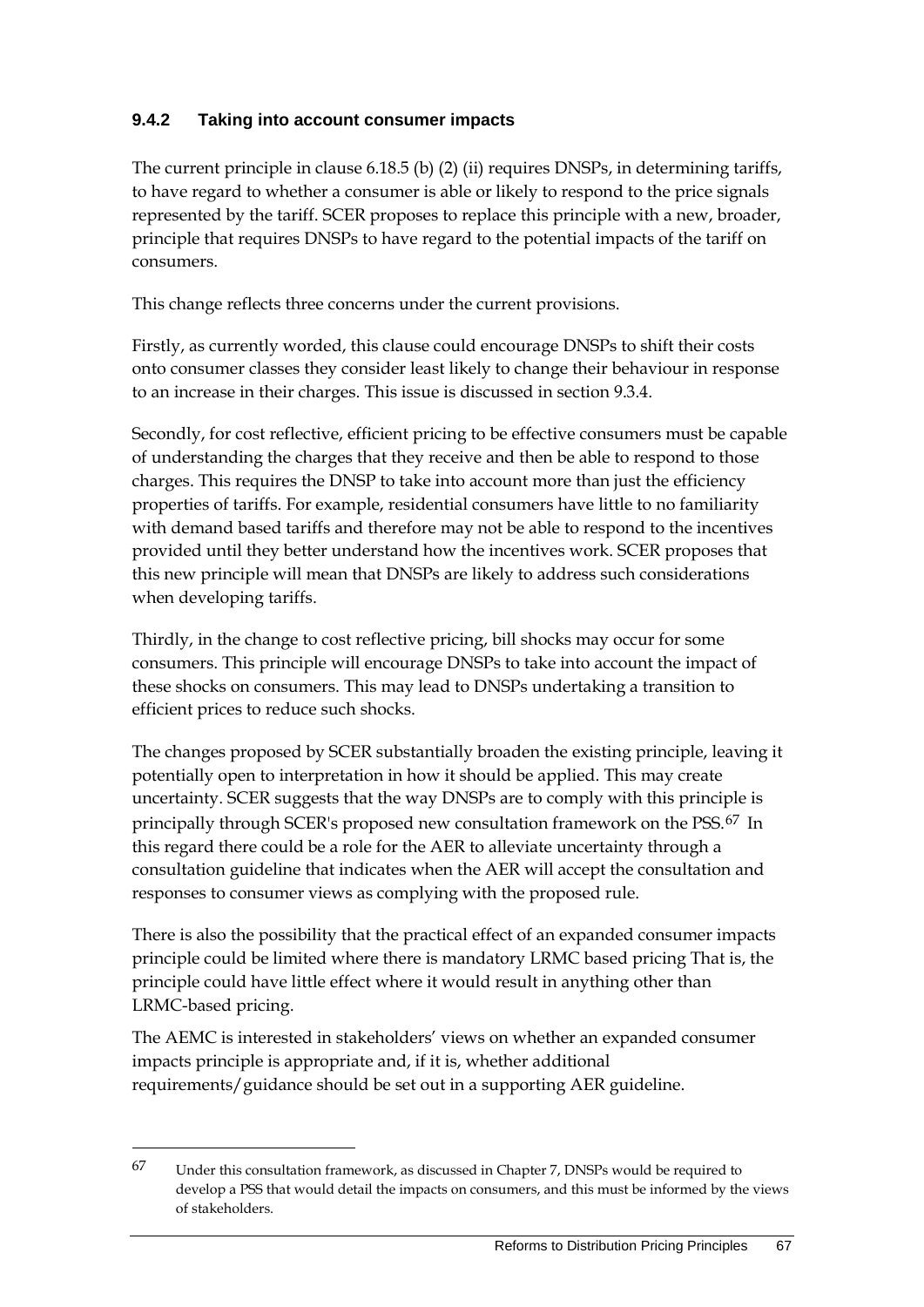#### **Question 37 Should a requirement for DNSPs to take into account the impact of tariffs on consumers be included in the pricing principles?**

### **Question 38 If a requirement is included, does the proposed principle provide enough guidance on how it is to be complied with, or would an AER guideline be useful?**

| <b>Question 39</b> | If a requirement is included, does the proposed principle<br>conflict with other principles within the NER? |
|--------------------|-------------------------------------------------------------------------------------------------------------|
|--------------------|-------------------------------------------------------------------------------------------------------------|

#### **9.5 Recovery of transmission charges**

Under the NER, DNSPs are also responsible for passing on transmission charges from TNSPs to customers. Clauses 6.18.2(b)(6) and 6.18.7 of the NER require DNSPs to set prices to recover revenue they pay TNSPs for transmission use of system services. However, there is no requirement that DNSPs do this in an efficient, cost reflective way. That is, while TNSPs are obligated to set efficient charges through their approved pricing methodologies, currently there is no requirement for DNSPs to pass on these price signals to customers.

Large commercial and industrial customers would be more exposed to the transmission pricing signals because their network charges would include site-specific network costs. However, this may not be the case for the majority of smaller customers such as s residential and small business customers since identifying specific upstream network costs for them would be extremely difficult as majority of their network usage is from shared network assets. Transmission charges for large commercial and industrial customers typically represent a higher proportion of network charges compared to smaller customers. Small customers do not see the transmission charges because there is no requirement for network prices to be broken down into distribution and transmission components.<sup>[68](#page-74-0)</sup>

The AEMC is interested in stakeholders' views on whether network tariffs should reflect transmission pricing signals, and if so, what would the most appropriate way achieve this for different types of network customers.

#### **Question 40 Should network tariffs reflect transmission pricing signals? If so, what would the most appropriate way achieve this for different types of network customers?**

-

<span id="page-73-0"></span><sup>68</sup> Under Clause 6.23(a) of the NER large customers may request a breakdown of charges into distribution and transmission components.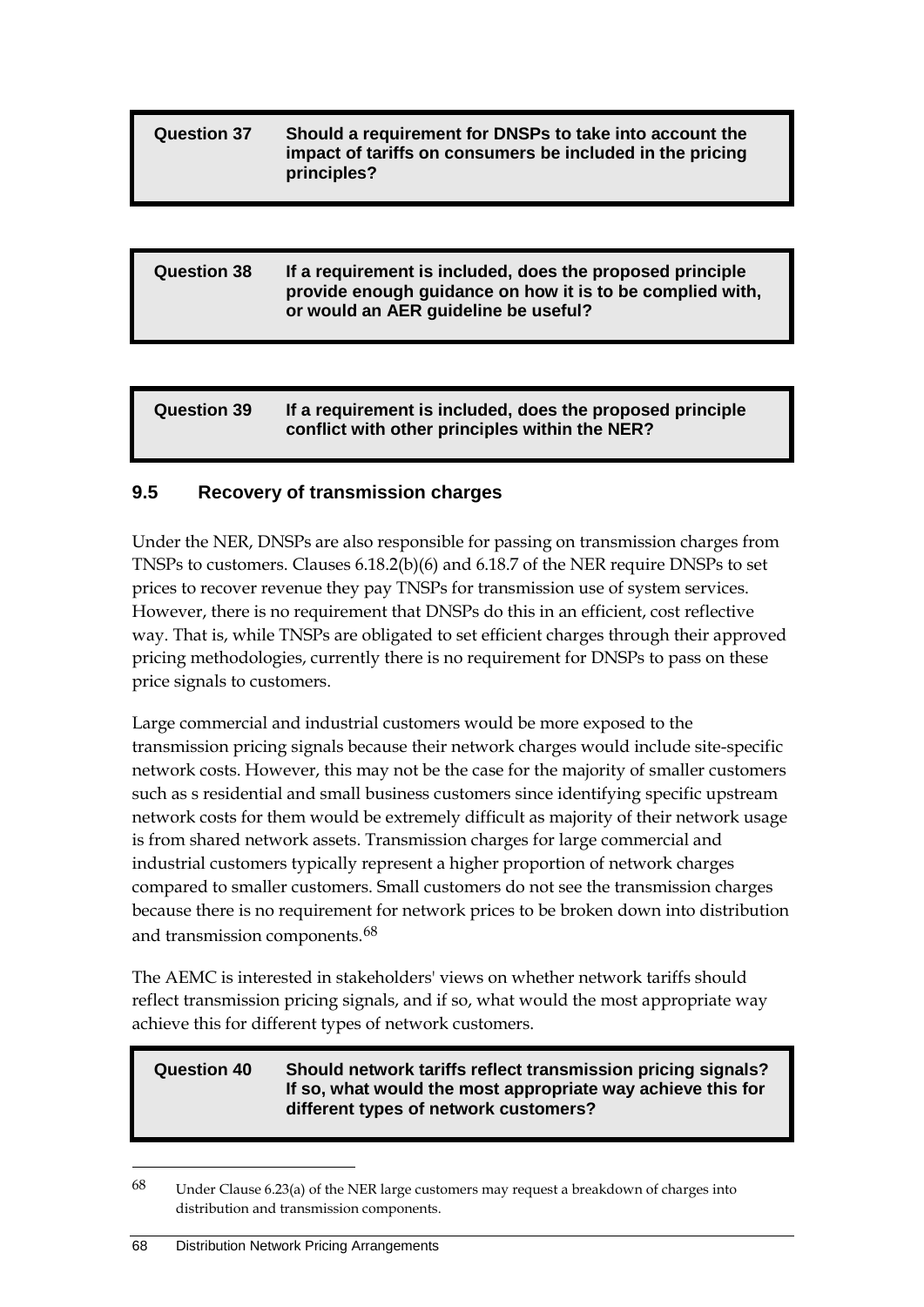# **10 Changes to How Tariff Classes are Determined**

This chapter discusses issues relevant to SCER's proposed changes to how the current NER operates to guide DNSPs in determining tariff classes. The chapter is structured as follows:

- section [10.1](#page-74-1) provides a summary of the current provisions relating to how DNSPs should assign customers to tariff classes; and
- section [10.2](#page-74-2) highlights some issues to consider in evaluating SCER's proposed changes to the tariff class provisions.

## <span id="page-74-1"></span>**10.1 Current provisions**

Under the current network pricing framework, DNSPs have to assign customers to tariff classes. They are then required to set network tariffs for each tariff class in accordance with the distribution pricing principles and other applicable provisions in the NER.

The current tariff class provisions in clause 6.18.3 of the NER require DNSPs to allocate every customer to one or more tariff classes and provide guidance on how customers should be grouped into those tariff classes. The current NER require DNSPs to have regard to the following factors when assigning customers to different tariff classes:

- the need to group customers together on an economically efficient basis; and
- the need to avoid unnecessary transaction costs.<sup>[69](#page-75-0)</sup>

As the NER currently apply, DNSPs have some discretion in how to balance the factors required in grouping customers into tariff classes. As a result, DNSPs have to date taken a variety of approaches in assigning different customers to different tariff classes. For example, tariff classes have been constituted by reference to voltage level, customer type, tariff structure or capacity. How customers are allocated to tariff classes is important because provisions in the NER relating to distribution pricing principles, side constraints, and information provision to customers all rely on the tariff classes that DNSPs determine.

### <span id="page-74-2"></span>**10.2 Issues to consider**

The SCER rule change request proposes to make it mandatory rather than discretionary for network customers to be grouped on an economically efficient basis without unnecessary transaction costs. SCER has proposed this change to provide greater clarity and certainty on how DNSPs should define their customers into different tariff classes.[70](#page-75-1)

-

<span id="page-74-0"></span><sup>69</sup> NER clause 6.18.3(d)(1)-(2).

<sup>70</sup> SCER rule change request, 18 September 2013, p. 10.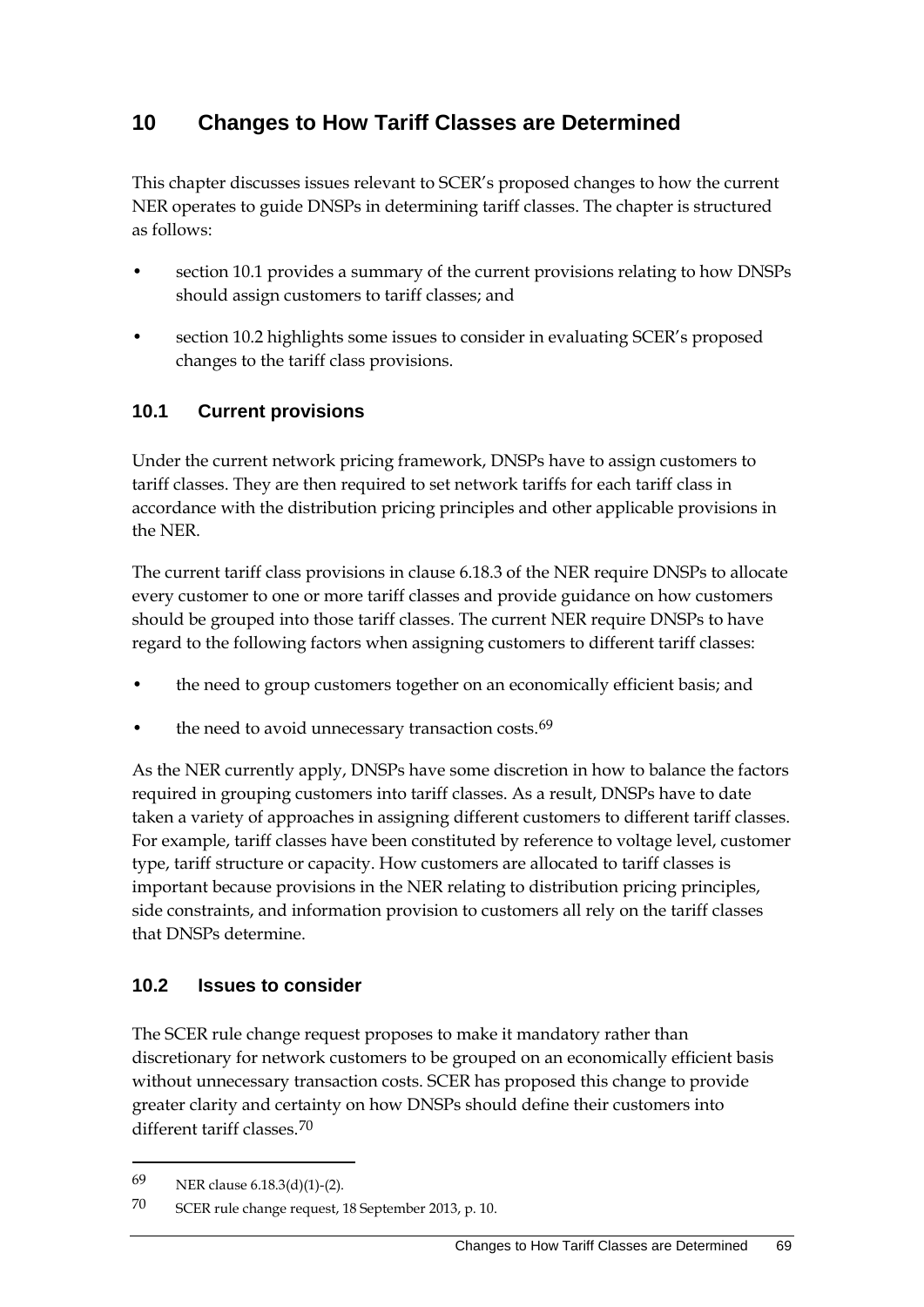An important issue to consider in evaluating SCER's proposed changes to the tariff class provisions is whether making the existing guiding factors mandatory will provide sufficient clarity and certainty.

Grouping customers on an economically efficient basis can potentially provide a very broad scope for how tariff classes are defined. This is because economic efficiency is a concept and the current provision in NER provides little guidance on its application to defining tariff classes. Arguably, if "economically efficient basis" is retained in the NER, then DNSPs would continue to retain significant discretion in determining how broadly or narrowly they apply these provisions in defining tariff classes. For example, it is arguable that the current methods of assigning customers to tariff classes – by voltage level, customer type, tariff structure or capacity – could all be considered to be on an economically efficient basis because they all represent groups of customers that generally impose similar costs on the network on average across the tariff class. Consideration of how DNSPs and the AER currently apply the economically efficient basis provision may help in considering its application as a mandatory requirement.

There are potential benefits if the requirement is interpreted strictly. That is, if the principle results in limits on the methodology or methodologies for assigning customers to tariff classes, then customers, DNSPs, retailers and the AER would all have increased certainty and uniformity over the assignment of customers. On the downside, this would reduce the flexibility and discretion of the DNSP, potentially restricting the DNSP from tailoring assignment of customers to tariff classes to best suit its individual circumstances. It may also result in increased costs to the DNSP in having to change from its current methodology to a new methodology.

Another important issue to consider is whether making the method of constituting tariff classes mandatory (particularly if this is interpreted strictly) will result in conflicts with jurisdictional instruments. If a jurisdictional instrument requires customers to be assigned to tariff classes in a manner inconsistent with economic efficiency then there would be a direct conflict between the tariff class provisions in the NER and the jurisdictional requirement.

### **Question 41 Is the change to a mandatory requirement to group customers into tariff classes likely to achieve the desired outcomes?**

#### <span id="page-75-1"></span><span id="page-75-0"></span>**Question 42 Is the change to a mandatory requirement to group customers into tariff classes likely to result in inconsistencies within the NER or with any jurisdictional instruments or requirements?**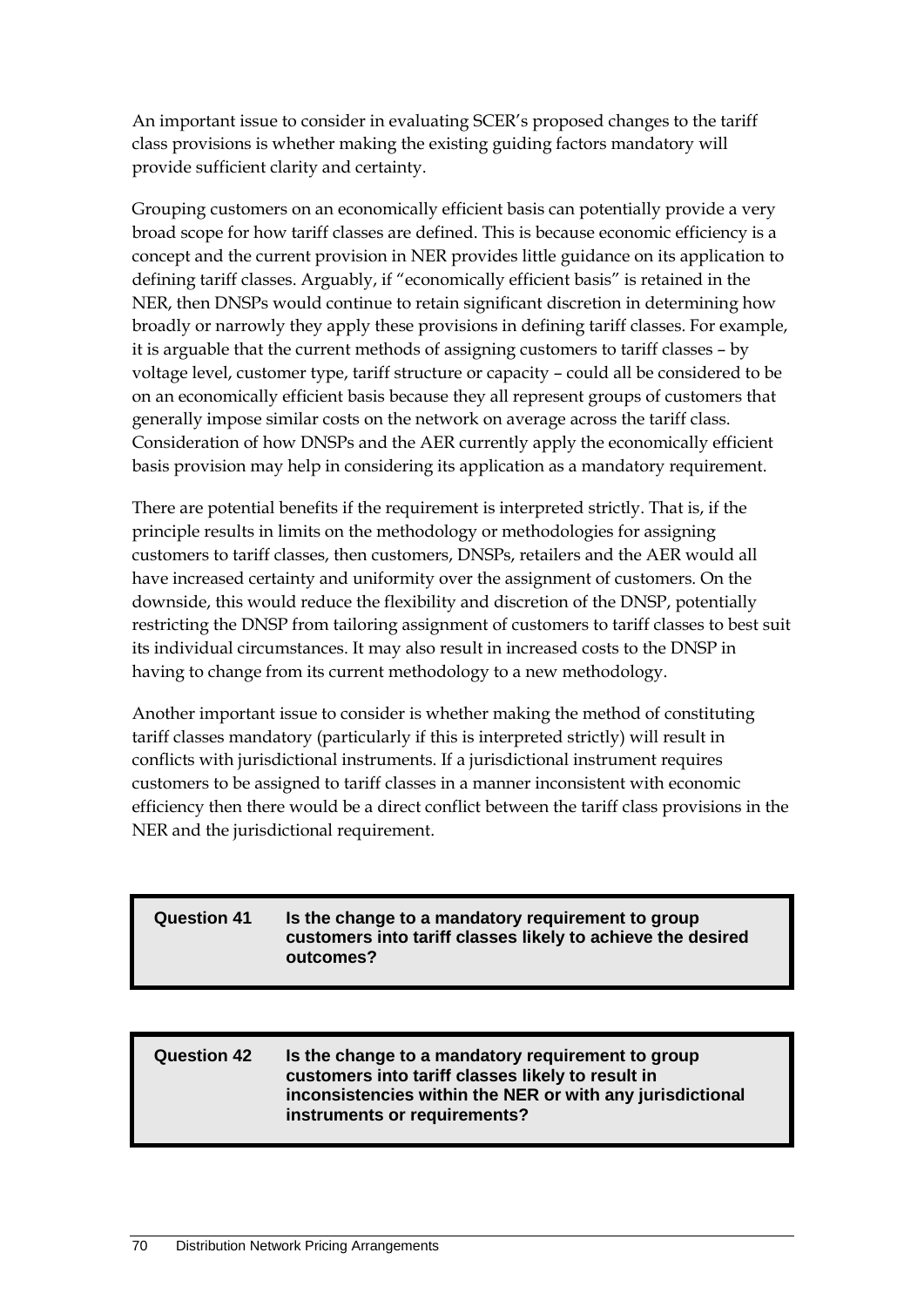# **11 Changes to the Operation of Side Constraints**

This chapter discusses issues relevant to SCER's proposed changes to the operation of side constraint provisions. The chapter is structured as follows:

- section 11.1 provides a summary of the current provisions relating to side constraints; and
- section 11.2 highlights some issues to consider in evaluating SCER's proposed changes to the side constraint provisions.

## **11.1 Current provisions**

The current side constraint provisions seek to limit price changes to consumers over time. They are intended to limit the magnitude of tariff changes from year to year, thereby reducing price shocks for consumers.

There are four key elements to the current side constraints in the NER:

- the tariff categories to which they apply;
- the years in which they apply;

-

- the type and magnitude of the constraint; and
- certain exceptions to the application of the side constraints.

The first element requires the side constraints to apply at the tariff class level. This allows DNSPs discretion to re-balance individual network tariffs within a tariff class by more than the constraint as long as this is compensated by other network tariffs within the tariff class increasing by less than the constraint.<sup>[71](#page-77-0)</sup>

The second element specifies that the side constraints apply to network tariff increases from one regulatory year to the next within a regulatory period. This provision does not apply the side constraints in the first year of a regulatory period as the tariff change in the first year would be from tariffs from the last year of the previous regulatory period (ie, the constraint does not apply between regulatory periods).

The third element sets the constraint at CPI-X plus 2 per cent when prices are rising in real terms and CPI plus 2 per cent when prices are falling in real terms between two regulatory years. When prices are rising the 2 per cent constraint is relative to CPI-X. The X-factor is set by the AER to allow the DNSP to recover its revenue. The effect of this is that prices are free to move to recover the revenue allowance set by the AER, but

 $71$  The side constraints apply at the tariff class level and apply to the increase in weighted average tariff revenue. DNSPs are therefore allowed to increase individual tariffs by any amount above the side constraint limitation (subject to the pricing principles) as long as they have a compensating decrease in other tariffs within the tariff class. The compensating decrease must be such that the weighted average revenue from the tariff class increases by less than the side constraint.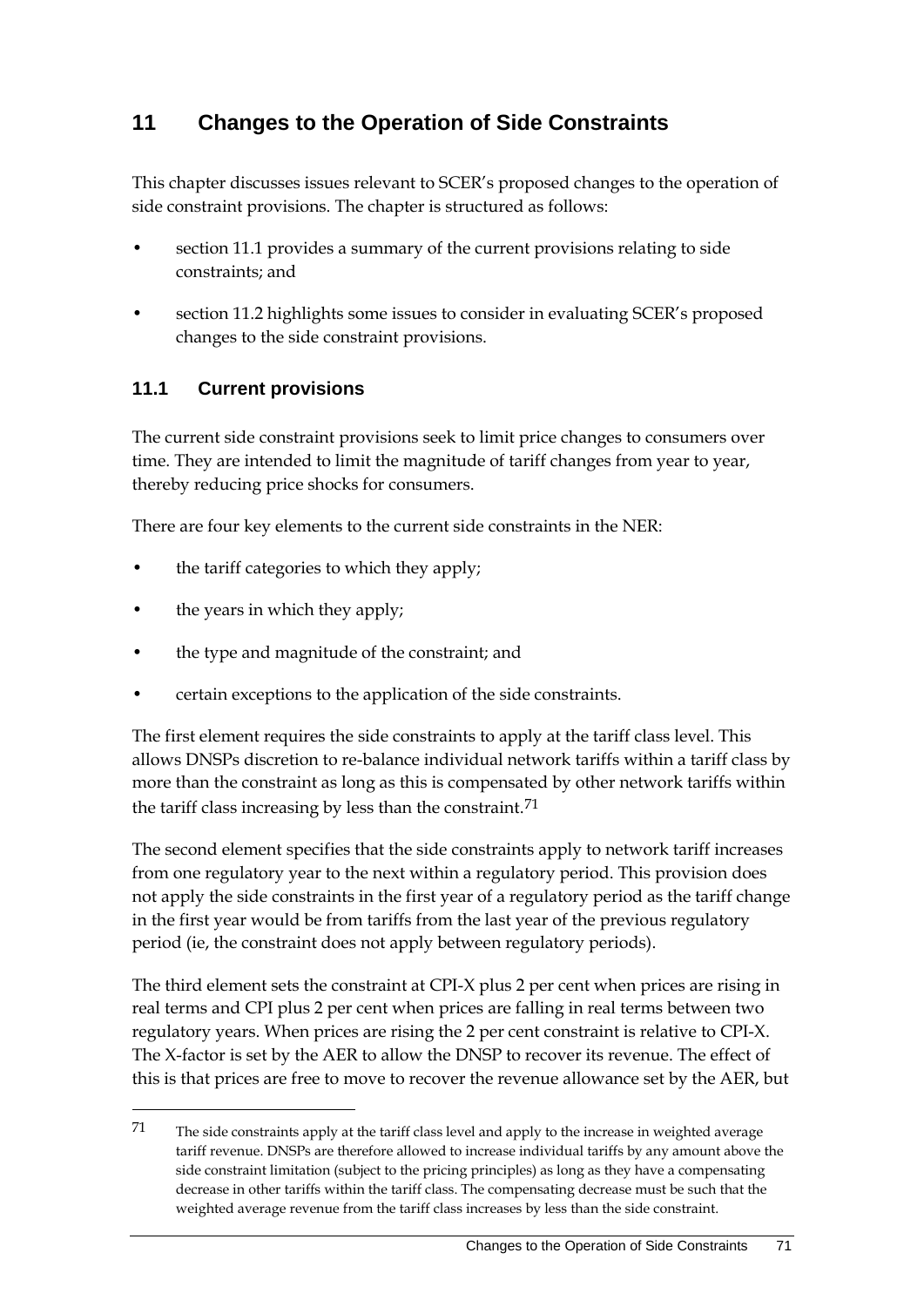price rises beyond this are limited by the 2 per cent side constraint. The CPI plus 2 per cent magnitude restricts the DNSP's ability to adjust the weighted average tariff revenue of tariff classes over time.

Under the fourth element, the NER currently allows the side constraints to be disregarded to the extent the additional revenues from certain approved adjustments to the DNSP's revenues after the revenue determination would cause the tariffs to increase by more than the side constraint. A further clause also specifies that the side constraints do not limit the extent that a tariff for customers with remotely read interval or other time-based metering technology may vary according to time or other circumstances of the customer's usage.

### **11.2 Issues to consider**

SCER's rule change request raises two specific aspects of the current side constraint provisions. These relate to:

- extending the application of the existing side constraints so they apply across regulatory periods; and
- removing the clause that states that the side constraint provisions do not limit tariff variations referable to time or other circumstances of a customer's usage for customers with remotely read time-based interval metering technology.

The fact that the SCER rule change request only addresses these two aspects of the side constraint provisions means that the AEMC is not able to undertake a broad ranging review of side constraints as part of considering this rule change request.

### **11.2.1 Side constraints applying across regulatory periods**

This proposal would mean that DNSPs would be subject to side constraints in the first year of each regulatory period, ie across regulatory periods. Side constraints across regulatory periods would aim to ensure that the prevailing prices at the end of each regulatory period form the basis of those at the beginning of the next period.

<span id="page-77-0"></span>It will be important to consider whether the proposed changes would actually be required. Under the PSS pricing framework proposed by SCER, DNSPs will face binding requirements in terms of consultation, tariff structures and tariff levels. If a PSS framework was in place, the PSS for any new regulatory period would need to be approved by the AER. This would mean that any changes in tariff structures or levels in the first year of the new regulatory period would be subject to the same scrutiny and consultation requirements as changes that occur to the PSS within the previous regulatory period. Implementing a PSS may itself allow sufficient regulatory control over the movement of prices between periods to make further side constraints unnecessary.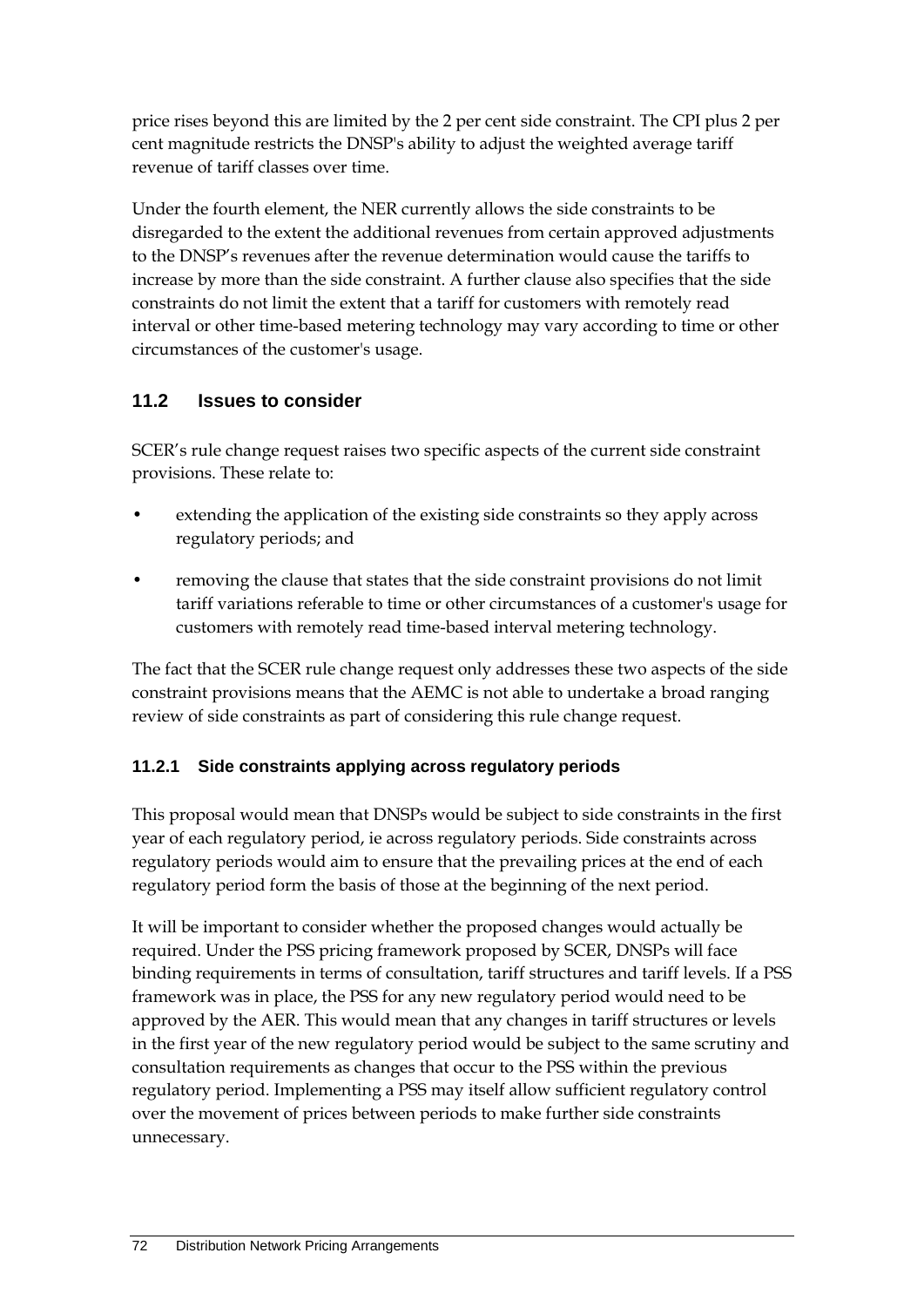Furthermore, the proposed requirement for DNSPs to take into account consumer impacts is likely to reduce the need to expand the existing side constraint provisions. Similar to the PSS, this requirement may itself allow sufficient regulatory control over price movements.

There is a potential inconsistency between the proposed change and other changes, such as the proposed mandatory obligation for DNSPs to set network prices based on the LRMC. If a DNSP is currently pricing in a different manner to LRMC, it may be required to significantly change tariffs to meet the LRMC requirement, which is likely to change its weighted average revenue. Applying a side constraint may slow the implementation of new tariff structures or prices that achieve LRMC.

There are also some practical implementation issues that need to be considered for the side constraints to work across regulatory periods as intended by SCER. For example, X-factors would need to be calculated for the first year of the regulatory period.

The AEMC seeks stakeholders' views on these, and any other implementation and consistency issues likely to arise from the application of side constraints across regulatory periods.

| <b>Question 43</b> | Is the proposal to apply side constraints across regulatory<br>periods likely to materially benefit consumers by protecting<br>them from price shocks? |
|--------------------|--------------------------------------------------------------------------------------------------------------------------------------------------------|
|                    |                                                                                                                                                        |

#### **Question 44 Is the proposal to apply side constraints across regulatory periods likely to lead to inconsistencies with other requirements in the NER?**

#### **Question 45 Are there likely to be implementation issues in applying side constraints across regulatory periods?**

#### **11.2.2 Extending side constraints to customers with time-based meters**

In its rule change request, SCER notes that while clause 6.18.6 (e) of the NER specifies that DNSPs are able to set time-based tariffs, this clause appears redundant. This is because neither price capped nor revenue capped DNSPs are prevented from structuring their tariffs as they see fit under the current NER, provided their overall revenue constraints are adhered to.

SCER also states that this particular clause has the potential to create confusion as it could be read to mean that consumers with smart meters are not subject to the overall side constraint provisions.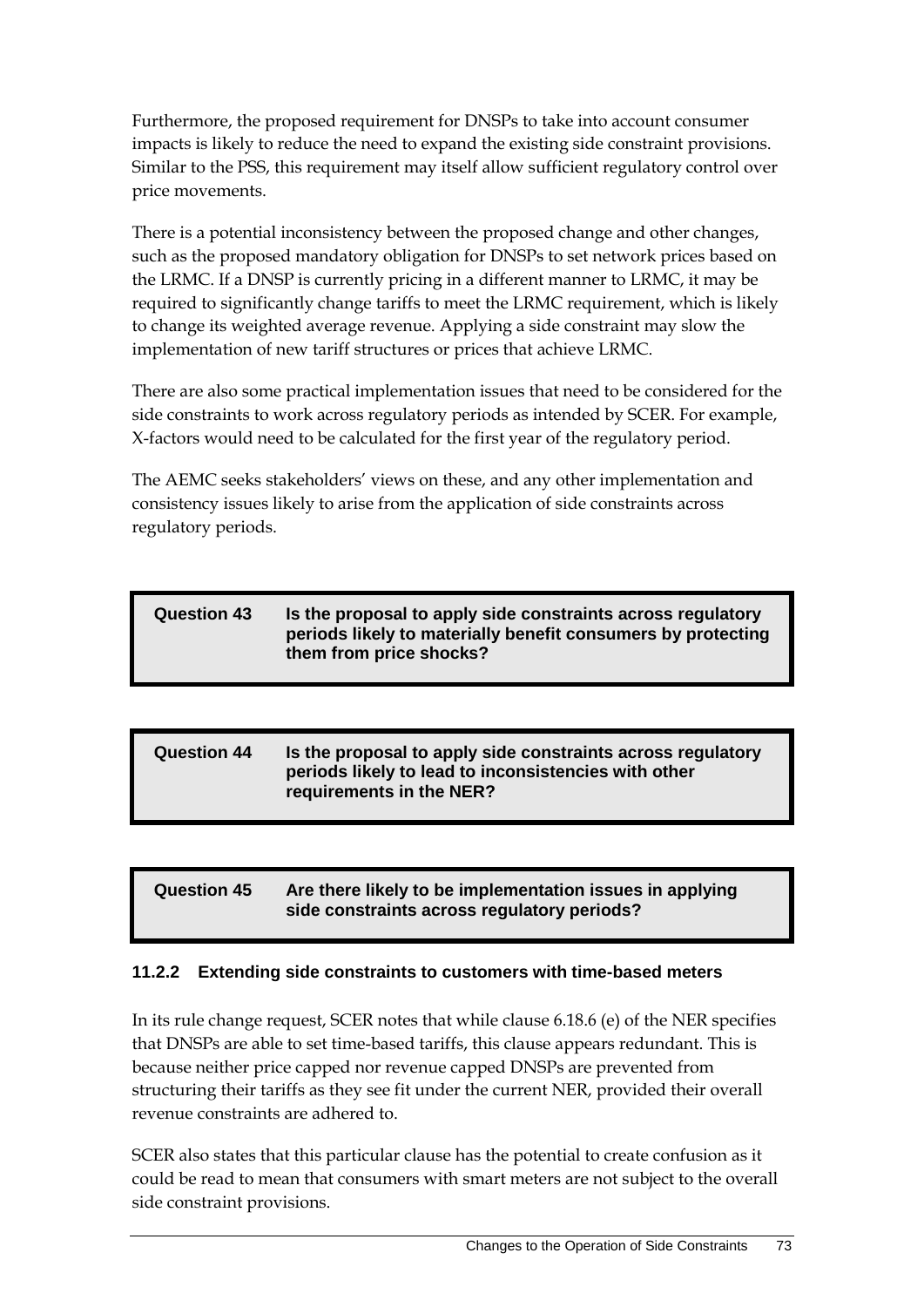SCER is proposing to remove clause 6.18.6 (e) from the NER in order to clarify that the side constraint provisions should apply to consumers on interval meters as well as accumulation meters.

| <b>Question 46</b> | Should network tariffs of customers with interval meters or<br>other types of time-based meters be subject to side<br>constraints? |
|--------------------|------------------------------------------------------------------------------------------------------------------------------------|
|                    |                                                                                                                                    |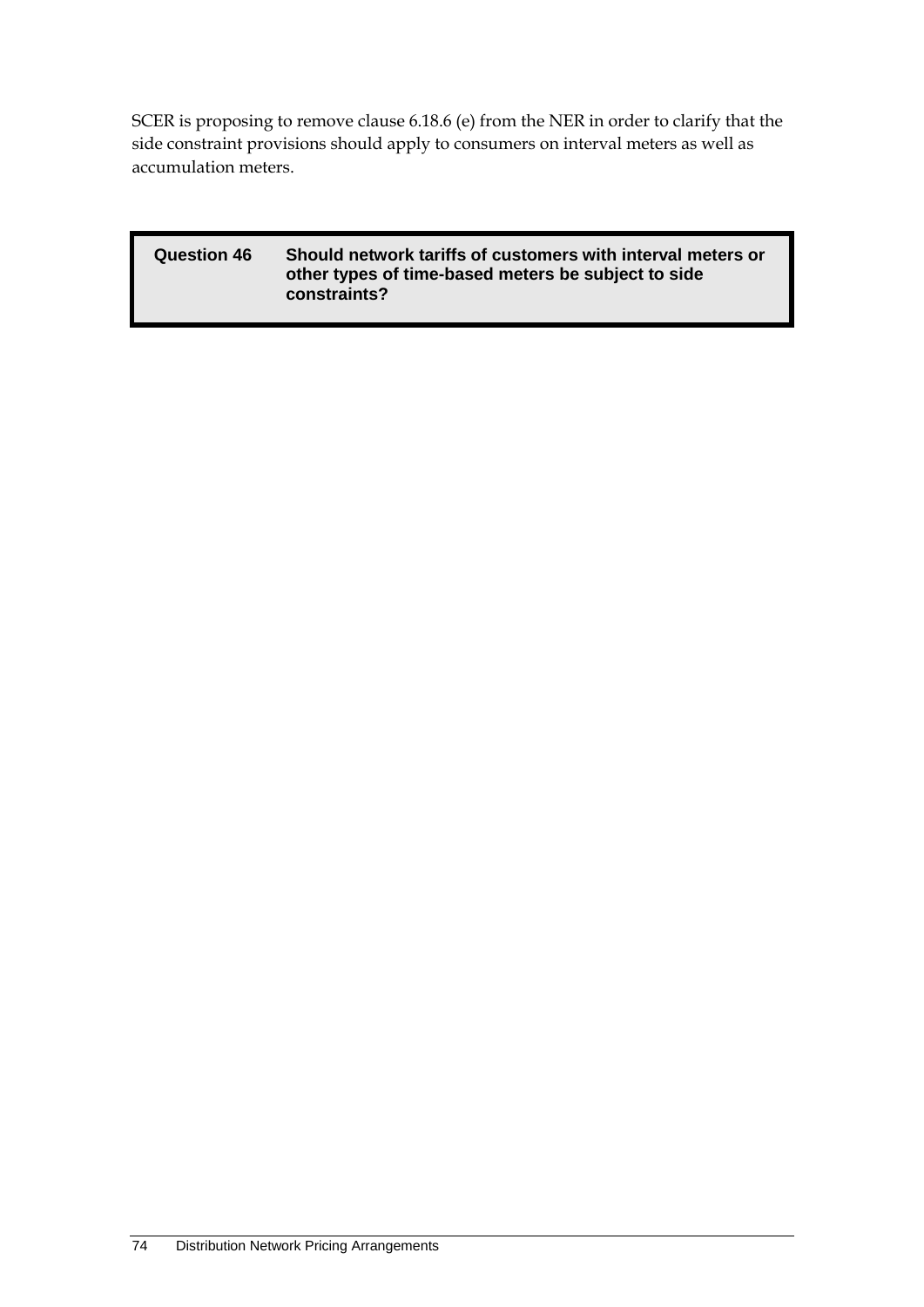# **12 Lodging a Submission**

The Commission has published a notice under section 95 of the NEL for the consolidated rule request inviting written submissions. Submissions are to be lodged online or by mail by **19 December 2013** in accordance with the following requirements.

Where practicable, submissions should be prepared in accordance with the AEMC's Guidelines for making written submissions on rule change proposals.<sup>[72](#page-81-0)</sup> The AEMC publishes all submissions on its website subject to a claim of confidentiality.

The AEMC is expecting a significant number of submissions. In order to be given full consideration, submissions must be received by the close of the consultation period. **Submissions that are received after this time may not be given full weight.**

All enquiries on this project should be addressed to Zaeen Khan on (02) 8296 7800.

## **12.1 Lodging a submission electronically**

Electronic submissions must be lodged online via the Commission's website, www.aemc.gov.au, using the "lodge a submission" function and selecting the project reference code "ERC0161". The submission must be on letterhead (if submitted on behalf of an organisation), signed and dated.

Upon receipt of the electronic submission, the Commission will issue a confirmation email. If this confirmation email is not received within 3 business days, it is the submitter's responsibility to ensure the submission has been delivered successfully.

## **12.2 Lodging a submission by mail**

The submission must be on letterhead (if submitted on behalf of an organisation), signed and dated. The submission should be sent by mail to:

Australian Energy Market Commission PO Box A2449 Sydney South NSW 1235

Or by Fax to (02) 8296 7899.

-

The envelope must be clearly marked with the project reference code: ERC0161

Except in circumstances where the submission has been received electronically, upon receipt of the hardcopy submission the Commission will issue a confirmation letter.

If this confirmation letter is not received within 3 business days, it is the submitter's responsibility to ensure successful delivery of the submission has occurred.

<sup>72</sup> This guideline is available on the Commission's website.